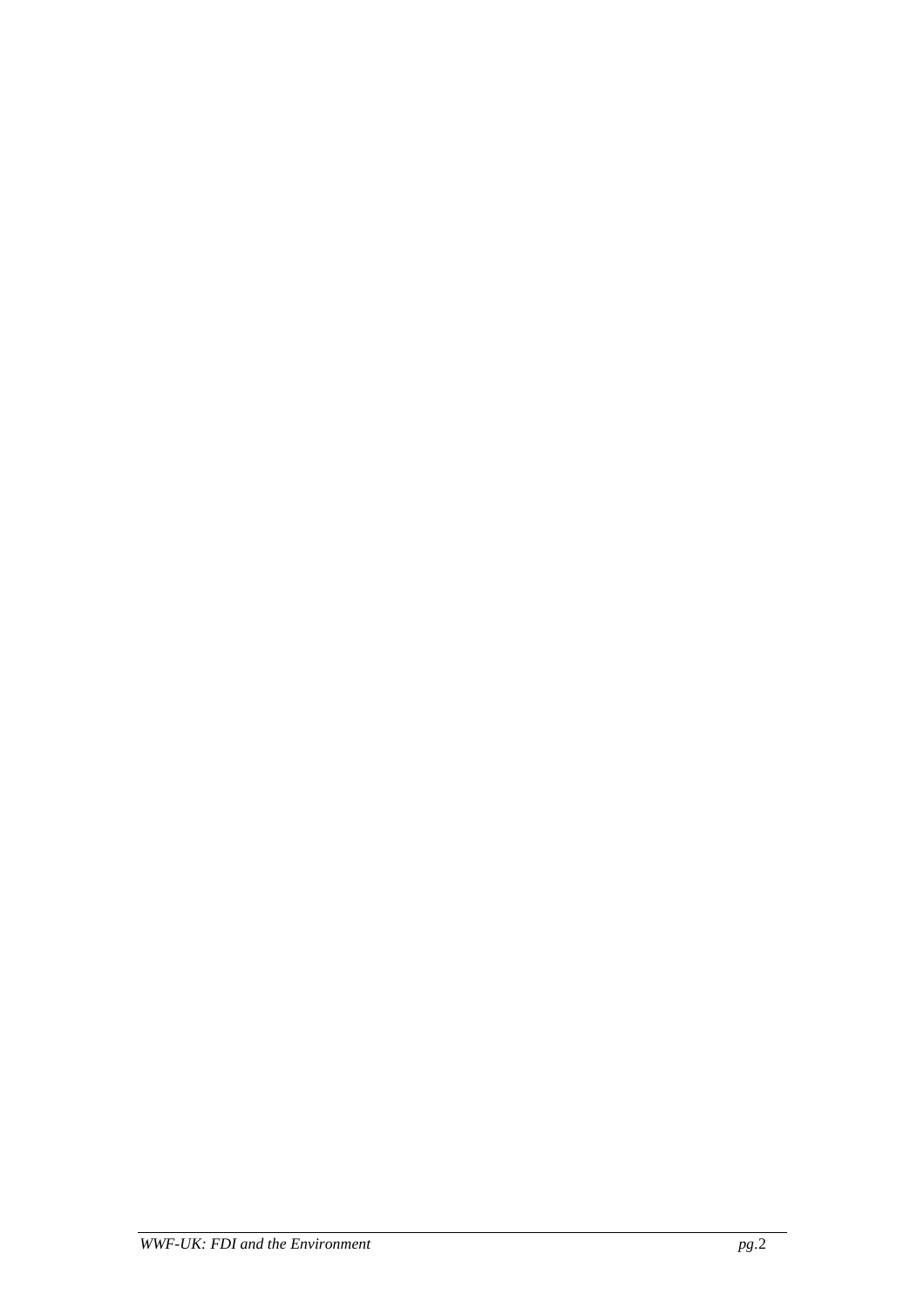# Executive Summary

The past decade has witnessed a sea change in foreign investment policy as governments, particularly in developing and emerging nations, have removed many restrictions on financial flows in and out of their countries. The greater mobility of capital, coupled with extensive privatisation and greater globalisation in production, has resulted in a five-fold rise in private investment flows since 1990.

Foreign Direct Investment (FDI) - investment by foreign companies in overseas subsidiaries or joint ventures - has a traditional reliance on natural resource use and extraction, particularly agriculture, mineral and fuel production. Though this balance has shifted in recent years, the poorest countries still receive a disproportionate amount of investment flows into their natural resource sectors.

The past decade has also seen all trends of environmental degradation accelerate – for example, greenhouse gas emissions, deforestation, loss of biodiversity. Such patterns of environmental destruction have been driven by increased economic activity, of which FDI has become an increasingly significant contributor. Flows of natural resource based commodities and investment are predicted to rise faster than economic output over the next twenty years. It is therefore critical to understand the environmental effects of private investment and identify appropriate responses.

#### **Current debates on FDI and the Environment**

Currently, much of the debate on FDI and the environment centres around the 'pollution havens' hypothesis. This basically states that companies will move their operations to less developed countries in order to take advantage of less stringent environmental regulations. In addition, all countries may purposely undervalue their environment in order to attract new investment. Either way this leads to excessive (non-optimal) levels of pollution and environmental degradation.

Generally, statistical studies show that this effect cannot be clearly identified at the level of aggregate investment flows. However, this report provides ample empirical evidence that resource and pollution intensive industries do have a locational preference for, and an influence in creating, areas of low environmental standards.

This paper also argues that the pollution havens debate has produced an excessive focus on site-specific environmental impacts and emissions a few industrial pollutants. This has deflected discussion away from macro-level issues such as: the scale of economic activity relative to regulatory capacity and environmental limits; broad development/environment linkages; and the complex policy and institutional failures linked to competition for FDI both between and inside regional trading areas.

As a result of this skewed debate, FDI is often glibly characterised as environmentally beneficial. Encouraging negotiators of economic agreements to argue against the need to introduce specific environmental clauses into international investor protection and liberalisation treaties. However, the economic growth produced by FDI is often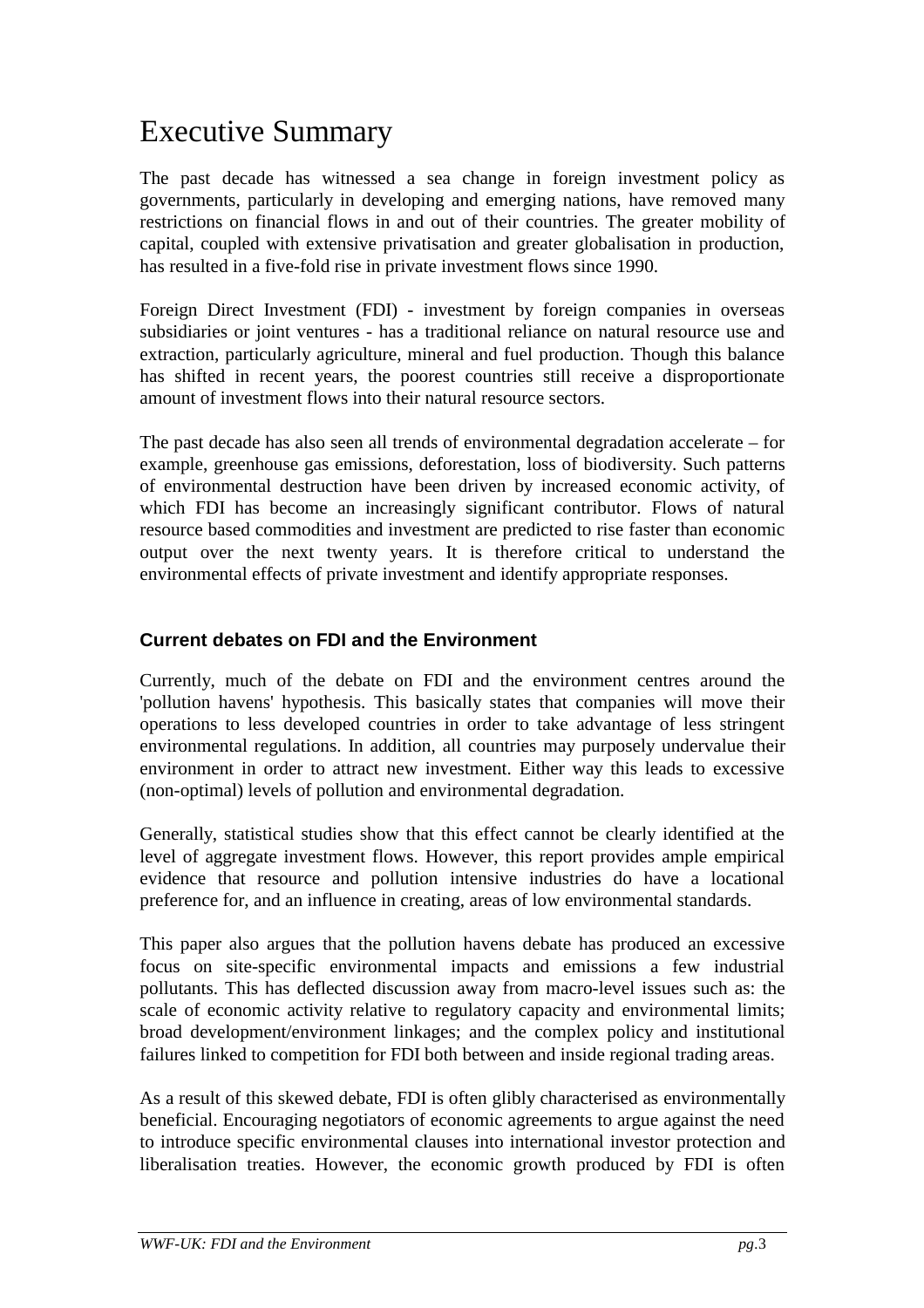fuelled at the expense of the natural and social environment, and the impact of FDI on host communities and countries is often mixed in environmentally sensitive sectors.

The purpose of this report is to move beyond the pollution havens discussion, and examine the broad interactions between FDI and the environment. This is done by drawing on a range of empirical evidence on the impact of FDI, and examining it inside a comprehensive economic and policy model of sustainability. This analysis motivates proposals for a range of regulatory and market instruments that could help FDI promote the transition to sustainability. The main conclusions of the report are set out below in two sections; the first summarising the analytical conclusions and the second outlining WWF=s policy proposals:

# **Part I. Analysis**

#### **Sustainable resource use is as important as local environmental impacts of FDI**

- Χ Economic theories of sustainability imply that economic growth and the proliferation of FDI will exacerbate existing unsustainable patterns of development unless matched by more efficient use of natural resources. FDI must operates inside absolute sustainability constraints based on the need to preserve vital ecosystem functions.
- Χ Given the inherent uncertainties and possible irreversibilities in making decisions about the environment, a precautionary approach to setting sustainability limits is necessary. Without limits in place even economically efficient use of resources is likely result in over-exploitation and overpollution of the environment.
- X When increased flows of trade and the investment exacerbate the existing inefficient use of scarce natural resources, economic benefits will be coupled with environmental and social costs; particularly to the most disadvantaged. Therefore the long term welfare implications of increased investment will be mixed in many environmentally sensitive sectors.
- X The transition to sustainability requires policy changes that often go against immediate economic incentives for higher resource exploitation and pollution. Institutional responses will always lag behind economic pressures, especially in highly competitive global markets. As the source of many of these economic pressures, developed countries have a responsibility to: reduce unsustainable consumption levels; provide resources to support environmental governance in developing countries; and to ensure their companies operate responsibly abroad.

#### **The sequencing of effective regulation, empowerment and liberalisation is vital**

X The irreversibility of much environmental damage means that over-hasty liberalisation can result in long-run negative impacts if regulation in the host country cannot to respond to increased economic pressures. Therefore, the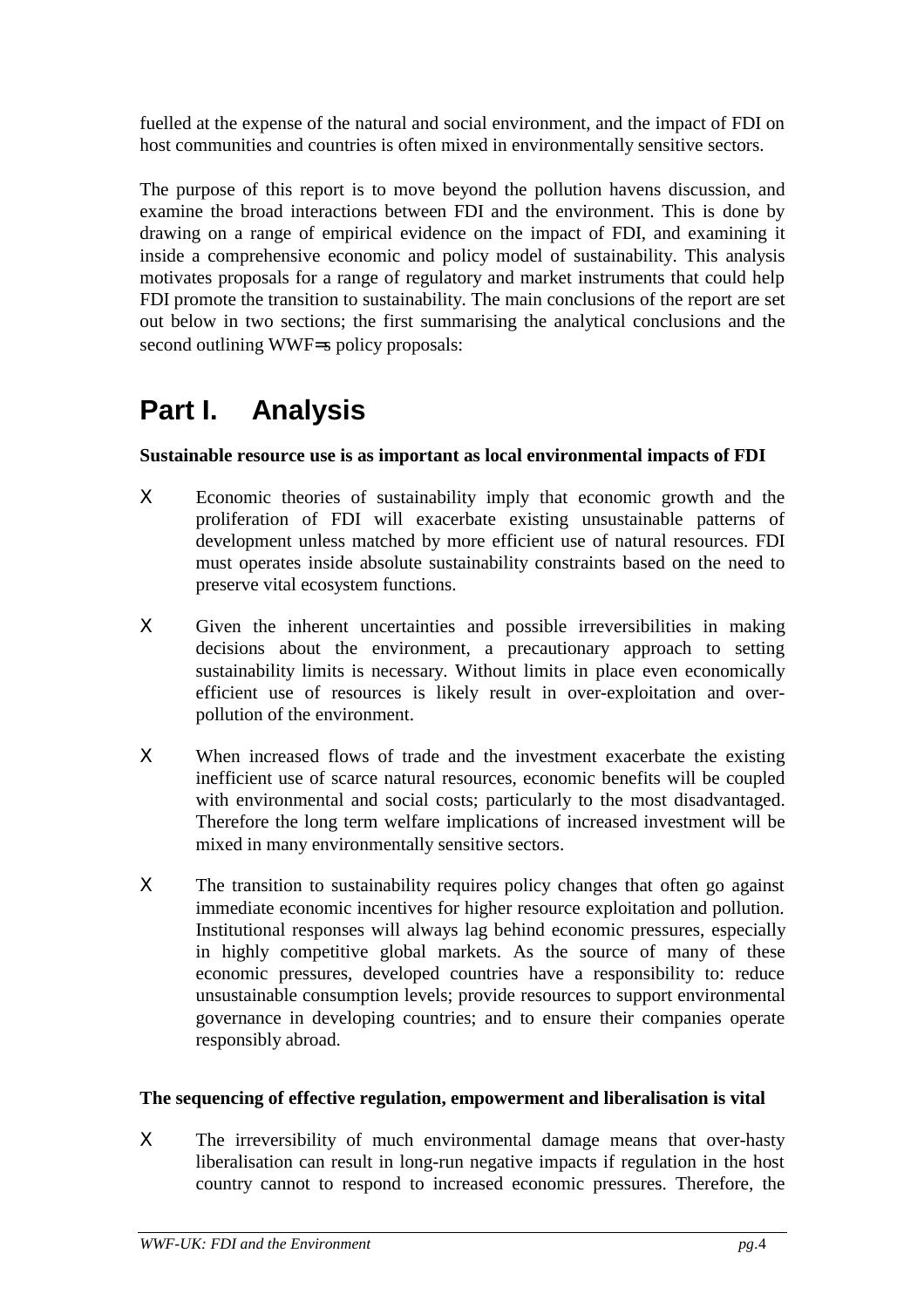sequencing of building regulatory capacity and liberalisation is vital, and a precautionary approach taken in sensitive areas. Where host country regulatory capacity is lacking, developed countries have a responsibility to help improve this in advance of any negotiations to open up new sectors to their investors.

- Χ International financial institutions and export promotion agencies from source countries tend to operate in countries where governance is weak. They have a responsibility to review the investment they support for its environmental impacts, and reject or amend projects if necessary. The structure of current investment subsidies encourages capital intensive and damaging investment, and should be reformed to help promote more sustainable industries.
- Χ Poor and marginalised disproportionately suffer detrimental environmental impacts of investment, especially when there is poor host country governance. NGO's and other civil society groups, from both home and host countries, can play a vital role in articulating the interests of these groups. This requires greater transparency in public and private processes surrounding investment decisions, and increased access to justice both nationally and internationally.

#### **Competition for FDI is clearly depressing environmental standards**

- X The pollution havens effect must not be conveniently aggregated away as an insignificant determinant of total investment flows. There is clear evidence that, even though full environmental costs are not internalised, certain resource and pollution intensive industries have a locational preference for areas of low environmental standards. There is also evidence that host countries do not enforce domestic standards in order to attract and retain investors, and that international investors have often encouraged such behaviour.
- Χ In some sectors particularly areas of high technology there is support for the >pollution halos= hypothesis; where FDI raises environmental standards. However, for most industries factors such as age, size and community pressure are more important in raising standards than foreign involvement.
- X The traditional pollution havens debate must be expanded to include more complex factors determining investment location decisions such as choices between countries in the same trading region, and between different locations in the same country. The effect of FDI on environmental regulation must take into account both the competition for locating investment, and the credibility of threats to disinvest once established.
- X The most significant effect of policy competition between, and within, countries may not be an overt "race to the bottom", but the chilling effect on regulation and its enforcement. Currently, no country effectively internalises the environmental costs of economic activity. There are many examples of where competition for FDI has been cited as a reason for not introducing new environmental regulations or taxes. Dealing with this requires countries to coordinate together at different institutional levels in order to ensure environmental standards can be raised.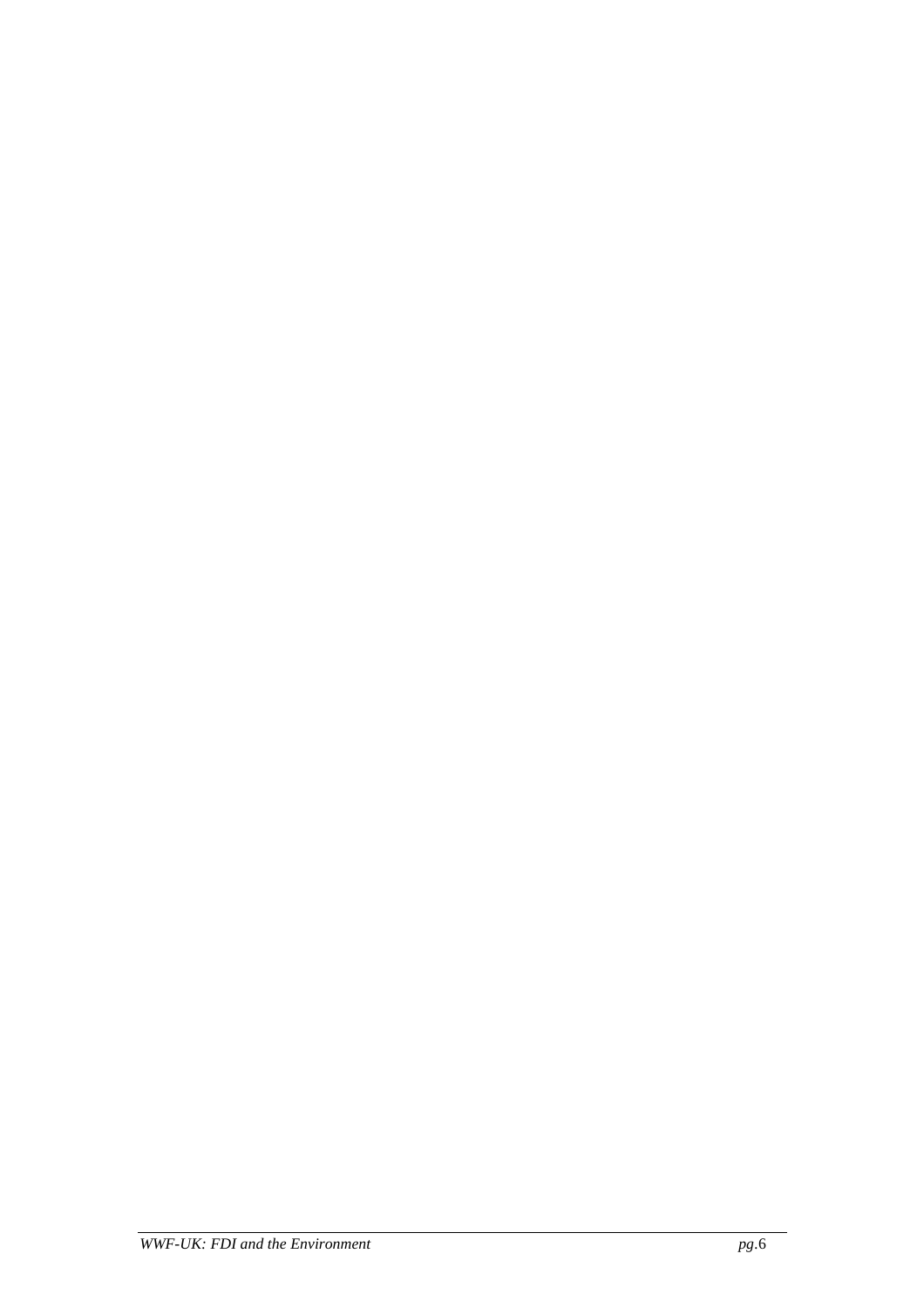## **Part II. Solutions**

#### **Increased business responsibility is necessary for the transition to sustainability**

- X Business and industry must take greater responsibility for their operations abroad, because increasing host country capacity to regulate or constructing international minimum standards is a long-run process. In the meantime individual companies must go beyond a position of basic "corporate responsibility", and become "active corporate citizens" who help raise environmental standards inside the markets and communities they operate in.
- Χ Ecolabelling is a powerful tool to promote more sustainable production practices in some consumer-sensitive natural resource sectors; such as forestry, fishing and tourism. However, binding minimum standards of environmental management and conduct across all sectors are also necessary to push standards upwards, and support high quality eco-labelling schemes.

#### **International economic agreements must not undermine environmental laws**

- Χ Official environmental assessments of the draft OECD Multilateral Agreement on Investment (MAI) showed how international investment rules can conflict with both multilateral environmental agreements (MEAs) and national environmental laws. Any future international rules on investor protection must avoid such conflicts, and respect recognised principles of environmental law; such as the polluter-pays-principle and precautionary principle.
- Χ The draft OECD-MAI undermined broader efforts to achieve sustainability by outlawing mandatory performance requirements on technology transfer, joint ownership and local content. Even though research shows these instruments can be powerful drivers for increasing the positive impact of FDI on the environmental performance of domestic businesses.
- Χ The draft OECD-MAI also conflicted with efforts to strengthen local control of resources, and reduced the ability of governments to gain a fair share of benefits from natural resource use. Any future investment agreements must support national and community sovereignty over natural resources, and give sufficient flexibility to national policy makers to maximise the benefits from sustainably developing their resource base.

#### **New international regulation is needed to promote sustainable investment flows**

Χ While voluntary, consumer or financial-sector driven initiatives can do much to improve company behaviour, a mandatory minimum floor to environmental conduct must be introduced to prevent the best firms being undermined by unscrupulous competitors. These international rules should focus on environmental management processes, transparency and consultation. Such regulation, combined with voluntary approaches rewarding continuous improvement, will facilitate a "race to the top" in environmental standards.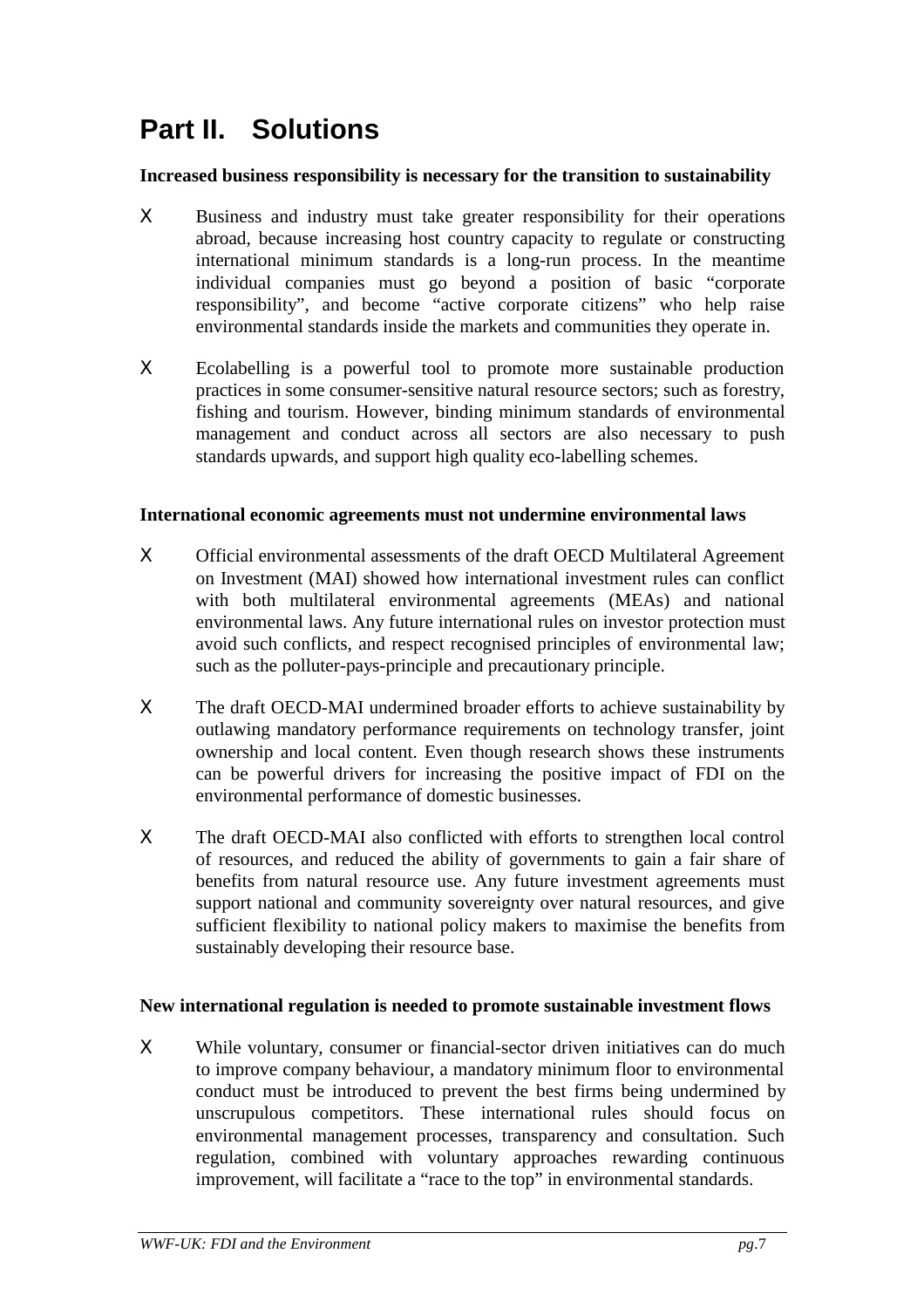- Χ More detailed regulation is needed in environmentally important nonconsumer commodities. For example: minerals, fossil fuels, basic agricultural commodities and bulk chemicals. These industries have low profit margins and little opportunity to differentiate their products based on environmental performance. Therefore, high standards of sectoral regulation - perhaps implemented through broad International Commodity Agreements - are necessary to supplement international rules for environmental management.
- X To support environmental best-practice by industry, governments must collaborate to eliminate costly and inefficient competition based on lowering or freezing environmental standards. This requires an overarching international framework for investment linking: agreeing accepted principles for environmental regulation of FDI, including the limits of national treatment; limitations on fiscal incentives for FDI; and increased international assistance in building and maintaining regulatory capacity.
- Χ However, top-down regulation by government is not sufficient to achieve sustainable and responsible investment. The role of local communities and civil society - in both home and host countries - must be strengthened to deter irresponsible corporate behaviour. This requires international support for: investor transparency and reporting of environmental impacts; capacity building of civil society groups; and citizen=s access to justice against abuses by multinationals in the firm=s home country.
- Χ Environmental sustainability can only be achieved inside a broader system of economic governance that respects and enhances basic human and workers= rights, and promotes good market governance. Priority should be placed on negotiating and strengthening international instruments to: promote fair competition; eliminate restrictive business practices; reduce bribery and corruption; and enforce core labour standards.

**WWF's mission is to preserve biodiversity, reduce pollution and ensure the sustainable use of natural resources. The last decade has seen a rapid proliferation in FDI and related trade flows, but also unprecedented environmental destruction and depletion.**

**WWF believes international investment can bring substantial benefits, especially to developing countries, in terms of the transfer of resources (financial, technical and human). However, positive outcomes will only occur inside a international regulatory framework that promotes sustainable development and ensures environmental limits are preserved.**

**Earth Summit II in 2002, and the meetings of the UN General Assembly and Commission for Sustainable Development on trade and investment preceding it, present an opportunity to systematically examine the relationship between globalisation and sustainable development. This process provides an**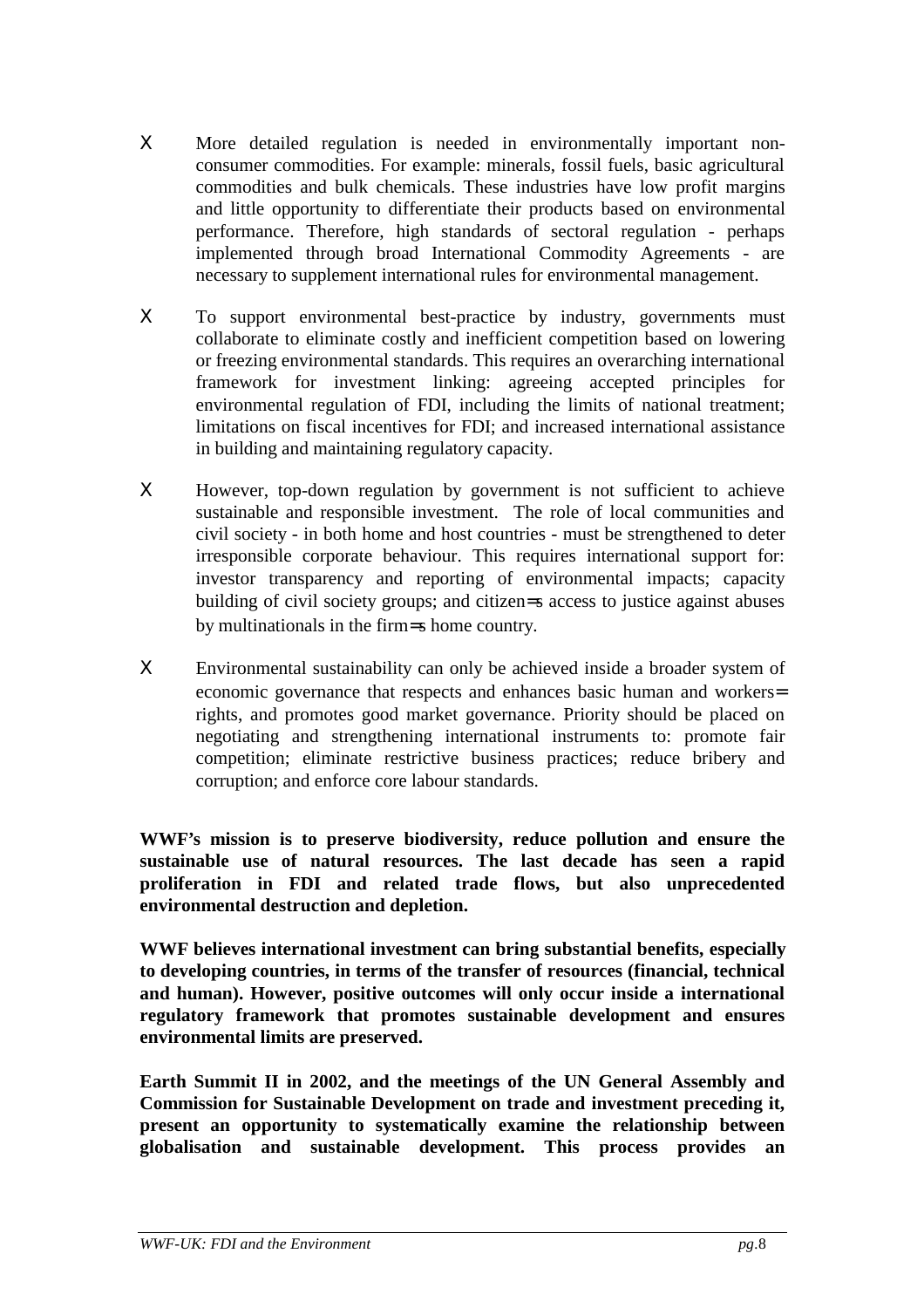**appropriate, legitimate and existing forum for negotiations on a broad framework for regulating international investment.**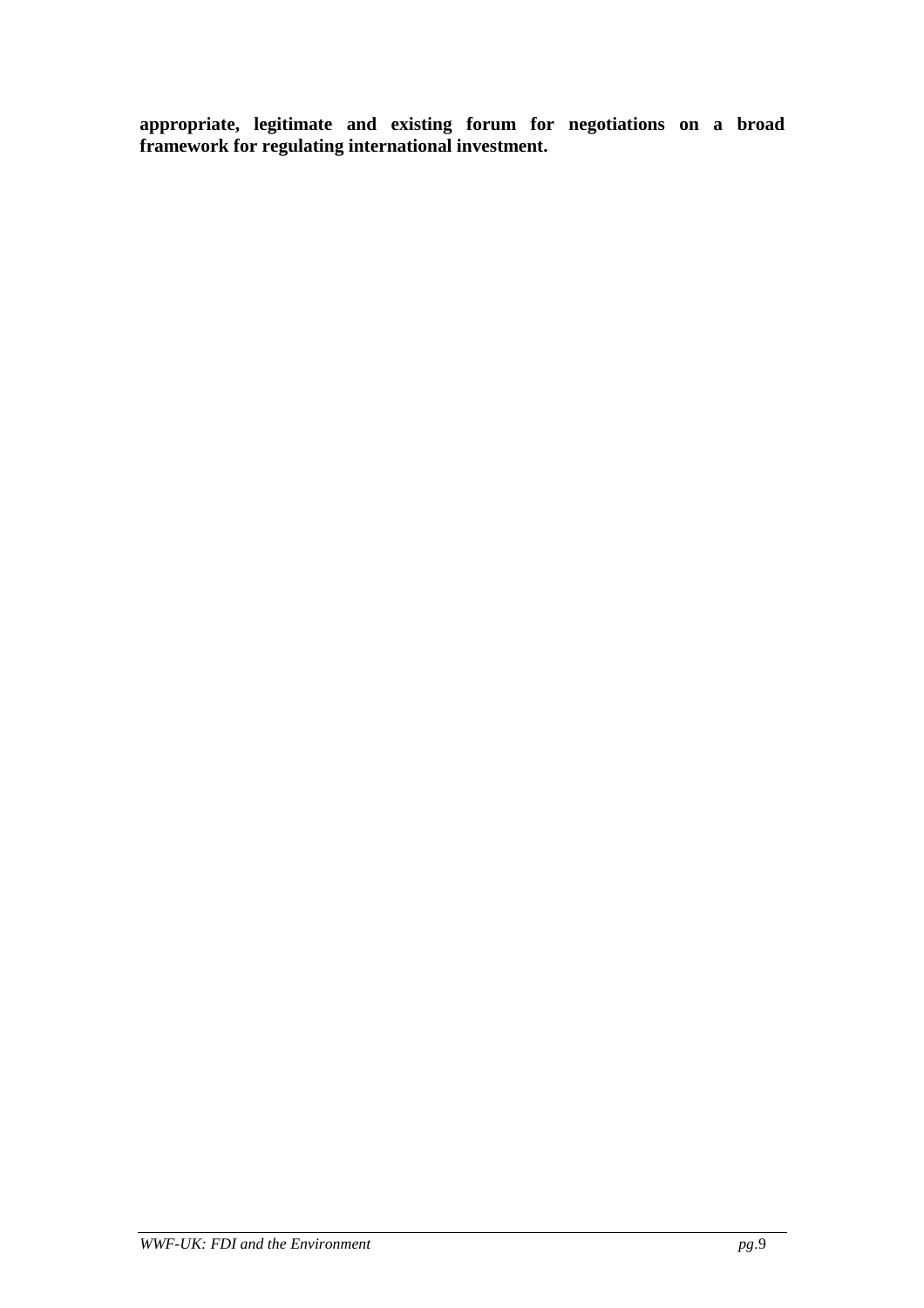**WWF believes that the most urgent regulatory issues surrounding FDI are the provision of a high standard rules for international corporate governance and behaviour, the prevention of harmful competition for FDI, and mechanisms for ensuring FDI actively promotes sustainable development.**

**Any negotiations on investment protection and liberalisation rules, such as those proposed inside the WTO, should not proceed until this broader framework of principles and regulation has been determined.**

#### **Contact:**

Nick Mabey (nmabey@wwfnet.org) or Richard McNally (rmcnally@wwfnet.org) WWF-UK Weyside Park, Catteshall Lane, Godalming, Surrey GU7 1XR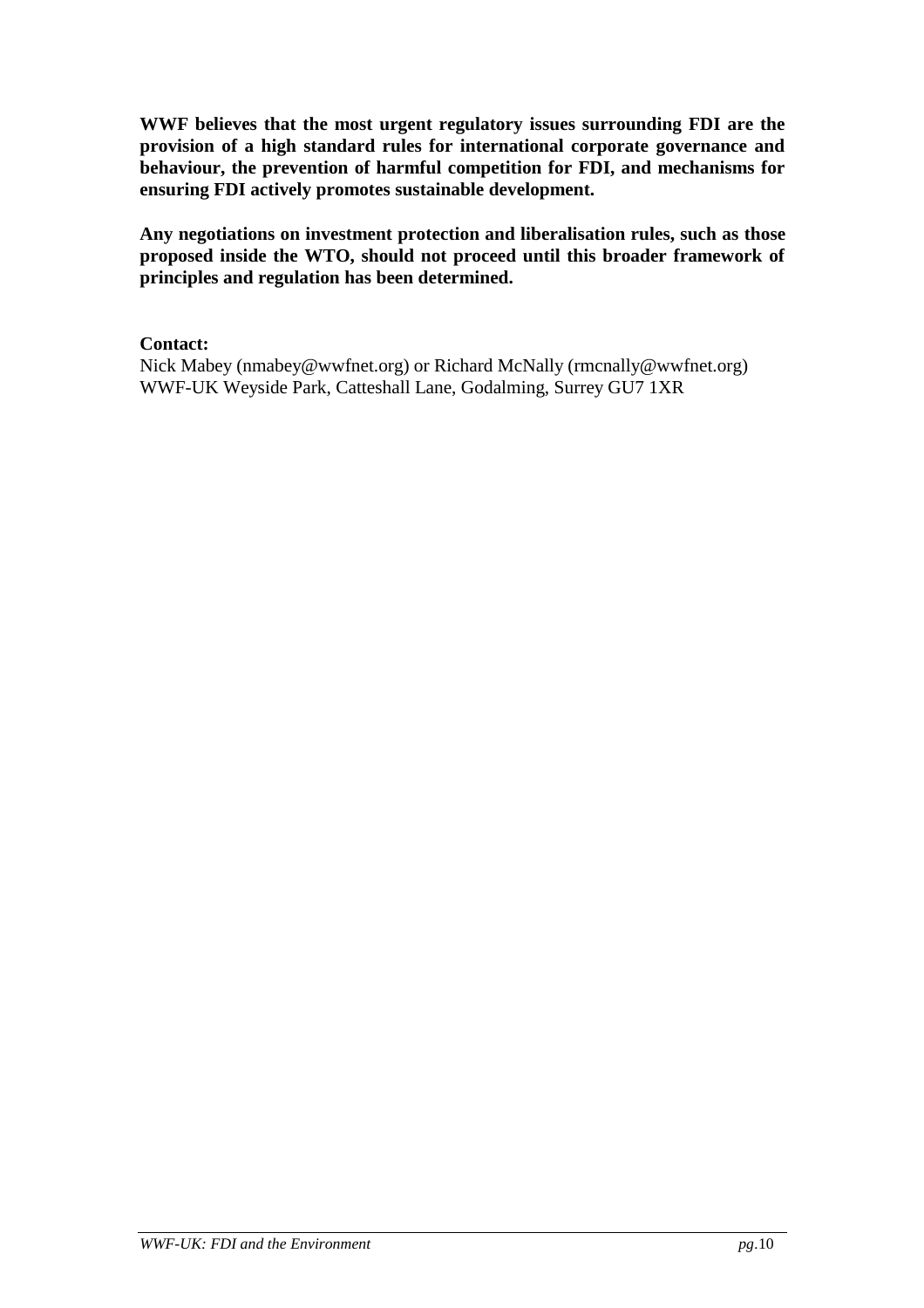### **1: Introduction**

The past two decades have witnessed a sea change in economic policy, as the majority of developing and emerging market economies have moved from relatively closed state-led growth strategies, to more open market orientated regimes. As a result, trade barriers have been dismantled, regional trading blocs established, and there has been a proliferation in private investment flows. The amount of Foreign Direct Investment (FDI) has increased from 150 billion U.S dollars in 1991, to over 350 billion U.S. dollars in 1998. FDI in overseas subsidiaries or joint ventures is distinguished from more volatile capital flows, such as portfolio investment and foreign bank lending. FDI has become an increasingly important ingredient of economic growth, and the sales of foreign affiliates of multinational corporations (MNCs) currently exceed the value of world trade in goods and services.

The surge in FDI flows has been particularly rapid in developing countries' which now recieve over 40 per cent of global FDI (Figure 1). However, these trends conceal distinct regional variations and concentrations. Unsurprisingly, investment has been concentrated in those industrialising economies where expected rates of return are higher, and perceived risks to investors lower. More than 70 per cent of FDI flows to ten recipients, all of which are middle-income countries<sup>1</sup>. China alone receives 40 per cent of these flows, attracting investors with a more open trading regime and rapidly growing market opportunities. On the other hand low-income countries accounted for a mere  $6.5$  per cent<sup>2</sup>. With a drop in official sources of financing global development finance is becoming increasingly scarce. Net official finance to Sub-Saharan Africa has fallen by about \$5 billion since 1990, a real decline of more than 50 percent<sup>3</sup>.



*Figure 1: GLOBAL FDI FLOWS AND THE SHARE OF DEVELOPING COUNTRIES*

The growing importance of FDI as an engine for economic growth has caused considerable debate concerning the effects of FDI on the environment. Particularly as

*Source: World Bank (1999a)*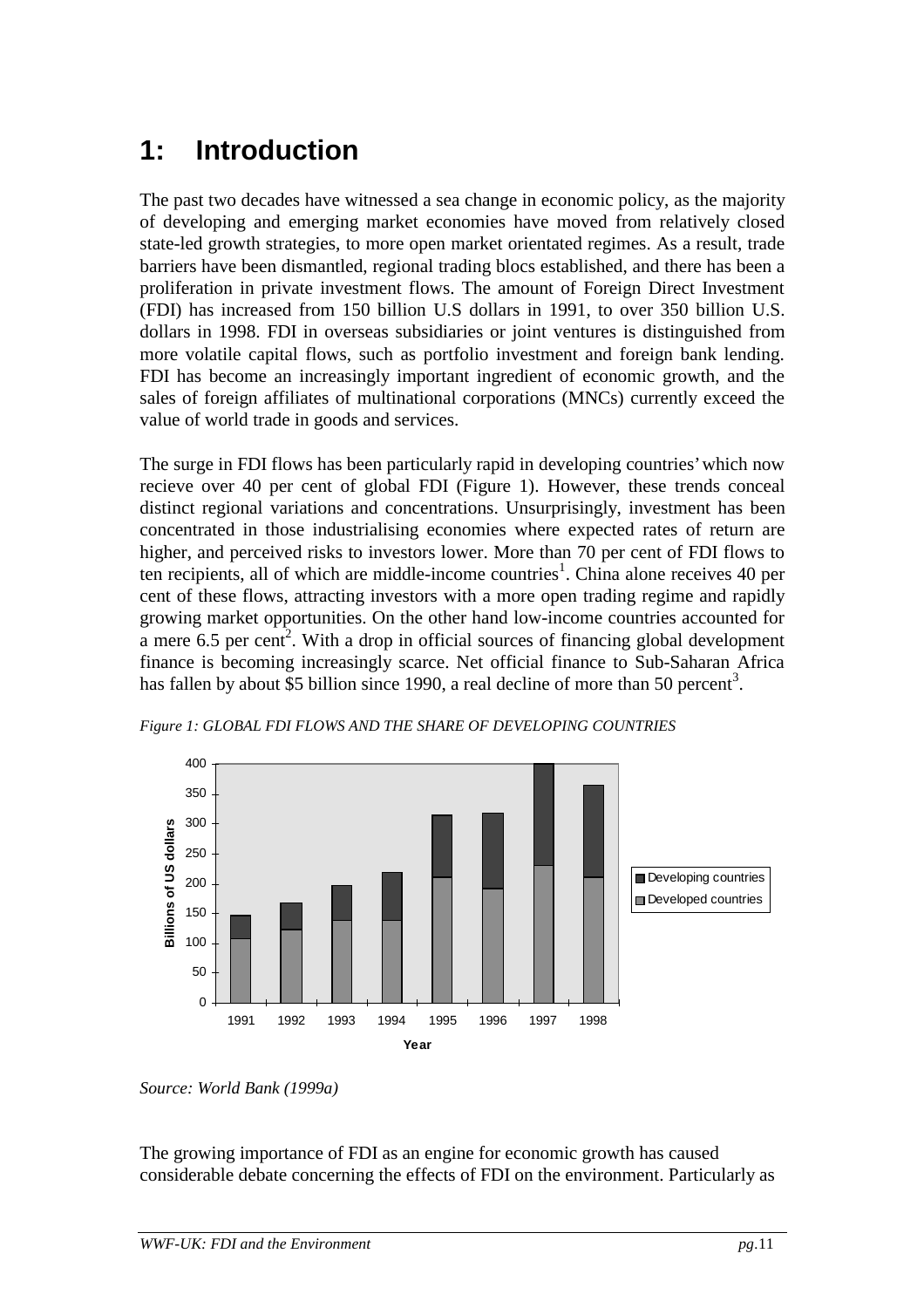FDI often goes directly into resource extraction, infrastructure and manufacturing operations. The relative importance of these sectors is often underestimated because in aggregate they seem to be a declining proportion of FDI flows; though they remain largest single category of FDI flowing into  $A$ frica<sup>4</sup> and the transition economies of Eastern Europe. In addition, most FDI in these sectors involves new "greenfield" investments that currently account for less than one-fifth of total FDI flows, the remainder being cross-border mergers and acquisitions. Therefore, environmentally sensitive industries still make up a high proportion of all FDI in new facilities.

WWF has a mission to preserve biodiversity, reduce pollution and ensure the sustainable use of natural resources. Drawing on existing evidence and WWF's own experience and research, this report attempts to advance the discussion of FDI and the environment, and presents some practical solutions to the problems identified.

WWF has also produced work looking at the more general impacts of liberalisation on economic growth, poverty and the environment<sup>5</sup>. However, this report takes a slightly narrower approach and primarily concentrates on the environmental impacts of FDI and the resulting implications for development and poverty reduction.

#### **1.1 Structure of the Report**

This report is split into two main parts. The first examines the complex interaction between investment and the environment and attempts to draw some policy relevant conclusions from the - often conflicting - evidence. The second part outlines a suite of solutions to ensure foreign investment promotes, rather than undermines, environmentally sustainable development.

In the past, the debate over FDI and the environment has been dominated by discussions of "the pollution havens hypothesis", and so focused on the micro-impacts of firms' operations. The impact of FDI on the sustainability of countries' growth patterns and other macro-level issues have been largely ignored. However, as the world economy - fuelled by investment and trade - has been growing, the state of the global environment has been rapidly deteriorating. The review of the Rio agreements held in 1997 concluded that all unsustainable trends - for example, greenhouse gas emissions, deforestation, and loss of biodiversity - were worsening at a faster rate<sup>6</sup>.

The report therefore begins by examining the macro-environmental impact of FDI. Most policy makers in this area seem to adopt a "pollute now, clean up later" strategy, ignoring the significant irreversible costs which result from such an approach. For example, when FDI flows between countries at different stages of development and regulation, the scale or intensity of production of foreign firms (which are typically larger than domestic firms) may cause irreversible environmental and social damage by overwhelming insufficient government controls. Unfortunately, there seems to have been little empirical research in this area compared to the focus on pollution havens; apart from case studies on a few high profile industries such as mining.

The existence of permanent "transitional" impacts of liberalising investment highlights the need for the investor's home country to take more responsibility for the actions of their companies. Developed countries should also transfer greater resources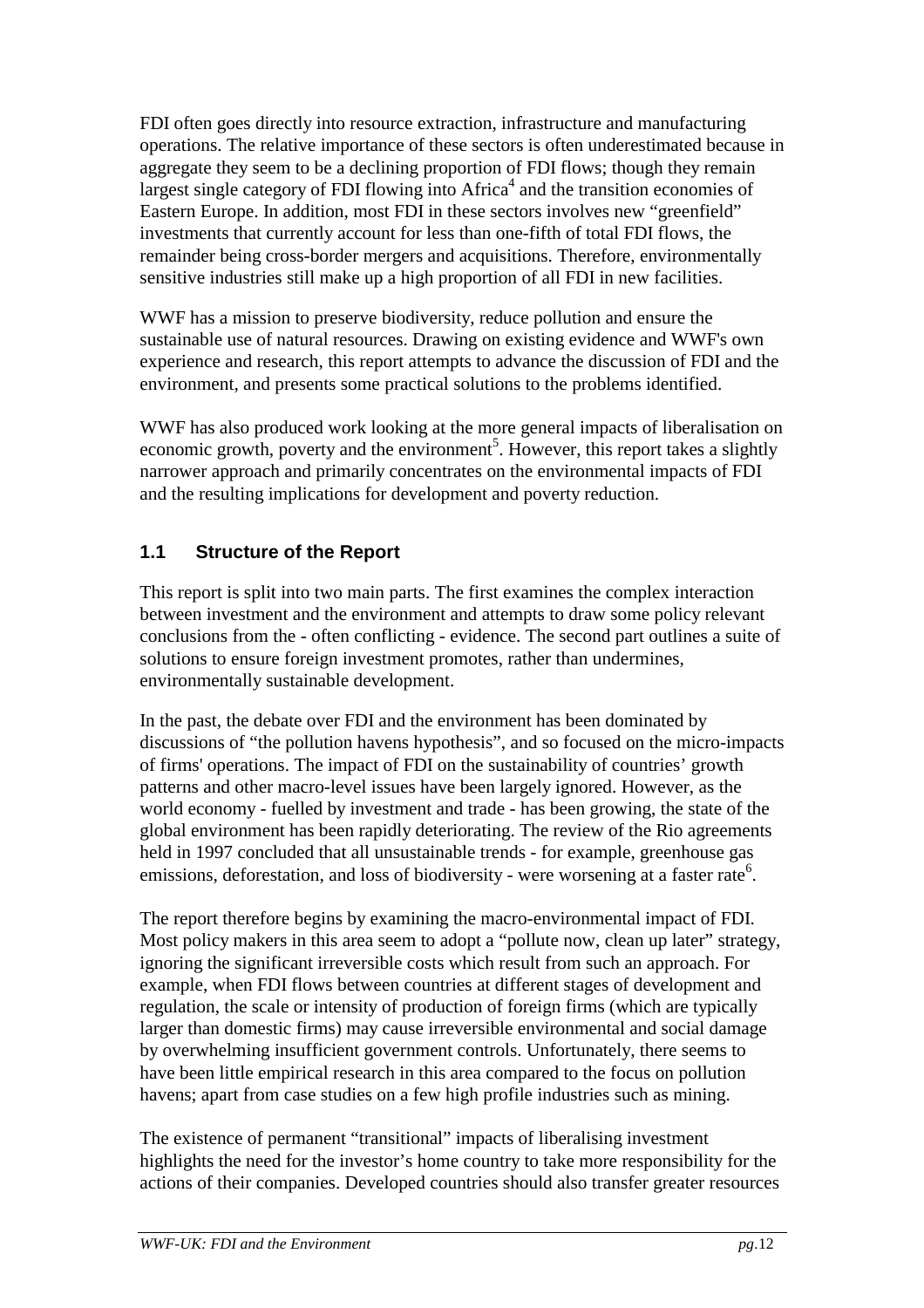and expertise to developing countries in order to improve their environmental governance at the same time as promoting economic liberalisation.

The literature surrounding the "pollution havens" hypothesis is then examined, revealing the complexity of the debate around the micro-impacts of FDI. While difficult to clearly identify (and subject to significant methodological flaws) at the aggregate level, case studies at the sectoral and company level tend to support the claim that natural resource based and pollution intensive industries will take environmental costs into account when making locational decisions. Evidence also shows that a significant impact of economic liberalisation is to inhibit the raising of standards to socially optimal levels, leaving them ''stuck-in-the-mud'' and raising environmental damage above sustainable levels.

As competition for FDI has undermined the willingness of governments to raise environmental standards, research shows that it has been left to consumer, shareholder and community pressure to improve corporate behaviour. There is little evidence that FDI operates to higher environmental standards than domestic firms when these pressures are absent; unless environmental quality is already a core component of a firm's economic competitiveness or identity.

The bulk of investment flowing to many low-income countries is channelled into natural resource related sectors such as mining, commodity production and tourism. Many countries are dependent on revenues from these sectors for hard currency earnings, and so the economic and environmental performance of FDI will be a critical factor in their development. However, the broader benefits from FDI in these sectors seem to be smaller than similar investments in manufacturing or services, and external environmental and social costs tend to be higher. This implies that greater scrutiny of investment policy, incentives and regulation in these sectors is needed.

The remainder of the paper analyses in a comprehensive suite of solutions to the problems identified. The quality of FDI cannot be improved by one "magic bullet" solution, but requires a variety of measures to improve the accountability and transparency of investor behaviour, and to support improved governance in host countries. This requires a mixture of voluntary and regulatory approaches in both home and host countries, and a higher degree of international collaboration. However, the most important factor is implement achievable solutions in the short to medium term, so that regulation can begin to keep pace with the expansion of economic flows.

Improved voluntary codes of conduct must be supported by binding international standards which punish unscrupulous investors. More detailed agreements on minimum standards may be needed in environmentally sensitive sectors such as mining. International agreement is needed to increase the ability of civil society, in both home and host countries, to shape and monitor the use of investment. Finally, following the failed OECD-MAI negotiations a new approach is needed to international economic regulation. This must ensure that host governments have the capacity, tools and policy space to make best use of incoming investment; manage their natural resources sustainably; and reduce wasteful competition for FDI.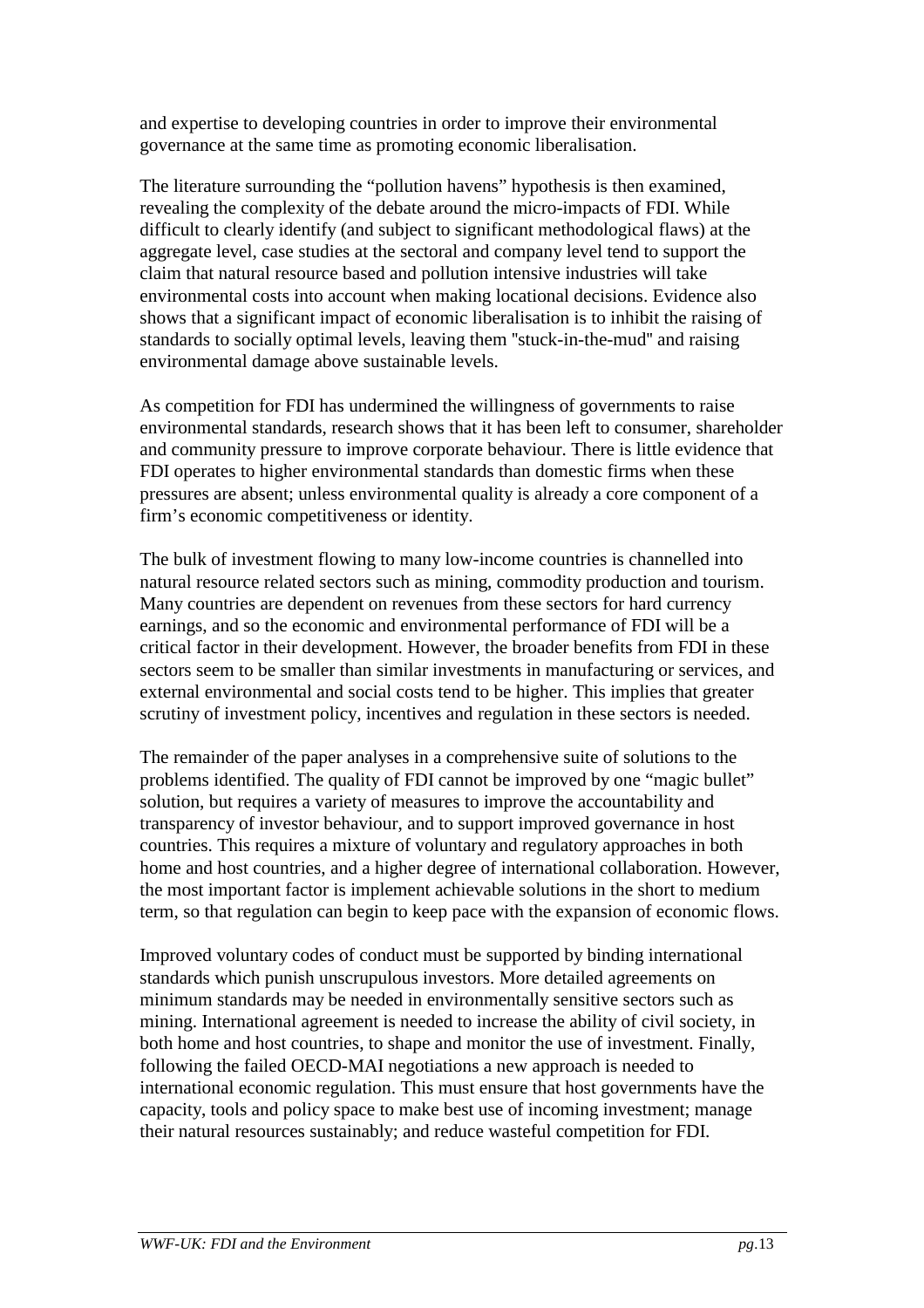Moreover, a key change has to occur in the debate over FDI and the environment. In the past economic policy makers have taken a very defensive position, challenging environmentalists to prove the negative impacts of FDI. Such evidence is now available, and the focus of discussion must shift to what mechanisms are needed to ensure that the integration of the global economy through FDI helps improve the environment and actively promotes sustainable development.

**Current debates on FDI are dominated by Governments and investors pursuing narrow economic interests at the expense of environmental and social welfare. This competition encourages economic development that is not matched by necessary regulation, and investors who do not exercise adequate responsibility. Such under-regulation of the globalisation process fatally undermines progress towards sustainable development.**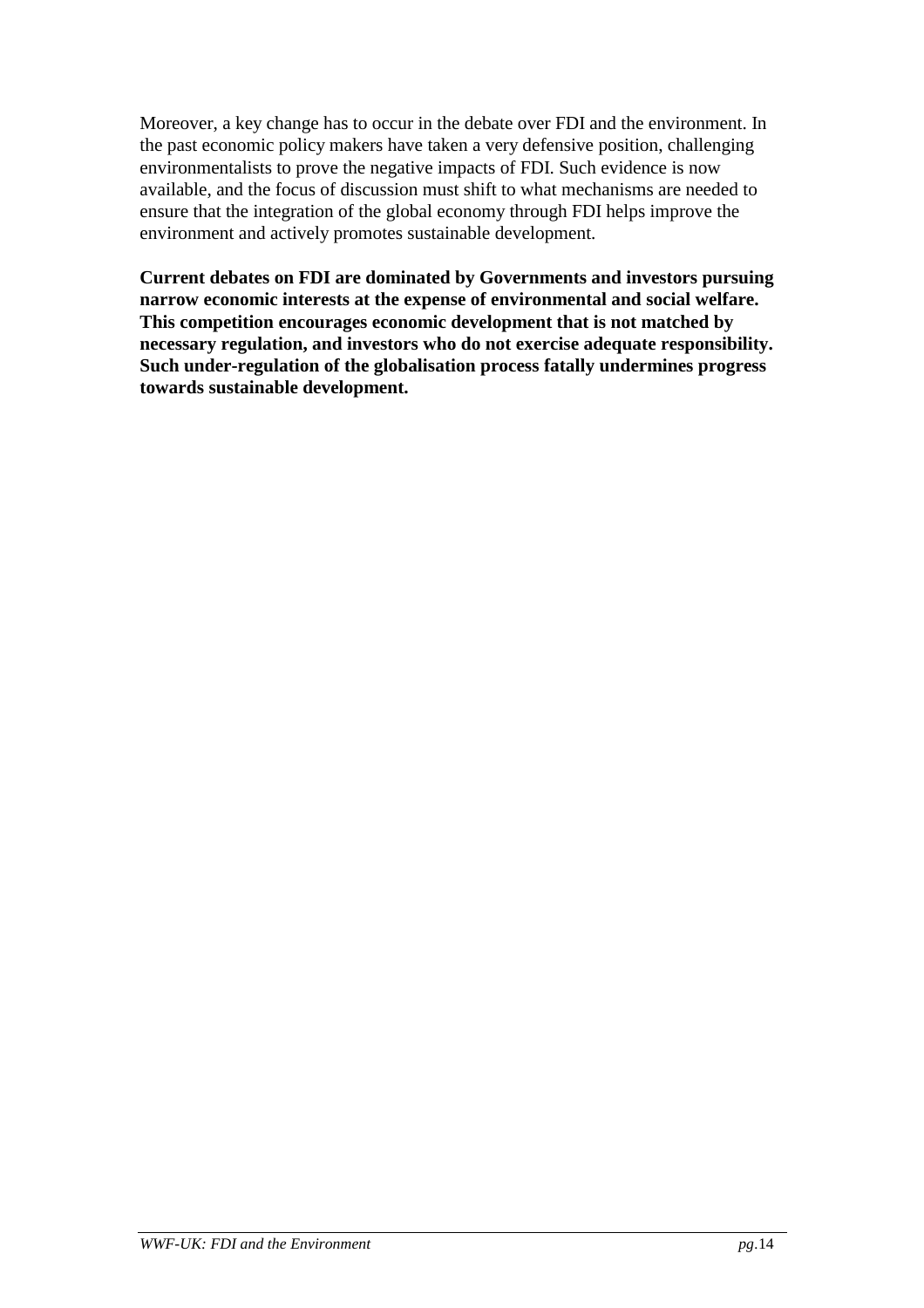# **Part I: Analysis**

### **2: FDI and Sustainable Development: Scale, Transition and Distribution**

The debate on FDI and its impact on the environment has focused on the micro-level, particularly how environmental regulation affects a firm's decision to locate (the ''pollution havens hypothesis''). However, less attention has been paid to macro-level issues of how increased economic activity, driven by liberalised investment and trade, impacts on the environment and a country's prospects for sustainable development.

Typically official statements on the environmental impacts of FDI (and trade liberalisation) are characterised by three main arguments<sup>7</sup>:

- **Countries have environmental comparative advantages**: each country will set its regulations based on domestic preferences and resources. Countries with low incomes, the ability to tolerate pollution or extensive resources should set standards low and attract pollution intensive and resource seeking FDI.
- **FDI increases the demand for environmental quality**: if host country demand for environmental quality increases as incomes rise, then eventually environmental damage will begin to fall (the environmental Kuznets curve argument). As FDI increases incomes it will contribute to this increased environmental demand.
- **FDI is cleaner than domestic investment**: FDI involves new technologies that are cleaner than domestic producers, therefore encouraging FDI will improve the environmental performance of a country.

Each of these arguments is examined in detail below. However, none of them address the over-riding issue of whether FDI is likely to encourage a country to develop sustainably. That is, in a way that avoids irreversible environmental damage and preserves the options of future generations to develop. This cannot be achieved merely by a general increase in environmental efficiency, but requires explicit consideration of the scale of environmental damaging activities relative to a country's – and the planet's - ecological capacity.

#### **2.1 Trends in Economic, Social and Environmental development**

Economic theory shows that, in the absence of market failures, the expansion of investment and trade will improve aggregate global welfare. Trade intensification raises the welfare of all nations concerned, due to a more efficient exploitation of comparative advantages in each country; which are traditionally determined by the distribution of factors of production (land, labour, capital). Though modern trade theory also stresses the importance of other factors, such as: economies of scale, first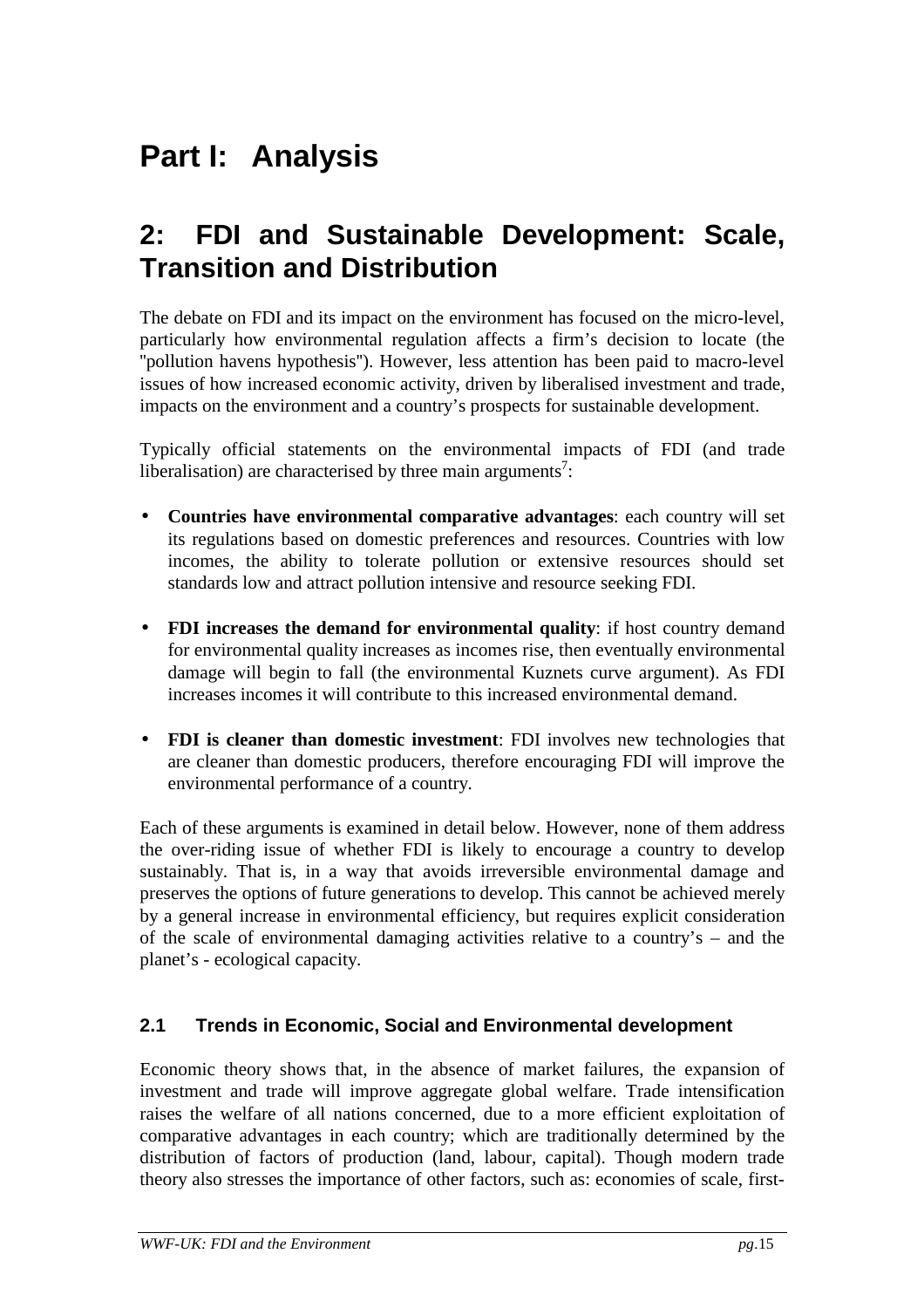mover advantages, consumer choice and public investment in human and infrastructure capital. Modern trade theory predicts productive efficiencies from trade, but is more ambiguous about whether all countries will gain, especially when movement of capital and technology are allowed. With the lowering of barriers international trade has grown rapidly; in 1995 it was worth over US\$6,100 billion<sup>8</sup>.

Countries gain from increased foreign investment by increasing their total productive capacity. FDI also potentially boosts the growth of a country by ''crowding in'' other investments with an overall increase in total (domestic + foreign) investment, as well as creating positive ''spillover effects'' from the transfer of technology, knowledge and skills into domestic firms. It can also stimulate economic growth through spurring competition, innovation and a country's export performance.

Private capital flows have become an increasingly important ingredient of economic growth. Foreign Direct Investment (FDI) - the major contributor to such flows - has risen sharply in the 1990s. The sales of foreign affiliates of multinational corporations (MNCs) exceeds the value of world trade in goods and services; one-third of all trade occurs intra-MNCs, another third between MNCs and non-affiliates<sup>9</sup>.

Liberalisation has certainly contributed to aggregate economic growth; world per capita output has grown from US\$614 to US\$4,908 in the past thirty years<sup>10</sup>. However, these economic trends mask accompanying social and environmental problems. Global poverty and inequality continues to rise: the number of people in absolute poverty has grown to 1.3 billion (though the proportion in poverty has fallen). Many of the less developed countries, especially in Sub-Saharan Africa, have become locked into economic stagnation fuelled by falling commodity prices, conflict and debt. Between 1960 and 1994 the ratio of the income of the richest 20 percent to the poorest 20 percent increased from  $30:1$  to  $78:1^{11}$ . Economic expansion based on neo-liberal economic policies has mainly benefited the richest groups in society.

Over the past 25 years environment degradation has accelerated: WWF estimates that global freshwater ecosystems have declined by 50 percent, marine ecosystems have deteriorated by 30 percent and forest cover reduced by 10 percent - much more in tropical areas<sup>12</sup>. Over this same period global energy use has increased by over 70 percent, bringing with it increased greenhouse gas emissions and changing weather patterns. The build-up of environmental problems has led to an unprecedented increase in environmental disasters: natural disasters accounted for 58% of total refugee flows in 1999 - including those caused by conflict<sup>13</sup>.

FDI is becoming increasingly important for economic growth. There is a clear expectation among both donor countries and recipients that private capital will be the main driver of development in the future<sup>14</sup>. However, increasing reliance on foreign investment does have significant implications for sustainable development, and the rules and regulations governing investment flows.

Growth stimulated by liberalisation can exacerbate existing market and policy failures with respect to the environment. Current trends in pollution and resource use are not sustainable, and are notmoving towards a more sustainable path. FDI is undeniably a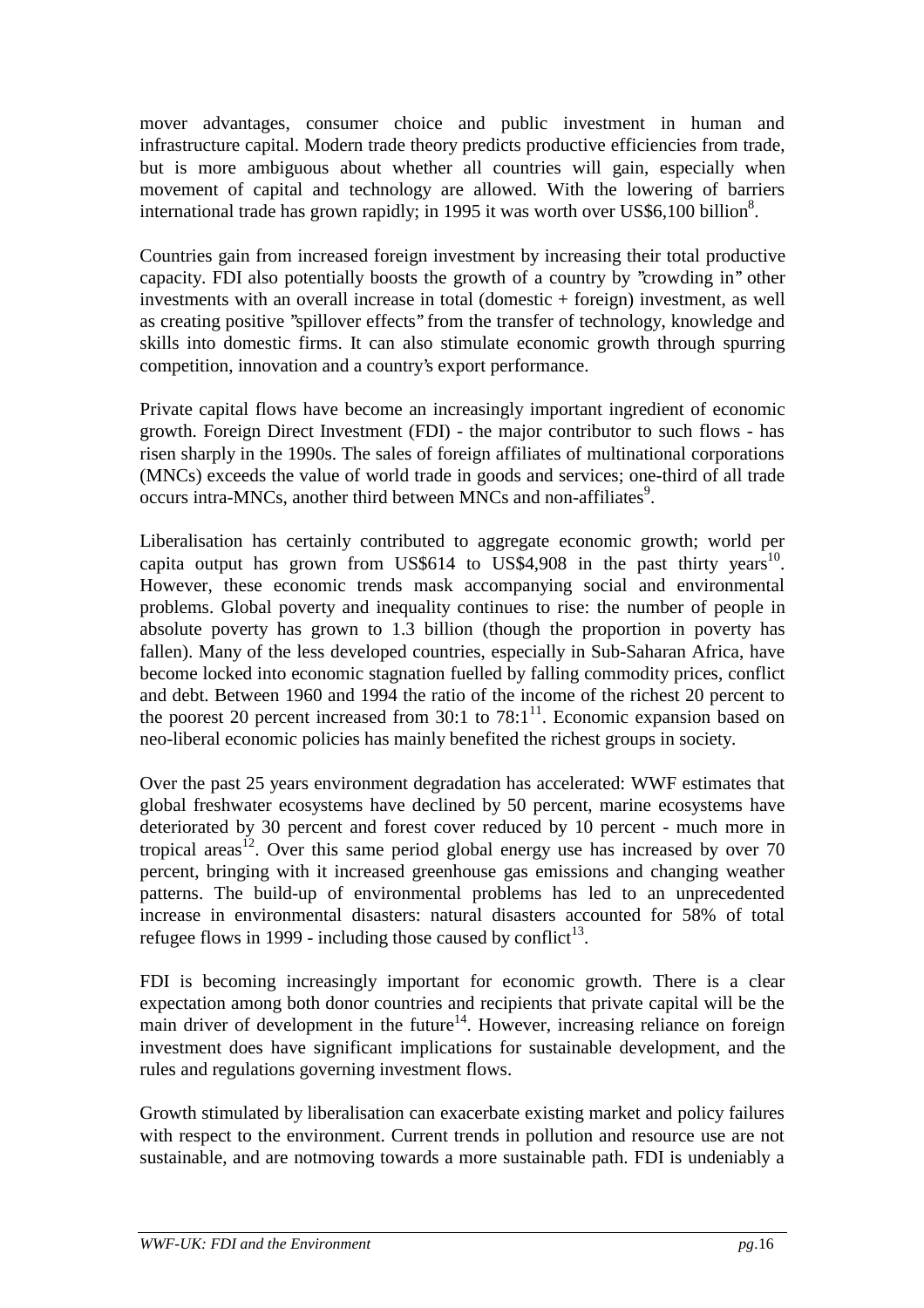main driver of these negative trends, the question is whether policies aimed at FDI should be a component of moving the world onto a more sustainable growth path.

**As the world economy has been growing - fuelled by investment and trade - the global environment has been rapidly deteriorating. Debates on how FDI and the environment interact have focused on the narrow impact of operations, while distracting attention away from the larger impact of FDI as an engine for unsustainable patterns of growth. However, it is crucial that the macro-level effects of investment (and trade) on the environment are fully understood.**

#### **2.2 Environmental Advantage or Market and Policy Failures?**

For each country the price associated with the use of natural resources will reflect three factors: endowments of the resource, social preferences towards the resource, and the extent to which state regulation accounts for the first two factors. If societal preferences are adequately reflected in regulation then a country will use their resources efficiently. However, as a result of market and policy failures these conditions are usually not met.

Most market failures are a result of incomplete markets, where institutions are unable to define and establish property rights. For example, companies do not own the air or water they pollute. A classic case of an incomplete market is an "negative externality". These exist when the consumption or production activities of one individual or firm negatively impact another persons' utility or a firm's production, without them having to provide compensation. For example, a firm pumping waste into a river reduces the satisfaction of swimmers downstream; a company clear-cutting a forest may reduce many tangible and intangible benefits from local villagers.

Externalities can also be international, for example: sulphur dioxide emissions from the UK cause acid rain which damaged forests in Germany and Norway; forest fires in Indonesia – often started by palm oil exporters – regularly cover a wide swath of SE Asia with damaging haze.

Since markets do not exist for many environmental assets it is difficult to ascertain their value. For example, forests contain a wealth of goods (e.g. timber, fuel wood, fodder, medicines, herbs and fruits), perform various functions (e.g. erosion control, carbon sequestration, micro-climatic regulation) and provide many non-use benefits. The price charged by Japanese companies to consumers for shrimps does not account for the costs to local communities of lost fish stocks, reduced soil fertility or the associated loss of livelihoods. The fact it is difficult to attach monetary values to many of these benefits means they are often neglected in the decision-making process. As a result of this underpricing, economic agents are attracted to natural resource industries by excess profits, which hasten over-exploitation in the area.

It is not only market failures that hasten the inefficient and unsustainable use of resources but also "policy failures". For example, mining operations in Asia South Pacific are subject to a potent mixture of perverse incentives - company tax breaks, low concession fees, subsidised inputs - in addition to market failures. Forestry is also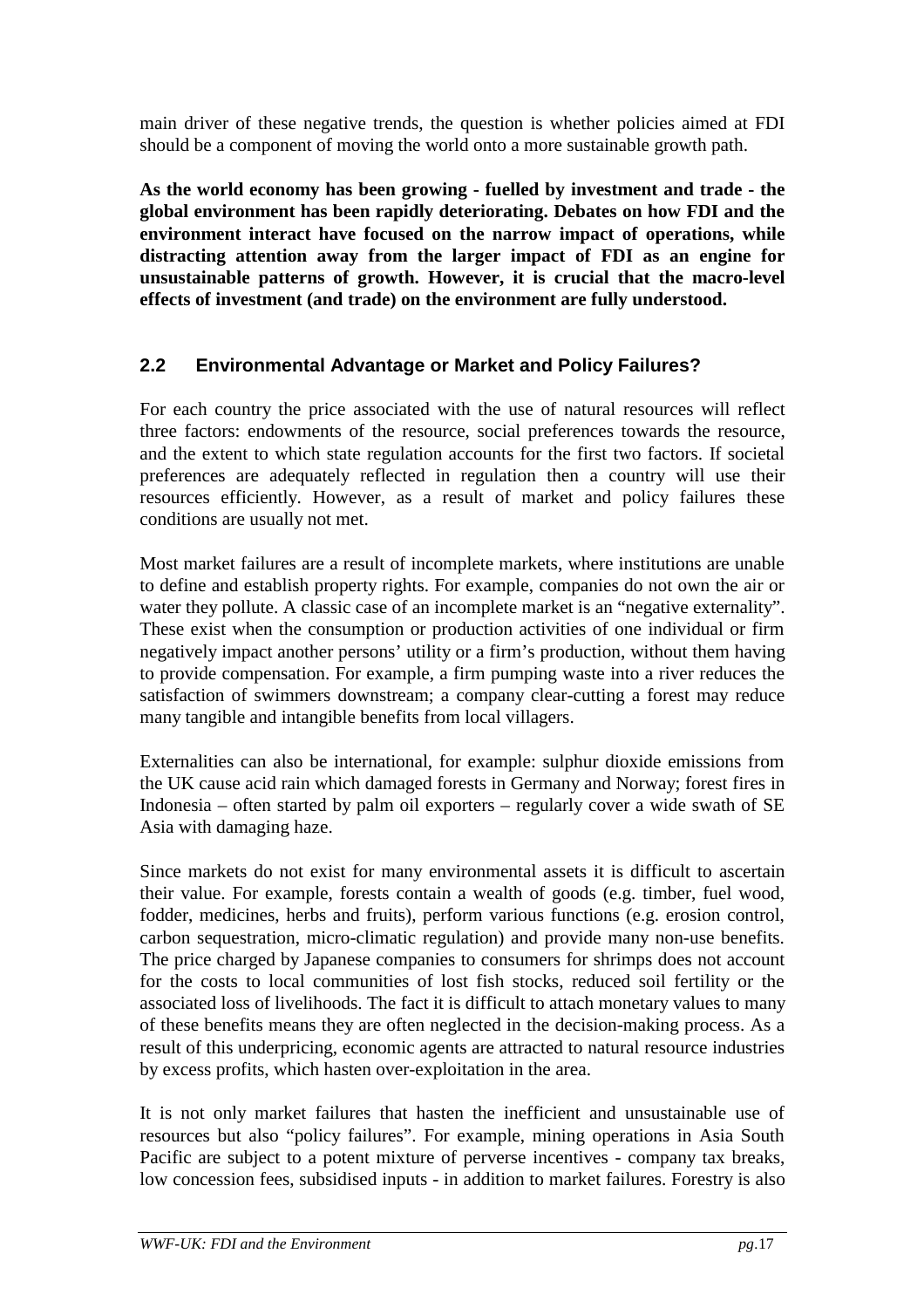beset with policy failures: low stumpage fees (for example, in Indonesia only 20-33%; Malaysia 35-53%; and Canada 33-67% of economic levels<sup>15</sup>), agricultural subsidies, short length of contracts, generous fiscal or financial incentives, weak or inappropriate tenure, corruption and bribery and a lack of monitoring capacity.

The excessive use of natural resources and production of pollution stems from the fact that market failures are pervasive in the global economy. Environmental goods and services are undervalued, or treated as free, creating a distortion in economic incentives and overuse by economic agents (producers and consumers).

Under such circumstances enhanced international trade and investment exacerbate the existing inefficient allocation of scarce environmental resources. This may lead to situations where the overall welfare implications of increased FDI become ambiguous - particularly in the natural resource sector. Increasing economic production from FDI may be accompanied by net disinvestment in natural capital or disproportionate environmental and social costs; meaning that the investment has no net value to the economy. As most countries offer economic incentives to FDI such incomplete assessment of costs to the economy is likely to result in inefficient policy decisions.

In debates over FDI liberalisation the existence of national policy failures is usually not differentiated from the legitimate use of a country's environmental advantages to attract investors. The level of regulation is presented as being solely the concern of the host country government. However, liberalisation has been actively promoted by home nations – mostly the OECD countries – and so they must bear some responsibility for the costs accompanying economic expansion. The analysis of the pollution haven literature below demonstrates that competition for FDI is significant component in the failure of governments to internalise environmental costs.

Surprisingly, despite the wealth of literature on FDI and the environment there are few studies accounting for the full welfare costs of liberalisation and their impacts on a country's prospects for sustainable development. Where they exist most studies suggest that environmental externalities are not adequately internalised and resources are underpriced. While reducing costs for investors and consumers these failures damage host country citizens and the development prospects of future generations.

For example, a recent paper by the OECD on liberalisation failed to address the issues of resource use, or related components of sustainability such as environmental irreversibility, uncertainty, ecological limits and the rights of future generations (a critique is given in WWF-International 1998b).

**Increased flows of trade and the investment can exacerbate the existing inefficient allocation of scarce natural resources. This implies that economic benefits will be coupled with environmental and social costs, particularly to the most disadvantaged, and that the long term welfare implications of increased FDI are often ambiguous; especially in environmentally sensitive sectors.**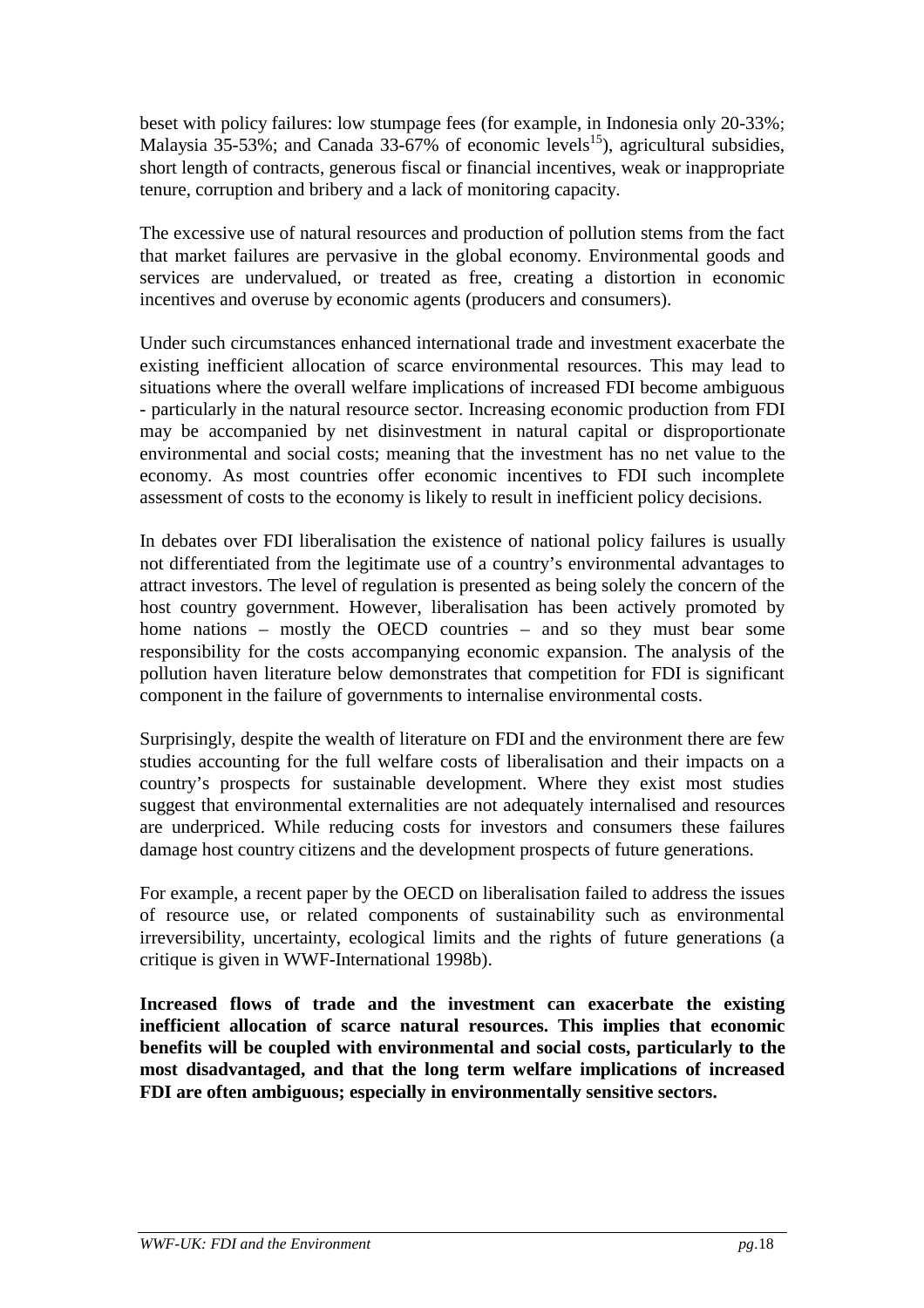#### **2.3 The Environmental Kuznet's Curve: Will Growth bring Environmental Sustainability?**

It has become fashionable for policy makers to assume that economic growth and environmental quality are compatible in the long term, but that short term environmental and social costs are a prerequisite for long term prosperity. However, as growth continues unabated and all trends in environmental degradation are deteriorating at an accelerated rate, the arrival of such compatibility seems long delayed. As Keynes famously said - "in the long run we are all dead" - and this is particularly true for the environment.

This assertion that environmental degradation increases up to a certain level of income, after which it begins to improve, is known as the 'Environmental Kuznets Curve' (EKC). Examination of empirical studies which have investigated the hypothesis show its limited applicability. Only for local urban airborne pollutants has it been reliably demonstrated that emissions do decline after a level of around  $$8000<sup>16</sup>$ . For some pollutants the inverted-U shape simply does not exist. In fact, municipal waste,  $CO<sub>2</sub>$  emissions and biodiversity loss increase monotonically with greater income. There are also numerous methodological and theoretical flaws in existing studies (see WWF 1994).

Even if the EKC holds, economic growth will not bring about the desired environmental improvements in local air quality for the vast majority of the world's population as the average income in developing countries was \$1,100 in 1997. It will take many years of accelerated environmental degradation, with potentially large catastrophic, irreversible effects, before they could reach this level - if they ever can.

#### *2.3.1 The relationship of the EKC to economic theories of sustainability*

The EKC hypothesis is based on simple economic growth models that assume economic activity can expand in perpetuity due to technological progress and infinite substitution possibilities between natural and man-made capital. Adherence to such a view removes any need to address the issue of economic scale and its impact on the environment, leading to a "pollute now-clean up later" attitude. However, many species, complex ecosystems and ecosystem services have no man-made equivalent, and technological innovations may be unable to fix irreversible, unforeseen and potentially disastrous effects of pollution (for example, destruction of the ozone layer, impacts from persistent organic pollutants).

Economic theory shows that when environmental damage is irreversible and potential impacts are uncertain a precautionary approach should be taken environmental management to optimise current welfare <sup>17</sup>.

Irreversibility of environmental damage also means that even where market and policy failures are corrected, and natural resources allocated efficiently, sustainability is not necessarily ensured. Where sustainability is defined as preserving the ability to maintain the well being of future generations given a legacy of past and current environmental degradation. The theoretical literature clearly shows economic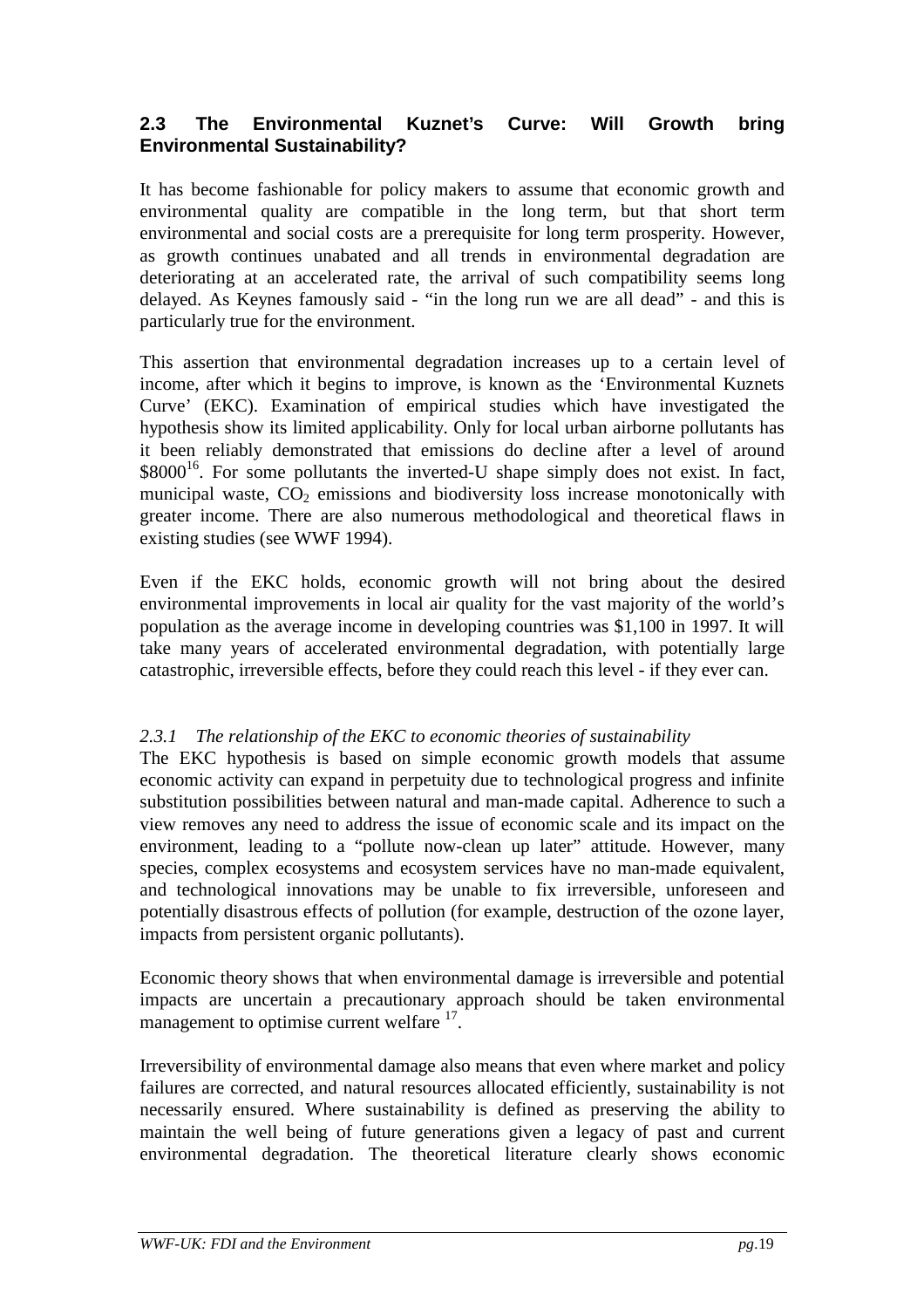efficiency is not a sufficient condition for sustainability, as it is fundamentally an issue of equity between generations<sup>18</sup>.

Depending on how natural resources (including the planet's ability to remove pollution) are owned between different generations there are different efficient depletion paths. Greater ownership claimed by the first generation unambiguously reduces welfare for the second generation, and visa-versa. However, achieving "efficiency" of resource use does not necessarily define a unique level of total consumption in each generation. Based on efficiency criteria alone, the present generation could consume all the Earth's resources, leaving future generations uncompensated $19$ .

True sustainability requires the definition of what options the present generation wishes to leave the next generation, which in turn defines the permissible level of irreversible environmental damage today. Once defined, these limits will set prices for commodity use and pollution if mechanisms exist to internalise their scarcity.

Present trends of accelerated economic growth at the expense of the environment could be interpreted as indicating a high level of indifference of the present generation towards future generations. On the other hand it could be that current political systems are not adequately reflecting the preferences of their citizens for bequeathing environmental assets to future generations.

Arguments around the EKC are really irrelevant when aiming to move countries onto a sustainable development path. The past trends which form the basis of EKC estimates are based on past unsustainable growth paths. Developing countries will not be able to grow that way, because resource prices will rise to reflect greater scarcity and environmental damage will depress production in critical areas.

To ensure ecological limits are preserved developing countries in particular will have to raise their environmental standards in the short run in order to 'tunnel through' the EKC. To achieve this requires the transfer of resources (financial, technological and capacity building) North-to-South. Besides being a moral imperative, developed countries free ride many of the global benefits from biodiversity protection in the South (e.g. existence values, carbon sequestration, pool of genetic resources) and consume the lion's share of global natural resources.

The countries of the OECD use over twice their fair per capita share of the most basic resources (grain, wood, fish, water, and fossil fuels) and the North Americans alone use five times the per capita share of Africans<sup>20</sup>. Additionally, industrialised world account for over 84 percent of gases currently causing climate change, and 70 percent of all carbon emissions. Current patterns of FDI (and trade) mean that OECD countries are effectively using the environmental capacity of other countries to fuel their own consumption patterns; whether this be in increased  $CO<sub>2</sub>$  emissions, water pollution, use of fisheries or consumption of tropical forestry products.

At the international level the Global Environment Fund (GEF) is available to developing countries to help them meet environmental targets established in some international agreements. The GEF's budget of \$666 million per annum approximates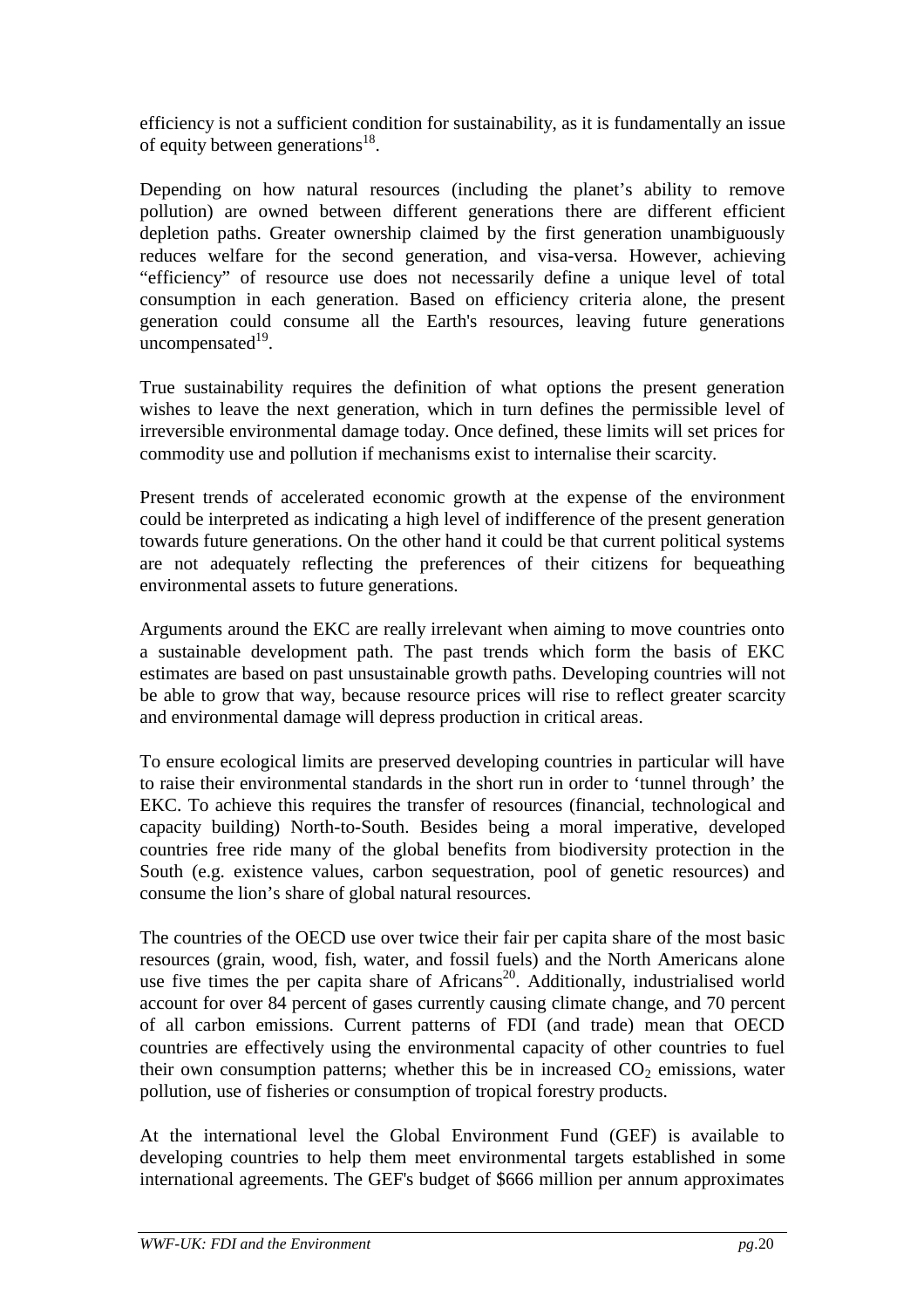to around 75 cents per person per year for each citizen in contributing countries. This is hardly an accurate reflection of the global value of the natural environment.

Sustainability limits need to be introduced on a number of different scales (local, regional, national and global). On a global scale potential constraints exist in the form of Multilateral Environmental Agreements (MEA's). There are over 180 MEAs, including: the Montreal Protocol on Substances which Deplete the Ozone Layer; the Kyoto Protocol setting limits on greenhouse gas emissions; and the Convention on International Trade in Endangered Species of Wild Flora and Fauna (CITES). Unfortunately, the implementation of MEAs has lagged behind their proliferation; and as the recent Shrimp/Turtle case at the WTO highlighted, international environmental law is still subordinate to international economic rules<sup>21</sup>.

At the national level, policy makers continue to pledge their commitment to sustainability, as embodied in internationally agreed principles and treaties, but their rhetoric has not be backed by sufficient action. Many plans to promote sustainable development have been developed (e.g. Agenda 21, Biodiversity Action Plans, National Sustainable Development Strategies), however are under-emphasised in development priorities. In an increasingly global and competitive market introducing environmental measures becomes increasingly difficult due to fears about losing competitiveness and discouraging potential investors.

Economic growth and liberalisation continues to be a priority over sustainability concerns. The move from a "culture of growth", to one of sustainability requires deep-rooted changes to the production and consumption patterns, and the institutions which drive them. This requires fundamental revisions to existing models of development, and understanding that flawed concepts such as the EKC cannot automatically bring sustainability. These models neither reflect the agreed objectives of sustainable development, nor state-of-the-art environmental or growth economics<sup>22</sup>.

**Given the scale of environmental destruction in the past 30 years, both developed and developing countries need to adopt a more precautionary approach to environmental decision-making.**

**The large gaps between rich and poor, both within and between countries, means that a convergence of environmental regulation will not automatically occur with achievable rises in incomes. In order for developing countries to achieve higher environmental standards they will require greater domestic political will and more generous financing from industrialised countries. Especially in the face of increased economic pressures on the environment which mainly originate in donor countries.**

#### **2.4 "Transitional" Effects and Long-Run Environmental Damage**

In the globalised economy countries cannot claim that they have no responsibility for the environmental impact of their economic activity. Reliance on national sovereignty must be supplemented by the maxim that "responsibility follows profit".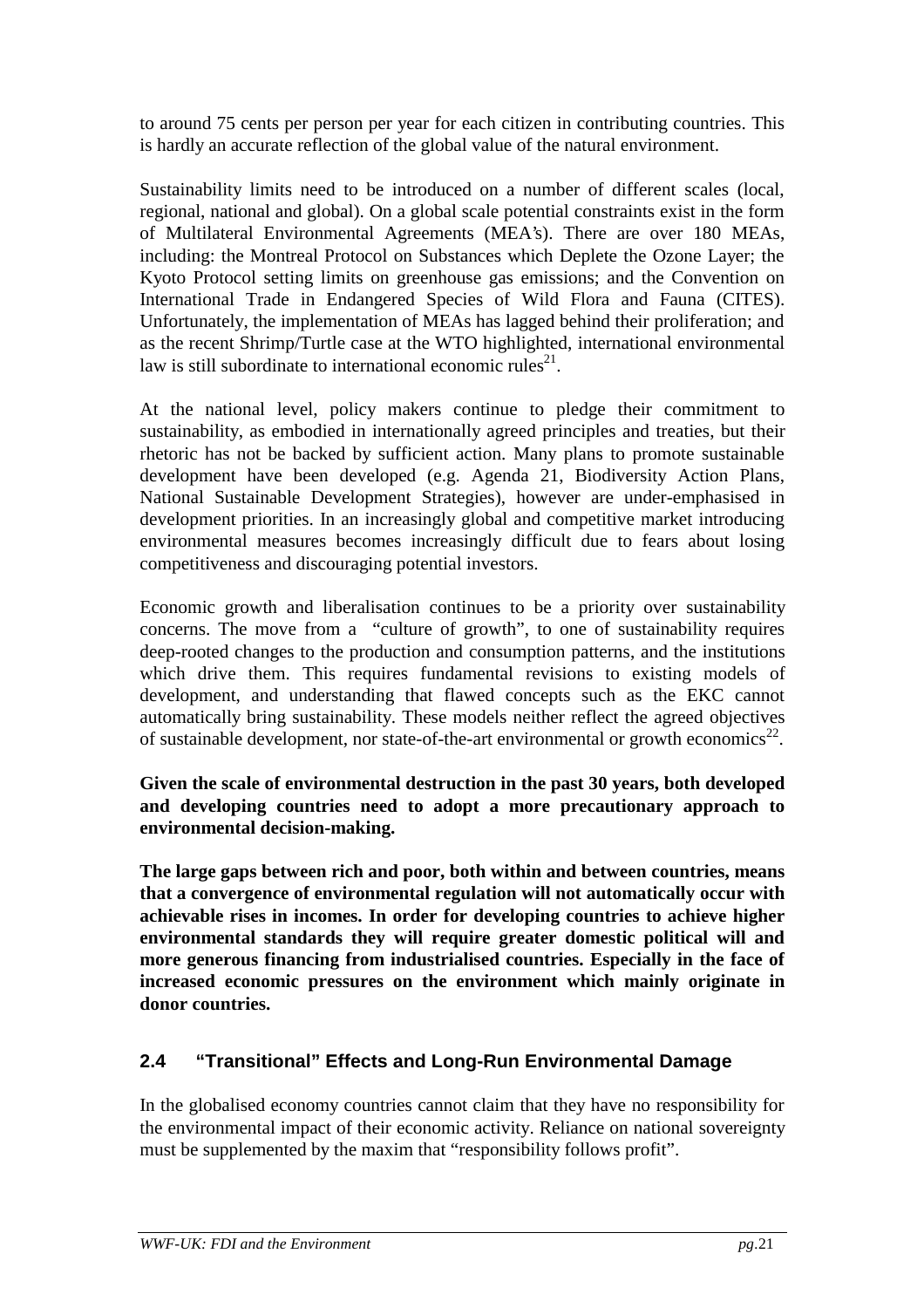Where FDI flows between countries at different stages of development and regulation, the scale or intensity of production of foreign firms (which are typically larger than domestic firms with more advanced technology and skills), may cause irreversible environmental effects by overwhelming weak government controls.

The Maquiladora zone on the US-Mexico border has witnessed serious environmental problems as a result of inadequate infrastructure and environmental regulation to control the rapid development and unplanned industrialisation through migration, urbanisation, and associated development in the area<sup>23</sup>. In another case a P&O proposed (an UK shipping company) to build a major container port on a protected area in India. An internal P&O report concluded that construction and subsequent development would have caused "irrevocable environmental damage to the surrounding coastline". Fortunately, due to the efforts of the local communities supported by WWF this development was eventually halted<sup>24</sup>.

Rapid development without adequate controls can also bring irreversible social and cultural disruption, removing traditional economic support mechanisms without replacing them with adequate substitutes. The EU 'Third Party' fishing agreement, which allows foreign vessels access to fishing grounds of the West African coast, has resulted in lower fish stocks for local artisan fishermen. Local consumption patterns have also had to adapt as people in West Africa, for whom fish was once part of their staple diet, now export most of their catch to European countries.

Foreign involvement in palm oil plantations in Sumatra, Indonesia caused the indigenous Kinali community to be displaced from parts of their lands, and their livelihoods as net exporters of rice taken away from them. Moreover, the growing infrastructure developed around the plantations fuelled the invasion of a host of other domestic and foreign companies into the area<sup>25</sup>.

#### *2.4.1 The role of official Export Credit Agencies and Multilateral Banks*

Much FDI, in particular large-scale infrastructure projects, is supported either by government or multilateral co-financing, acting as risk insurer's or guarantors. This is particularly prevalent in countries where political risks are high, which also tend to be countries with low levels of environmental governance. However, the provision of an implicit or explicit subsidy to a private company does mean that environmental conditionalities can potentially be attached to such assistance.

For example, the World Bank requires assessment of all private sector projects financed through the International Finance Corporation and Multilateral Investment Guarantee Agency seen to pose a risk to the environment. This can lead to amendments to the project and/or assistance to develop the country's institutional capacity<sup>26</sup>. The World Bank also requires countries to prepare National Environmental Action Plans (NEAPs) as a precondition for financial assistance. However, an internal bank review found that in very few cases had these been successful in improving environmental institutions and regulation $2^7$ .

Export credit agencies are playing an increasingly important role in providing assistance, in terms of finance or risk bearing, for firms interested in investing abroad.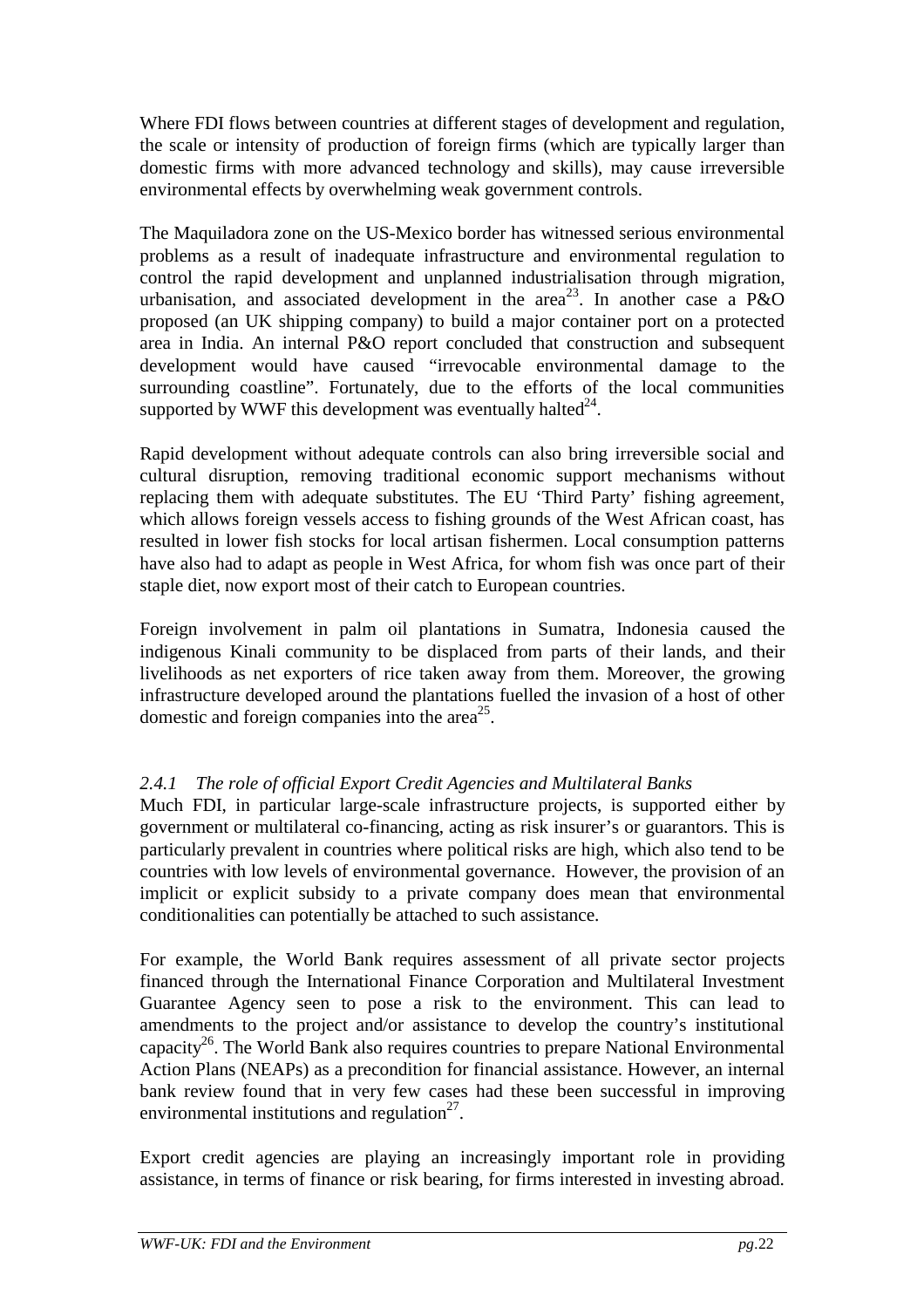The recent growth in financial commitments of these agencies has made them a larger source of finance than multilateral development banks<sup>28</sup>. However, most agencies work with little transparency and accountability, and with little or no input from environmental ministries. The only multilateral rules on the activities of export credit agencies are a set of non-binding guidelines agreed at the  $OECD<sup>29</sup>$ . These have generally been unsuccessful in driving up standards of environmental scrutiny to those of the best agencies; as was demonstrated by the different attitudes taken by export credit agencies to the controversial Three Gorges project in China

The current official subsidies extended to private investors are not consistently matched by support for environmental governance or serious environmental conditionality. By reducing the risks of long run capital investment these subsidies result in increased environmental pressures, and distort FDI towards more damaging capital intensive goods. For example, large power plants, steel mills, chemical plants, pulp and paper mills and mining equipment $^{30}$ .

#### *2.4.2 Structural and indirect impacts of FDI*

FDI often has more profound and long lasting effects than anticipated. Initial investment choices, which have not taken into account environmental costs or limits, skew future development plans. Roads to mines bring settlers and increased development. Clear-cutting of forests reduces land values to a level where widespread oil palm plantations are an economically viable alternative to sustainable forestry. P&O's planned port would have brought irresistible economic pressure to industrially develop the port hinterland inside the protected "eco-fragile" area, and this was a major factor in the rejection of P&O's application.

Such "structural subsidies" can warp development choices for decades in the future even if the initial extent of environmental damage is properly assessed. Moving away from such unsustainable paths requires explicit limits on resource use and the acceptance of short run transition costs to a new sustainable equilibrium. Such costs are hard to justify, or bear, in a globalised economy.

These examples highlight some of the transitional effects that accompany over extensive or overly hasty liberalisation. These so-called "short run" effects actually produce long run impacts affecting trends in human, social and environmental capital stocks, which are vital for the balanced sustainable development of any country.

Even if foreign firms are able to make environmental improvements, these are often dwarfed by the external costs associated with the sheer scale at which they are allowed to operate. Although banana producers in Central America have made improvements to their operations in recent years, their scale of operation and use of chemically intensive monocultural cropping patterns continues to pose serious social, health and environmental costs (local and global air pollution, surface and groundwater pollution, soil erosion, and deforestation).

Improvements to a host country's regulatory system to enable it to cope with new patterns of investment, may simply involve better implementation of existing legislation on environmental impact assessment (EIA) or investor liability rules. But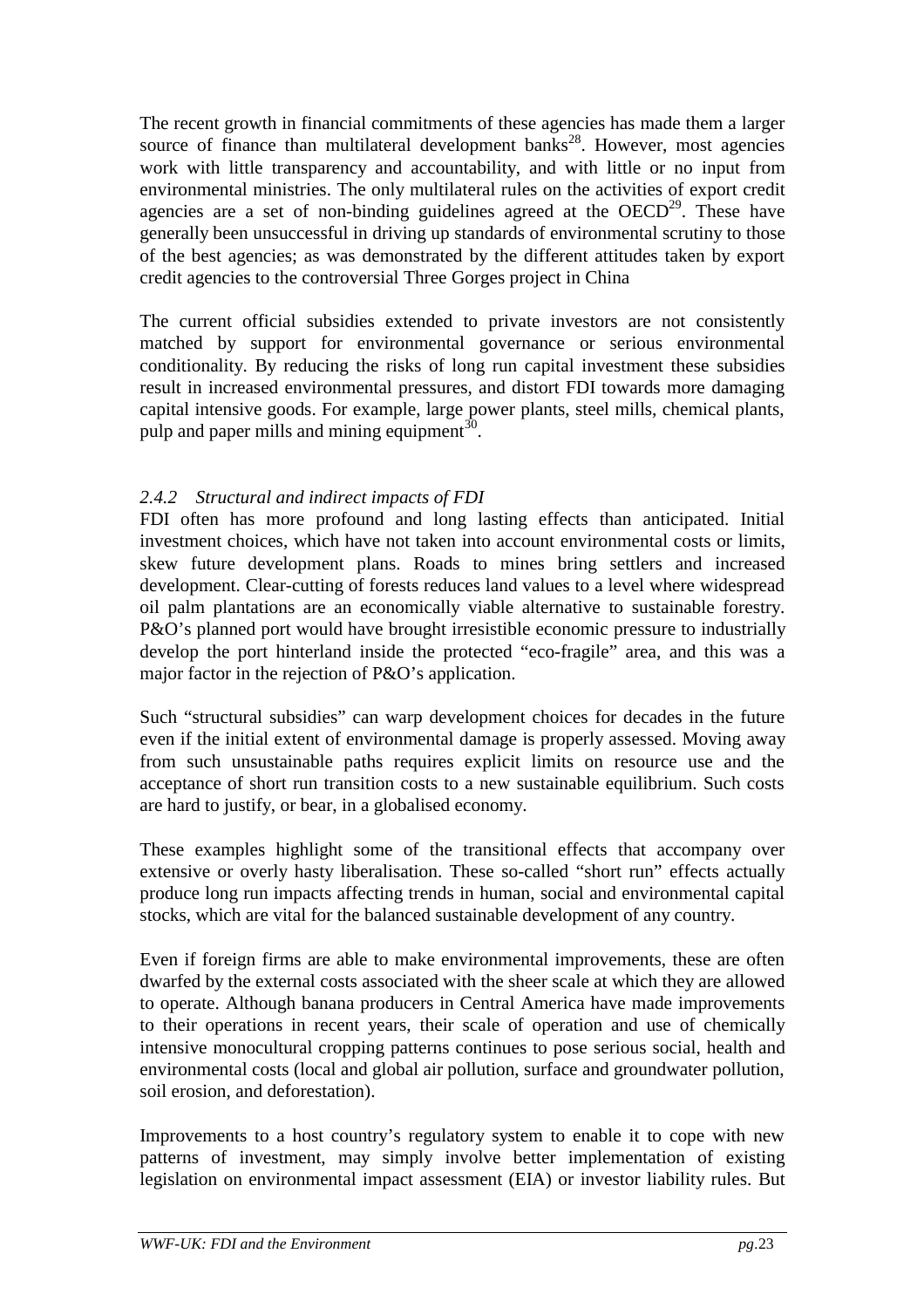attention should also focus on the functioning of meso-level institutions (regional, municipal, and local governments) as it is here where planning, resource use and private activities is directly controlled. Strengthening capacity in these areas is vital if the multiplier impacts of a specific project, in terms of urbanisation, migration and changes in subsistence resource use are to be adequately controlled.

**The irreversibility of much environmental damage means that liberalisation can result in long-run negative impacts if host country regulation cannot respond to increased economic activity.**

**Official subsidies to investors distort international investment towards resource intensive long-run projects. To mitigate this bias source countries must ensure investments are reviewed for environmental and social impacts, and projects rejected or amended if necessary.**

**The sequencing of building regulatory capacity and liberalisation must be explicitly considered, and a precautionary approach taken in sensitive areas. Where host country regulatory capacity is lacking developed countries have a responsibility provide resources to improve this, in advance of providing subsidies to their investors of entering into negotiations to open up new sectors.**

#### **2.5 Distributional Impacts of Large Investment Projects**

The distribution of costs associated with large-scale investment projects, which are often funded through FDI, is often highly skewed. There are clearly 'pollution zones' of poor people, where firms perform worst, and where regulation is lacking or not properly enforced<sup>31</sup>. Policy makers have argued that this is a result of social preferences. However, these communities are rarely consulted as to these "choices" and often do not benefit from the investment.

Distributional issues around foreign investment are clearly shown by water use conflicts. Currently, one third of the world=s population lives in countries experiencing water stress and this number is rapidly growing. About 38% of global cropland is degraded, and productivity losses may reach 20% in some arid countries. Arid and semi-arid countries are experiencing the highest pressures, which will be exacerbated by continuing climatic change.

Competition for both land and water is increasing. In some Asian countries loss of crop land to industry and urban development has occurred at the rate of 1% per year. Irrigation has accounted for more than half the increase in global food production since the mid-1960s, but about 20% (50 million hectares) is suffering from soil degradation due to faulty practices. Agriculture uses 86.8% of water in developing countries, but only 46.1% in the developed world. As countries develop industrial and domestic use will expand, at the same time as more irrigated land is needed to feed rising populations. Given that humans already use around 50% of all the world=s available freshwater supplies, shortages and conflicts between uses are inevitable unless resource efficiency is improved  $32$ .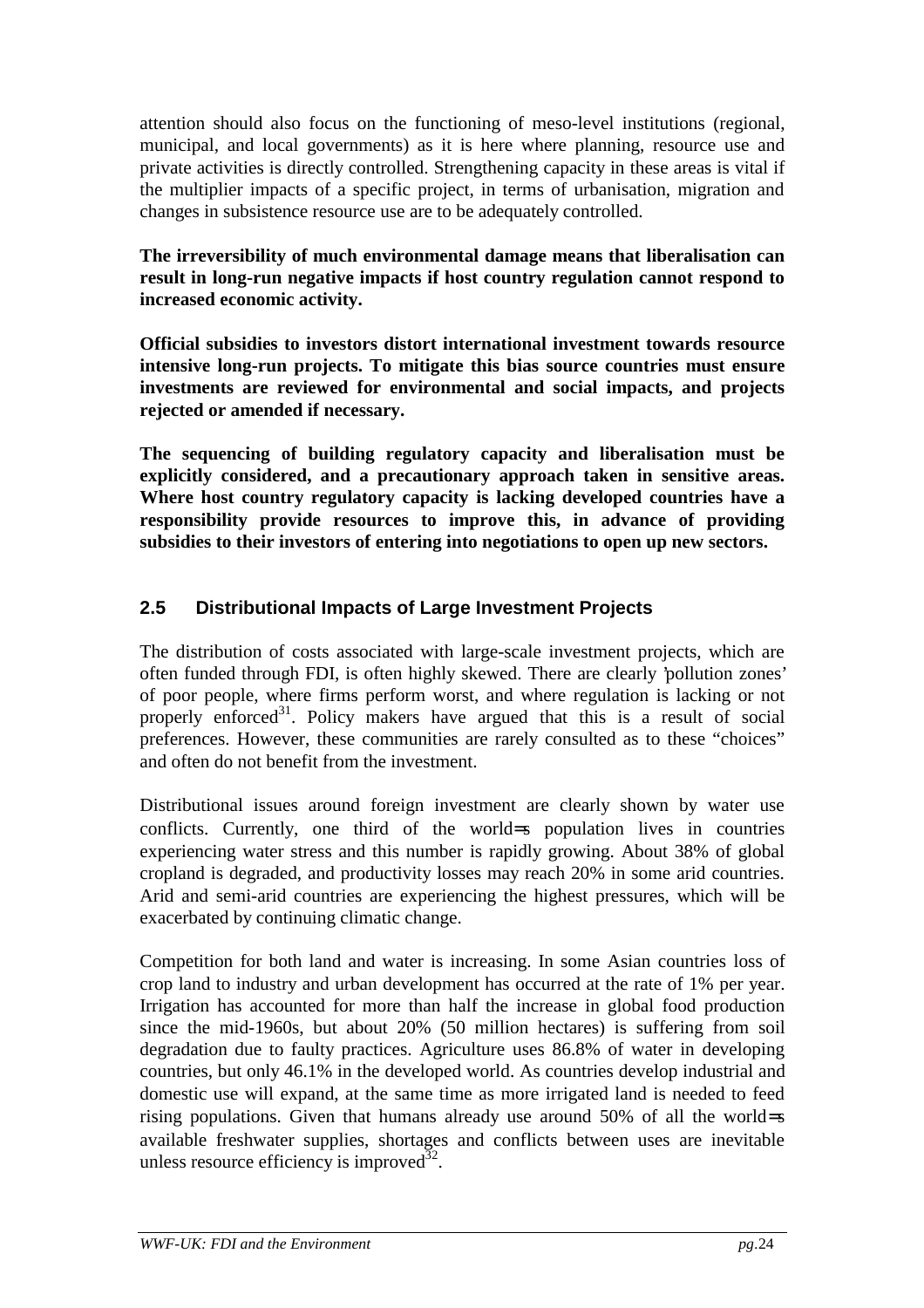However, given international competition for investment (and trade) governments find it hard to internalise these costs if it is seen as making them uncompetitive relative to other destinations. For example, in heavy water using sectors attractive to FDI such as manufacturing, export agriculture, tourism and golf course development, incoming investors tend to have priority access to available water supplies.

This has devastating impacts on local communities and ecosystems when subsistence activities also compete for the water supply. As such subsistence activities do not show up in national accounts their displacement may actually increase conventionally measured growth, but at a high human cost.

Such patterns of development in fact tend to reflect the preferences of the country's elite for rapid industrialisation, at the expense of the weakest and least organised groups. In reality the poorest often to value nature very highly since they depend on it for their livelihood, and often live in the most ecologically fragile areas. Therefore, when considering the impact of foreign investment in a country a clear distinction should be made between it's impact on overall economic growth and development, and its ability to reduce poverty and increase the quality of life of those impacted by it indirectly or directly.

NGOs often play an essential role in raising the local concerns about the validity of the EIA process, as affected parties are unable to participate effectively due to low educational levels $^{33}$ . These links between environmental impacts and poverty highlight the need to carry out sustainability impact assessments of investment projects, examining socio-cultural, regulatory, and environmental impacts.

However, civil society groups need greater access to information about company and government decisions if they are to scrutinise them and protect the interests of marginalised groups and the environment. This requires that multilateral bodies and companies release EIAs and investment appraisals when conflicts arise, and that commercial confidentiality is not used as a smokescreen for bad decision-making. Citizens' also need the ability to bypass inadequate domestic regulatory regimes, as investors do through bilateral and regional investment agreements, and enforce laws and regulations in a company's home country. There have been some pioneering cases where this has happened in the UK and USA, but it is still an overly costly and uncertain procedure $34$ .

**NGO's, and other civil society groups, can play a vital role in articulating the voices of the marginalised, or dispossessed, who often suffer the detrimental environmental impacts of large-scale investments. This requires greater transparency in public and private processes surrounding investment decisions and increased access to justice both nationally and internationally.**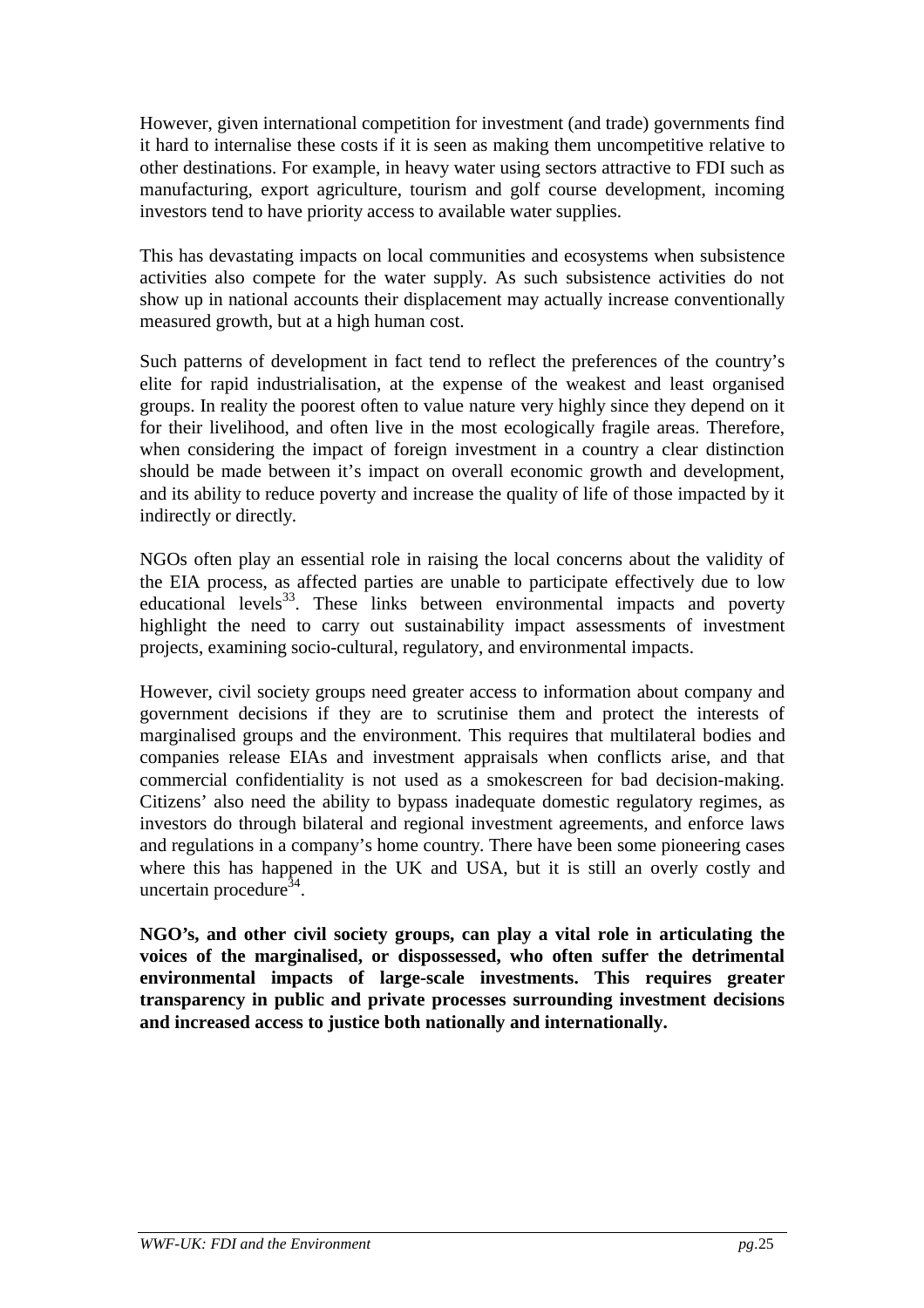### **3: FDI in the Natural Resource Sector**

The debate examining the interaction between FDI and the environment has tended to focus on pollution intensive industries, using pollution emission indices as a proxy for all environmental impacts. However, due to both market and policy failures and competition effects, natural resources are being excessively exploited. Foreign investors have also been able to expropriate overly generous economic rents from the extraction of these resources.

On closer inspection it is revealed that the bulk of investment flowing to low-income countries is channelled into their extractive sectors. Investment in such sectors does not provide the host country with the same benefits as say manufacturing or services the indirect spillover effects in particular may be negligible. This section assesses the implications for sustainable development of the country.

#### **3.1 FDI and Natural Resource Sectors: Facts and Figures**

As Table 1 shows low income countries account for a mere 6.5 per cent of total FDI flows, with those countries that do not have important mineral or oil production receiving very little private investment<sup>35</sup>.

| Country or country group     | 1991 | 1992 | 1993    | 1994 | 1995 | 1996 | 1997 | $1998^a$ |
|------------------------------|------|------|---------|------|------|------|------|----------|
| Middle-income                | 0.8  | 1.1  | 1.5     | 1.9  | 2.0  | 2.2  | 2.7  | 2.6      |
| <b>Excluding China</b>       | 0.8  | 0.9  | 1.0     | 1.3  | 1.5  | 1.7  | 2.3  | 2.2      |
| Top 10 countries             | 1.0  | 1.4  | 2.0     | 2.5  | 2.5  | 2.7  | 3.3  | 3.1      |
| <b>Excluding China</b>       | 1.0  | 1.1  | 1.0     | 1.4  | 1.6  | 2.0  | 2.7  | 2.7      |
| China                        | 1.2  | 2.7  | 6.4     | 6.2  | 5.1  | 4.9  | 4.9  | 4.2      |
| Low-income non-oil exporters |      |      |         |      |      |      |      |          |
| Mineral producers            | 1.1  | 1.1  | 1.7     | 1.5  | 2.0  | 2.4  | 2.6  | 2.4      |
| <b>Others</b>                | 0.2  | 0.2  | 0.3     | 0.4  | 0.6  | 0.7  | 0.9  | 0.9      |
| Low- and middle- income oil  | 0.9  | 0.5  | $1.1\,$ | 1.0  | 0.2  | 0.8  | 2.1  | 1.8      |
| <b>Exporters</b>             |      |      |         |      |      |      |      |          |

*Table 1: FDI FLOWS TO DEVELOPING COUNTRIES AS A PERCENTAGE OF GDP*

<sup>a</sup>. Preliminary

*Source: World Bank (1999)*

The poorest countries receive a disproportionately high share of resource- seeking investment. In Africa, 95% of FDI comes from OECD countries; dominated by France, the UK, the United States and Germany. The largest share of these investments goes into the primary sector (for example, 52% for France and 53% for the United States)<sup>36</sup>. A similar pattern exists in the emerging economies of Eastern Europe as Joseph Stiglitz, the chief economist of the World Bank, concisely stated these issues at a conference on transition economies:

"*Let us be clear: it is not hard for a country rich in natural resources to find investors abroad willing to exploit those resources, especially if the price is right. Far more*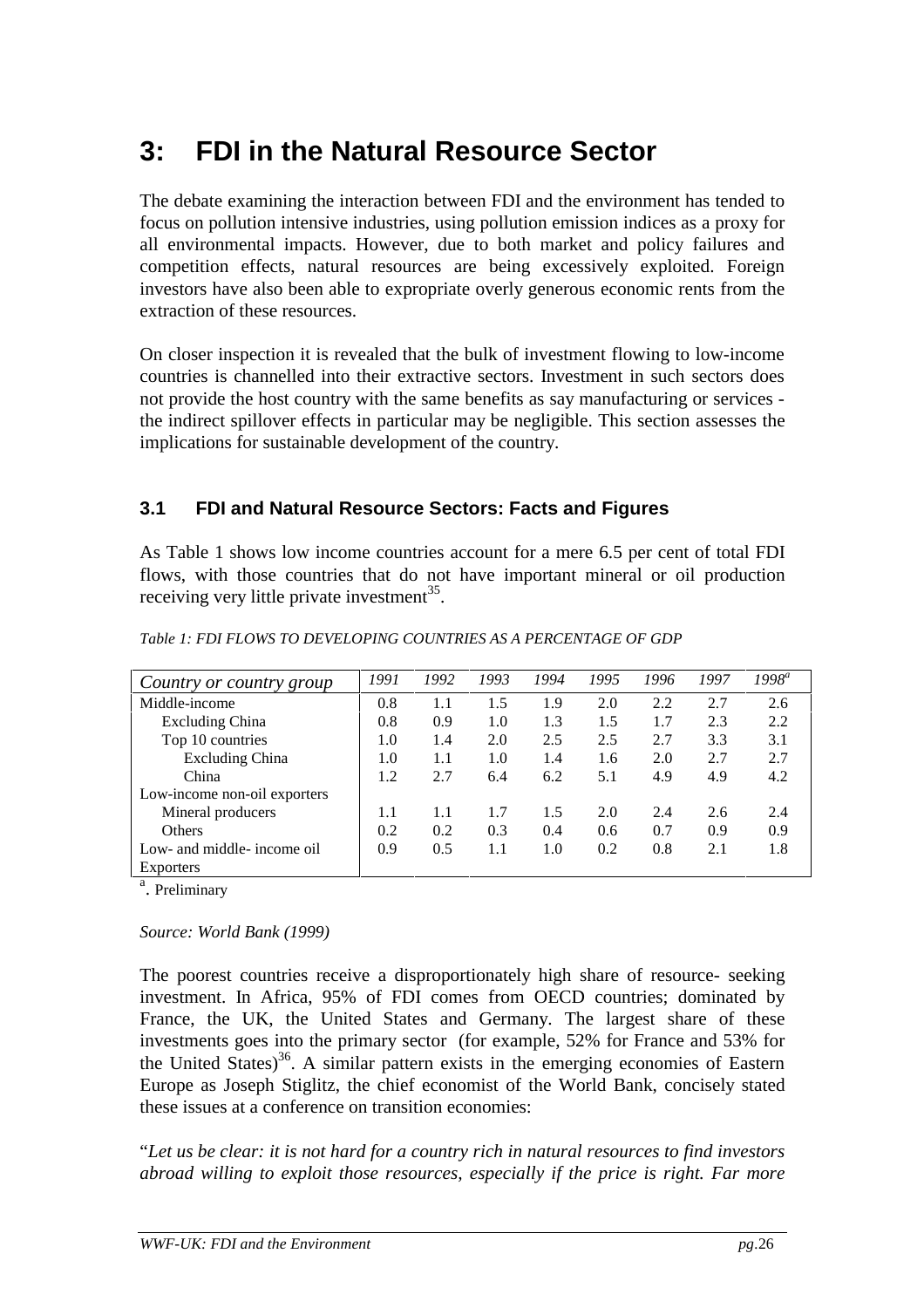*difficult, however, is creating an industrial or service based economy. In 1994, foreign investment in manufacturing was a mere 7 per cent, compared with 57 percent in natural resources. By 1997, non-natural resource investment dropped to a mere 3 percent." ABCDE Conference, Valdivia; June 24, 1999.*

Moreover, most FDI in resource extraction, pollution intensive industries and infrastructure involves new "greenfield" investments. However, new facilities currently account for only one fifth of total FDI flows, the rest being cross-border mergers and acquisitions<sup>37</sup>. Therefore, environmentally sensitive industries remain a significant proportion of new FDI on the ground.

Some commentators claim that the share of pollution intensive and resource seeking industries in FDI is falling, even though absolute volumes are rising. However, these interpretations are uncertain because the environmental impact of investment - or the importance of resource seeking industries - is difficult to infer from available aggregate statistics. For example, some analysts classify the textile sector as "dirty" and some as "clean". Secondary manufacturing investments associated with natural resources (minerals processing, canneries etc.) are usually not included, portfolio investment in resource companies which enables their expansion is often unaccounted for, and infrastructure investments are usually ignored despite their high environmental impacts.

**The largest amount of FDI flowing into low income countries goes to exploit their natural resources – with profound impacts on the development paths of these countries. Active steps must be taken to promote appropriate investment outside these sectors.**

#### **3.2 FDI in the Natural Resource Sectors: Implication for Sustainable Development**

The benefits of FDI to a source country can be numerous: it can increase their total productive capacity; "crowds in" other investments; as well as create creating positive ''spillover effects'' from the transfer of technology, knowledge and skills into domestic firms. It can also stimulate economic growth by spurring competition innovation and a country's export performance.

However, these benefits, particularly the indirect spillover effects are less clear-cut with investment in extractive industries. Although there is little empirical evidence to suggest this claim, several factors indicate that the indirect benefits of FDI will be less in extractive industries. For one, there is less technology transfer given the extreme capital-intensity of production; and domestic firms in poorer countries' face limited access to finance<sup>38</sup>. FDI in the extractive sector also has fewer backward and forward linkages. The capital intensity of production requires less input of materials and intermediate goods from local suppliers.

In many countries foreign investment operates virtually autonomously with few links to the national economy, except through tax revenues and some employment (and/or higher wages). This is particularly the case when output is geared for foreign markets;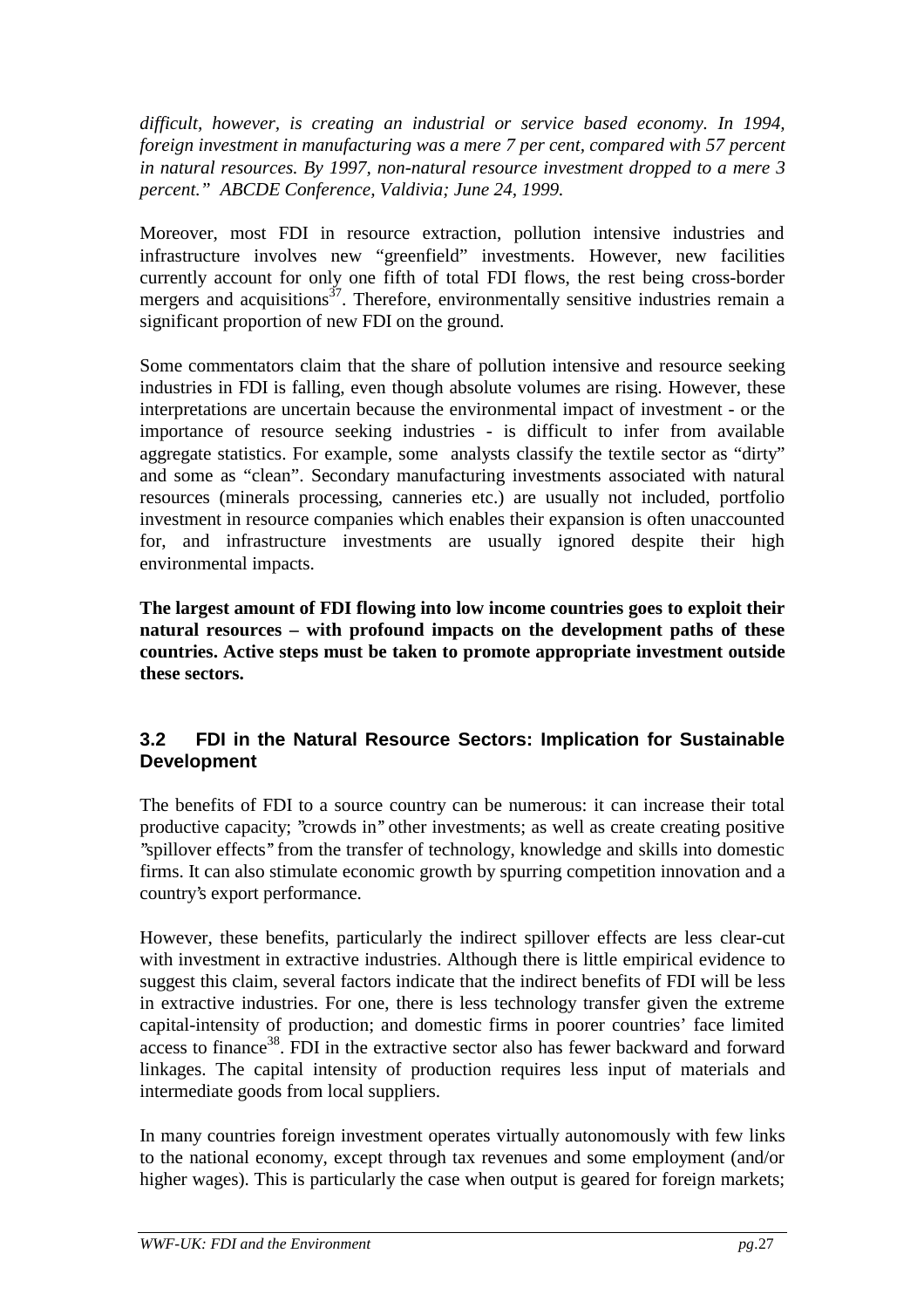for example agriculture, mining, oil extraction and the trend towards "resort tourism", with self-contained centres relying on imports and generating minor levels of local employment. Often isolated TNCs are hard to tax effectively given their ability to exploit transfer pricing and other methods to minimise their liabilities; recently 84% of developing countries surveyed by UNCTAD felt that TNCs were using these methods to avoid tax liabilities $3<sup>39</sup>$ 

Tariff escalation (increasing tariffs with the value-added to the product), a practice prevalent in trade in the natural resource sector ensures that benefits from value-added production are reduced. This practice is a clear impediment to the development prospects of the host country, which is forced to specialise in lower valued products.

Extractive industries are also characterised by large economies of scale and historical dynamic competitive advantages, which acts as a barrier to new domestic entrants more so than in the manufacturing sector. These competitive advantages are increasing due to the economies of scale of incoming MNCs in terms of globalised production processes, technology, brand strength and cash flows from mature domestic markets. In the absence of effective international competition regulations, the use of restrictive business practices and cartels by MNCs is a growing concern. Protected from competition, international firms are able to generate monopoly or oligopoly rents - which lead to higher profits, lower efficiency and a misallocation of the host countries scarce resources.

It is vital that countries and communities gain fair rents from their exploitation, and that the resources are managed in the long-run interest of the host country. This promotes efficient use as well as allowing reinvestment in higher value-added areas. Traditionally this was often achieved through mandatory joint ventures with national firms, but use of this instrument is now restricted by some Bilateral Investment Treaties (BITS), and may be limited in the upcoming review of the Trade-Related Investment Measures (TRIMS) at the WTO. Alternative ways of capturing rents through concession fees and taxes have often proved difficult to apply in many sectors such as oil, forestry and fisheries<sup>40</sup>.

Even when rents from natural resource use are collected, they will only form a basis for sustained economic transformation if reinvested in efficient enterprises which are competitive in local and foreign markets. However, resource rents are often used to fund imports of luxury goods or are invested abroad. Either due to corruption or because the economic structure of the country does not provide an attractive environment for investment outside the natural resource sector.

Researchers have attempted to look at the net investment from natural resource exploitation (notabally the World Resources Institute and the World Bank), but such resource accounting is only just beginning being implemented. The high cost of monitoring and lack of political will are often cited as the major barriers to this work.

Some commentators have argued that such investment patterns are simply a reflection of the countries ''competitive advantages''. That, those countries at an earlier stage of development should specialise in, and export, primary products and commodities, since they have an advantage in terms of cheap labour and environmental protection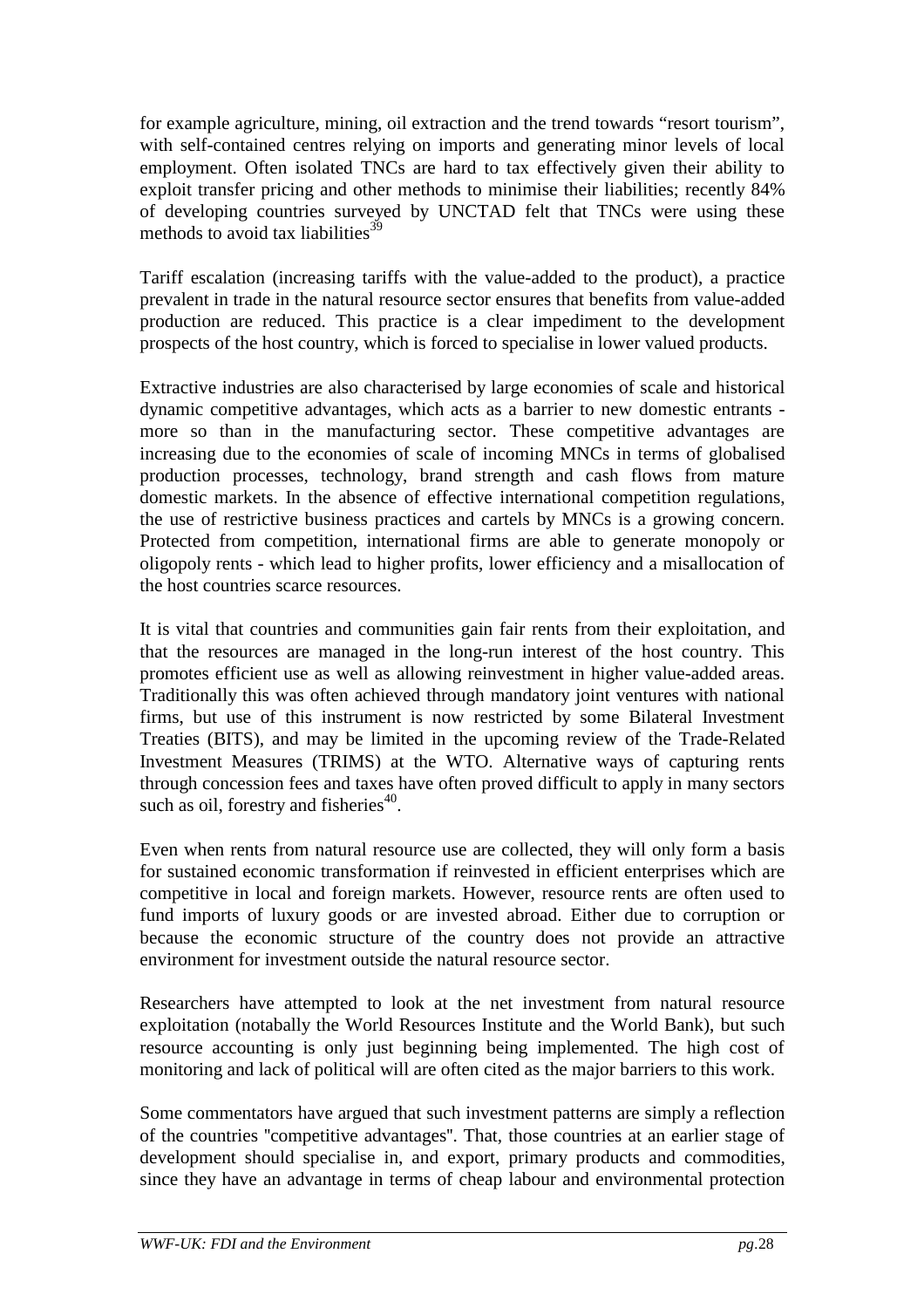(which is income-elastic). Investment should therefore be encouraged to allow them to exploit these advantages, to enable them to accumulate physical and human capital eventually freeing them from their reliance on their natural resource base for economic growth. However, many developing countries continue to be dependent on primary (unprocessed) commodity exports for foreign revenue. Though some developing countries Asia have successfully diversified their exports to escape this dependence. Four-fifths of export earnings in Sub-Saharan Africa continue to accrue from commodity related goods $^{41}$ .

With the real price of commodities declining (see Table 2) this has affected the growth in developing countries - which stagnated around 1.9 percent in 1998. Sluggish world demand growth, coupled with expanding supply, suggests that prices will at best not fall further<sup>42</sup>. Large-scale investors have flooded the market for certain commodities. By enjoying economies of scale and incurring few environmental costs they have been able to push small-scale domestic suppliers out of the market. The ''banana wars'' are a classic example of multinationals displacing local producers, to the detriment of the environment and long-term prospects of the domestic economy.

In many countries initiatives are growing to decentralise, and ensure greater local control of natural resources and development of economic capacity. Incoming investors are often in conflict with such initiatives due to their scale and market power. Especially in sensitive sectors such as tourism, where locals are likely to be excluded from benefiting from the economic value of their environment if they have to directly compete with outside investors.

Evidence, particularly from Africa, has shown that countries specialising in primary products or commodities have become locked into economic stagnation at a lower end of a growing inequality between nations. As the terms of trade continue to worsen these countries are forced to export higher volumes of commodity goods, and offer more lucrative incentives to outside investors simply to maintain the same level of foreign exchange.

|                 | 1960  | 1970  | 1980  | 1990  | 1995  |
|-----------------|-------|-------|-------|-------|-------|
| Coffee $(kg)$   | 2.85  | 2.69  | 3.62  | 1.27  | 1.2   |
| Bananas (mt)    | 692   | 659   | 526   | 541   | 373   |
| Maize (mt)      | 209   | 233   | 174   | 109   | 103   |
| Fish, Meal (mt) | 560   | 784   | 700   | 412   | 415   |
| Jute $(mt)$     | 1,608 | 1,092 | 428   | 408   | 309   |
| Rubber (kg)     | 3.77  | 1.62  | 1.98  | 0.86  | 1.33  |
| Aluminium (mt)  | 2,430 | 2,215 | 2,022 | 1,639 | 1,514 |
| Crude petroleum | X     | X     | 59.9  | 41.7  | 32.9  |
| Gas Europe      | X     | X     | 4.72  | 2.55  | 2.29  |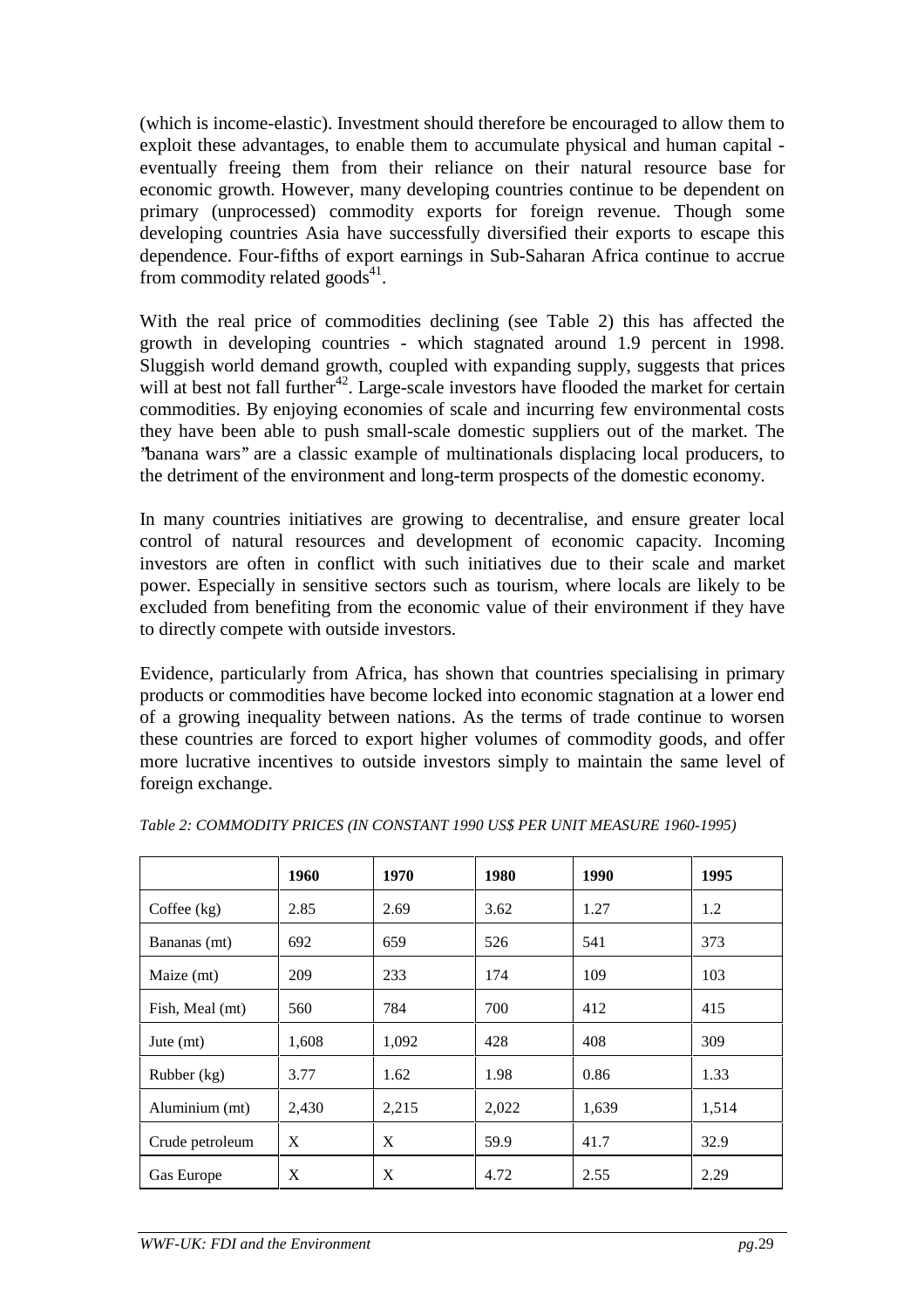Many of the adverse effects arising from specialisation in the natural resource sector are long-lived or irreversible, causing permanent damage to the environment. Environmental degradation reduces the ability of an economy to produce goods and services over time due to the reduction in natural resource inputs such as soil fertility, and ecosystem productivity more generally. About 20 percent (50 million hectares) of land is suffering from soil degradation, significantly reducing future productivity. The erosion of natural capital in the short-term can have pernicious long run impacts, affecting trends in human, social and environmental capital stocks which are vital for balanced sustainable development for any country.

It is disingenuous to assert that host countries should specialise in, or encourage investment in polluting or resource intensive production in order to secure development when the very process denies future generations the options to express demand for the environmental assets which have been degraded. These investment patterns are not based on actual endowments and social preferences but on fundamental issues such as relations of economic dependency.

**Given the large-scale capital-intensity of production in the natural resource sectors the host country may receive few ''spillover benefits'', but a myriad of external costs. As a result, and due to the fact that these firms may be protected from competition, the misallocation of scarce resources may potentially leave the host country worse-off in the long term than if it had not received investments.**

**FDI in the natural resource sector poses distinct threats to achieving environmental sustainability. Incentives for FDI should not encourage concentration in natural resource sectors where large firms can appropriate economic rents and displace small-scale producers.**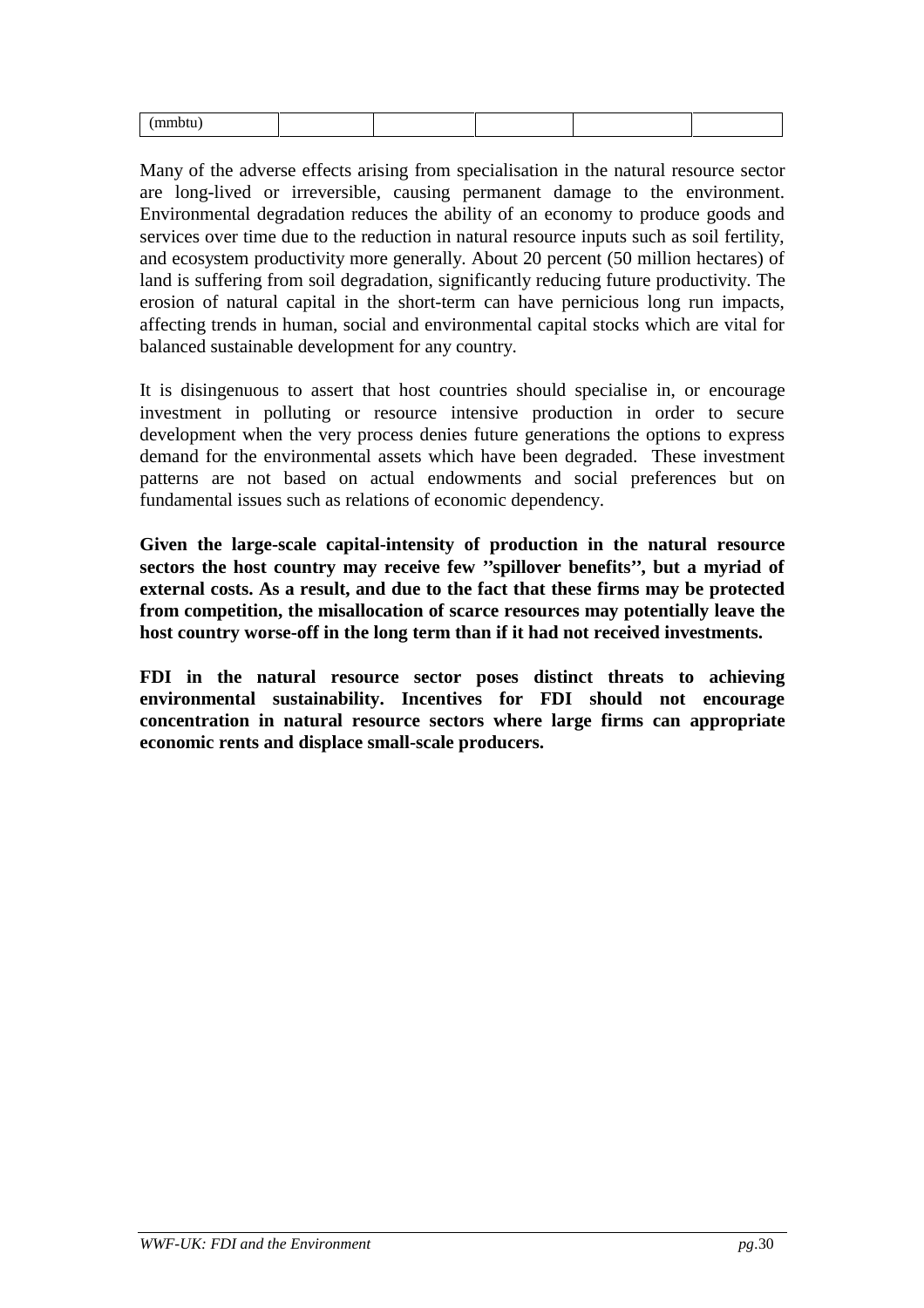# **4. Summary: The Macro-level Impacts of FDI**

There is little recent systematic research into the macro-level impacts of increased FDI flows, and its distinct effects on long run sustainable development. The available case study material and WWF's experience research suggests some general findings:

- Environmental costs are not adequately internalised in any country. Given these policy failures increased economic activity will exacerbate existing distortions and in environmentally sensitive sectors is likely to cause major damage.
- Income gains from FDI will not automatically stimulate increased demand for environmental improvement before fundamental ecological limits are reached.
- FDI can fuel economic activity at a scale and pace that overwhelms host country regulatory capacity, resulting in inefficient and irreversible environmental damage.
- The size and distribution of the environmental costs of FDI are usually not adequately accounted for when policy decisions on liberalisation or investment incentives are made.
- FDI, especially in resource using sectors, often has very long run effects on both environmental quality and future development patterns in the host country.
- FDI in natural resource using sectors may not bring expected economic benefits to the host country, or put it on the path to a balanced industrial economy.
- Subsidies through investment guarantees or export credits put pressure on the environment by encouraging too much capital intensive investment.

As FDI grows it is important that home countries take greater responsibility for the impact of their firms' activities abroad. Though host countries must bear the primary responsibility for environmental regulation, the reality is many developing countries have yet to build adequate capacity to handle these external economic pressures.

The scale, pace, and sectoral composition of FDI, coupled with the dedicated subsidies it receives, differentiates its impact on the environment from domestic investment in many countries. These differences argue for new policy mechanisms to lessen the environmental impact of FDI, and strengthen host country regulatory capacity when needed.

However, the question that remains unexplored is whether competition for FDI is one of the reasons why environmental standards are below sustainable levels, or is this attributable to domestic political factors that exist in all countries?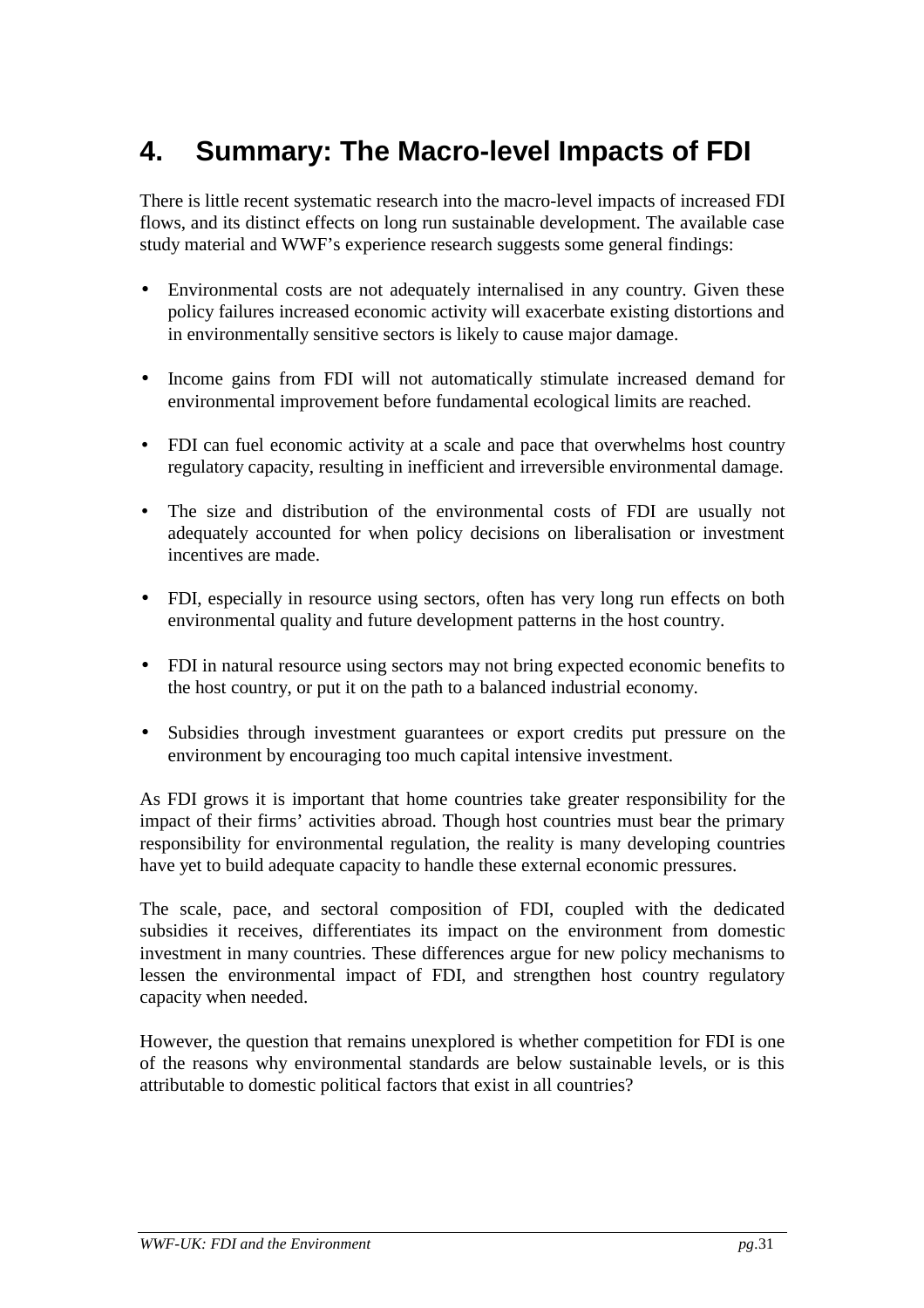### **5. The Environmental Quality of FDI: Beyond Pollution Havens and Halos.**

Countries benefit from FDI by increasing their productive capacity, gaining ''spillover effects'' (e.g. technology transfer, training and skills to domestic firms) and developing their export sector. To obtain these benefits countries are justified in offering incentives to attract foreign investors. With competition for investment intensifying, this has raised fears of costly ''bidding wars'' between countries to attract potential investors. These "wars" may take the form of an upward spiral in investment incentives (financial or fiscal) or downward pressure on labour and/or environmental standards. Economically, offering incentives is the same as giving tax breaks for domestic savings or domestic investment in training and R&D.

The inefficiencies, instabilities and rent-seeking behaviour of such dynamics causes a net global loss relative to the optimal  $case<sup>43</sup>$ . A "prisoners dilemma" results: governments have a collective interest in removing such incentives; however, if an individual government refrains from offering incentives, then FDI will be channelled into the economy which does. It would be in the interests of all competing nations to work together and put limits on the incentives offered. However, the current difficulties EU countries are experiencing with similar rules, and the failure of OECD countries to agree procedures inside the MAI show the technical and political difficulties of building such agreements<sup>44</sup>.

The issue of economic incentives (financial and fiscal) is returned to in Section 8. This section focuses on the effects of competition on environmental standards, and examines the highly contentious "pollution havens" debate.

#### **5.1 The Environmental Performance of Foreign Investors: The Pollution Havens Debate**

Environmental regulation is essentially a means to internalise the external environmental costs of firms' economic activities. There is the concern that in order to attract investment, governments will undervalue their environment through lax or non-enforced regulation (the ''pollution havens'' hypothesis). As a result companies will shift operations to these countries to take advantage of lower production costs (''the industrial flight hypothesis''). Both lead to excessive (sub-optimal) pollution in the host country and a potential ''race-to-the-bottom'' in environmental standards.

A contrasting view – termed the "pollution halos" argument - is that foreign companies using better management practices will pull environmental, and other standards upwards (see section 4.4). Several different theoretical motivations for pollution halos have been suggested: shareholder and consumer pressure from home countries; the needed to harmonise quality standards inside global production chains; economies of scale from having global environmental standards; and that environmental performance is source of competitive advantage in some companies.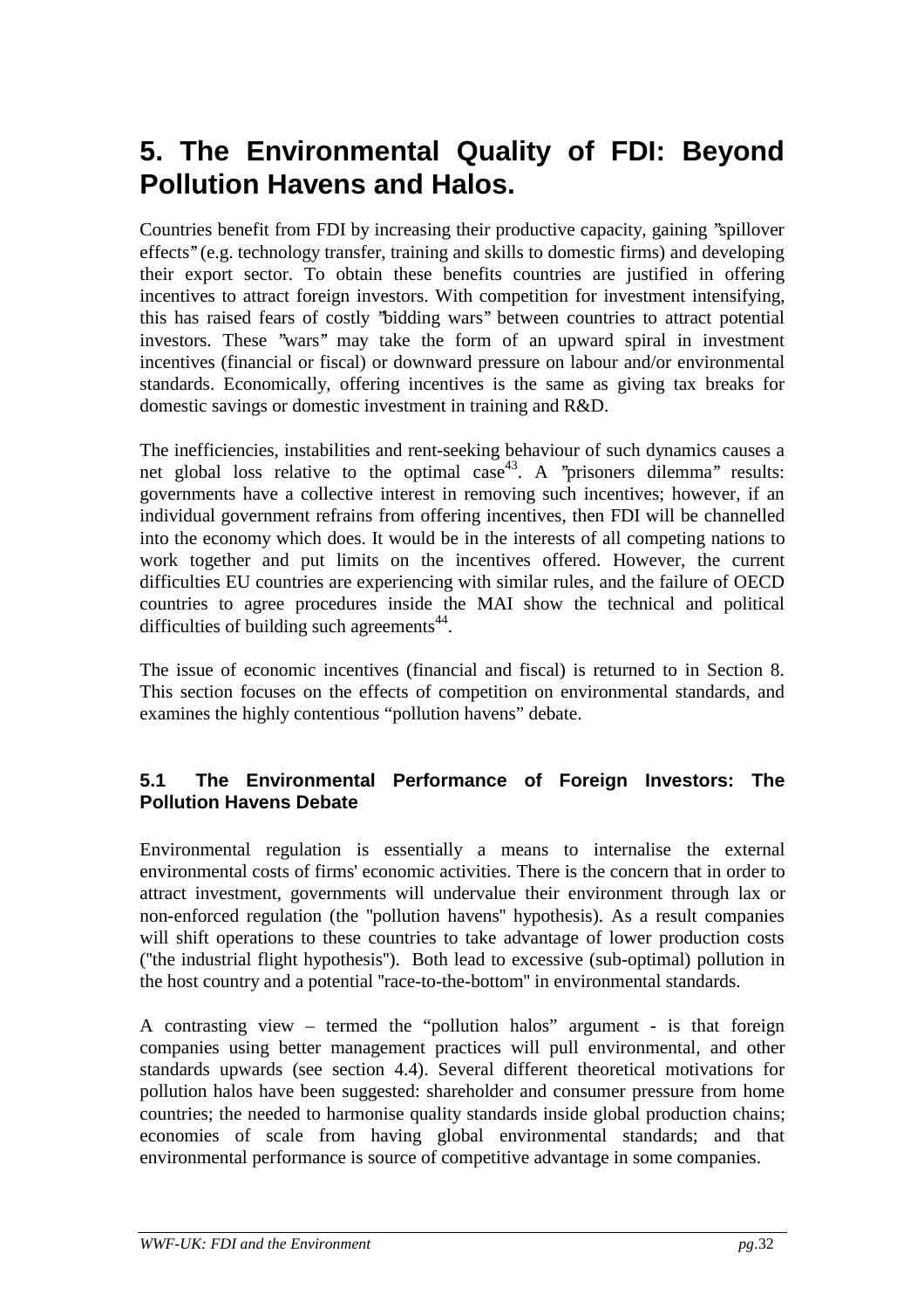The resolution of this debate has significant policy implications, because if FDI does have a negative effect on environmental standards then international regulation will be needed.

#### *5.1.1 Determinants of the Pollution Havens debate*

The pollution havens debate has lasted so long because it has strong theoretical underpinnings, classical economics would predict both industrial flight and a race to the bottom in the absence of international standards.

Unlike most environmental and liberalisation debates it has been the defenders of FDI flows who have had to provide empirical evidence against the pollution havens hypothesis. The most common rebuttal is that environmental costs make-up such a small proportion of total costs (compared labour and capital costs) that differences in environmental regulation will have little impact on a firms' locational decisions<sup>45</sup>.

However, developed countries and developing countries generally fail to properly price their environmental assets. With regulation universally low, and environmental costs representing only a small fraction of operating costs, firms' locational preferences will be less influenced by environmental standards. If external environmental costs were truly internalised the cost of compliance would increase significantly. Under such circumstances, variations in environmental regulation would become a more significant factor in a firm's choice of investment location.

Therefore, research cannot measure the impact of competition for FDI on environmental standards by searching for the existence of pollution havens. A more complex game exists where domestic pressure for higher environmental standards competes with the perceived risks of industrial flight, or gains from attracting new investment; depending on market dynamics of the country and sector involved.

Depending on the relative "market" power of voters and investors on host country politicians, competition could either result in industries agglomerating in particular ''pollution havens'', or in the globalisation of unsustainable levels of pollution and environmental damage.

The available environmental evidence shows that trends in environmental damage are unsustainable. The evidence from pollution haven studies does not support general industrial flight, but does shows that environmental regulation does influence some firms' locational decisions; primarily in resource and pollution intensive sectors.

On the surface it appears that an equilibrium exists between the extreme outcomes of the pollution havens hypothesis, with less than optimal environmental protection and some industrial relocation. However, the picture is more complex when looking at studies done below the aggregate level, where most research has concentrated. Work at the sectoral/industry level and examinations of individual companies reveals a more detailed picture. The locational dynamics and environmental performance of firms incorporates factors from both the pollution havens and pollution halos models, along with other political and economic factors.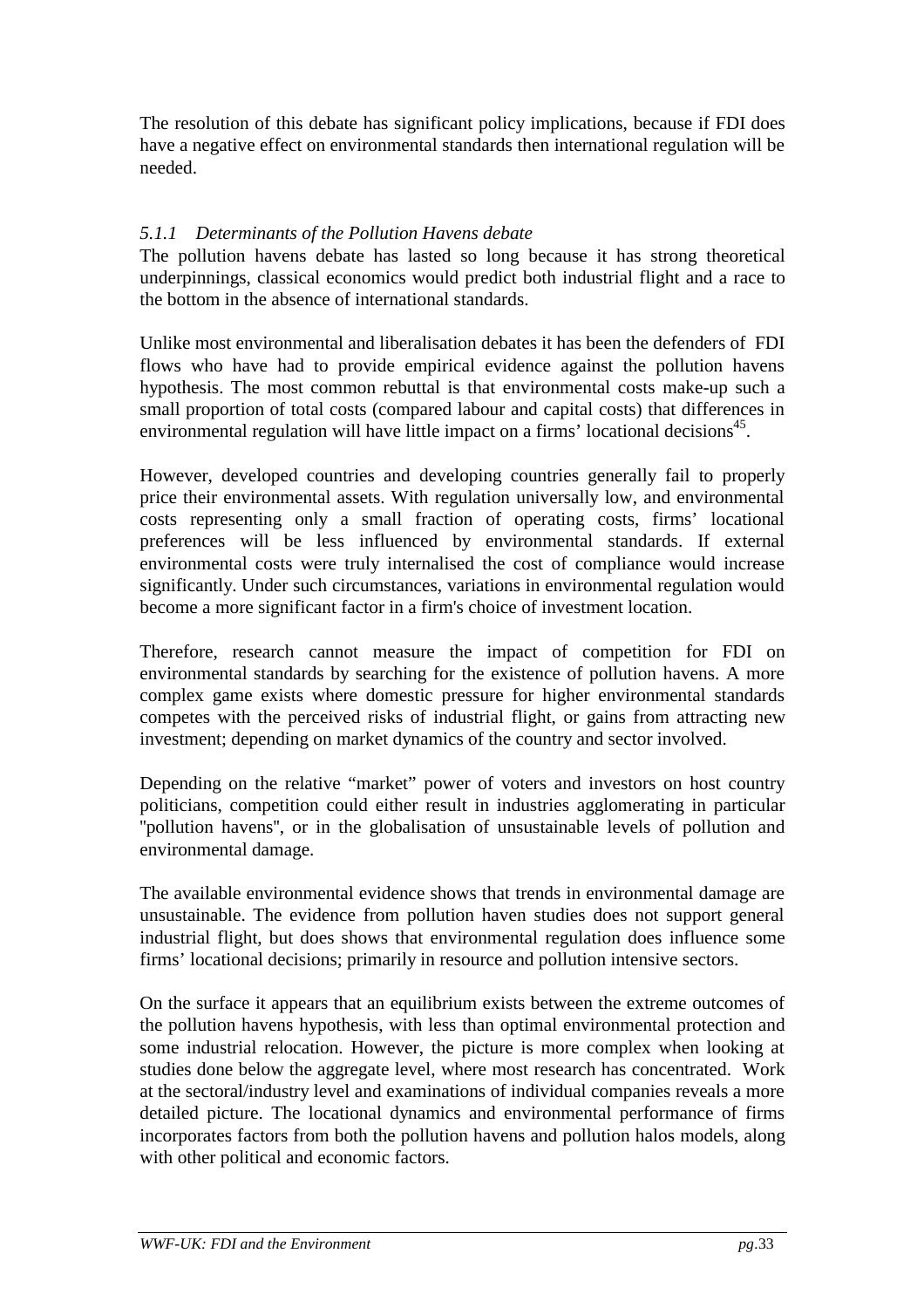**The simple pollution havens hypothesis can be empirically supported, given that environmental costs are only partial internalised. However, a more complex model of firm behaviour provides better insights in available policy options.**

#### *5.1.2 Evidence at the aggregate level*

Most studies have identified the dirtiest industries - iron and steel, non-ferrous metals, industrial chemicals, pulp and paper and non-metallic minerals - and examined trends in the location of production, trade and investment flows with environmental regulation. Several studies have shown that the share of exports of polluting goods has been falling, while increasing in developing countries (Low and Yeats, 1992; Wheeler and Mani, 1997). Conversely, other studies have found no such correlations (Tobey 1990; Grossman and Kruger, 1992; Eskeland and Harrison, 1997). Although the findings have been mixed, the weight of evidence has tended to reject the hypothesis. A more disaggregated analysis, examining 24 ''dirty industries'', was carried out by Jenkins (1999). This concluded, rather tentatively, that stricter environmental regulation in Europe has contributed to the loss in competitiveness of many of these industries.

There are a number of limitations of using aggregate studies. First of all it is very difficult to separate the effects of environmental regulation from other variables such as exchange rates, and therefore provide definite conclusions. Secondly, the industries are determined based on direct - and often dubious - pollution emission indices, which are assumed to be a proxy for all environmental impacts. These obscure or ignore other impacts; for example on the natural resource base and the indirect effects caused by rapid and unplanned industrialisation. In addition they tend to neglect other environmental costs, such as monitoring and planning activities, productivity loss due to the opportunity costs of capital use and research and development.

Overall, the overly generalised and aggregated nature of the pollution havens debate has tended to obscure, rather than illuminate, the most important relationships between FDI and the environment. In order to obtain more conclusive evidence it is necessary to examine the different industries, on a case-by-case basis.

#### *5.1.3 Case studies: sectors and industries*

Detailed Studies have been carried out for a number of different sectors, those examined here include tanning, nitrogen and phosphate fertiliser, iron and steel and extractive resources.

#### **Tanning Industry**

Tanning can be classified as a pollution-intensive industry as it is characterised by high levels of pollution abatement and high levels of toxic release. According to Rydin (1997), environmental protection costs in the European Tanning industry account for between 2 and 4 percent of total turnover.

Over the past few decades the tanning industry has gone through significant changes. The second half of the 1980s witnessed a wave of contraction of tanning industries in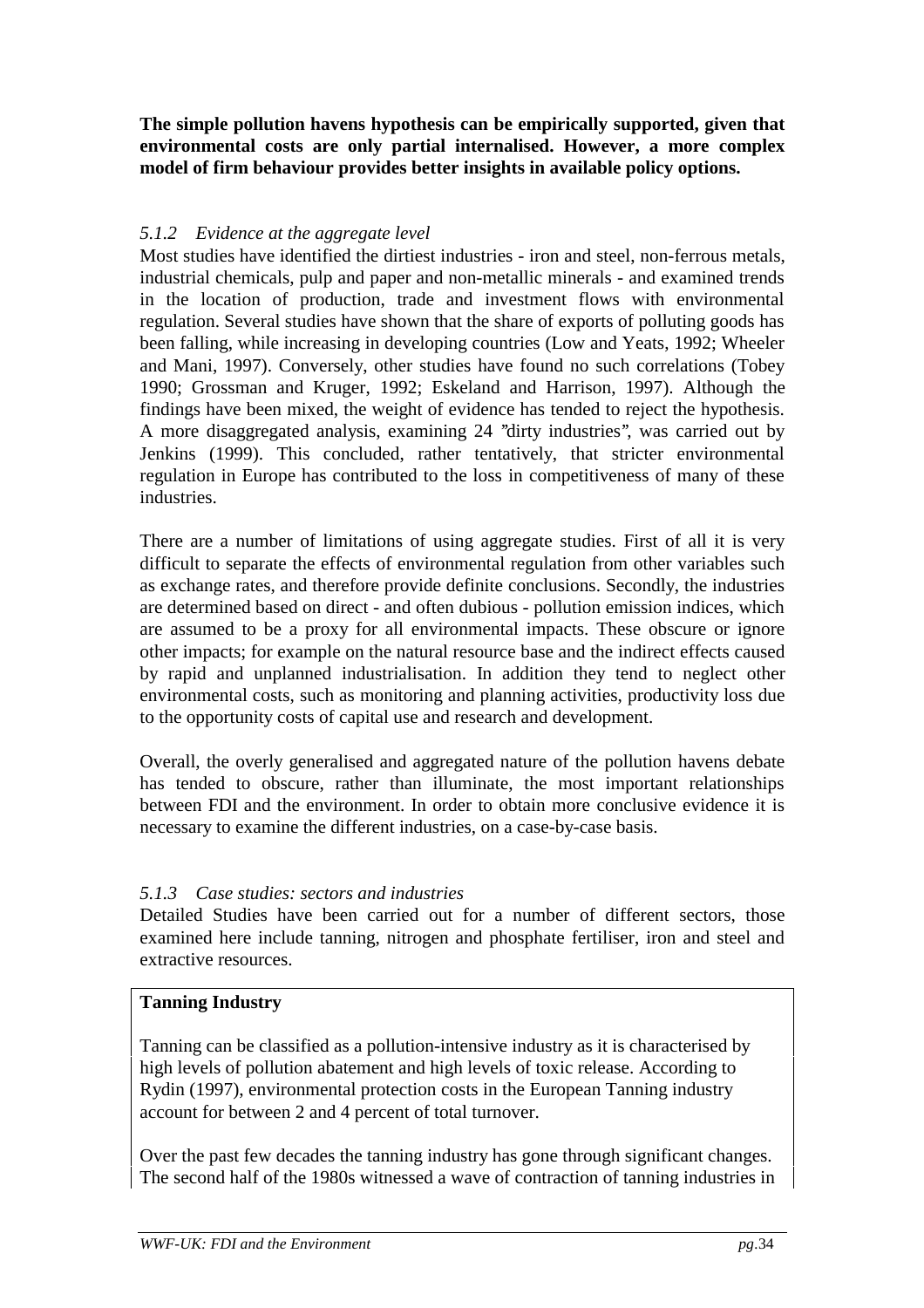Europe. This occurred at a time when strict environmental regulations were being introduced, particularly in Northern Europe. These additional environmental costs, compounded existing cost disadvantages resulting in the closing-down, or shifting of many tanning industries. The tanneries that have survived in Europe (which are predominantly Italian) are those which compete in high quality and cater for niche markets, and source semi-finished or finished products from abroad. Sourcing allows the producers to avoid much of the high water polluting treatment costs.

Stricter environmental regulation in Europe has contributed to the externalisation of the wet-processing, particularly wet-blue production to a wide range of countries: Brazil, Argentina, South Africa and Eastern Europe. Wet-blue is semi-finished leather which has gone through the initial tanning process where chromium has been applied. Whereas 80-90 percent of pollution occurs at this stage of production only 15 percent of value-added is generated at this stage.

In Brazil, where regulation is less strict, wet-blue now accounts for 72 percent of exports, increasing 275 percent in the last seven years. There has been a locational shift both directly by firms from other countries investing in Brazilian tanneries and buying a share of the wet-blue production; and indirectly in that the polluting production stages are taken over by firms in the South.

These trends in the tanning industry can to a large extent be explained by the combination of Brazilian and European tariffs, which encourage the export of wetblue from Brazil. The demand from Italy - the world's largest leather producer - for wet-blue has increased considerably over the past decade. By 1997 Italy purchased nearly one-third (by weight) of all leather exports from Brazil - the vast majority being wet-blue. Given the dominance of the Italian tanners in the EU and their increasing reliance on imports, it is likely that the existing EU tariff regime has been largely influenced by their interests.

The consequences of Brazil's increased reliance on the most polluting part of the tanning production chain is not only irreversible damage but also the build-up of economic costs. The clean-up costs will be considerable, and irreversible damage to the environment removes scarce resources to fuel development, now and into the future. Some may argue that the structural changes in the tanning industry are a necessary response to the economic realities of the international economy. However, these changes are having deleterious impacts on Brazil's environment, and the longterm development prospects for the industry and wider economy.

#### **Sources**:

Odegard, J.T (1999), "Leather tanning in Brazil", F.I.L Working Papers, No.19, University of Oslo, Oslo

Hesselberg, J (1999), "International competitiveness: The tanning industry in Poland, the Czech Republic, Brazil and Mexico", F.I.L Working Papers, No. 15, University of Oslo, Oslo

Knutsen, H.G (1999), "Leather tanning, environmental regulations and competitiveness in Europe: A comparative study of Germany, Italy and Portugal", F.I.L Working Papers, No 17, University of Oslo, Oslo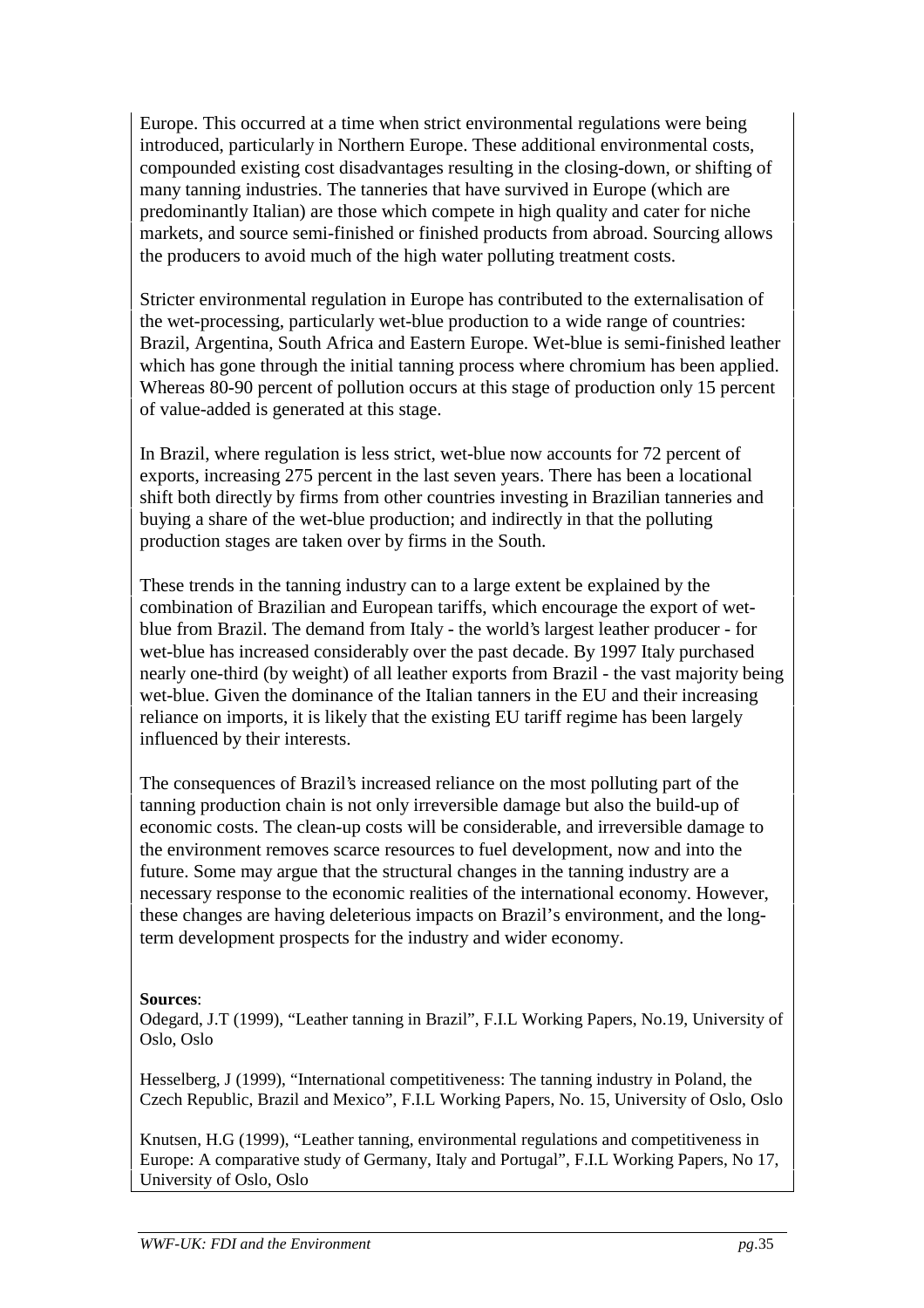Environmental regulation in Europe has caused a locational shift both directly by firms from other countries investing in developing countries tanneries, and indirectly in that the polluting production stages are taken over by firms in the South. This highlights the importance, when examining the impact of FDI on the environment, to look at the different parts of the production process.

Italian companies possess the means, skills and technology, which countries like Brazil lack, to convert the hides into high quality leather. These competitive advantages have allowed them to capture ''niche'' markets, along with other European producers. The Brazilian tanneries which are increasingly specialising in low quality products are trapped between being unable to compete with better quality competitors and from lower cost producers from Asia.

As a result of this competition changes to environmental law in Brazil have been slow and weak. Local authorities are less willing to enforce more stringent regulation as it may cause a loss of jobs and tax revenues. Regulation has effectively become ''stuckin-the-mud'' as competitiveness fears, and poor economic performances deflected minds away from environmental concerns.

#### **Phospate and Nitrogen fertiliser industry**

The global structure of the fertiliser industry has changed dramatically over the past two decades. Western Europe in particular has witnessed a marked decline in production - its share of production of phosphoric acid fell to 4.7 percent in 1998 (EFMA 1998).

The major environmental problems associated with the fertiliser industries differ. With nitrogen these relate to energy consumption, the emissions of nitrate oxides and the leaching of nitrates to water; for phosphate it is the disposal of wastes (particularly phosphogypsum) and the content of cadium in the phosphate rock. Technological developments in the 1970s and 1980s lead to a major modernising of the fertiliser sector. This allowed many of the environmental problems in the Nitrogen fertiliser industry to be combated, or reduced.

Stringent environmental regulation in Europe has not had a significant impact on its Nitrogen fertiliser industry. Much more important have been the availability of cheap labour and natural resources (including fossil fuels and mineral resources). As a response firms have had to either: close down production all together; exit the fertiliser market (e.g. ICI) to focus on speciality chemicals; secure the market in Europe; or expand globally (e.g. Norsk hydro, Kemira) to areas with access to natural resources (e.g. Caribbean, Russia), or where there is a large market (e.g. China).

The changes in the phosphate industry in the EU have been bleaker. Phosphate producers in Western Europe have traditionally sourced their raw materials (i.e. phosphate rock) from countries such as Morocco. However, once these countries began developing their own downstream industries they faced competitive disadvantages, initially in terms of transport and labour costs and economies of scale.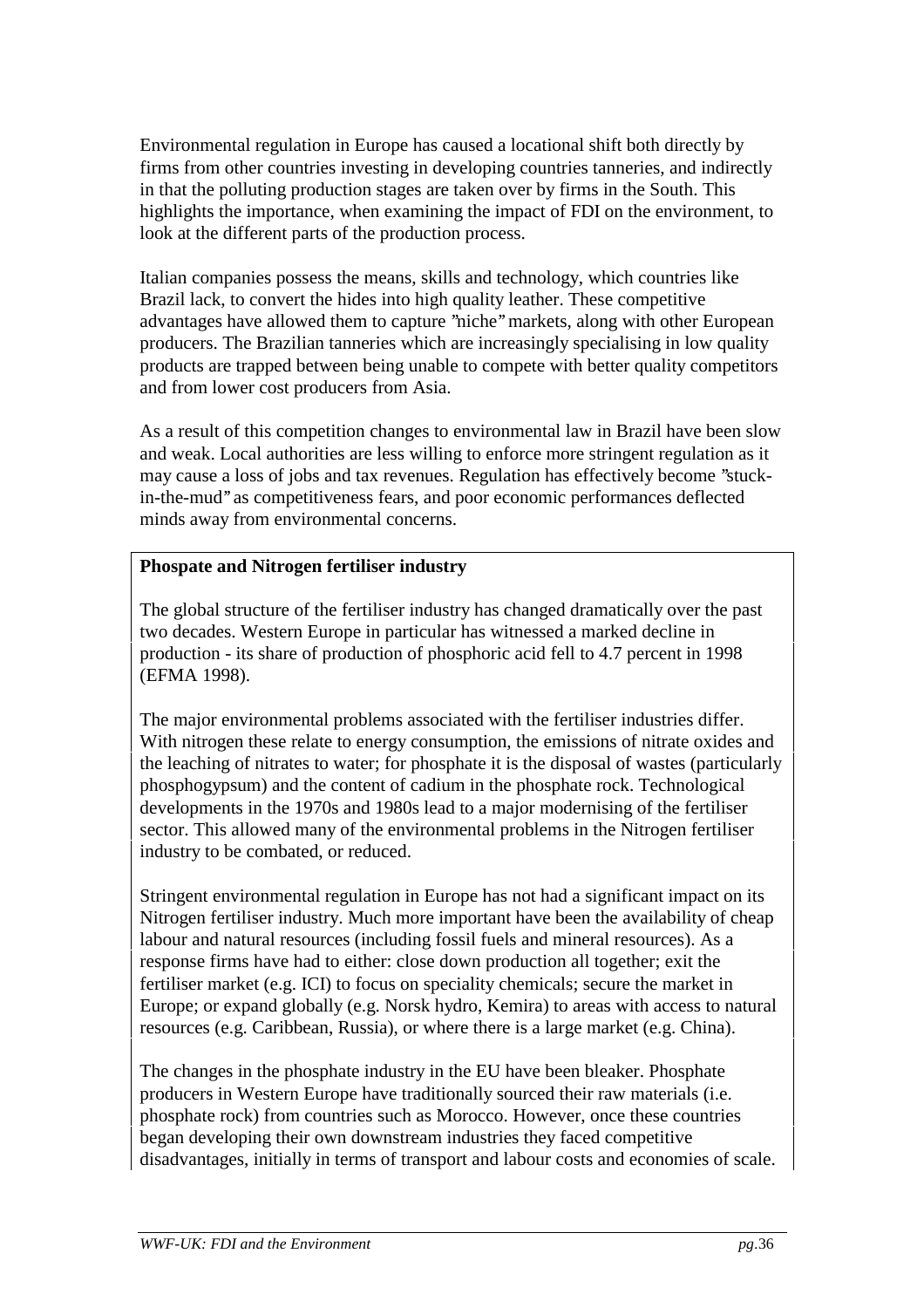These problems were compounded with recession in the industry in the early 1980s, and later on by stricter environmental regulations across Europe.

As a result of EU regulations companies were no longer able to dispose of phosophogypsum in river estuaries or the sea. Many companies were forced to withdraw from the production of phosphoric acid (the process which produces phosophogypsum). Most recently, the closure of a plant of Societe Chemique Prayon-Rupel in Belgium in 1992; BASF in Antwerp in 1993; and Hydro Agri plant in Rotterdam is expected to close of at the end of this year all citing environmental regulation on phosphogypsum as their reason for closure. Since 1986 the annual capacity has more than halved, and the number of wet-phosphoric acid plants declined from 45 to 10 between 1980-1994.

The decline in capacity can partly be explained by tighter restrictions on fertiliser use, but also by increasing imports from countries were regulations are less stringent. The region now relies on imports from the former Soviet Union, Morocco, Tunisia and the US for much of its phosphate fertiliser supply. Domestic producers continue to be protected from competitors in certain phosphate markets and remain the principal suppliers of certain "niche" fertiliser products. However, demand for these is not sufficient to keep the industry afloat. Traditional European phosphate producers (e.g. Norsk Hydro) have been forced into joint ventures with groups from North Africa and the Middle East to allow them to relocate production in regions were the costs are much cheaper, so they can compete in other markets (in particular China).

#### **Sources:**

Bartzokas, A & Yarime, M (1999), The European Fertiliser Industry, A Research Project for the EU on Environmental Regulation, Globalisation of Production and Technological Change, United Nations University, Institute for New Technologies, Brussels

Demandt, I (1999), The World Phosphate Fertiliser Industry, A Research Project for the EU on Environmental Regulation, Globalisation of Production and Technological Change, United Nations University, Institute for New Technologies, Brussels

The experience of the European fertiliser sector highlights the importance of technology: where it is not available to reduce or treat emissions, discharges and waste, at least competitively, firms may have to shift location or outsource. Any competitive advantages which early producers enjoy tend not to be sufficient to offset increasing environmental costs (and other cost differentials). This is the case for both the phosphate fertiliser and tanning industry. However, in the case of Nitrogen fertiliser where technologies are more available there is less pressure for relocation.

For this industry the main driver for locational preference is access to cheap resources. This begs the question whether host countries desire to attract potential investors is "chilling" the upward movement in regulation in resource rich countries.

#### **Iron and Steel**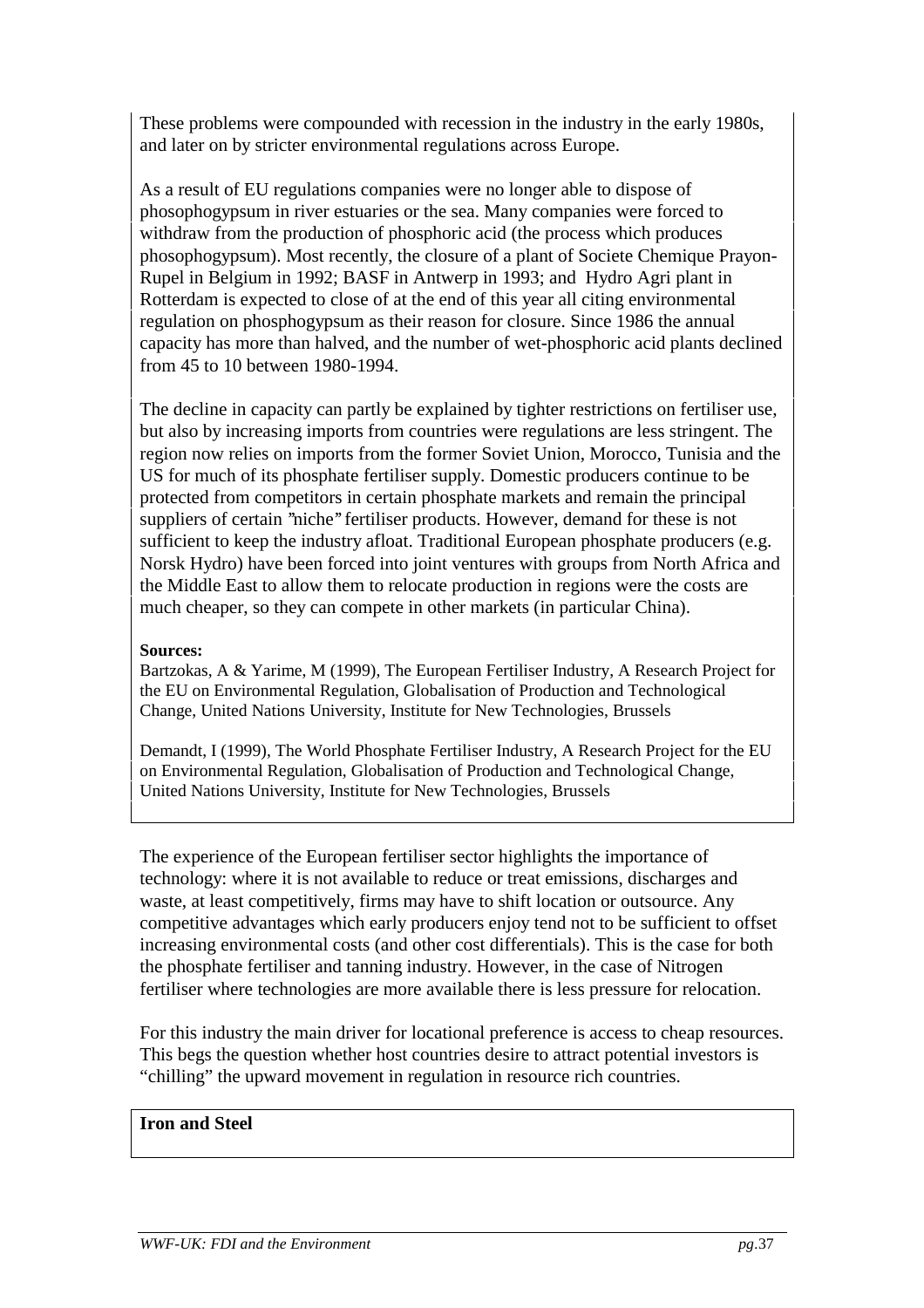Traditionally the steel industry was a national asset, controlled by a single state firm. This reflects the importance of steel in the development process of a country. World steel production continues to increase - although a combination of the East-Asian crisis and a accompanying slump in demand and overproduction has caused a reduction of 7.5 percent in the first two months of 1999 (World Bank 1999b).

Since the 1970s the steel sector has undergone major changes. In Europe privatisation and rationalisation has led to ''streamlining'' of the industry. With declining domestic demand, exports of steel products have become increasingly important. However, with expansion of production in developing countries trade has become increasingly competitive. Over the past few decades firms in developing countries such China, Brazil and the Republic of Korea have become some of the largest players in the industry. China is now the world's largest steel producer, and with a growing domestic demand is likely to remain so for some time.

In developed countries, where the demand for bulk steel has dropped considerably, greater efforts have been focused on producing high quality steels, and steel tailored for clients' needs. The more sophisticated steel plants are capable of producing a wide range of ''niche products''. Most of the steel iimports into the EU are in the form of bulk steel from Russia, East-Europe and Brazil. In developing and transistional economies there is a tendency to produce bulk, low price products to cater for the local market.

In the EU Iron and steel companies put around 10 percent of their total investment each year in environmental projects. However, the current approaches to improving environmental performance - end-of-pipe systems and re-cycling - may well be reaching their limit. This implies the need for more structural changes to the process and production chain to curb environmental impacts.

Cheap imports of steel have flooded the EU market, particularly from Central and Eastern Europe. Poland is a case in point. Prior to the 1990s, protection of the environment was often sidelined; and ''pockets'' of industry evolved around resource supplies causing severe ecological impacts. The combination of lower labour costs, supplies of raw materials and low environmental costs allowed Central and Eastern European countries to flood the Western European bulk steel market in the 1990s. However, in the case of Poland its potential accession to the EU and demands of importers are increasing pressure on them to clean up their production processes. However, by introducing stricter regulation they could be squeezed out of the market due to competition from Eastern Europe and Russia.

As construction and industrial requirements for steels has declined in Europe much of the future demand will come from developing countries. Steel producers in developed economies face two choices: to focus their attention on producing high quality, valueadded products to export domestically and abroad and/or locate production capacity within the markets where there is growing demand. This restructuring of the industry is already happening, and will do so in earnest into the next decade.

#### **Source**:

Barton, J.R (1999), Environmental Regulations, Globalisation of Production and Technological Change in the Iron and Steel Sector, *Paper Presented at a conference on*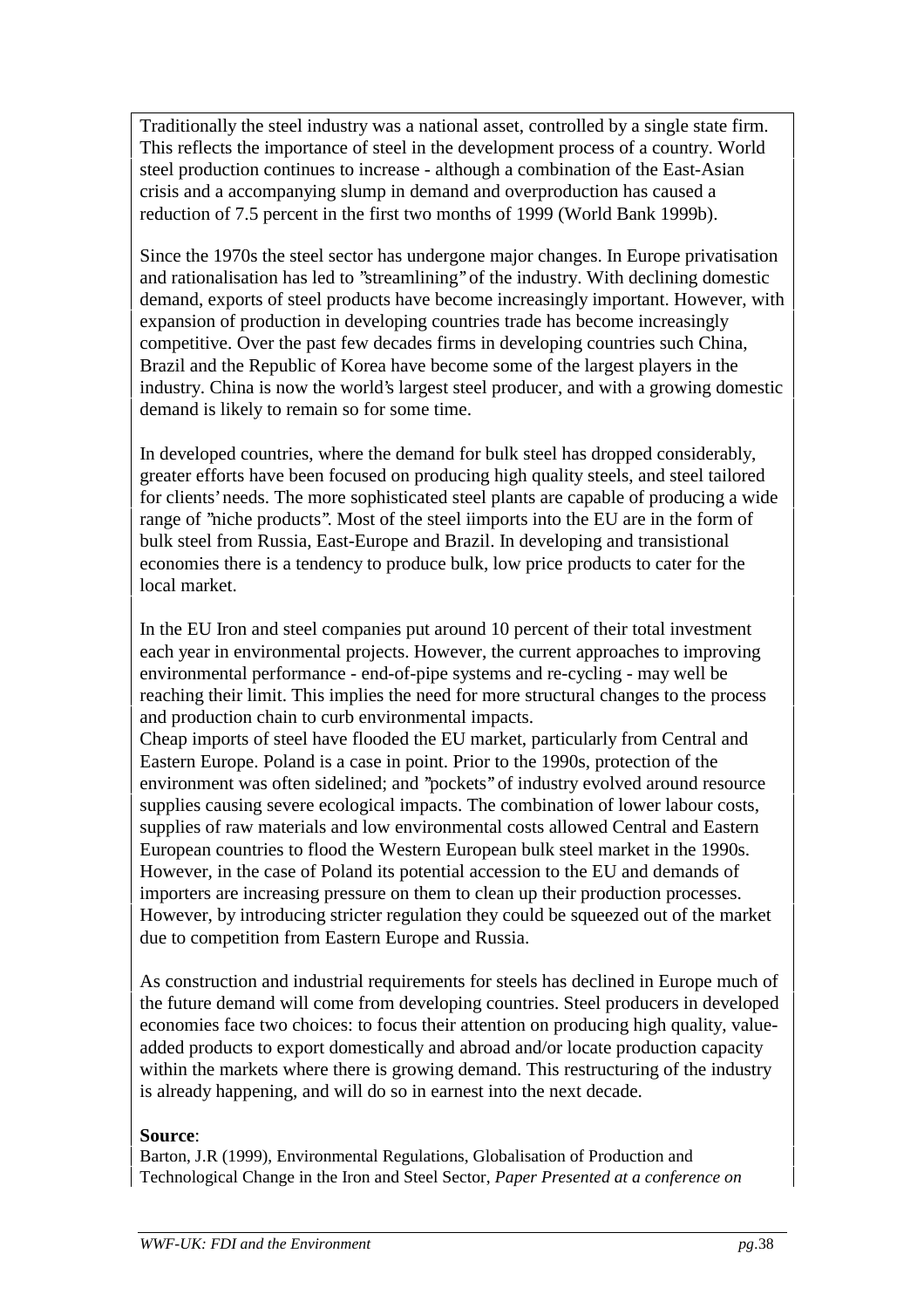The case of iron and steel shows that even for some of the largest polluters, differences in regulation have not affected firms' location decision. Steel producing nations usually have one dominant ''flagbearing'' firm, which has traditionally been protected for strategic reasons. The size of these firms allows them to enjoy increasing returns to scale in production, marketing, distribution, advertising and research and development. Given these competitive advantages, which the European, US and Japanese firms enjoy in particular (since they were first to develop efficient steel industries) they are able to offset extra environmental costs. These producers have also increasingly moved into value-added, speciality products where they can gain ''niche markets'', and can therefore compete on quality or design, rather than price.

Evidence generally points to the conclusion that sectoral restructuring and globalisation in the steel market is shaped by access to new markets. Although environmental regulations may not be an overriding factor in a firm's decision to move, given the increasingly competitive nature of the steel market firms will be vying for any possible competitive advantages when deciding where to locate amongst these will be environmental considerations. The increasing importance of climate change as an issue will further increase the impact of environmental regulation as carbon dioxide emissions begin to extract a price on the open market.

## **The Mining Sector**

The primary consideration for firms in the extractive industries is access to the resource base. The fact that potential investors are often able to choose between a number of different sites within the same region - implies that power lies with the investor to demand significant incentives. These can be either economic or involve a lowering of standards (environmental or labour).

Throughout the Asia-Pacific region intensifying competition for investment in the mining sector (copper, gold, iron ore, coal, aluminium) has led to a suite of incentives being offered to the investor. These include: granting foreign investors full ownership, cutting corporate tax rates and reducing royalty payments. In 1995, in the Philippines the government introduced Financial or Technical Assistance Agreements (FTAA) which provide generous concessions to foreign investors. This move received a favourable response from foreign mining companies, with the number of countries represented in the country increasing from 4 in 1994 to 20 in 1996.

In many cases countries have drastically relaxed environmental controls over mining operations in a range of areas. In Papua New Guinea (PNG) and Indonesia, for example, all mining operations operate under special conditions that impose minimal or no regulation and allow widespread contamination of the environment. Mining in Indonesia is carried out under special Contracts of Work (COW) which generally exempt mining corporations from environmental laws. In addition countries have provided either general or specific (project-by-project) exemptions from existing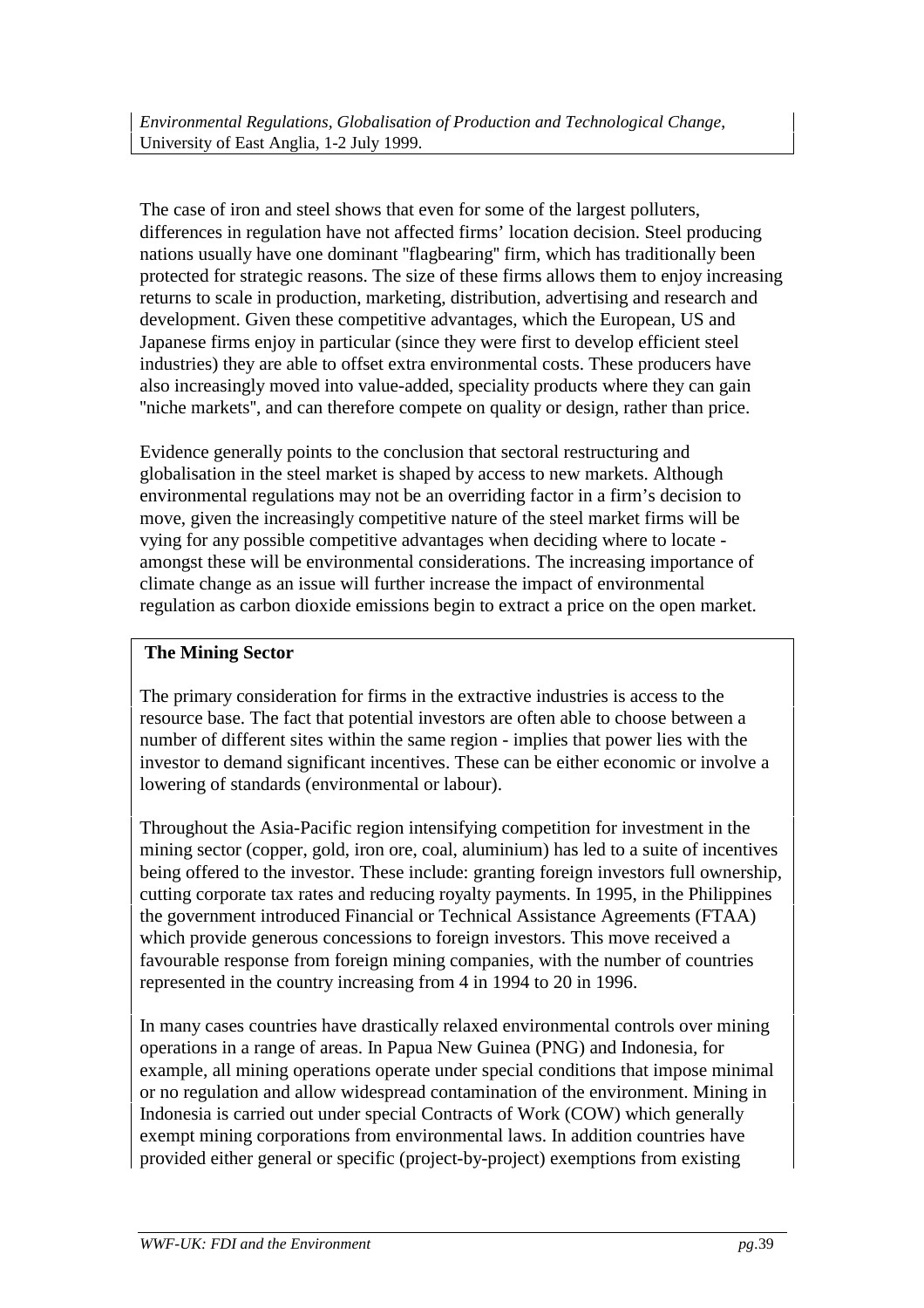environmental and other laws. In Papua New Guinea, the Philippines and Indonesia exemptions have been made to domestic law to accommodate major mining disasters.

Lax enforcement of regulations can emerge from deliberate national decisions, or from local decisions. As many natural resource industries operate far from centres of government there is both a weaker government infrastructure, lower oversight of decisions and greater opportunities for corruption than in other sectors.

The direct environmental and social impacts of these exemptions are considerable. For example, the Freeport mine (in Indonesia), which is partially owned by Rio Tinto, has caused large-scale destruction of the nearby forests and river ecology, as well as sparking off human rights abuses. In the Philippines 14 rivers were so polluted by copper waste, that where they fed into the sea they reduced fish yields by 50 percent. Destructive practices such as these are the rule rather than the exception amongst mining operations within the Asian Pacific region, many of which would not have occurred if the mining operations had to adhere to domestic regulations.

With competition for FDI within the minerals sector likely to intensify, especially as neighbouring countries (e.g. Vietnam, Salomon Islands) liberalise their investment policies, environmental standards and performance are unlikely to improve without new policy interventions. Even if standards do not deteriorate they are unlikely to improve considerably, since no country will be willing to disadvantage itself by introducing much stricter regulation that its competitors. Regulations are likely therefore to remain ''chilled'' unless collection action can be agreed upon.

### **Source:**

*Mining Policy Institute (1998),* Trade Liberalisation, Mining Investment and the Impacts on the Environment and Related Social Issues*, MPI, Sydney*

In the mining sector the overriding decision where to locate will be based on access to the resource in question. However, once this is determined firms may thereafter consider and seek out investment incentives - such as lower environmental standards. Due to the undifferentiated nature, high elasticity of demand and intense competition for basic extractive resources; and the fact that production can incur considerable environmental costs (pollution and extraction), firms can benefit considerably from poor or lax environmental standards. For such products, small cuts in production costs can reap potentially large rewards in terms of market share. This is the case for most standardised intermediate goods purchased by other industries (e.g. chemicals, petroleum) which have a high price elasticity of demand

As well as evidence from research projects there is also anecdotal evidence of corporations, facing strict environmental and health standards at home, moving operations to developing countries. The US chemical giant Du Pont, for example, attempted to move outdated and dangerous equipment to a province in Western India from the US<sup>46</sup>. In another case hazardous technology banned from use in Norway was exported out of the country and used by corporations in India. Other examples include operations by Dow, Atochem, Kumaia Chemicals and Mitsubishi<sup>47</sup>.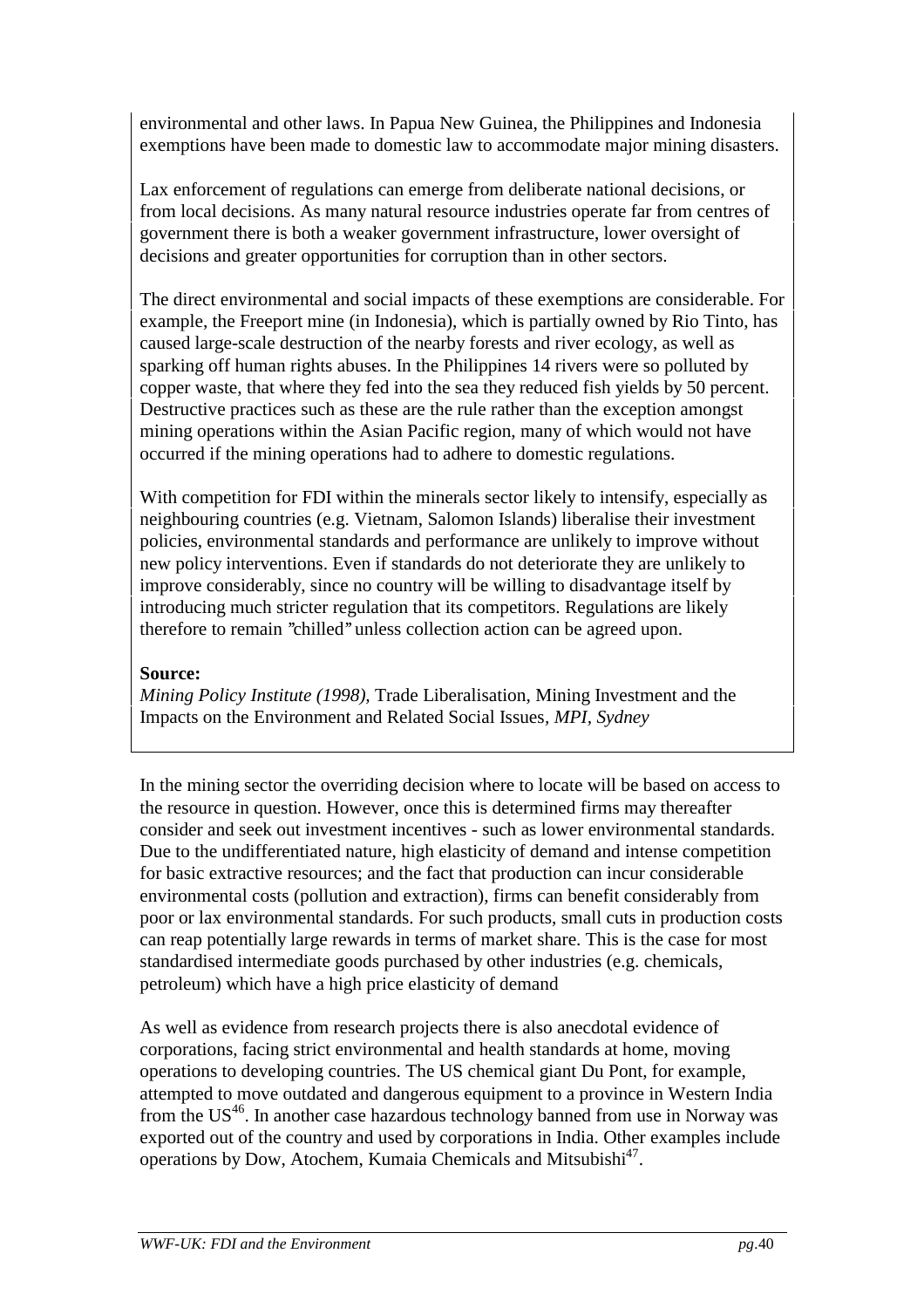One survey found that 26 percent of Maquiladora operators in Mexicali cited Mexico's lax environmental enforcement as an important reason for their location there $48$ . The U.S. General Accounting Office found that between 11 and 28 wood furniture manufacturers in the Los Angeles region moved to Mexico between  $1988-1990^{49}$ . One of the major reasons for this shift was that in Mexico these firms faced no air pollution standards for the application of solvents.

The "North-South" nature of relocation may also be changing. In a recent case in Taiwan, a \$3.1 billion chemical plant faced high political protests over its environmental impacts prompting a proposal to move to Western Australia. The rationale being that "we do not expect environmental protest problems there"<sup>50</sup>.

## *5.1.4 Conclusions from the evidence: prices and markets matter!*

While aggregate studies do not tend to support the ''pollution havens'' hypothesis, case study research, anecdotal evidence, and surveys suggest that lower environmental regulations do influence locational preference for the most resource and pollution intensive industries.

The extent to which environmental regulation influences a firm's investment decision will depend on a number of factors:

- Environmental abatement costs.
- Capacity of the firm to absorb additional environmental costs. This depends on a firm's competitive advantages, and their ability to pass the extra costs on to the consumer (elasticity of demand, competition in their markets).
- Possibility to capture "new markets" (e.g. niche products, green products).
- The amount of protection afforded to the industry (tariffs, non-tariff barriers).
- The potential for new environmental technologies (developed internally or externally).

Industries consider locational decisions based on estimates of economic dynamics, not the static model of the pollution havens debate. Hence access to new markets, dynamic advantages, expectations of future regulation and technology all play a key role alongside direct environmental costs.

Industries characterised by high environmental abatement costs, with little opportunities to absorb costs or capture new markets, with few technological choices and limited protection are most likely to relocate in order to compete internationally. In such cases environmental costs may even be a primary consideration for a firm's investment decision.

It is more common that regulations are only considered once the so-called ''fundamentals'' have been met. These fundamentals generally relate to the size of the prospective market, natural endowments, and lower wages. They may also relate to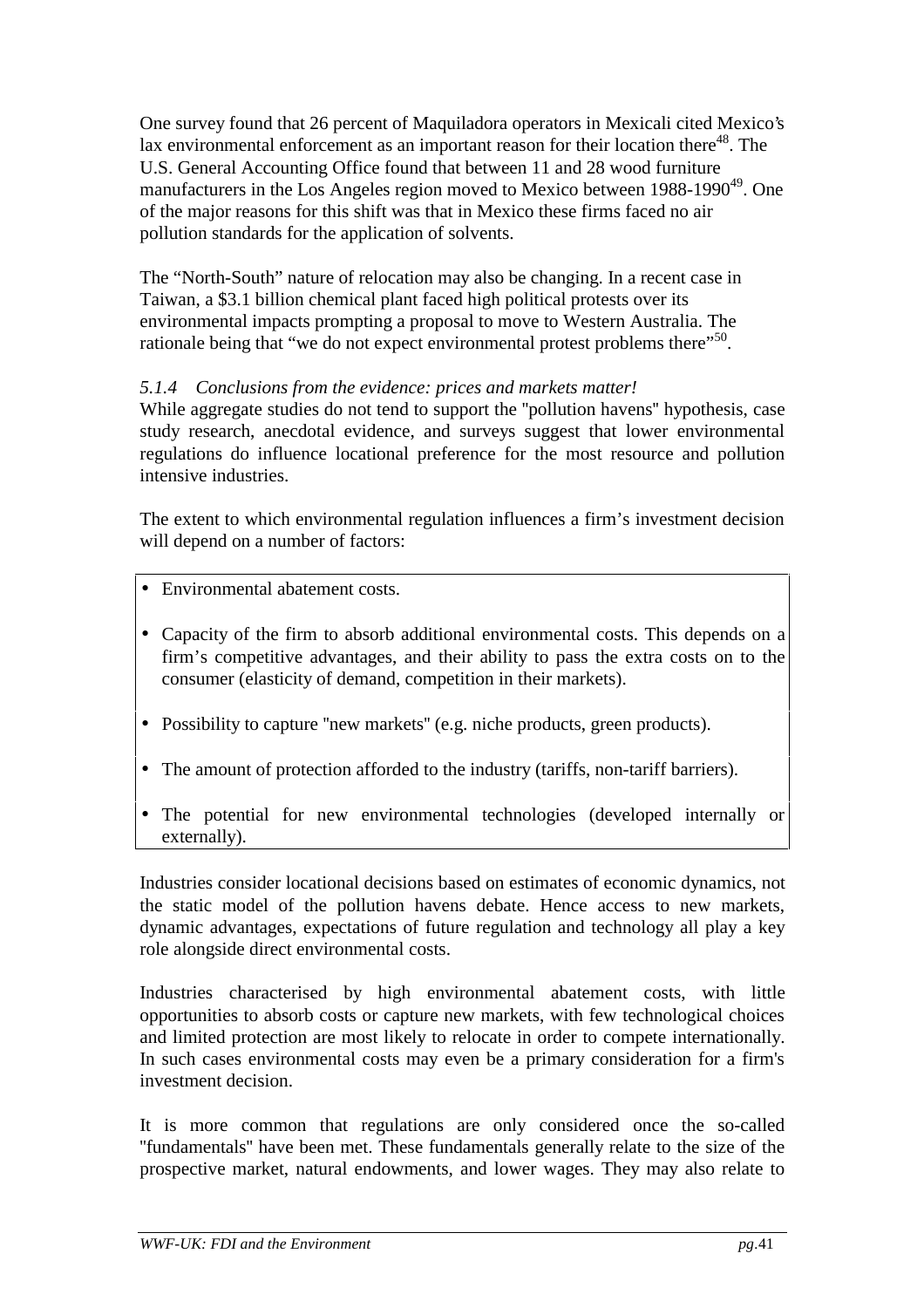the availability of human and physical capital or existing infrastructure. It is common practice, particularly for long term projects, for the investor to pinpoint a number of different potential sites which meet their principal requirements, and then play each location off against the others, forcing them to offer significant incentives to finally locate. Amongst these can be a tacit or expressed lowering of environmental standards, which include provision of destructive infrastructure or low cost resources such as water and land.

The evidence has also shown the importance of not only at examining the evidence at the level of the sector but also at the different stages of production within each sector.

By categorising the different industries (or different stages of production of the industry) according to the five factors, it is possible to gain a clearer understanding of the impact, or likely impacts of environmental regulations on the investment decision of firms. Figure 2 classifies the different industries discussed above.

| Figure 2: IMPACT OF ENVIRONMENTAL REGULATION ON A FIRM'S INVESTMENT DECISION |                       |
|------------------------------------------------------------------------------|-----------------------|
| <b>Finished Leather</b><br>Nitrogen fertiliser Phosphate fertiliser          | Minerals              |
| Pulp and paper<br>Steel                                                      | Tanning<br>(wet-blue) |
| Small                                                                        | arge                  |

For each sector the factors will change over time, for example due to negotiations at the World Trade Organisation (WTO), the intensification of competition, or the introduction of new technologies and products. Examining likely changes can help predict future trends and the likely influence of proposed regulations.

This evidence also suggests that the most pronounced effect of increased competition for investment may not be a race-to-the-bottom in environmental standards, but environmental regulations becoming stuck-in-the-mud. This implies that competition and the fear of losing potential investors may keep regulation ''chilled'', not allowing them to reach their socially optimal levels.

**The pollution havens debate must not be conveniently aggregated away, as there is clear empirical evidence that certain resource and pollution intensive industries have a locational preference for areas of low environmental standards.**

**Though environmental regulations may not be the primary influence on a firm's investment decision, they are important for pollution or resource intensive firms when choosing between countries in the same trading region, and between different locations in the same country.**

**There is also evidence that host countries have neglected or not enforced domestic standards in order to attract investors, and international investors have often encouraged such behaviour. The interaction between regulation and a**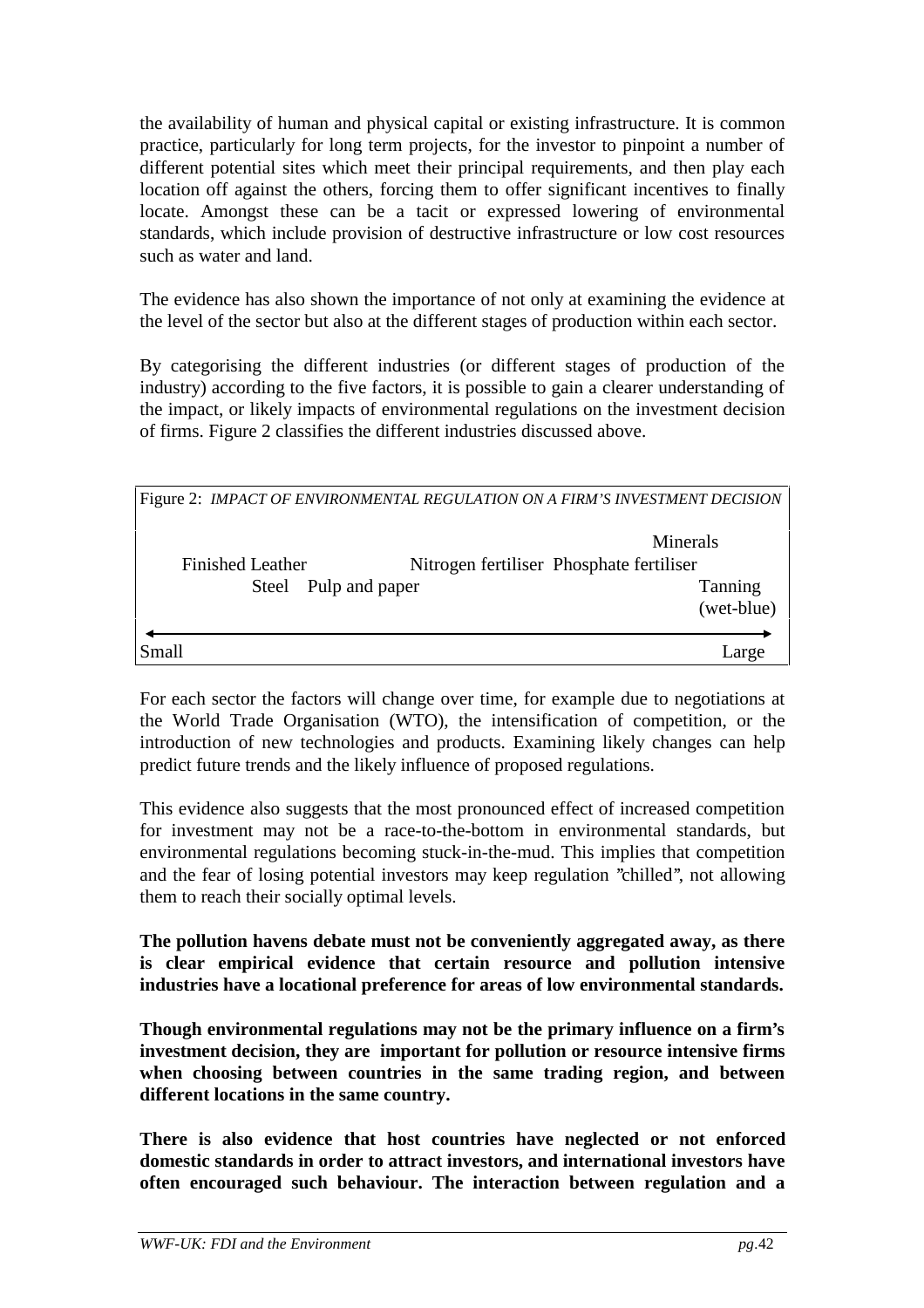**firm's decision to move is complex and dependent on a variety of factors, which requires in-depth sectoral studies to unravel.**

# **5.2 Stuck in the Mud: The Chilling Effect of Investment Liberalisation**

It has been argued elsewhere that the primary impact of globalisation, rather than triggering a downward spiral in environmental standards, is to keep environmental policy initiatives ''stuck-in-the-mud'' (Zarsky 1994). Since each nation is reluctant to take unilateral actions which could potentially undermine their competitiveness and desirability as a investment location, the overall level of environmental standards will remain below their socially optimal levels. As a result markets are forced to become the key force to promote changes in environmental quality, as governments on their own are unwilling to make radical changes. This means that irreversible damage will continue as long as standards advance in a slow incremental fashion, driven by limited consumer, business and civil society pressure and incremental changes in technology.

Introducing optimal standards is difficult due to the inherent problem of representative democracy: that the interests of industry and workers are concentrated and well organised, whilst those who suffer the environmental effects are too dispersed to facilitate organisation and lobbying. Policy makers are subject to pressure in the form of advocacy, lobbying, biased research, campaign contributions from international business, from the public and press where domestic jobs are at stake, as well as by strong labour groups or regional bodies to maintain the ''status quo''.

The outrage at the modest climate change levy proposed by the UK Government in 1999 is testimony to this, and was fuelled by reports of large-scale job losses publicised by affected industry groups. However, all academic studies have actually shown the levy will bring long-term employment gains if properly designed, as well as ensuring environmental improvements<sup>51</sup>. This problem is worse in a global context, since it is the concentrated interests of domestic industries versus the interests of many outside the country to whom the government attaches little responsibility.

That there is little statistical evidence of this "chilling effect" is unsurprising, because evidence is needed of what has not happened. This issue must be investigated by historians and political scientists, not econometricians. There were clear indications that such a phenomenon was occurring in the sectors examined above. In the tanning industry, regulations in Brazil advanced in a slow incremental fashion as competitiveness fears (from Asia) and poor economic performances deflected minds away from environmental concerns. In the phosphate industry low cost producers in Morocco and Tunisia have been reluctant to enhance their standards partly out of fear this will make other destinations more attractive. In most natural resource sectors, where incremental changes in costs can deflect investment, standards continue to improve at a slow pace.

The effect is also seen in the failure of the European Union's carbon/energy tax; the US energy tax and Australia's greenhouse levy. Immediately after the US energy tax was announced a number of US companies demanded and received exemptions from the tax legislation. Further lobbying, particularly from the powerful National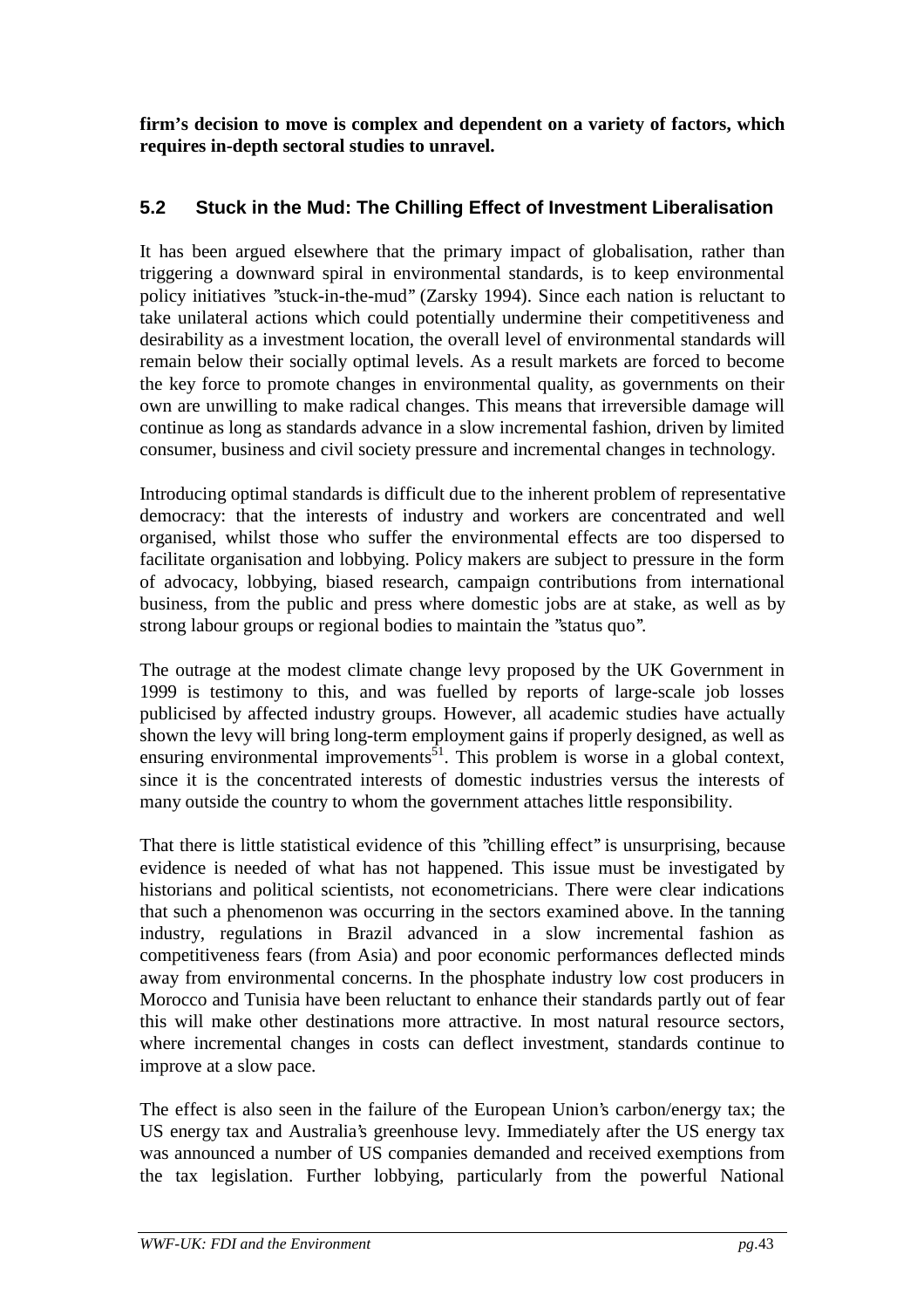Association of Manufacturers and the oil industry, finally defeated the proposal. They claimed that an energy tax would hurt the international competitiveness of US industry causing widespread job loss. However, estimates of how the tax would affect the competitiveness of even the most energy intensive industries found there to be small or negligible impacts<sup>52</sup>. Party contributions from the major oil and gas companies sector - Amoco, ARCO, BP America, Chevron, Exxon, Mobil, Shell oil, Texaco, Enron - reached \$20.8 million in the 1995/6 period, while the three big auto companies - Chrysler, Ford and GM - gave donations totalling \$2.3 million<sup>53</sup>.

Similarly, Shell and other large corporations threatened to reduce future investment in the Netherlands after the Government revealed plans for a carbon tax. In the UK the Paper Federation of Great Britain remarked that they might leave the UK, and Europe altogether, if a carbon tax was introduced<sup>54</sup>. Domestic and overseas firms have used the threat of shifting production abroad effectively.

These defeated proposals result not only in insufficient pollution abatement, but also distort economic incentives delaying the development of more efficient products and processes, and encouraging further investment in irreversible ''dirty'' capital - raising the future costs of converting to a cleaner economy. Controlling higher levels of emissions now tends to reduce future risks, and increases the flexibility of the economy to adapt to external changes at a lower economic and environmental cost<sup>55</sup>. It will also open up possibilities for the manufacturing and export of energy efficient goods and services. For example, the failure to introduce emission controls early on in the UK saw domestic companies lose out to German and Japanese manufacturers in SO2 abatement equipment; strong domestic laws have given the US a competitive advantage in waste treatment<sup>56</sup>.

To overcome the ''first mover disadvantage'' requires some international harmonisation of standards, or the comfort that other will face some level of regulation. This process is already happening in regional trading blocs, such as the EU and NAFTA, but needs to be accelerated.

Though the traditional way of agreeing communal standards is through MEAs, their record to date has been mixed, especially for traded commodities. However, these instruments are often hamstrung by the difference in resources between North and South. Developing countries, at least initially, must be allowed greater flexibility, as embedded in the Rio Principle 17 on common but differentiated responsibilities, in implementing environmental standards. This would require greater transfers of resources North to South, to enable poorer countries to meet compliance costs.

Though this may be a feasible approach for some of the poorest countries, there seems no appetite for large-scale transfers from donor countries to more emerging economies. A more heterogeneous approach is needed – combining private sector, national and international instruments - to gradually pull up environmental standards and regulations closer to their optimal levels.

**The most significant effect of different standards between and within countries may not be a race to the bottom, but the chilling effect on regulation and its enforcement. This is stopping regulations from reaching their socially optimal**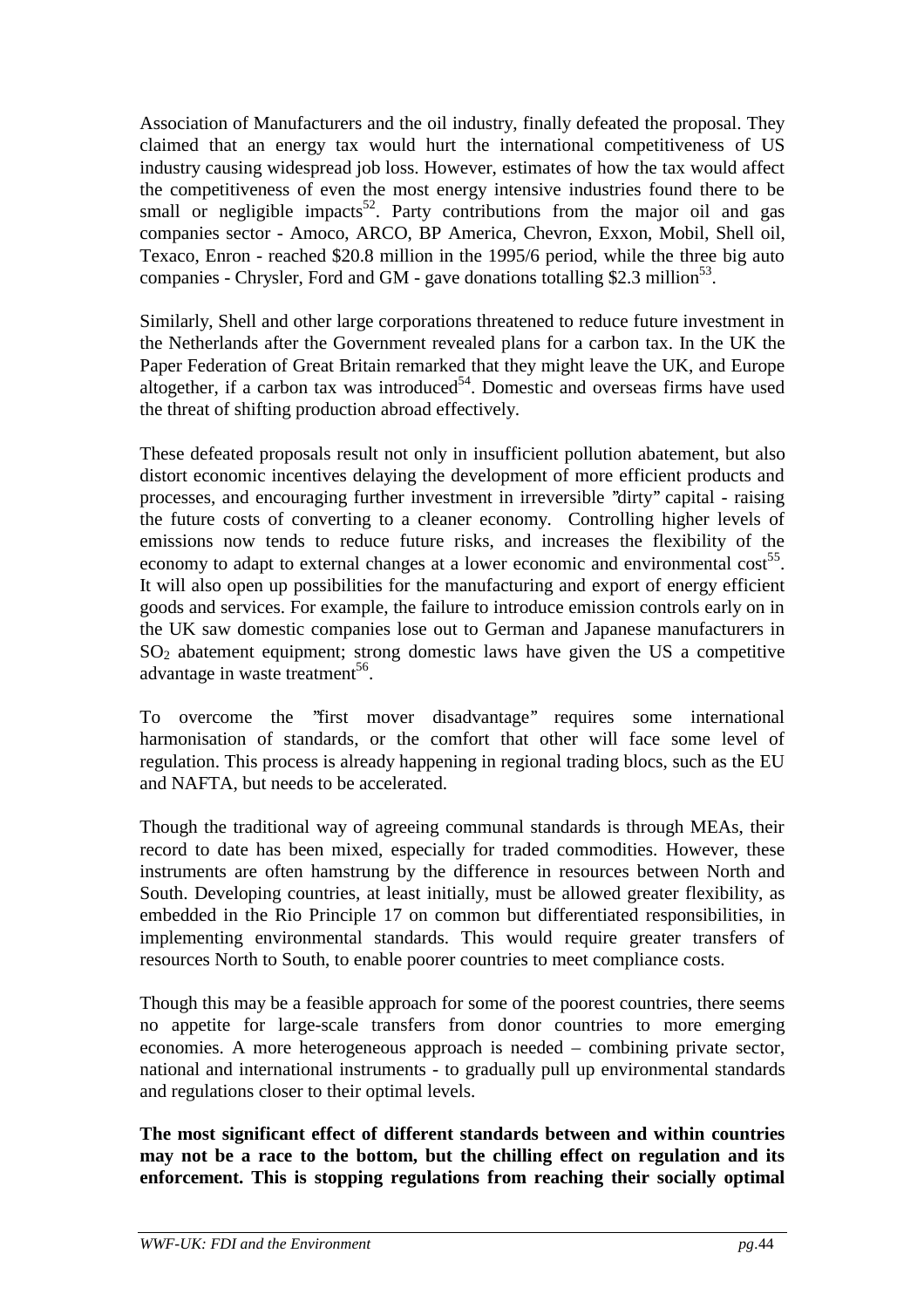**levels. Dealing with this requires greater environmental regulation, both independently and collectively.**

## **5.3 Other Dynamics between the Foreign Investor and Domestic Regulator**

There are other dynamics between foreign firms and local regulators which can seriously impact the host country's environment. For one, foreign investors have stronger leverage than domestic companies because they can use the threat of disinvestment more credibly and effectively due to their existing international structure. They are therefore able to put pressure on the potential host country. In some circumstances foreign companies have targeted an area for investment, only so long as certain environmental obstacles are removed. For example, P&O put pressure on regional authorities in India to denotify one of India's three designated eco-fragile areas so it could go ahead with a port development<sup>57</sup>.

Such games happen at all levels of government and in all countries. In the UK the local council in Newbury after putting through the most controversial road scheme in the country broke their promise not to allow further development along the route because of the threat of disinvestment from a local firm.

The threat of disinvestment or movement of investment acts as a powerful tool particularly in developing countries eager for overseas capital. In the P&O case the state government was eager to stimulate industrial development with a new port and offered six potential sites. However, due to a lack of bidders it was encouraged by the company to allow feasibility studies to go ahead at a new environmentally protected site, or risk losing the investment all together.

Conversely where investors compete against one another, the local authorities are in position of strength to decide how the investment should proceed. In China, which is short of electricity, the authorities having been trying to maximise power generation per dollar invested. Companies, such as AES and ENRON, have found themselves under pressure to reduce environmental standards to win contracts<sup>58</sup>.

In some cases a company may already be established within a foreign country and although environmental regulations may not have been an initial concern, they can and do apply pressure on the host Government to lower regulations, or to prevent their enforcement. Cases include oil exploitation and drilling in Nigeria and mining by Freeport in Southeast Asia. Again the ability of foreign investors to switch production or capital between countries gives them greater power to obtain post-establishment concessions, though this power is reduced if the investment has high sunk costs.

It is not always a specific company flexing its financial muscle. In 1990 the EU placed tremendous pressure on the Namibian government to grant access for EU fishing vessels to their hake stock - the threat to hold up the disbursement of European Development funds. More recently, Spain threatened to block the partial accession of South Africa to the Lomé IV convention unless it followed through a fishing agreement with the EU.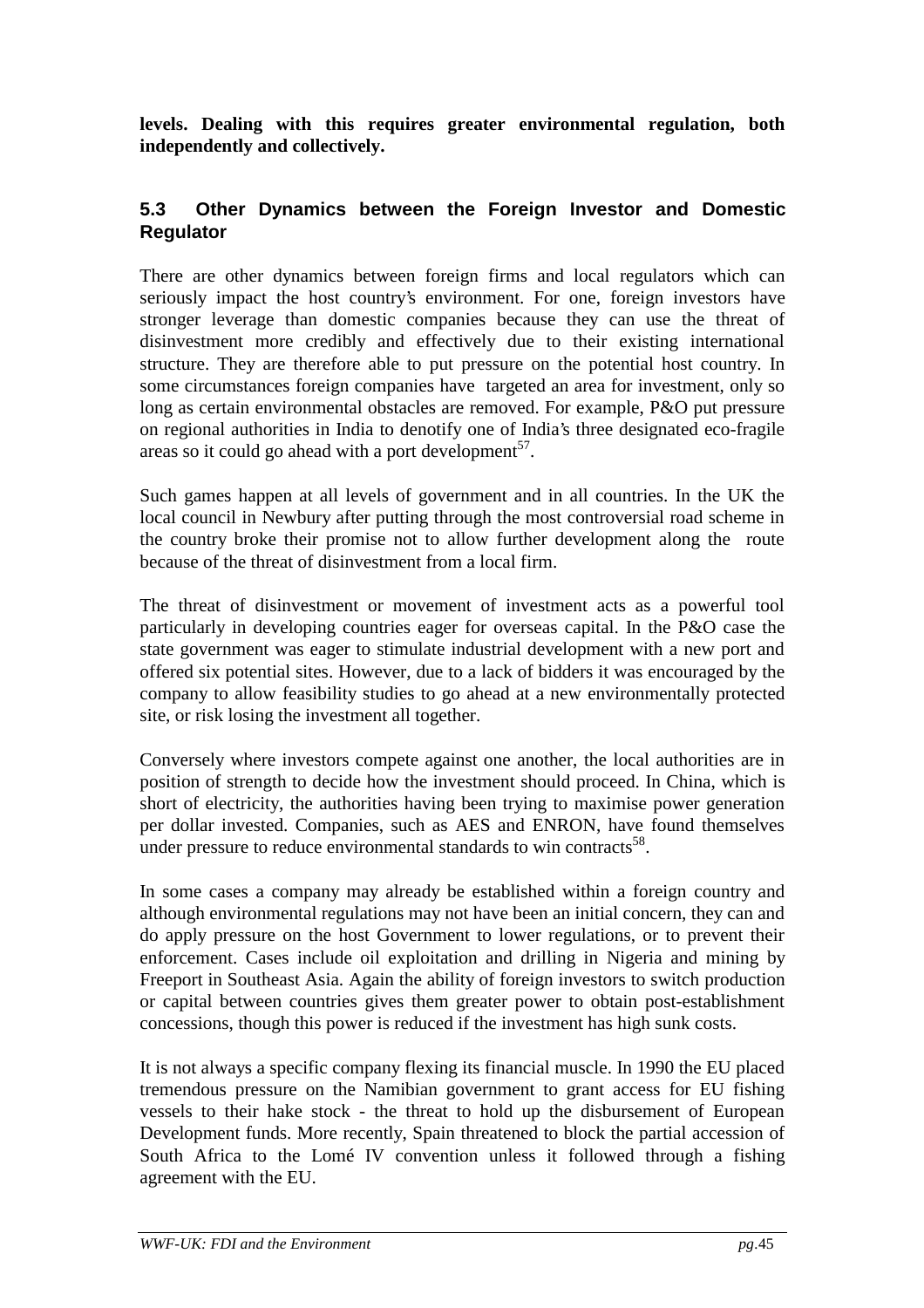**To be meaningful, the traditional ''pollution havens'' debate must be expanded beyond international investment location decisions to include other dynamics which effect the impact of investors on the environment. The power of investors to alter environmental regulation must be differentiated into decisions in the phase before investments have been made, and the credibility of threats to disinvest once operations have been established.**

# **5.4 Pollution Halo's: Evidence and Extent**

The 'pollution halos' argument is that foreign firms, who are subject to more stringent regulations at home, use newer, cleaner technologies and environmental management systems which they diffuse to the host country. It also asserts that multinational firms are more exposed to the environmental demands of governments, NGOs, shareholders and customers. Given the new resources that firms bring for improving efficiency, transferring knowledge and addressing existing pollution, this investment might pullup industry standards.

There are clearly examples where foreign investors do bring environmental improvements to host countries. See for example, Blackman and Wu (1998), Zarsky (1999) and BIAC (1999). The evidence suggests that in some sectors, particularly the energy sector, where considerable economic savings can be acquired through superior technology, "pollution halos" may exist<sup>59</sup>.

However, there is also considerable evidence which does not lend support to the phenomenon. For example, studies by Dasgupta et al (1998) and Hettige et al (1996) have found that the newness of the facilities and the size of the plant (the bigger the better) were most important factors in their environmental performance. These studies also revealed that firms - both domestic and foreign - are incrementally improving their environmental performance as a result of effective national regulation and/or local community pressure. Two World Bank studies - Wheeler *et al* (1997) and Pargal and Wheeler (1995) - support these findings. They found that abatement is unaffected by foreign links, and that the key driver for change is the level of community pressure or informal regulation. This further highlights the importance of NGOs, and civil society at large, to articulate the demands and needs of the poorest and most marginalised communities.

However, as work on labour standards has also discovered, defining an investor's true environmental impact can be a difficult task. Companies may simply pass the environmental problem onto their suppliers, buyers or service providers within the host country. In some cases companies discontinue certain polluting activities and purchase them from local suppliers. In the chemicals industry for example, there has been a practice of buying certain intermediate chemicals locally rather than paying the high clean up costs of producing them $^{60}$ .

Even if investors abide by home standards abroad this does not necessarily ensure that environmental impacts are the same. For example, many US manufacturers 'pre-treat' their waste water and then since it is still slightly polluted, discharge it into a public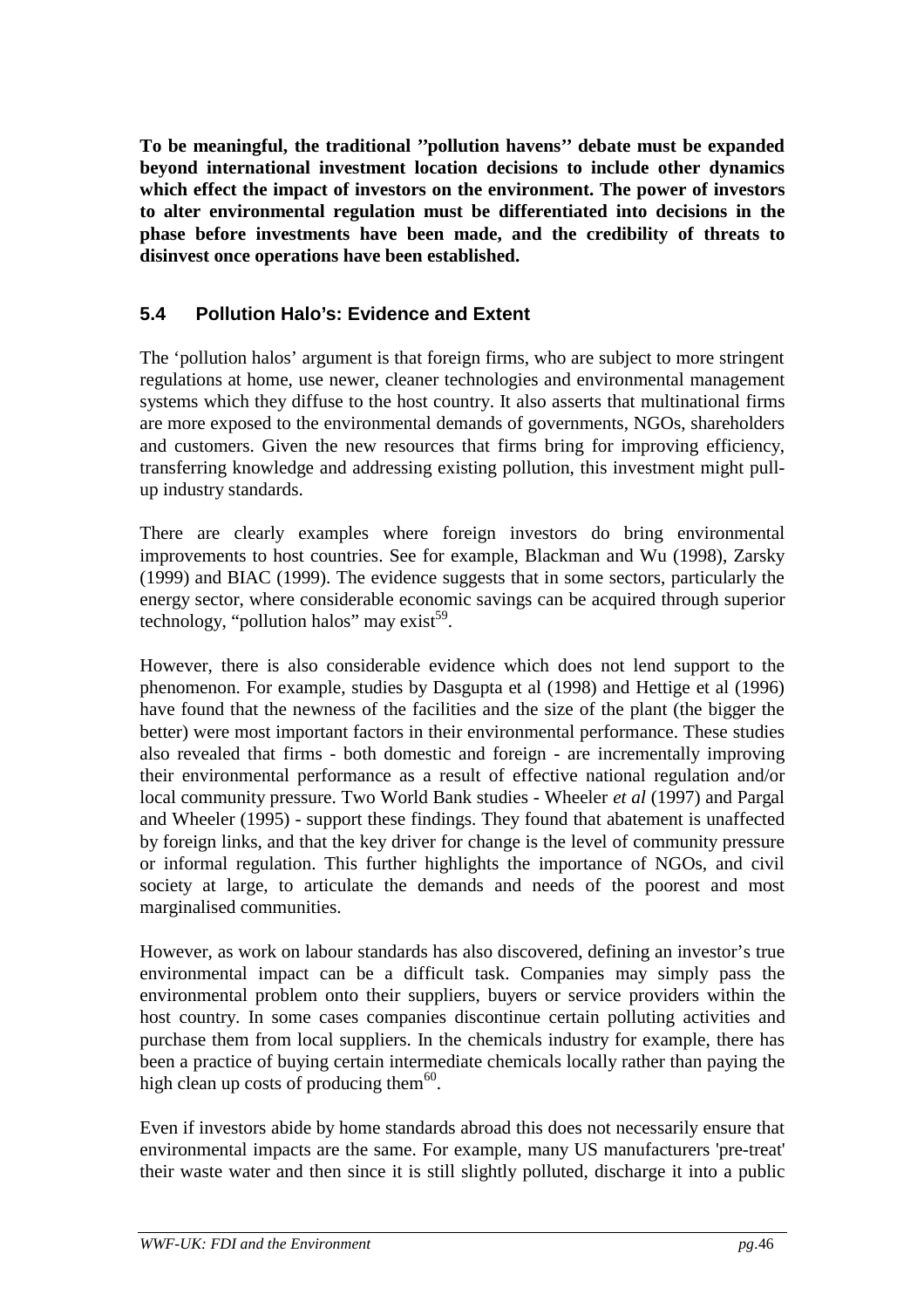sewer system for further treatment. Often in developing countries this second phase of treatment is unlikely, and the still somewhat polluted water goes directly into the nearby river source $61$ .

Whilst market forces may be the primary determinant of investment decisions, the investment climate also plays a key role. Specifically, investors like predictability and consistency of rules<sup>62</sup>. Government officials in host countries, particularly in finance or investment promotion ministries, tend to take the view that higher environmental standards and increased operating costs will drive potential investors away. BIAC (1999) claims that clear and consistent regulatory policies can help promote both FDI and environmental protection. For some industries it will be in the interest of the host governments to address these concerns, and introduce clear environmental regulation that will provide a level playing field for them, and their domestic competitors. This would imply that greater collaboration between domestic authorities and foreign investors could help identify areas where improvements in regulation could be made.

**Examination of the available empirical evidence shows, that in some sectors particularly those which are energy intensive or require high technology - there is support for the 'pollution halos' hypothesis. However, for most industries factors such as age, size and community pressure have been more important in raising environmental standards than foreign investor involvement.**

**The problem of firms passing pollution onto suppliers, buyers or service providers, within the host country has been under-recognised in the literature on pollution halos and may be distorting the data on foreign company performance. Wider environmental impacts are also under researched.**

**Given the importance that foreign firms attach to clear and consistent regulatory frameworks, greater collaboration between the host country authorities and the investors (or the source country) can help identify areas where regulatory improvements could be made.**

# **5.5 Conclusions: FDI, Environment and Competition – the real issues**

Though the debate over pollution havens and halos debate generated large amounts of interesting research, the fact that it has not been resolved shows it has been focused on the wrong issues. In fact, there is unlikely to be a definitive and aggregate answer to the question - do environmental regulations make firms relocate? The influence of environmental regulation on firm behaviour, and visa versa, is essentially a sector specific and time dependent problem.

A more policy relevant question is - whether competition for FDI is affecting environmental standards? To this the evidence above supports the following findings:

• Environmental costs – though currently low - have been a factor in firms' locational decisions. The effects is most pronounced in pollution intense and natural resource sectors, and when combined with factors such as stagnating home markets and increased international competition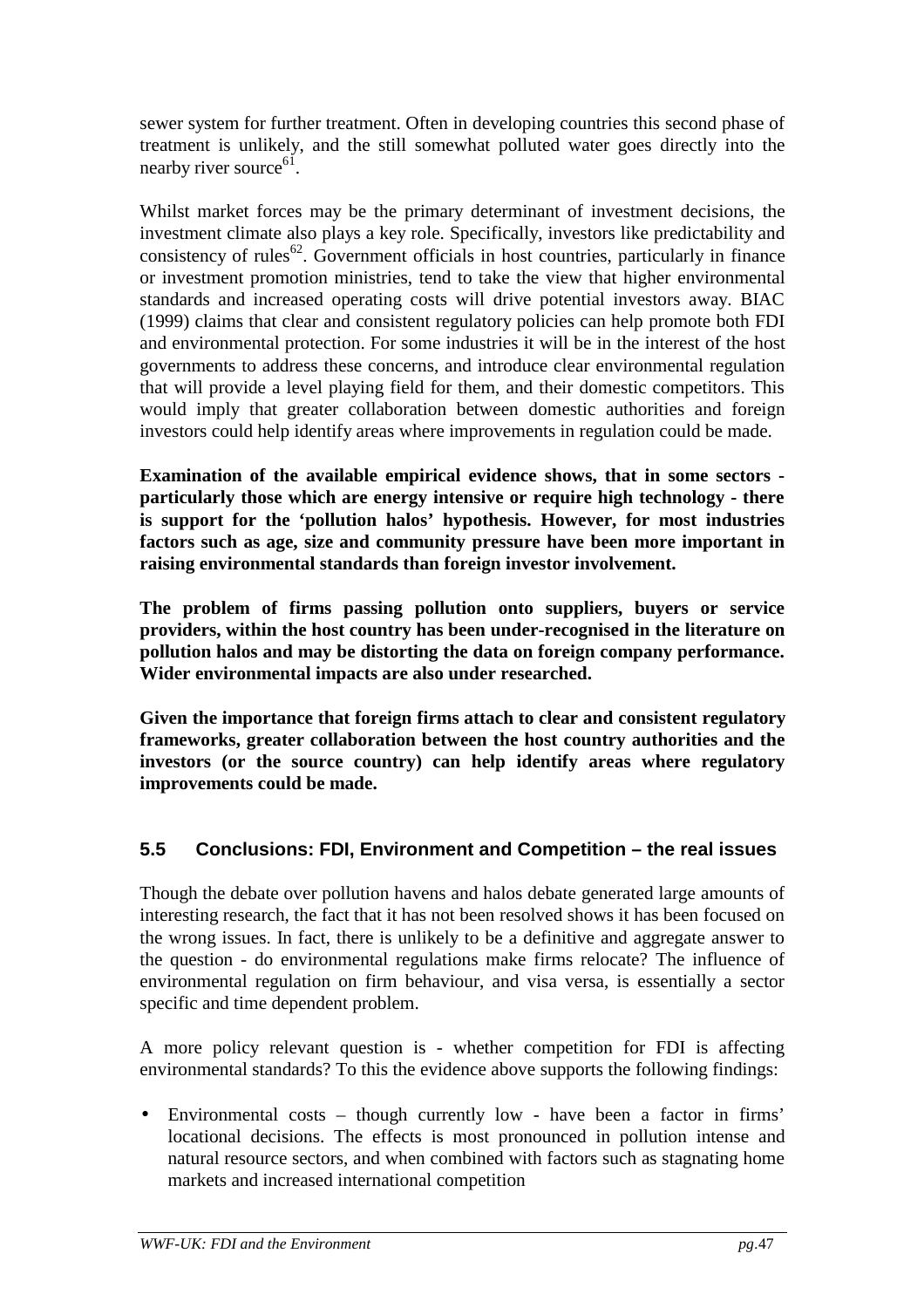- As global economic activity expands environmental damages will rise. A proportion of these costs will fall on companies, and pressures to account for environmental costs in location decisions are likely to rise.
- Competition for FDI has caused countries to lower, or not enforce, environmental regulations. Evidence shows that the threat of disinvestment is definitely chilling the evolution of high standards. This effect is probably greater than estimated because many "environmental subsidies" are indirect and hard to measure.
- The political economy of environment and investment is complex, with firms interacting with regulators at national, sub-national and local levels. At each stage the threat of disinvestment or relocation can force significant environmental concessions from authorities, the costs of which are rarely analysed.

The above conclusions present a serious challenge of how to balance environmental protection with increased flows of FDI. The classical way to approach such coordination problems is to set international standards, so that countries cannot lower standards under pressure from investors. However, outside highly integrated areas such as the European Union governments have generally shown themselves unwilling to limit their national flexibility in setting environmental regulations.

An alternative approach to creating a comprehensive agreement covering FDI and the environment is to use a mix of policies to raise the environmental performance of international investment, particularly in sensitive sectors. Raising environmental performance standards would hopefully reduce pressure investors could place on regulators. Weakening the chilling effect and laying the foundations for more permanent international regulatory solutions.

In this way FDI could become a positive force for increasing the environmental governance of both foreign and domestic companies through improved regulation, technology transfer and improved management.

## *5.5.1 Improving the environmental performance of FDI*

The evidence collected to investigate the pollution halos hypothesis does not identify a consistent trend of foreign investors having higher environmental standards because they are foreign. Rather the characteristics of these firms – size, sector, global production links, responsiveness to stakeholders – determine their better performance.

The environmental performance of FDI is also determined by host country factors which affect all industry, such as: effectiveness of regulation, host community pressure (higher in more affluent areas) and performance of sub-contractors. Access to environmental equipment is also a factor, as many countries - mainly in the developing world - put high tariffs on "green" goods (for example, up to 100% in India). Though manufactures of environmental equipment still see low or unenforced regulation as the biggest "barrier" to the entry of their products $^{63}$ .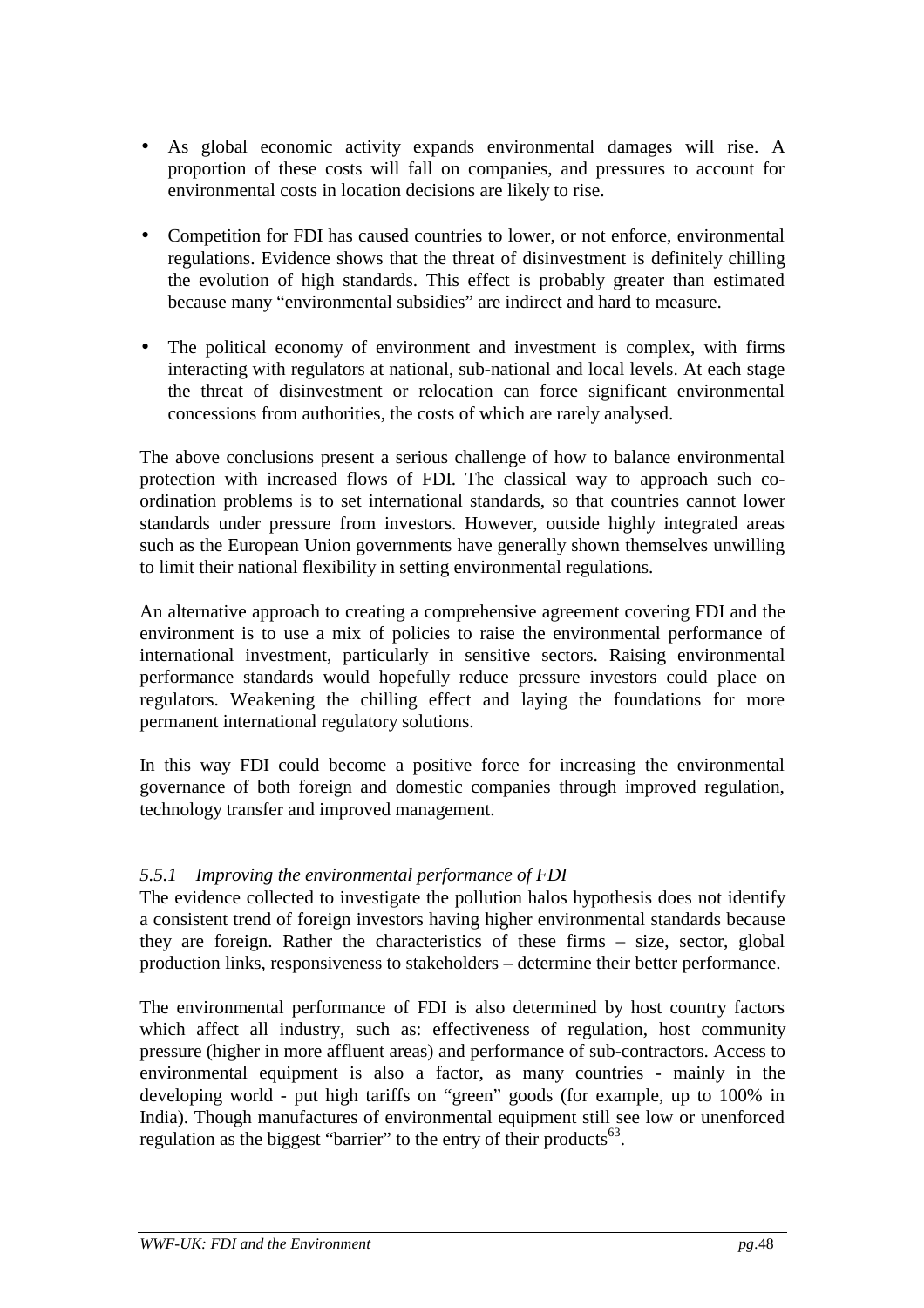Policy solutions must therefore have a broad scope. The point is not to create "green ghettos" of FDI with low apparent emissions of pollutants, but which contribute to unsustainable resource use; employ polluting sub-contractors; and rely on "subsidies" from uncontrolled infrastructure and urbanisation in order to operate.

Research in this area identifies the following factors as key for achieving high quality FDI that has positive spill-over effects into domestic industries (controlling for the effect of national regulation and industrial sector) $64$ :

- Environmental performance is part of a company's core business or principles, or connected to its brand strength.
- Strong links into the domestic economy, especially through transfer of clean technology and managerial skills to sub-contractors.
- Pressure from shareholders and home country stakeholders to maintain and improve environmental standards.

All these facters can be encouraged by creative policies. For example, supporting the growth of environmentally sound markets through green export credits, government purchasing and ecolabelling; conditioning access to markets on entering into joint ventures with domestic companies and training local personnel; increasing the transparency and reliability of companies' environmental impacts abroad.

Though not a replacement for domestic regulation, it is important to realise the mixture of "push" and "pull" factors needed to raise standards. Creating an atmosphere of environmental excellence will facilitate the political, administrative and institutional changes needed to support moves towards long run sustainability.

**Evidence shows that competition for FDI is depressing the evolution of environmental standards, and such pressures are likely to increase in the future. The development of comprehensive international regulations to safeguard against this will be time consuming and complex.**

**In the medium term this chilling effect can be reduced by raising the environmental performance of FDI above the legal minimum in the host country, and by facilitating diffusion of these standards to domestic firms. This can be achieved through a variety of market, voluntary and regulatory mechanisms.**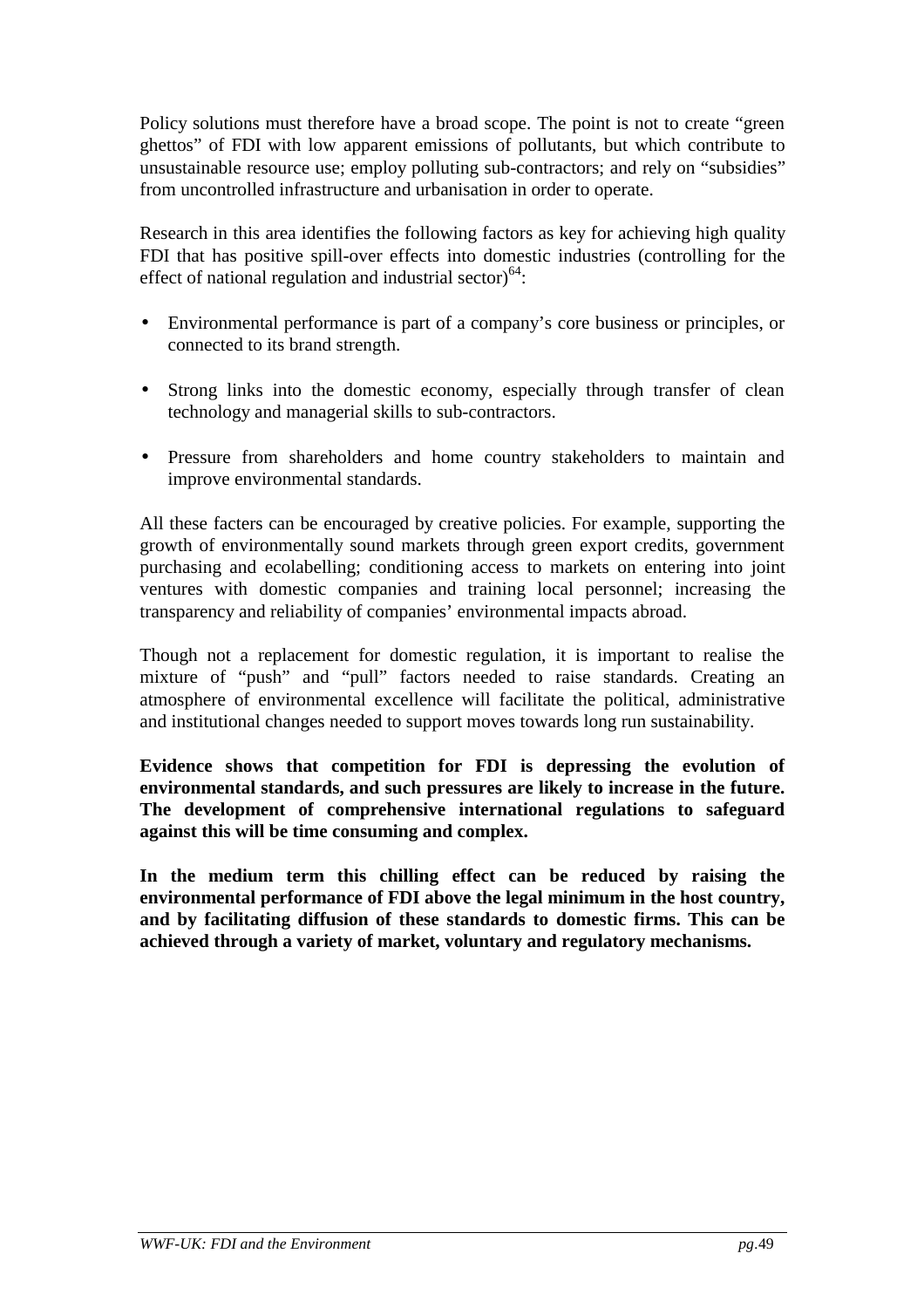# **Part II: Solutions**

The above analysis has identified specific areas where FDI, and its associated trade flows, creates environmental problems which would not occur if countries were dependent on domestic savings to fuel their development. These can be summarised into the following five points:

- Χ FDI can fuel economic development at a scale and pace that overwhelms host country regulatory capacity, resulting in inefficient and irreversible environmental destruction and even potentially a decline in overall country welfare.
- Χ Home country policies on subsidies FDI through export credits or aid flows produce a bias towards more environmental damaging investment. Investment agreements – such as NAFTA and the OECD-MAI – also limit the ability of host governments to pursue environmentally sustainable policies.
- X Some pollution intensive industries can be seen to be relocating to areas with lower regulatory standards, and will usually operate to lower standards than in their home countries when possible.
- Χ Natural resource seeking investors have a poor record of environmental management relative to global best practice. Often investors prevent host countries maximising returns from their resources, resulting in overexploitation and unsustainable use.
- Χ Competition to attract FDI, or retain investments by international companies, has produced a chilling effect on global environmental standards in many areas.

Lack of adequate environmental governance in host countries is both a cause of these problems, and a result of competitive pressures to attract or retain FDI. Often the environmental costs of FDI fall on the poorest, who fail to benefit from the economic wealth it generates. Therefore, any solutions to the environmental impacts of FDI must also address the distribution of costs and benefits.

Solutions to these problems must be practical and focus on institutions with the capacity to change in the short term, before irreversible damage occurs. Though building capacity in host country governments to manage FDI and the environment is vital, this will often be a longer term process.

In the short to medium term standards must be raised through other means, such as: home country standards on investors; consumer and civil society pressure; and international codes on investor conduct. Facilitating these alternative mechanisms through international agreements will often be easier than building host country capacity, especially in least-developed, remote or conflict ridden areas.

The sections below describe work needed to achieve this in three important areas: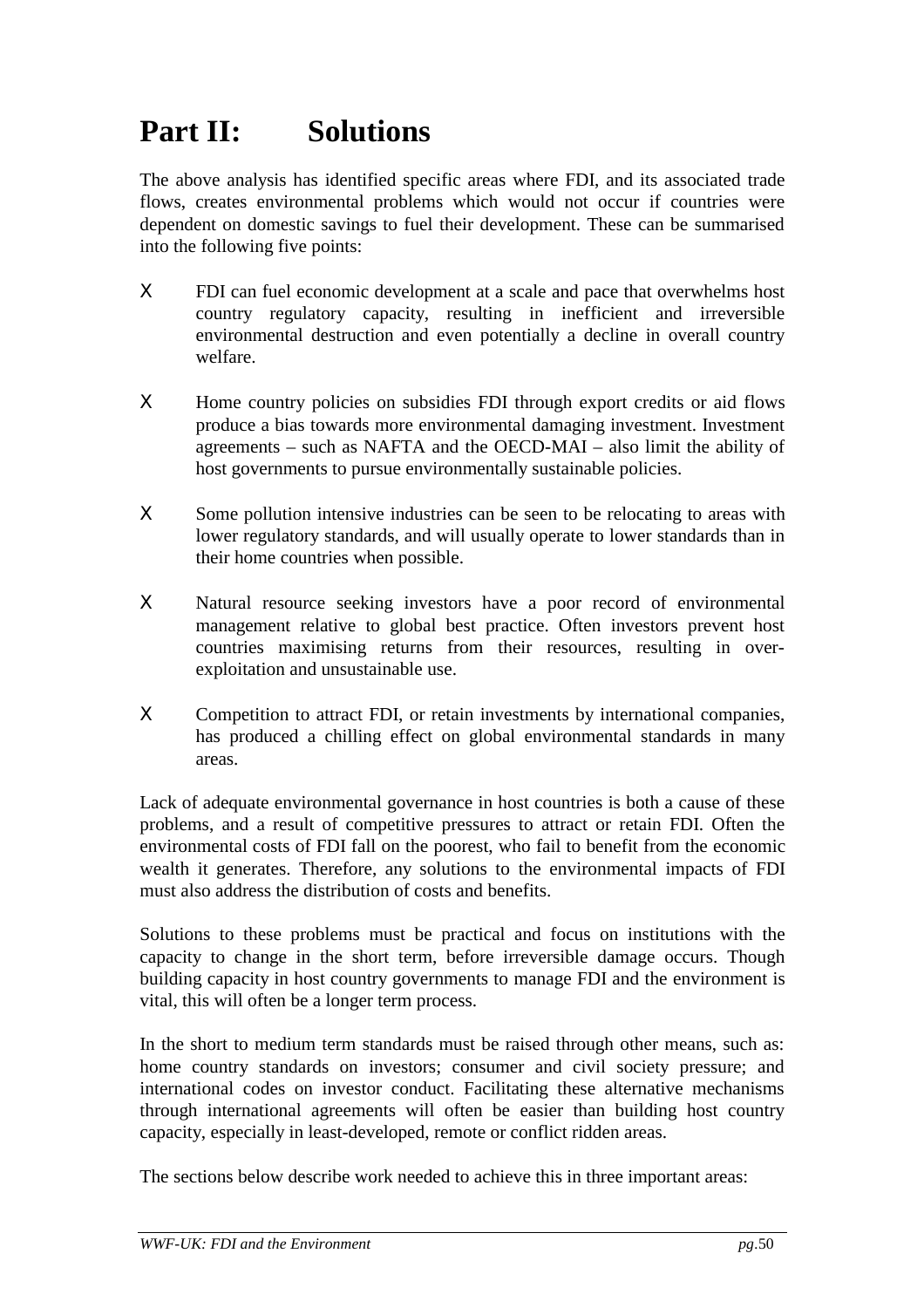- X strengthened voluntary codes for environmental best practice by investors, and the promotion of voluntary eco-labelling in mass-market sectors such as forestry, fisheries and tourism;
- Χ reforming existing and planned investor protection and promotion agreements so that they do not undermine environmental regulation, or the fair and sustainable use of natural resources;
- Χ building a framework of international regulation and coordination to ensure FDI promotes sustainable development by preventing destructive competition, increasing economic benefits to host countries and protecting the rights of local communities and industries.

**Practical solutions at all institutional levels (national, regional and international) are needed to maximise the positive contribution of FDI and minimise its negative impacts. Voluntary, market-based and regulatory components are all needed to ensure FDI promotes higher environmental quality and sustainable use of natural resources.**

**There is no magic bullet to ensuring sustainability in a globalised economy. A diverse set of complementary approaches is needed to balance growing economic pressures.**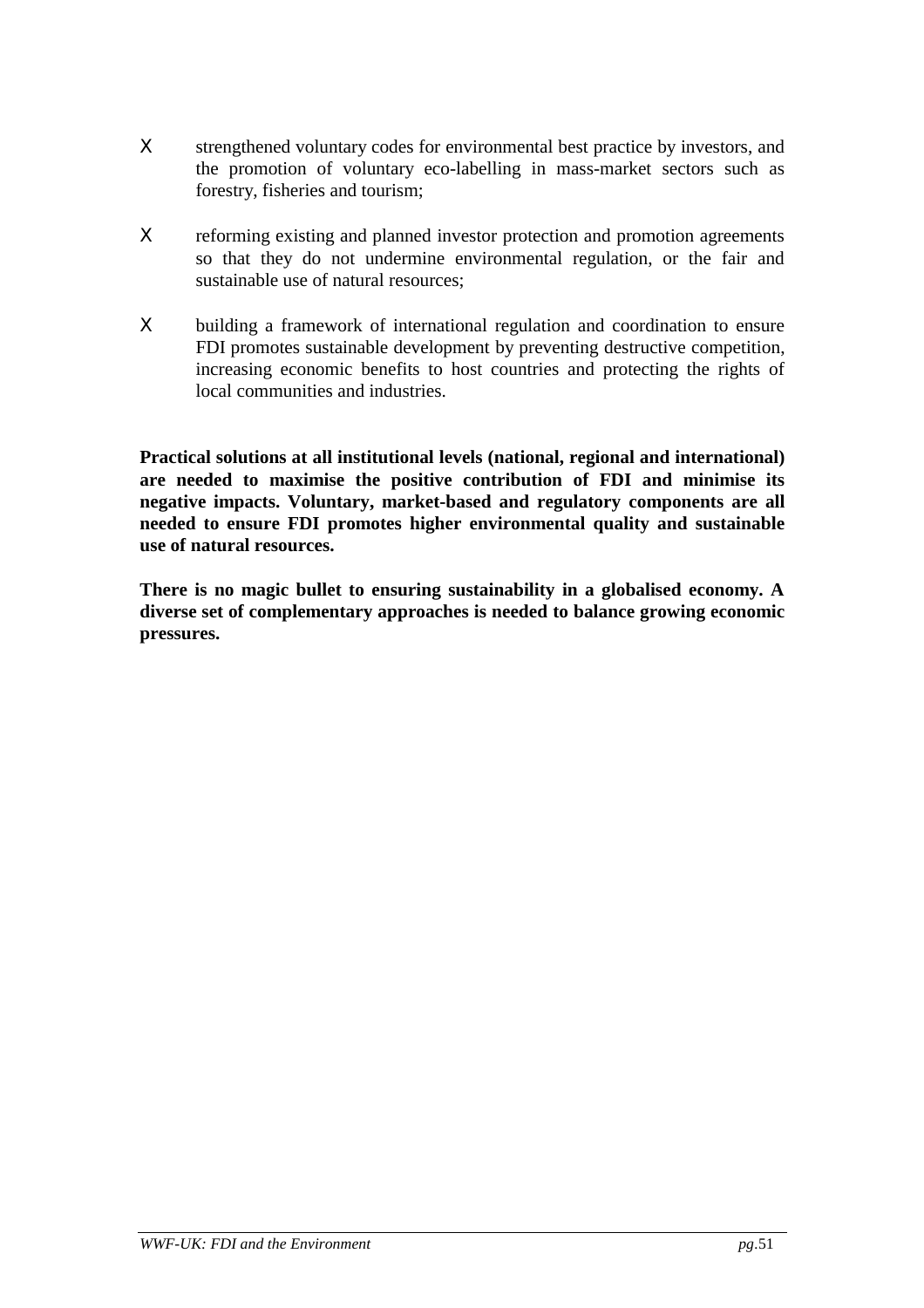# **6. From Legal Compliance to Active Corporate Citizenship**

Large multinational companies (MNC's) carry out the bulk of FDI, and have the knowledge and resources to operate to high environmental standards. The 500 largest businesses in the world control twenty five per cent of the planet's output in GDP terms. Similarly, among the world's 100 largest economies in 1995-96, 51 were businesses. These businesses are at the very core of global environmental concerns. In light of deteriorating environmental problems they must be expected to become "active citizens" in promoting sustainable development, taking responsibility for their role in the global economy and moving beyond legal compliance.

However, most MNCs consider that their only responsibility is to comply with host country regulations, and perhaps signing-up to a non-binding code of conduct. There are many such voluntary codes of environmental conduct, which range from inter-governmental agreements, to international and national business declarations, to industry or company based codes.

The most ambitious attempt to regulate the activities of multinational investors was the Code drawn up under the auspices of the UN Centre for Transnational Corporations (UNCTC), founded in 1974. However, this attempt to create a binding multilateral code ran into political opposition from OECD countries in the early 1980's and was eventually dropped. The UNCTC itself was downsized into an ineffectual department inside UNCTAD in 1993.

The most widely endorsed statement regarding MNC's and their behaviour towards the environment, is the chapter dedicated to business and industry in Agenda 21. Another inter-governmentally endorsed mechanism is the OECD "Guidelines on Multinational Enterprises", though they only currently apply inside OECD members. However, though 95% of FDI comes from OECD-based businesses, all OECD governments admit that the "Guidelines" have not greatly influenced companies <sup>65</sup>.

Voluntary initiatives by industry include international codes of environmental conduct such as the Business Charter for Sustainable Development of the International Chamber of Commerce (ICC) and the CERES principles. International sector-level codes exist in sectors such as chemicals, financial institutions, metals and tourism <sup>66</sup>.

However, voluntary guidelines seem to have had limited value in influencing the environmental behaviour of industrial sectors, even when they have been backed by governments <sup>67</sup>. Voluntary codes have tend to be most important to industry leaders; where they form a major part of the corporate identity, have a high level of buy-in from staff and are seen as contributing to overall business competitiveness. Where codes are imposed across a sector by industrial associations, or tagged on to existing management structures, they do not seem to make an appreciable difference.

The implementation of codes has also been limited by the lack of meaningful environmental reporting of both domestic and international operations. A recent study by UNEP showed that few companies, even when committed in principle to reporting,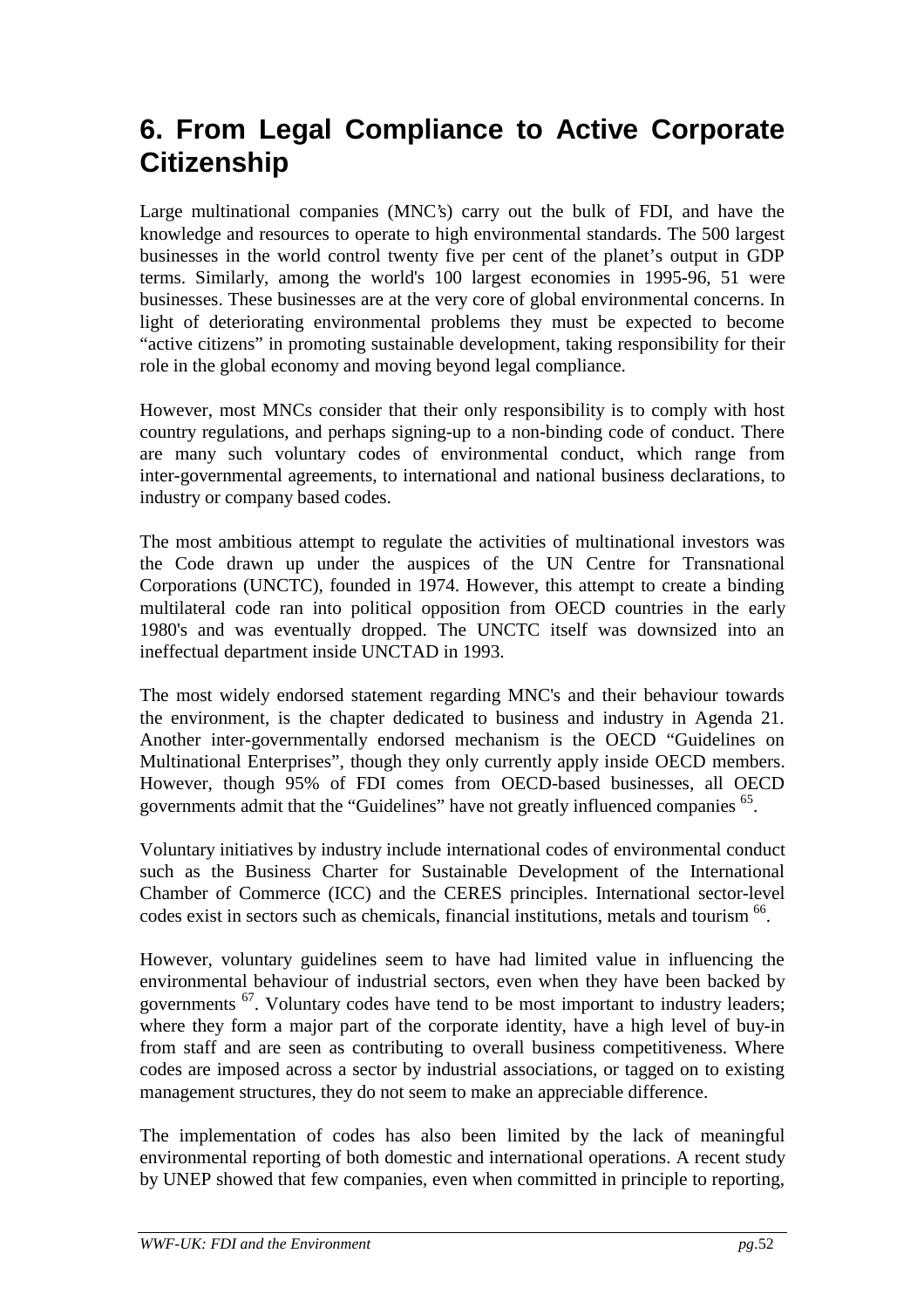are actually producing high quality environmental information which allows independent assessment of performance 68. Even the existence of strong internal codes and audited reporting has not prevented companies such as Shell and BP being mired in controversy for some of their international operations. This is partly because in decentralised MNCs a central decision to follow a particular code will not automatically filter down to all day-to-day operations.

The limited impact of voluntary codes implies that there needs to be a floor of minimum standards for foreign investors, which would encourage a broad market transformation towards better environmental conduct. This floor would allow leading firms to push ahead with best practice voluntary codes, without fear of being undermined by unscrupulous competitors. Regulatory issues surrounding binding rules are discussed in Section 8.

**To achieve sustainability companies must become active corporate citizens, and fill any gaps left by weak environmental governance in host countries. As a part of best practice behaviour companies should also support binding international rules to prevent corporate abuses.**

# **6.1 Defining Environmental Best Practice for Foreign Investors**

The basic principles for environmental best practice by foreign investors are: to show they operate to high global standards; to work with local regulatory authorities; to actively engage with local stakeholders; to transfer environmentally sound practices and technology; and, to ensure that host countries receive a fair return from their investment, especially in natural resource sectors.

WWF has developed guidelines for helping identifying such best-practice corporate behaviour, which are used to screen a Αgreen≅ investment fund based in the UK, but which invests internationally. These guidelines are shown in Box 1.

Operating to high global standards means that a company must be its own environmental regulator. This requires a precautionary approach, as a company should have the greatest knowledge of its own environmental impact. Employing both prior assessments of environmental impacts, and regular environmental audits to measure environmental performance. Policy statements must be converted into measurable performance targets, which are independently measured and audited and open to public scrutiny. The importance of equity considerations means that there is also increased pressure from the public to perform sustainability auditing, which encompasses both environmental and social concerns.

### **Box 1: WWF-UK "Best of Class" Guidelines**

| 3                        | Legal compliance                                                               |
|--------------------------|--------------------------------------------------------------------------------|
| $\overline{\phantom{0}}$ | A publicly available environmental policy                                      |
|                          | Measures for environmental performance and targets for improvement             |
|                          | External certification to standards such as EMAS, ISO 14001, FSC, SA 8000 etc. |
|                          | Public environmental and social reporting on performance against targets       |
|                          |                                                                                |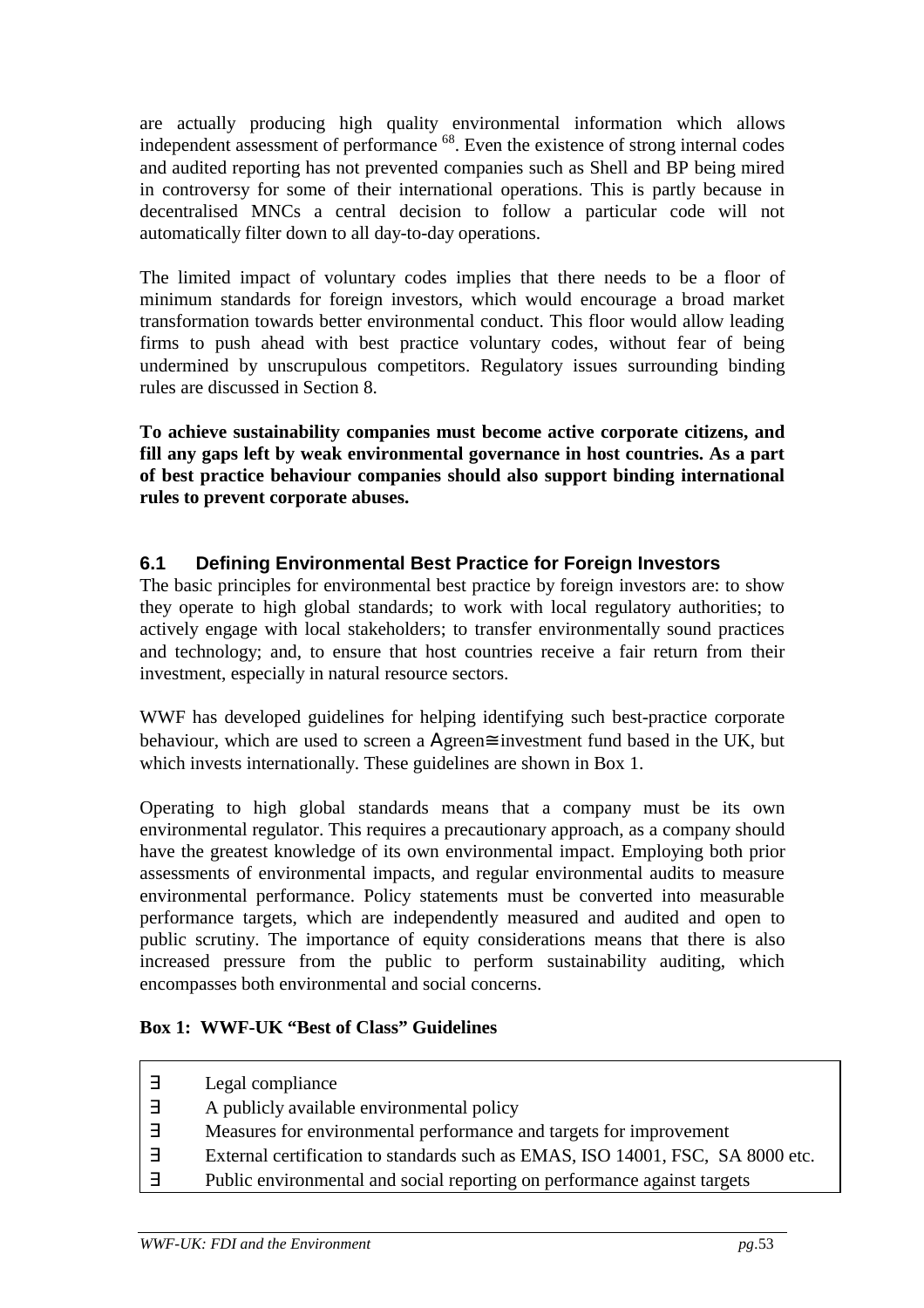| $\exists$ | Environmental impact assessments of activities                                  |
|-----------|---------------------------------------------------------------------------------|
| Е         | Assessments of products and processes over their life cycle                     |
| Ε         | <b>Best Environmental Option Assessments</b>                                    |
| Е         | Examples of uses of the Precautionary Principle                                 |
| Е         | A publicly available statement on human rights                                  |
| Е         | Equal opportunities and community involvement                                   |
| Е         | Commitment to minimising impacts on biodiversity                                |
| Е         | Continual improvement in environmental performance                              |
| Ε         | Technology transfer mechanisms                                                  |
| Е         | A proactive and innovative approach to environmental issues                     |
| Е         | Business in the Environment FTSE 100 Index decile rating (or non-UK equivalent) |
| Е         | <b>Culture of Transparency</b>                                                  |
| ㅋ         | Association of Chartered Certified Accountants awards                           |
|           |                                                                                 |

Source: WWF-UK (1999d), *Investing in Companies of the Future*, The NPI/WWF Investment Fund Policy

As an active corporate citizen a company cannot just focus on the performance of its operations, but must ensure that all host country stakeholders - regulators, workers, local communities and civil society - are involved in this process. By working with these groups a company can help improve environmental governance in the host country, which will extend to other operations in that area.

MNCs can also positively influence the host country through their supply chain relationships with local firms. These positive externalities from FDI are often the main benefits that the host country expects to gain, and why they compete for investment. However, the transfer of environmentally sound technology and practices down the supply chain is not automatic 69. Many companies ignore the working practices of their suppliers if product quality and performance is satisfactory. Alternatively operations may be very isolated from the host economy, only using small amounts of local labour and relying on imported machinery. This type of economic isolation is prevalent in natural resource extracting sectors and some tourism, especially cruises and segregated resorts  $\frac{70}{10}$ .

MNC=s should ensure that they source from host country suppliers where possible, and help suppliers achieve better environmental performance through capacity building and access to better technologies. In natural resource and tourism industries it will often be difficult to directly employ local suppliers given the nature of the business. Therefore, in the longer term host countries should be encouraged to develop ways of exploiting these natural resources with less reliance on foreign technology and capital. This is an issue of national development planning which is beyond the scope of most companies to influence. However, in agricultural investment much can be done to ensure small local producers are used by not centralising production in plantation systems.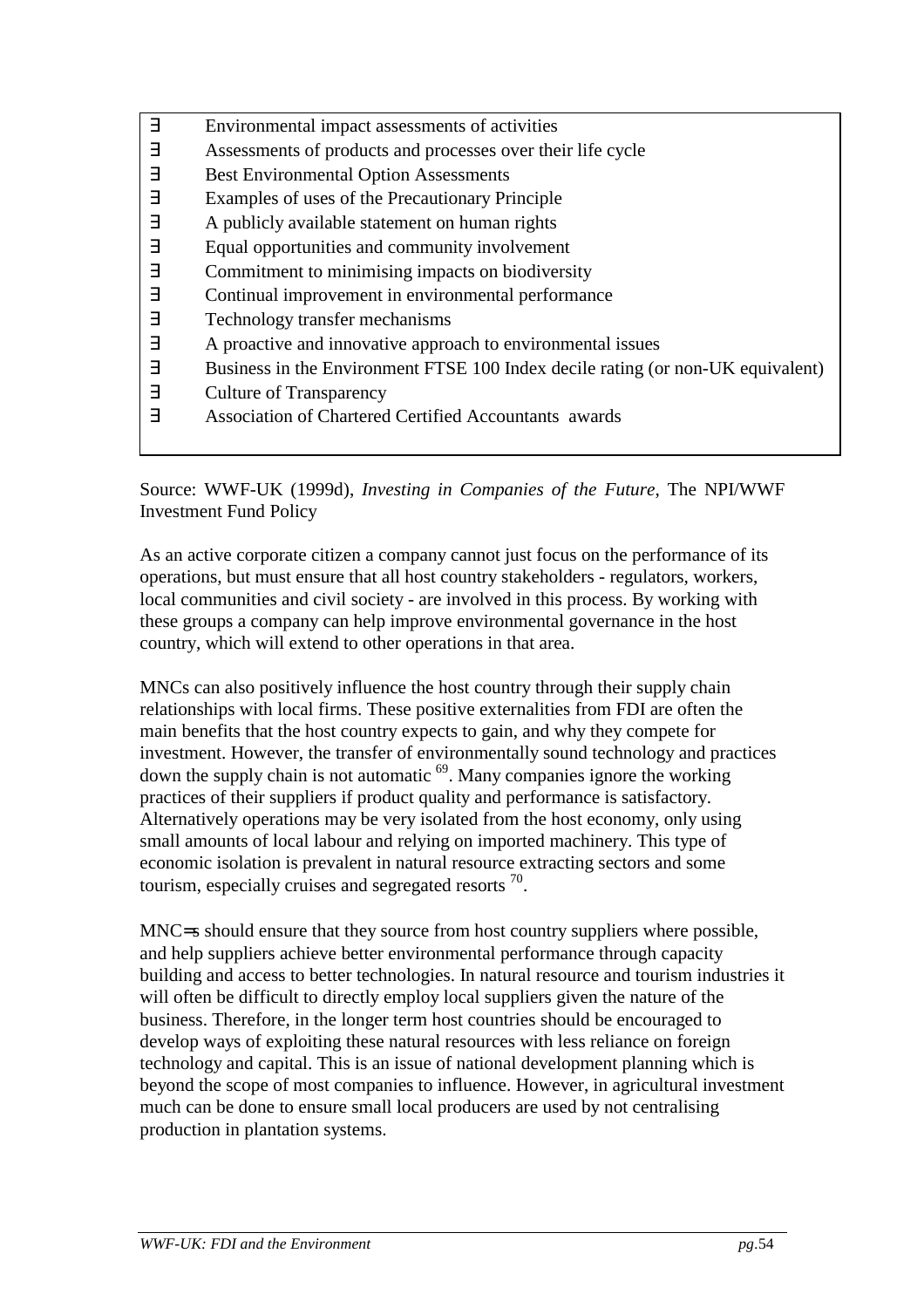To ensure host countries receive a fair return on their resources, MNC=s should actively engage in joint ventures with local companies, and ensure payment of fair resource rents and taxes. This includes stopping tax evasion through practices such as transfer pricing. Best-practice companies should lobby for international rules to prevent such restrictive business practices, and actively work to implement anticorruption legislation.

Industrial organisations who support sustainable development goals (eg. the World Business Council for Sustainable Development) should argue against international restrictions on mandatory performance requirements in World Trade Organisation agreements and bilateral investment agreements; for example, bans on local content, joint ventures and technology transfer conditionality on investors.

**Voluntary codes of conduct on international business have a role in defining and encouraging best practice behaviour, though without a surrounding mandatory framework effective implementation is likely to be confined to industry leaders. However, such codes can have also have a significant business advantages in terms of reputation, staff morale and avoidance of legal challenges.**

# **6.2 Ecolabelling in Resource Intensive Sectors**

Multinational companies (MNC's) engaged in the resource and pollution intensive sectors often face significant competitive pressures in the marketplace, and a weak regulatory infrastructure due to the difficulty of monitoring remote operations in sectors such as fishing, forestry and agriculture. These factors combine to place significant commercial pressures on managers to raise profits by lowering environmental standards or flouting local regulations.

For many non-consumer sectors such as chemicals, mining, oil and gas exploration these pressures can only be resisted by internal codes of conduct, international regulation and strengthening of local regulatory capacity. Though these are more long term solutions and are examined more closely in Section 8.

However, in sectors where consumer pressures are potentially strong, eco-labelling can provide a strong commercial imperative to implement strong environmental and social management systems. At the global level eco-labelling is most likely to be successful in areas such as forestry, fisheries, some agricultural commodities and in eliminating specific inputs to consumer products; for example, CFCs or endocrine disrupting chemicals. Broad life-cycle eco-labels on products, which are prevalent in Europe, have not been very successful in countries at different levels of development.

The most widely recognised and successful commodity eco-labelling scheme is the Forest Stewardship Council. This is an independent organisation set up with the help of WWF, to provide voluntary international standards for sustainable forestry. The standard covers biodiversity management, replanting, and workers= conditions, as well as business interests to ensure it does not exclude small scale or poorer harvesters. The scheme contains in-built flexibility so it can respond to the local conditions. The importance of certification in forestry management is shown by the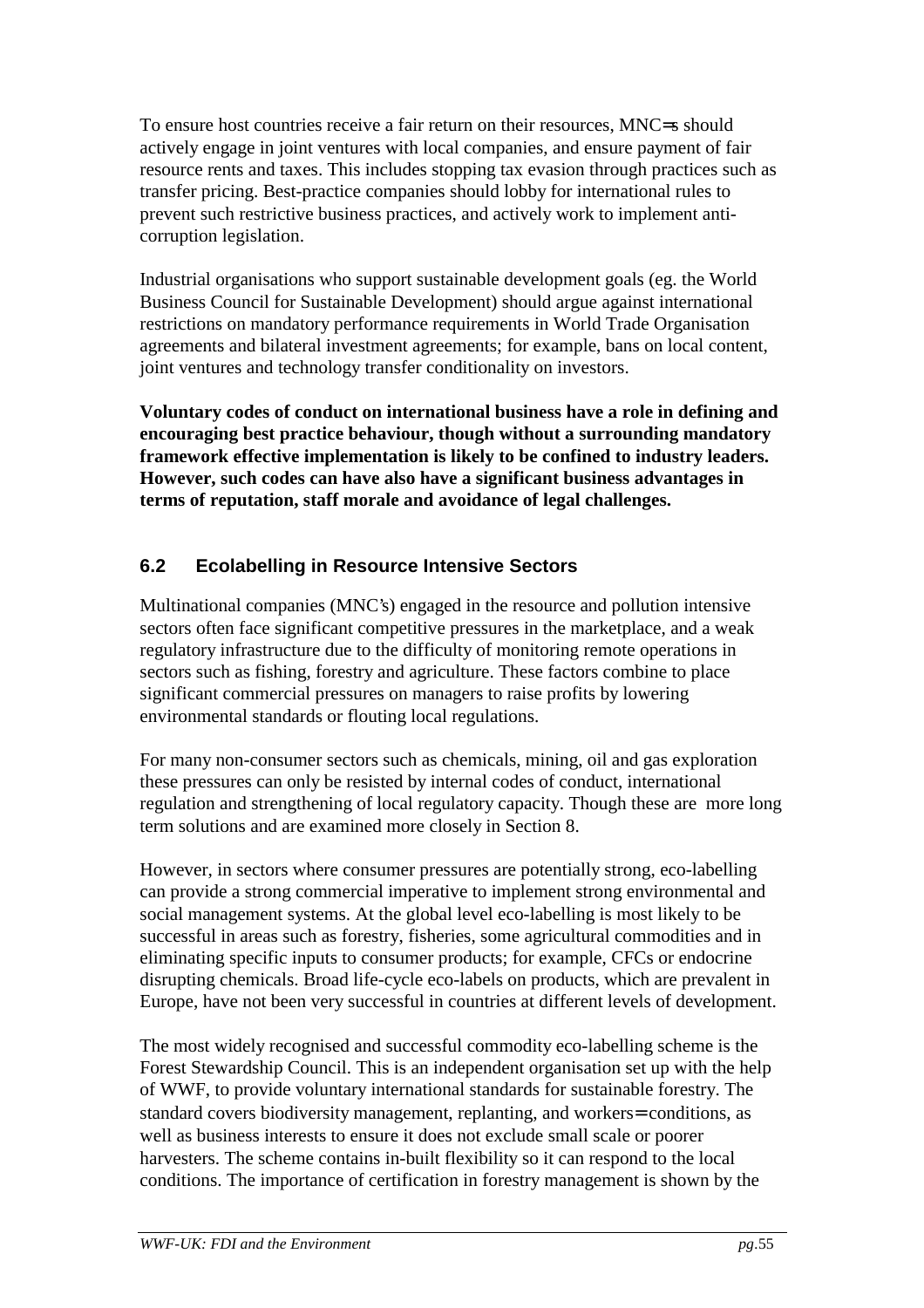growth in certified forests from 1 million hectares in 1995 to 12 million hectares in 1998 71.

The growth in demand for FSC timber has often been driven by intermediate suppliers (construction firms, hardware stores, supermarkets) rather than direct consumer pressure. Commitments by such firms to purchase large quantities of certified timber give greater certainty for suppliers to invest in converting to audited sustainable forestry practices. Though labelling schemes already exist in the fisheries sector, on some tourism products and agricultural commodities such as cotton, these have yet to achieve significant market shares.

Developing countries, such as Brazil, Singapore and Malaysia, have complained that eco-labelling discriminates against their products since they may lose trade. Although there may be a greater need for transparency in the eco-labelling process, or more unified standards, evidence has shown that such schemes have little impact on trade patterns as efficient producers are able to respond to the new challenges  $72$ . Therefore, discussions in the WTO=s Committee on Trade and Environment and other relevant committees, such as that on Technical Barriers to Trade, must ensure that the interpretation and development of WTO rules do not hamper this potential.

The growing demands of the green consumer present considerable opportunities for foreign (or domestic) investors to convert to sustainable production practices for a range of consumer products. The market opportunities given by eco-labelling give these schemes advantages over corporate codes, and the potential to move beyond industry leaders to influence large proportions of markets. With a commercial driver the standards become a core business factor in a company's operations, not just a Αgreen≅ add-on. The relative success of the FSC also shows the importance of demand-side measures in purchasing countries - supplier agreements, education, public policies, information packs - in producing sufficient demand to make a real impact on mainstream corporate behaviour.

**Ecolabelling is a powerful tool to promote more sustainable production practices in consumer- sensitive natural resource sectors, such as forestry, fishing and tourism. However, binding minimum standards of environmental conduct are also necessary to push standards upwards, and allow eco-labelling to reach a significant market share.**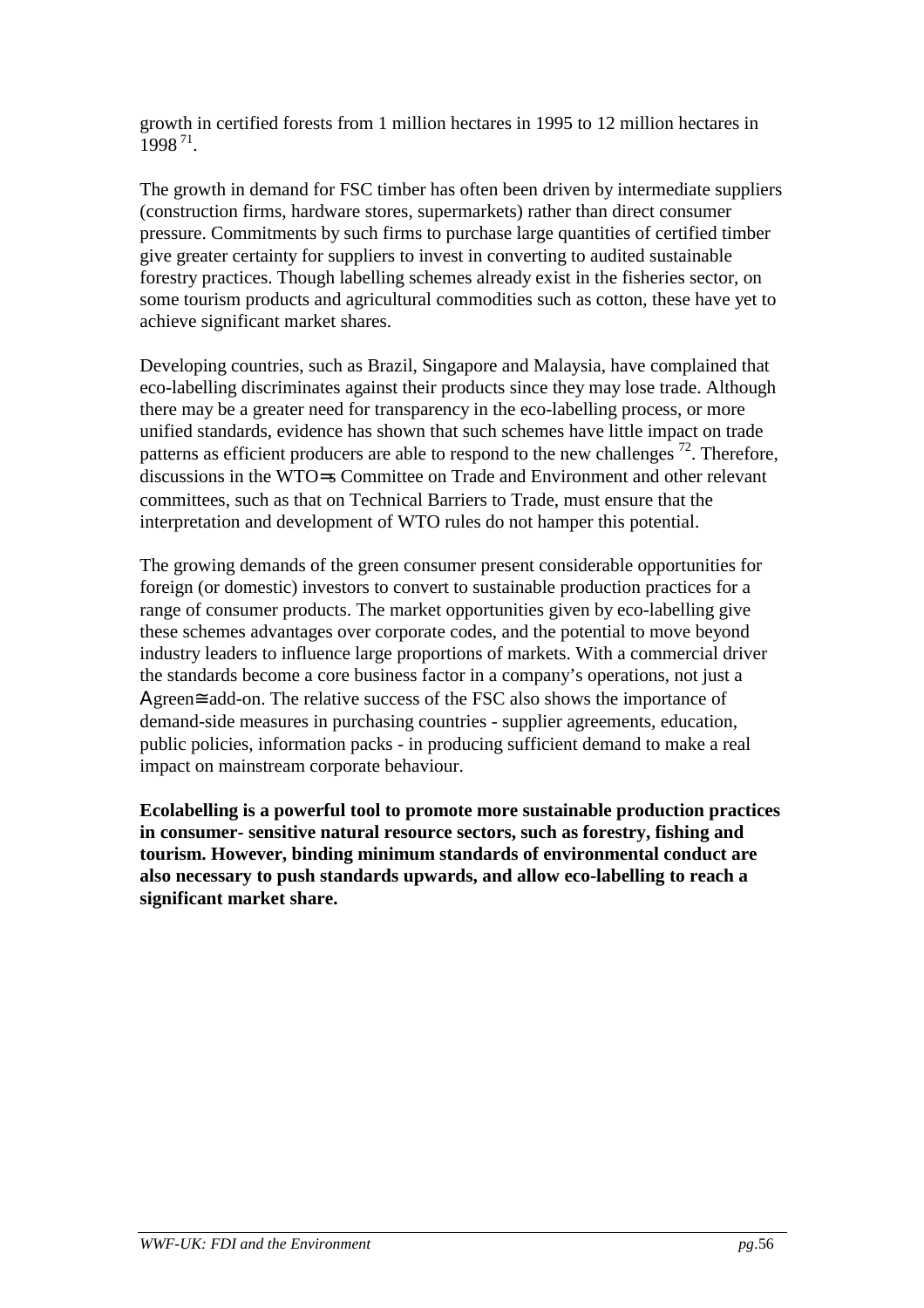# **7. Reforming International Investment Agreements: Removing Barriers to Sustainable Development**

Compared to most national or regional investment flows, international investment is under-regulated. Most binding agreements at the international level are instruments for investor protection (compensation for expropriation), investor treatment (national treatment, outlawing performance requirements) or increasing the access of foreign investors to certain sectors (sectoral liberalisation, removal of technical barriers).

Outside regional economic agreements such as NAFTA and the European Union, the primary instruments for achieving these deregulatory objectives have been Bilateral Investment Treaties (BITs) signed between two sovereign states. In 1997 there were 1,517 BITs, up from around 500 in 1989. BITs have varying scope and complexity, and have been signed between countries at all levels of development: 48% between developed and developing or transition economies; 45% between developing countries themselves or with transition economies  $^{73}$ .

Several areas of investment liberalisation and investor treatment are also dealt with in the General Agreement on Trade in Services (GATS) and the Trade Related Investment Measures agreement (TRIMs), administered by the WTO. Unlike most BITs the GATS and TRIMs agreements do not allow foreign investors to directly challenge states for failing to fulfill their treaty obligations.

The proposed OECD Multilateral Agreement on Investment would have combined the most Αinvestor-friendly≅ parts of these previous agreements, inside a framework aimed at total liberalisation (no new non-conforming laws) with direct investor-state dispute settlement  $74$ . Similar, if less far reaching, agreements have been proposed for the next round of WTO negotiations  $^{75}$ .

These instruments aim to promote greater FDI by limiting the ability of sovereign governments to discriminate against, or limit the actions of, incoming investors, and by providing more investment protection than is available in national courts. In contrast, little effort has been made to construct international regulation in other areas where national governance systems might be limited. The most sophisticated system of treaties covers transfer pricing and double taxation issues. However, even given these instruments TNCs seem to be increasing efforts to avoid taxation through transfer pricing. In 1994 US tax authorities made \$3.5 billion in tax adjustments because of transfer pricing irregularities. In a recent UNCTAD survey 84% of developing countries surveyed felt that TNC affiliates in their countries were shifting income to avoid tax liabilities 76.

The only other binding international regulatory instrument is the recent OECD agreement on combatting bribery and corruption, which entered force in February 1999. All other processes on business practices, environment and labour are either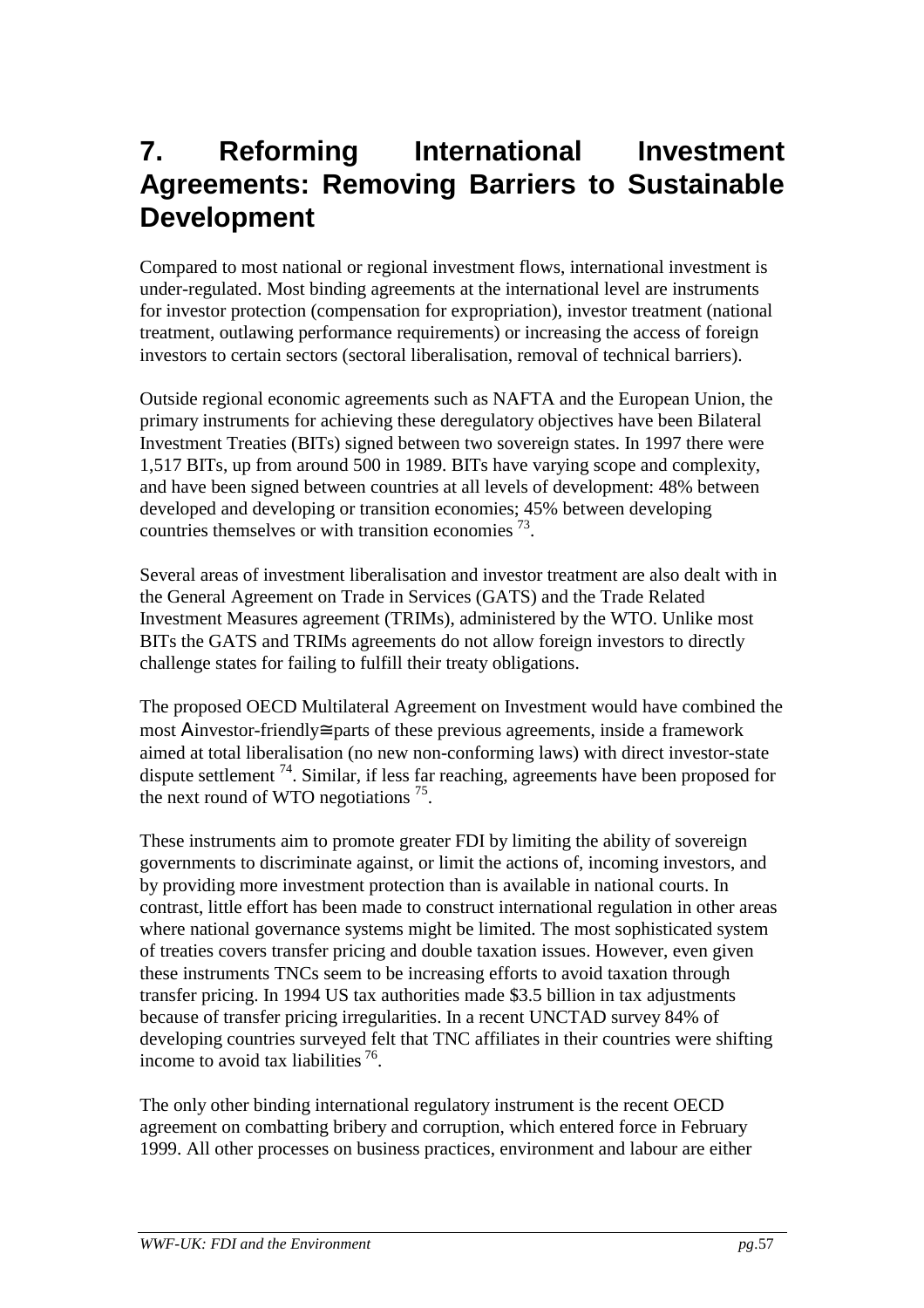voluntary or lack strong implementation mechanisms; for example, the UNCTAD Code on Controlling Restrictive Business Practices 77.

As with any market, the lack of adequate international regulation over FDI will result in economic inefficiency and lower consumer and public welfare. Investors will tend to exploit different investment regimes to minimise tax bills, externalise social and environmental costs and distort markets through restrictive practices.

**Current international agreements on FDI do not balance limitations on national sovereignty with enhanced international regulation. This undermines the pursuit of sustainable development, reducing the value of FDI to host economies and fostering inefficient investment and damaging management decisions.**

## **7.1 International Investment Agreements: balancing policy flexibility and investor confidence**

BITs and other investment agreements aim to promote greater investment flows by liberalising investor access and increasing investor confidence in the safety of their investments. Basic capital allocation theory argues that greater flows should increase total economic output by ensuring available capital is used most efficiently. However, the same theory also shows that investment promotion is not sufficient to raise efficiency in the absence of true competition and adequate regulation. Regional and WTO agreements have made limited attempts to address efficiency questions by limiting subsidies or policy competition between countries to attract investment.

## *7.1.1 Causes and determinants of FDI flows*

Studies tend to show that effective investment protection and liberalisation are necessary, but definitely not sufficient, to stimulate FDI flows. The destination of FDI is mainly driven by potential market growth and access to cheap factor inputs. This accounts for the dominance of China as a destination for FDI. There is some evidence that - despite having liberalised - African countries receive relatively low levels of FDI given their resource base and market size. This may be due to low investor confidence in local legal systems, because Africa lacks a strong regional investment source (cf. Hong Kong and China) or that economic growth projections are weak  $^{78}$ .

The economic arguments for investor protection disciplines and liberalisation are therefore different. Investor protection aims to create an environment where investors have confidence they will receive an adequate return on their capital. Investor liberalisation treaties codify the level of access to the host economy, without giving any extra motivation for FDI to flow into a previously closed sector.

The rationale for governments to sign-up to international investment protection agreements is mixed. Governments lose potential advantages from policy flexibility, but may gain increased flows because investors will have increased confidence in their legal environment. However, the actual magnitudes of these two effects, and thus the size of any trade-off, is very hard to determine. Policy flexibility may be used wisely to promote economic development, or may result in inefficient protectionism. High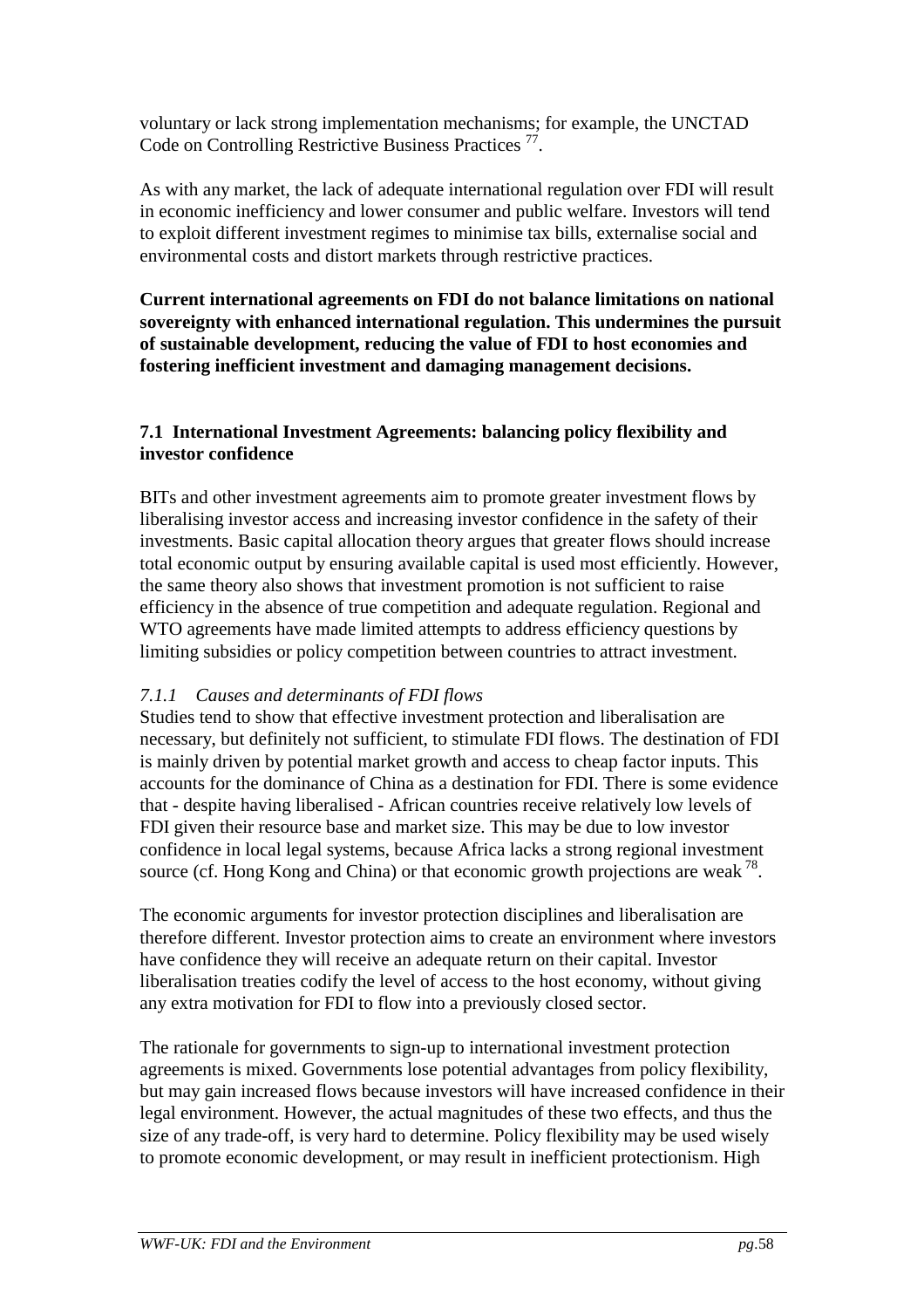levels of investor protection may do nothing but increase the profits of investors who would have come anyway, lowering net economic benefits to the host country.

Investment liberalisation should be more straight forward, as it should increase the total productive capital in a country; raising growth levels and providing new or higher quality employment. However, despite the theoretical advantages of investment liberalisation many of the most developed countries limit the penetration of foreign investment into their economies. For example, exceptions to the OECD-MAI totalled over 1000 pages when negotiations collapsed in October 1998. The complexity of these issues is confirmed by the fact that regional economic areas tend to agree higher levels of liberalisation when their members are at similar, and higher, levels of development.

Investors themselves tend to prioritise market access agreements over investor protection disciplines, which is a marked change from the 1970s when the fear of nationalisation was strong. A recent meeting of European Union businesses showed an ambivalence for multilateral rules on expropriation, performance requirements and profit repatriation. On the other hand companies did want negotiations on increased market access - especially to other developed countries - transparent and consistent rules in the host country, and may value extensions in competition policy. Fears were also expressed that investment rules could limit existing access in developing countries, and reduce companies' negotiating power 79.

Overall, investment promotion rules seem to restrict the rights of governments, while seemingly providing few obvious benefits in the way of increased incentives to investors. However, those companies responding to such surveys tend to have an existing business competence in dealing with the risks of FDI, and perhaps do not represent the views of companies who have yet to invest abroad and may value international protection more highly.

# *7.1.2 Conflicts between liberalisation and policy flexibility*

There are three possible explanations for the reluctance of most countries to liberalise completely and provide equal treatment to all investors: existing investors, whether domestic or foreign, may wish to limit competition; foreign investors have specific differences compared to domestic investors in some sectors (eg. cultural industries); open access to foreign investors may conflict with other policy objectives, such as building domestic industrial capacity.

The form of existing investment promotion agreements does not differentiate between these reasons, but sets a framework of legal parity (national treatment) where foreign investors cannot be treated less well than domestic ones, but may be treated better. There is no attempt to assess the economic parity between foreign and domestic investors, or whether competition would be Αfair≅ based on factors such as capitalisation, size, technology, brand name etc.

In order to accommodate issues of economic imbalance, or to preserve other national policy goals, investment agreements allow Aflexibility≅ in their provisions. This may be achieved in different ways, such as explicitly nominating those sectors to which the agreement applies, or specifying exceptions from its provisions  $80$ . The extent of these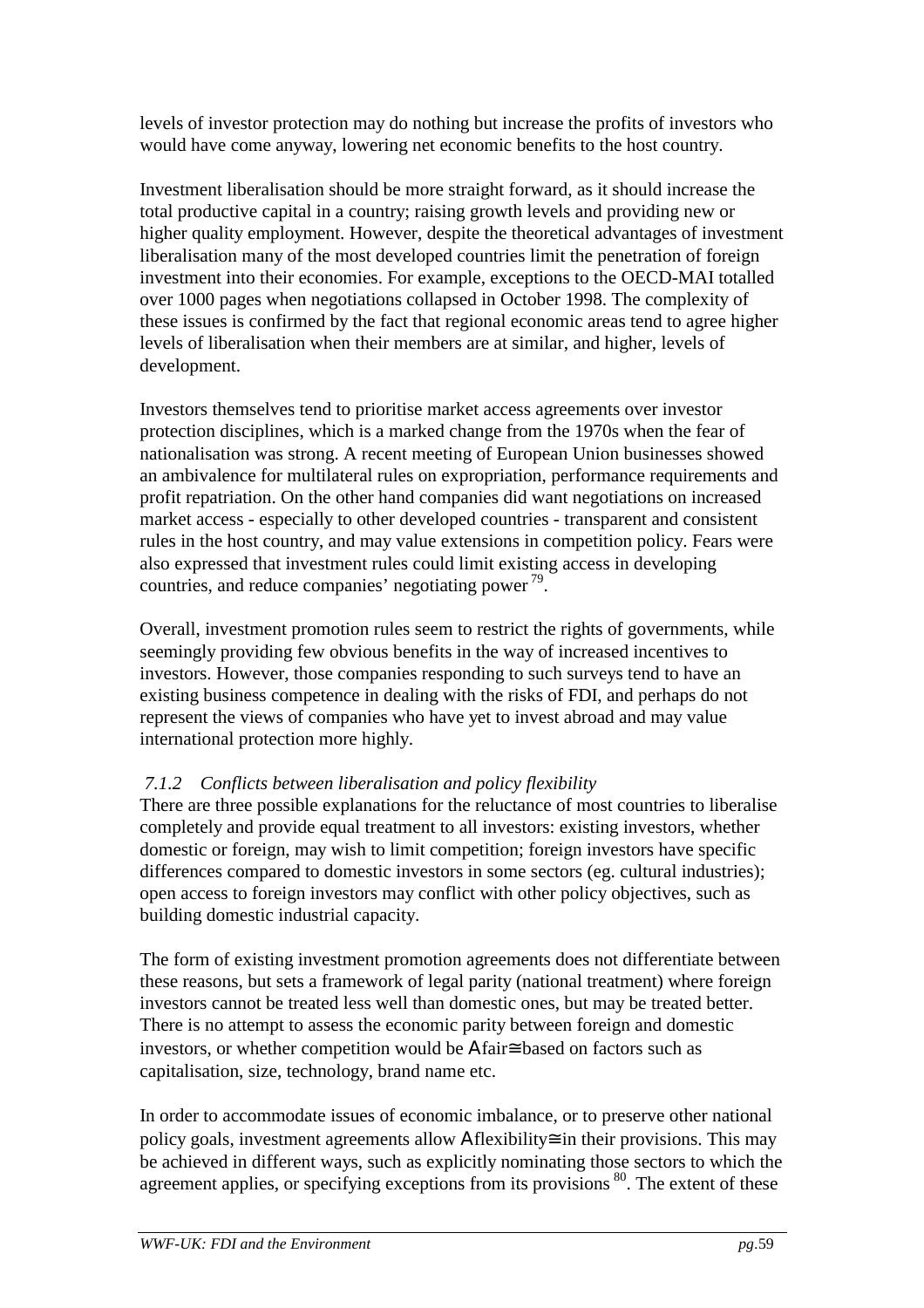flexibilities is decided by the relative bargaining power of countries in negotiations. There is no rational framework for comparison, though general exceptions for national security are usually included.

However, both theory and practice show that the extent of liberalisation must necessarily be limited by other policy goals, especially in the absence of adequate international and domestic regulation. Each sphere of sustainable development economic, social and environmental - requires international markets to be limited to some extent. The needs of development, competition and human rights justify limits in the economic arena; maintenance of local cultural diversity and community economic control may necessitate limits in the social arena; potential irreversible impacts and maintenance of communal-use rights provide a rationale for limits in the environmental sphere (see UNCTAD 1997 (p.231) for discussion).

Limiting liberalisation, whether permanently or temporarily, is often unfairly dismissed as a Αsecond-best≅ policy option compared to changing domestic policies; for example, improving domestic competitiveness, increasing skill levels or raising regulatory enforcement levels. However, it is often the only feasible policy option given the development level and fiscal capacity of many countries.

As limiting liberalisation incurs the cost of rejecting extra investment it will obviously not be taken lightly by any government. However, investment agreements - and their negotiators - often seem to assume that countries will always use policy flexibility unwisely. Arguing that even if there are potential development gains from restrictions on FDI such powers will be abused, and so should be restricted through international disciplines. However, over 90% of recent unilateral changes in investment laws have been liberalising, not restrictive  $81$ . Therefore, it is more likely that governments are abandoning necessary limits rather than imposing too many.

Existing agreements deal with these limits to investment liberalisation in an ad-hoc way, and give governments few rights to pursue non-liberal policies. In the OECD-MAI negotiations these conflicts aroused public opposition because the major extensions to investor protection intruded into many new areas of national decisionmaking 82. The sections below detail the conflicts between the OECD-MAI and environmental sustainability.

**Investor protection and liberalisation agreements must recognise the necessary limits to liberalisation in a systematic and coherent manner, which subordinates investor rights to legitimate national sovereignty and the achievement of sustainable development.**

# **7.2 Learning from the OECD-MAI: Avoiding Conflicts between Investment Agreements and Environmental Laws**

The OECD-MAI was analysed for its impact on environmental legislation by the OECD secretariat and national governments as part of a co-ordinated process initiated in December 1997. These reviews showed that there were significant conflicts between the OECD-MAI and both multilateral environmental agreements (MEAs) and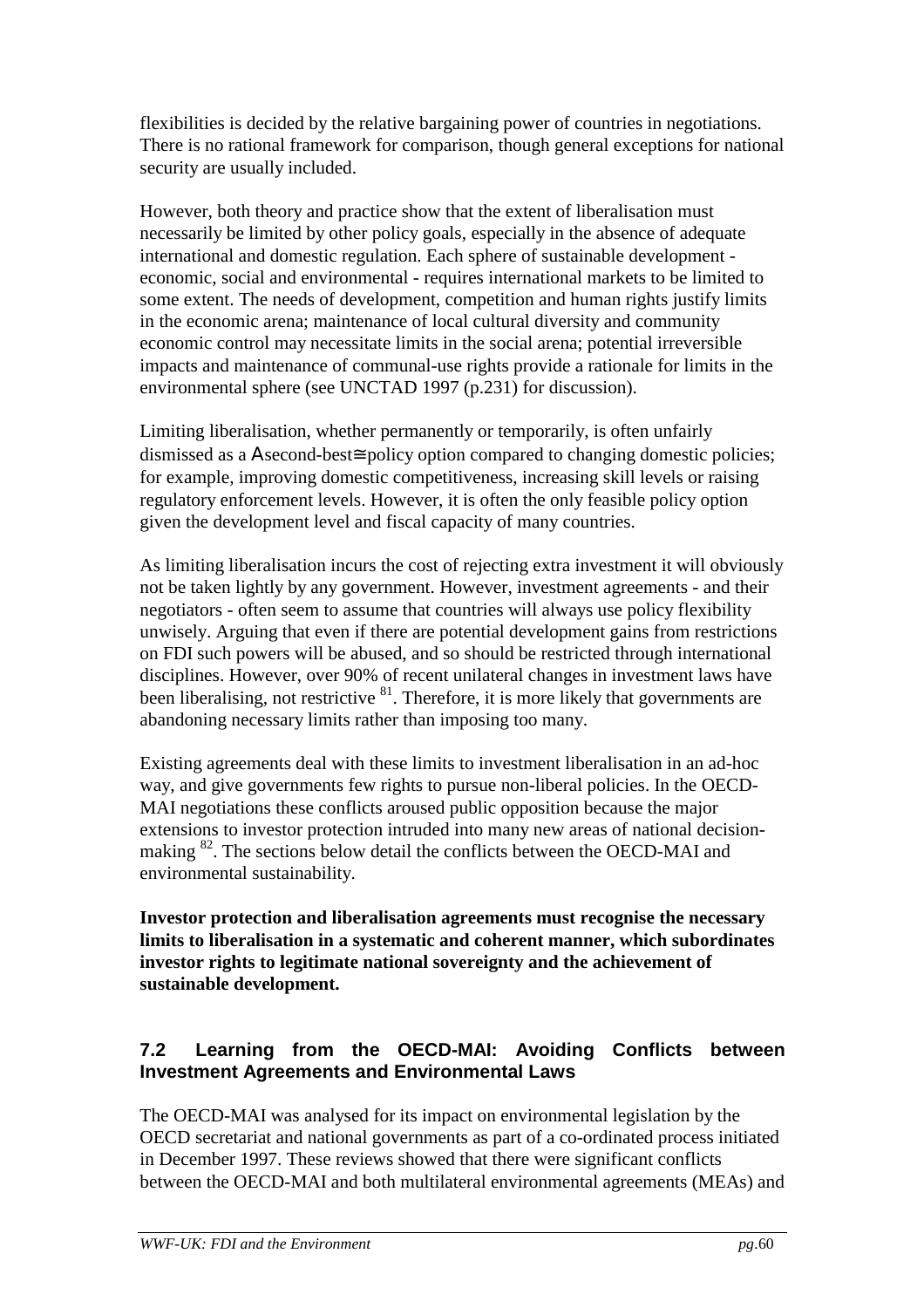national environmental legislation, which had not been addressed in four years of negotiations 83.

The OECD-MAI clashed with MEAs because they often aim to ensure that the benefits of environmental protection are spread evenly between Parties, and not allocated purely by market forces. The Rio principle of "common but differentiated responsibility" allocates obligations and benefits between countries on the basis of their level of economic development. These distinctions, which include financial resource and technology transfer obligations, can translate into discrimination between investors. Examples of OECD-MAI conflicts with MEAs include <sup>84</sup>:

- The Convention on Biological Diversity (CBD) mandates the use of Αbenefitsharing agreements≅ under which the profits from exploiting genetic resources will be split between national governments and the - usually foreign -companies which directly exploit them. Experience of such agreements is that they tend to be constructed in a way that would have conflicted with MAI provisions.

- The United Nations Convention on the Law of the Sea (UNCLOS) empowers states with extensive sovereign discretion over the conservation and management of their territorial waters and Exclusive Economic Zone. Its rules anticipate developing coastal states being entitled to require compensation from foreign fishing fleets to support financing and technology related to the fishing industry. States may also require the use of local ports, personnel and the landing of fish in local markets, conflicting with OECD-MAI rules on non-discrimination and performance requirements.

The potential for such conflicts was recognised in both papers by the OECD secretariat and individual country analysis; for example, by the UK and South Korea. However, even at the time negotiations finished there were no proposals for dealing with these conflicts.

The OECD-MAI threatened legitimate national environmental regulation in three ways. National Treatment rules prevented discrimination against foreign investors in order to protect the environment (*de jure* discrimination); for example, requirements for higher environmental bonds; information on environmental performance abroad; and exclusion from environmentally sensitive sectors such as toxic waste disposal.

Secondly, National Treatment rules allowed investors to challenge regulations which while not openly discriminatory, have the effect of discriminating (*de facto* discrimination). This could affect regulation of new processes such as biotechnology, and evolving regulatory frameworks that require the use of the latest environmental technologies.

Thirdly, rules on expropriation exposed governments to challenges from investors which claim their profits have been taken away by the imposition of an environmental regulation. Such expropriation provisions already exist in NAFTA. For example, this led a US company, Metalclad, to sue the Mexican authorities for expropriation, because a toxic waste dump they purchased was not allowed to re-open after a further impact assessment revealed it lay over a vulnerable aquifer 85.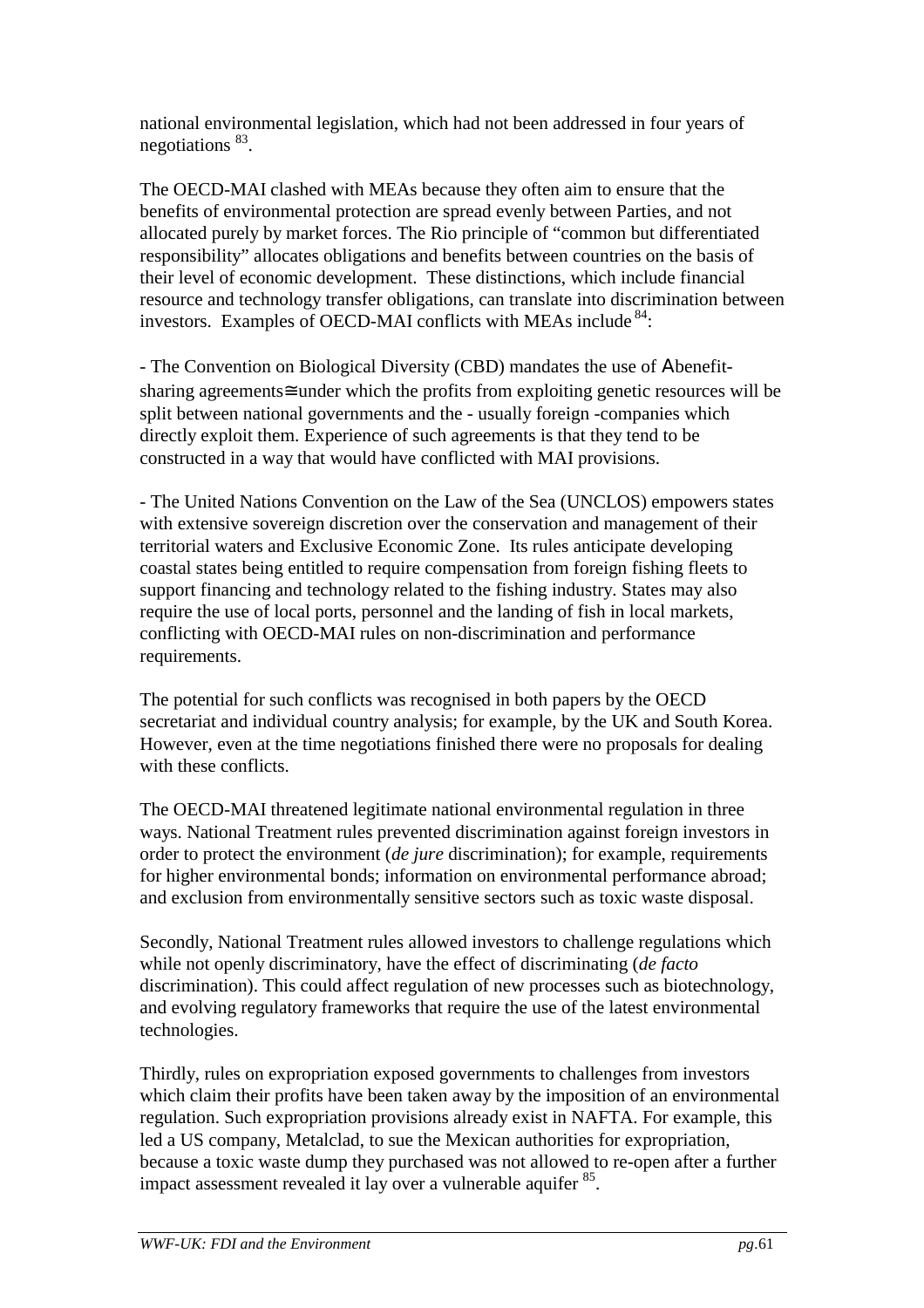Any international or national rules which aimed to spiral up environmental performance by requiring international investors to operate to minimum standards which may exceed local levels, would fall foul of similar international investment rules which interpreted Αnational treatment≅ rigidly.

It has been suggested that a general exception for environmental legislation, similar to Article XX of the GATT, could be included in any future investment agreement to remove such problems. However, experience with the GATT XX has shown its interpretation to be unclear and biased towards maintaining liberalised markets. New processes are needed to balance environmental and economic priorities, which are based on agreed international norms such as the polluter-pays-principle, precautionary principle and prior informed consent 86.

**Official environmental assessments of the OECD-MAI showed that such binding international investment rules could conflict with both MEAs and national environmental laws. Any future international rules on investor protection must avoid such conflicts and respect recognised principles of environmental law.**

### *7.2.1 Conflicts between investment agreements and the sustainable use of natural resources*

Many countries registered exceptions from the OECD-MAI over the control of natural resources 87. These included provisions on second home ownership, land purchase, access to certain agricultural sectors and types of natural resources. The aim of many such policies is to improve environmental management by ensuring that countries and local people gain direct income and employment benefits from their natural resources. Similar laws are integral parts of many of conservation projects run by WWF and other agencies, but could have been challenged under the MAI as discriminatory.

As described above, it is particularly important for governments to be able to impose requirements on foreign investors to transfer environmentally sound technologies, use local suppliers and participate in joint ventures. Without such links into the domestic economy even the OECD has realised that it is unlikely that FDI will raise domestic environmental standards 88. However, all these measures were on the list of outlawed performance requirements in the OECD-MAI. The TRIMs agreement also outlaws similar measures, and these may be expanded during its scheduled review in 2000.

Measures which restrict access to land or natural resources according to the number of years someone has resided in a particular place (a common way of defining community rights) were also potentially discriminatory under the OECD-MAI. There was some ambiguity about the legality of such residency requirements, but authorities in the US and some Nordic countries exempted such measures from the MAI to ensure they were not challenged.

Though the MAI explicitly included natural resource concessions (mining, forestry, fishing rights etc.) in its description of investment, the provisions tended to treat resources like any other investment. Norway strongly objected to the proposals saying that they conflicted with sovereign resource rights given under UN treaties <sup>89</sup>.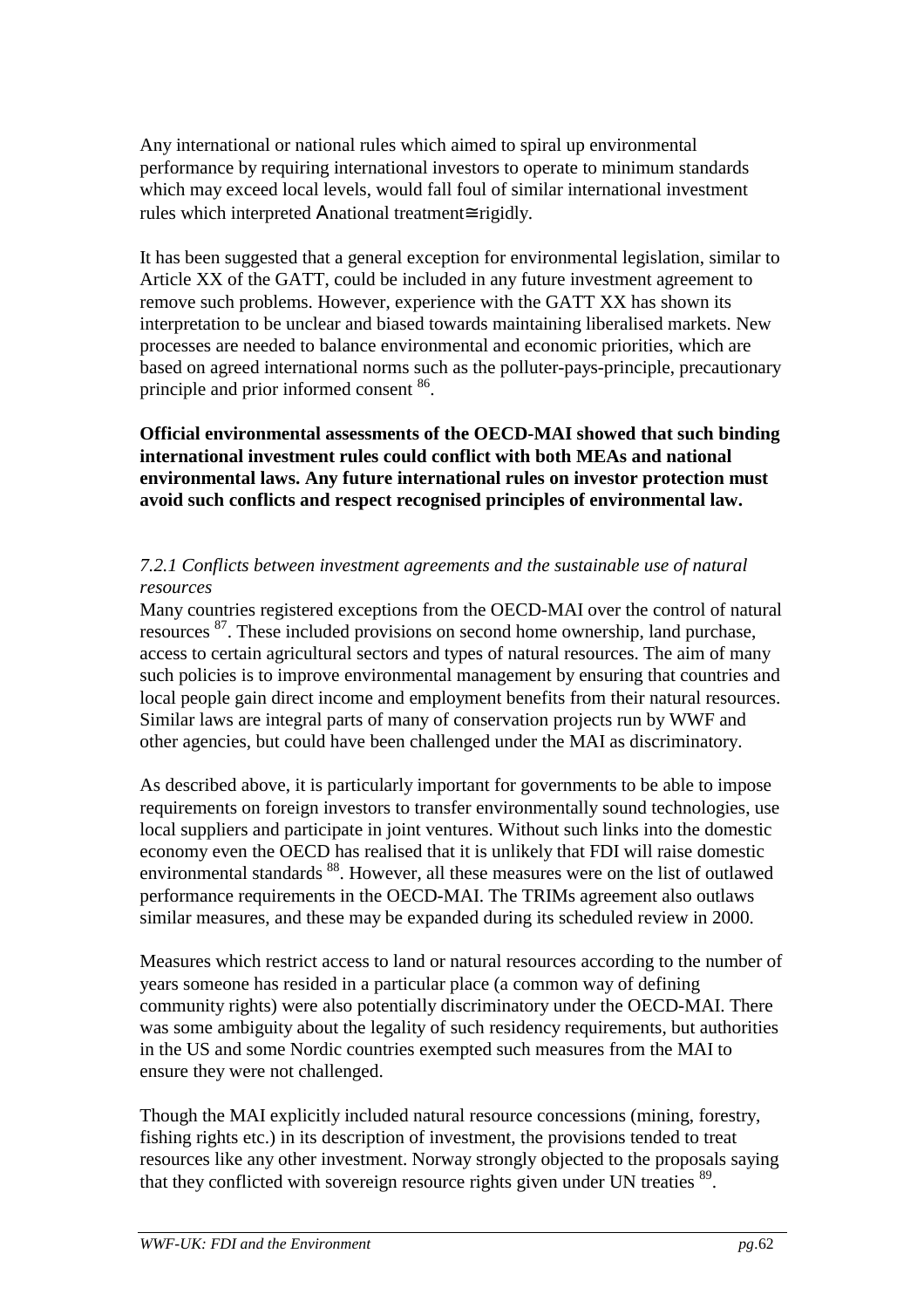Under the OECD-MAI the sale of all natural resource concessions had to notified in advance to potential investors. It was unclear how this related to the re-allocation of resource rights from the State to local or communal ownership, which is a common part of conservation and development programmes. It was also unclear how postcolonial land reform projects would be carried out given the strict compensation rules in the MAI, especially if the land had been originally taken by force, or through corrupt practices, from their indigenous owners  $90$ .

The OECD-MAI and other investment related agreements are based on a naive view that host country environmental regulation is set optimally and enforced perfectly, and so there is no need to promote technology transfer or rising environmental standards. As discussed above, given the economic pressures working against effective regulation without positive rules to raise standards increasing FDI is likely to chill environmental regulation and promote unsustainable resource use.

**The OECD-MAI would have undermined efforts to achieve sustainability by outlawing mandatory requirements for technology transfer, joint ownership and local content. Even though these can be powerful ways of improving the environmental performance of domestic business.**

**The OECD-MAI conflicted with policies to strengthen local or communal control of natural resources, and reduced the ability of governments to gain fair benefits from natural resource exploitation. Any future investment agreements must respect community rights over natural resources, and give sufficient policy flexibility to maximise benefits to host countries.**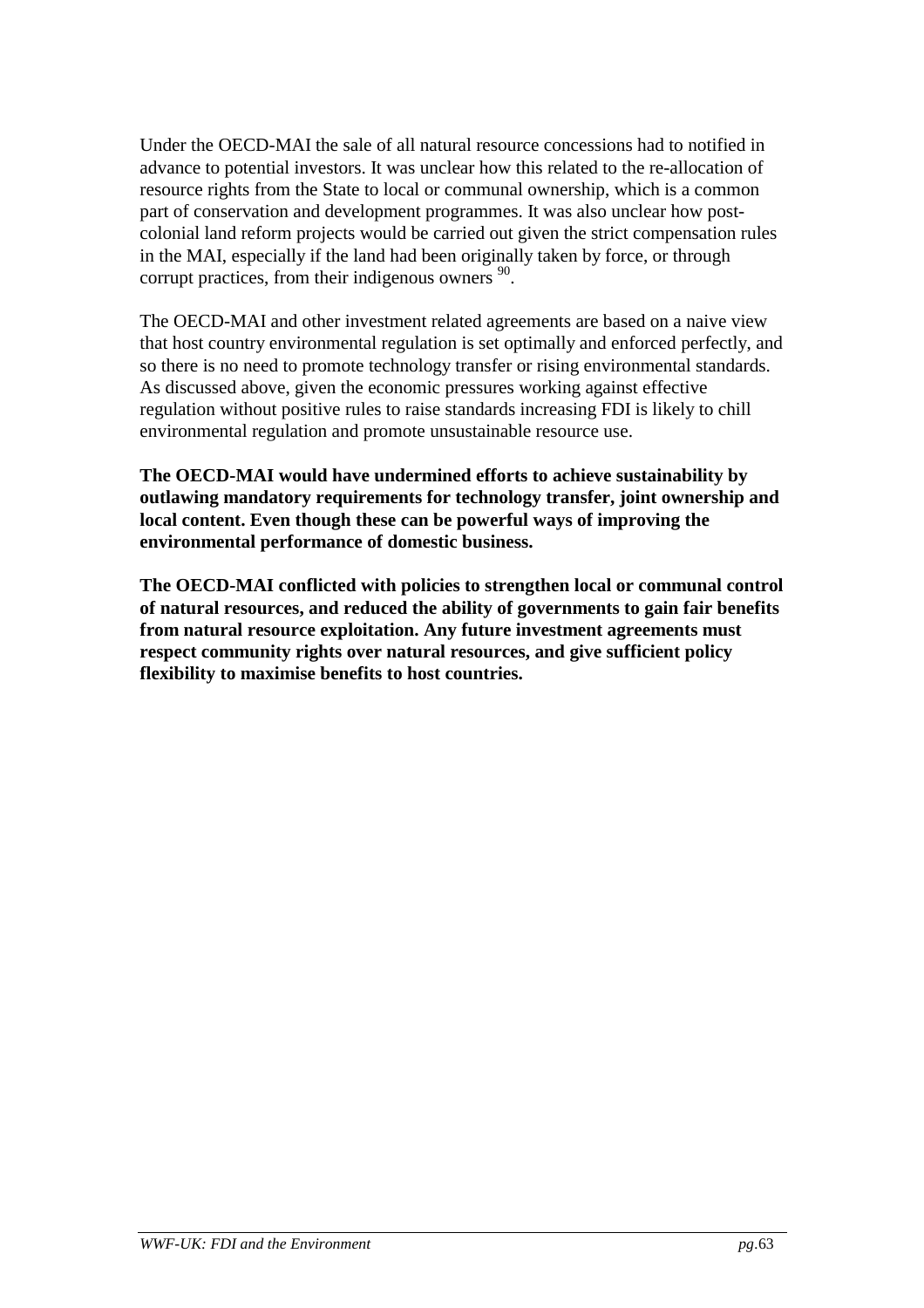# **8. International Regulation of FDI: Setting a Framework for Sustainable Development**

While reforming existing investment agreements and promoting better corporate practice though voluntary and market mechanisms are important, they are not sufficient to promtoe sustainable development. A coherent system of international rules is needed to regulate increased global investment flows. This does not imply a system of centralised regulation, though standards on core labour practices and environmental management should be a component. Rather, such an international framework would co-ordinate and support domestic regulatory efforts to ensure that:

- Χ competition for investment does not undermine national democratic decisions;
- X the scale of international economic activity is matched by adequate regulation at all levels;
- Χ investor behaviour is transparent to all stakeholders in both home and host countries, and appropriate mechanisms are available for enforcing good corporate governance.
- Χ fair benefits from FDI, especially in resource extracting sectors, flow to host countries and communities, and that local resource rights are respected.

Implementation of mechanisms to achieve these objectives will necessarily take place in different international institutions, which have different competencies for environmental, labour, human rights and economic issues. However, practical division of labour should not be an excuse for unbalanced evolution of the system. Currently, the liberalising component of the framework is overdeveloped, and other parts nonexistent, ineffective or unenforced.

Therefore, the primary task for any international negotiations on investment is to define the overall framework, prioritise work on the weak and missing pieces, and identify their appropriate institutional home. Where no appropriate institution exists to perform a function one should be created, as has happened with Multilateral Environmental Agreements. This process should take precedence over any new liberalisation or investor protection efforts in the WTO or regional agreements.

This report does not aim to identify a definitive institutional home for each of the policy mechanisms described below, as the options are to numerous and contingent on political factors. For example, binding minimum standards could be integrated into investor protection agreements, or could stand alone but be linked to them through joint enforcement mechanisms. These are issues of institutional design, political tactics and feasibility, which - though vitally important - are beyond this analysis.

Unfortunately, most official discussions on how to integrate sustainable development goals into economic agreements are heavily biased towards "minimum regulation" solutions. There is a reluctance to address the actual changes needed, given the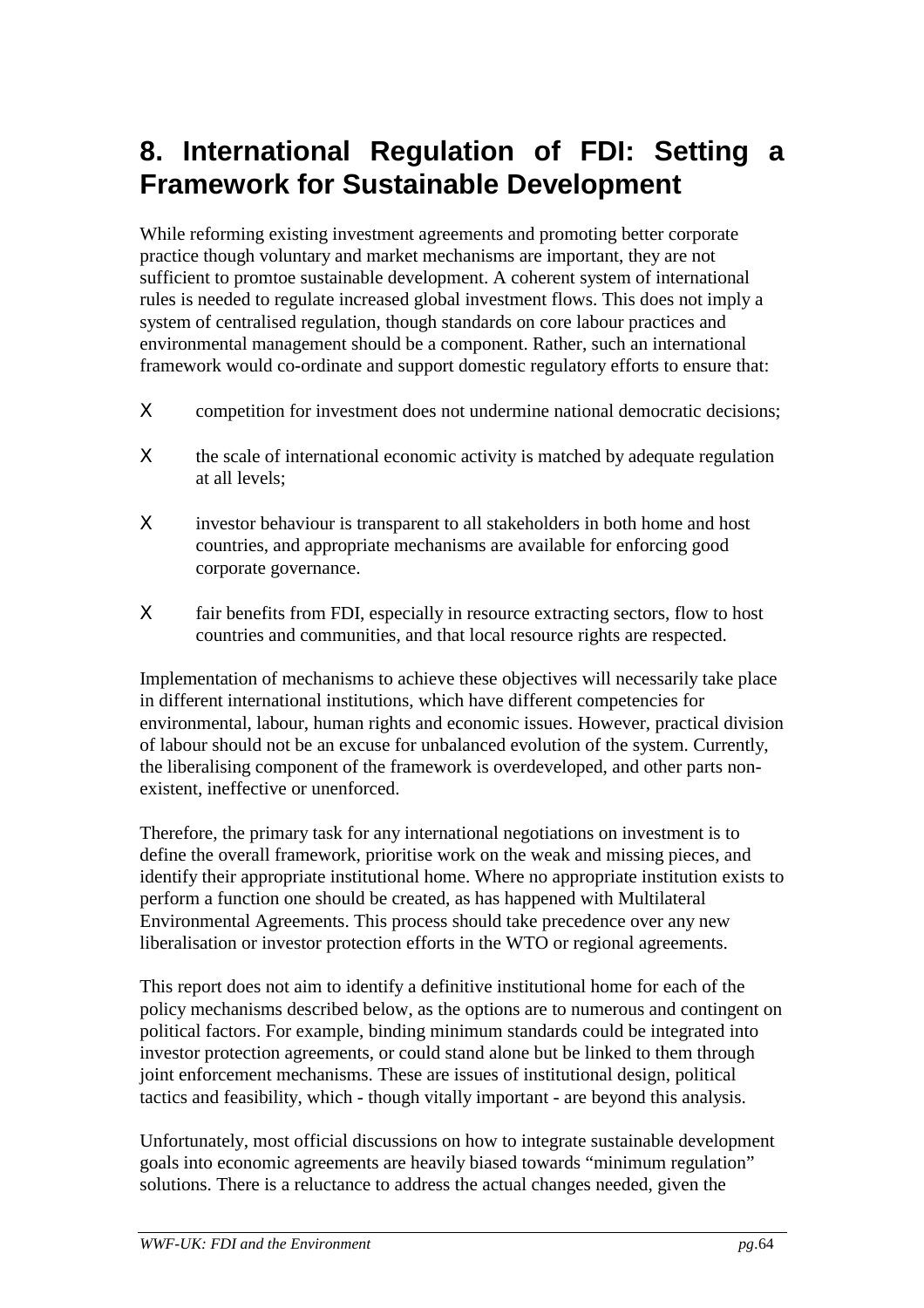increasing pace and scale of international economic pressures on the environment. Instead, policy makers tend to argue for theoretical solutions (eg. radically improved host country regulation) which do not require changes in economic institutions, but have little likelihood of immediate implementation.

This intellectual stance is deeply hypocritical because the institutions of liberalisation themselves are confused, overlapping and duplicating. For example, European TNCs are protected or governed by disciplines in national laws, the EU treaties, the WTO, bilateral agreements, and the OECD. Soon they will also be covered in the Lomé agreements, under the MFTZ and through emerging EU agreements with the US, MERCOSUR, APEC, Mexico and many others.

The OECD-MAI also had many unresolved conflicts with existing economic agreements - especially those in the WTO on intellectual property rights and performance requirements. However, negotiators of economic agreements generally take a "belt and braces" approach, in the hope that the most liberal or "investor friendly" rules will hold sway. The disputes bought under NAFTA show that companies will carefully pick the jurisdiction in which they bring cases in order to maximise their advantages.

**The pace and scale of globalisation means that a diverse set of policy interventions, at many different institutional levels, are needed to achieve agreed environmental goals.**

**We cannot wait for the "ideal" system of global environmental governance to be negotiated, but must move forward on a number of overlapping fronts. Prioritising real environmental outcomes rather than institutional elegance.**

# **8.1 Promoting Best-practice Investment: the Role of Binding Minimum Environmental Standards**

While voluntary, consumer or financial-sector driven initiatives can do much to improve company behaviour, a mandatory minimum floor to environmental conduct is needed to prevent the best firms being undermined by unscrupulous competitors. Already, companies who have invested in environmental and social reporting systems are deeply aware that competitors who fail to disclose their performance attract less attention  $91$ . This perceived unfairness is slowing the wider introduction of better management methods and higher standards.

The fear of being uncompetitive, while not always based on economic fact, does reduce the willingness of companies to adopt best-practice and thus improve standards over the bulk of the sector. It also encourages whole sectors to lobby against higher standards in both home and host countries. Even though many, and perhaps even the majority, of companies would be willing and able to perform at the proposed level.

Binding standards would provide a floor to global corporate behaviour, and comfort to companies that wish to implement higher standards. These standards would constantly move upwards as best-practice evolves.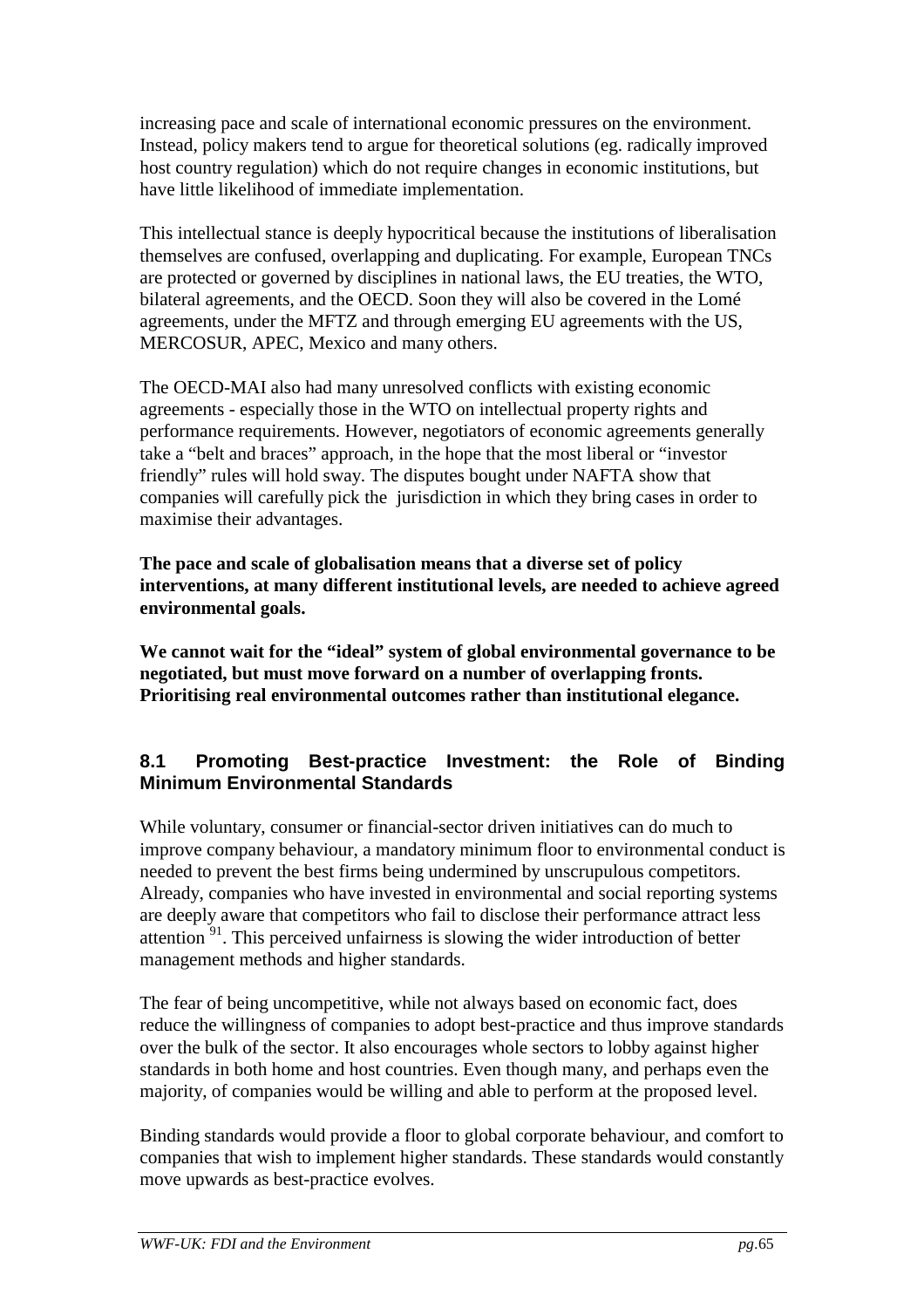Minimum standards for foreign investors would help relieve pressures on host countries to compete through deregulation. They help make up inadequate regulatory mechanisms in the host country, and provide an alternative means of recourse for citizens and communities affected by corporate behaviour.

Some countries have expressed concern that mandatory standards would result in extraterritorial interference in their affairs, and may reduce their ability to attract FDI. These concerns reflect existing debates in the international trading system, where unilateral action to exclude goods based on their process and production methods has been subject to protectionist abuse. Such mis-use of GATT's environmental provisions has been condemned by environmentalists and trade officials alike  $^{92}$ .

However, imposing internationally agreed standards on foreign investors does not result in any extra-territorial effect. Firstly, only investors are affected and not host country regulations or governments. Secondly the standards themselves would have to be negotiated internationally (either multilaterally in the UN, or plurilaterally in bodies like the OECD) and so would not be susceptible to unilateral changes by any one country. This is unlike the controversial Helms-Burton law unilaterally invoked by the United States to prevent its corporations abroad dealing with Cuba or Libya.

The analysis above has shown that, outside a few sectors, environmental standards are not a major driver of overall investment flows. Therefore, the impact of appropriate mandatory standards will be to reduce environmental externalities in the host country - increasing the value of FDI to their economy - while maintaining the overall volume of FDI. Higher standards in foreign firms are also likely to promote better standards of performance in domestic industry though technological and management diffusion, direct competition and supply-chain linkages.

Fears of "green protectionism" are overstated, and best dealt with by developing countries taking an active and engaged attitude to the formulation of such standards, and insisting on open and transparent processes of enforcement.

Though this report primarily concentrates on environmental performance, any codes of conduct will obviously also include standards on labour conditions, human rights and other aspects of general corporate behaviour. The links between more general rules for corporate behaviour and environmental issues are explored in Section 8.5.

### *8.1.1 How minimum standards help promote a race-to-the-top*

The process of improving investor performance in a sector involves a synergy of voluntary and regulatory approaches which together facilitate a "race to the top" in environmental standards which is driven by four processes:

- Χ **Eliminate worst practices**: A mandatory minimum floor to prevent worst practices.
- Χ **Ensure average performance is monitored and transparent**: binding rules for the transparency of investor behaviour through - for example - standards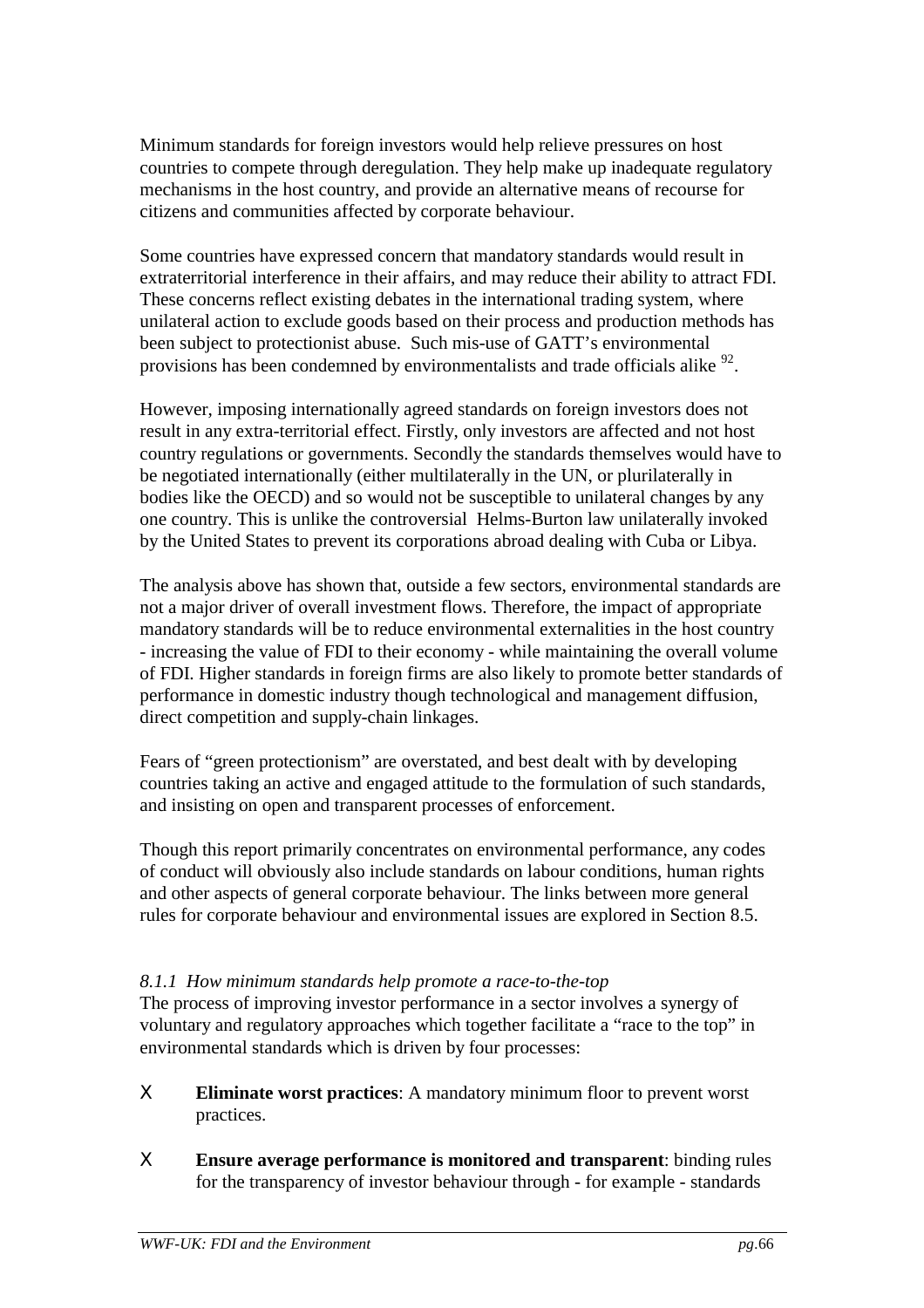for environmental management and reporting against voluntary commitments.

- Χ **Support best-practice performance**: home countries should give incentives to support firms operating at best-practice levels; for example, preferential access to export credits, and through the promotion of mass market eco-labels.
- Χ **Promote state-of-the-art performance**: voluntary initiatives by leading edge companies to define state-of-the-art practices, often in partnership with NGOs, should be officially recognised. This could involve information dissemination, training, award schemes and supporting niche eco-labelling schemes.

The process of environmental improvement is highly dynamic and standards should be continually evolving upwards. State-of-the-art companies will constantly redefine best-practice by demonstrating the limits of what is currently feasible. This could involve traditional pollution reduction and environmental management (so-called ecoefficiency), or a radical switch of their core business away from unsustainable practices. For example, moving from fossil fuel production to renewable energy sources; providing natural pest management rather than agro-chemicals; or moving from mining primary materials to recycling and resource efficiency.

State-of-the-art innovation should be recognised and rewarded where possible. However, official incentives will relatively marginal because these companies' actions are self-motivated. Seeing environmental and other standards as a core corporate driver and part of their basic competitive advantage (eg. 3M, the Body Shop). Government attention should therefore be given to promoting these examples and ensuring best-practice guidelines evolve to include state-of-the-art innovations.

Coordinated action by governments is more necessary to encourage the bulk of companies in a sector to move towards higher standards. Companies should be encouraged to move to best-practice by administrative incentives such as preferential access to aid contracts, export credits and investment insurance. Some countries already have negative environmental screens on schemes such as export credits, but a positive approach based on incentives is equally important. For examples, official support and promotion of eco-labelling schemes aimed at mass-market share (eg. the Forest Stewardship Council) through government procurement practices.

However, increasing standards across a wide range of companies requires more than just raising best practice, the performance of the median company must also improve. The first step in this process is to punish the worst corporate abuses through new legal safeguards on company behaviour. These legal safeguards would concentrate on basic core standards in labour, human rights, ensuring host country laws are observed and protection for the rights of host communities.

Better conduct over a broader set of issues could then be provided by making companies provide independent monitoring and transparency of their behaviour abroad. Including, how well they have performed relative to any voluntary commitment to environmental practice above statutory levels (for example, the OECD Guidelines on Multinational Enterprises or the CERES principles).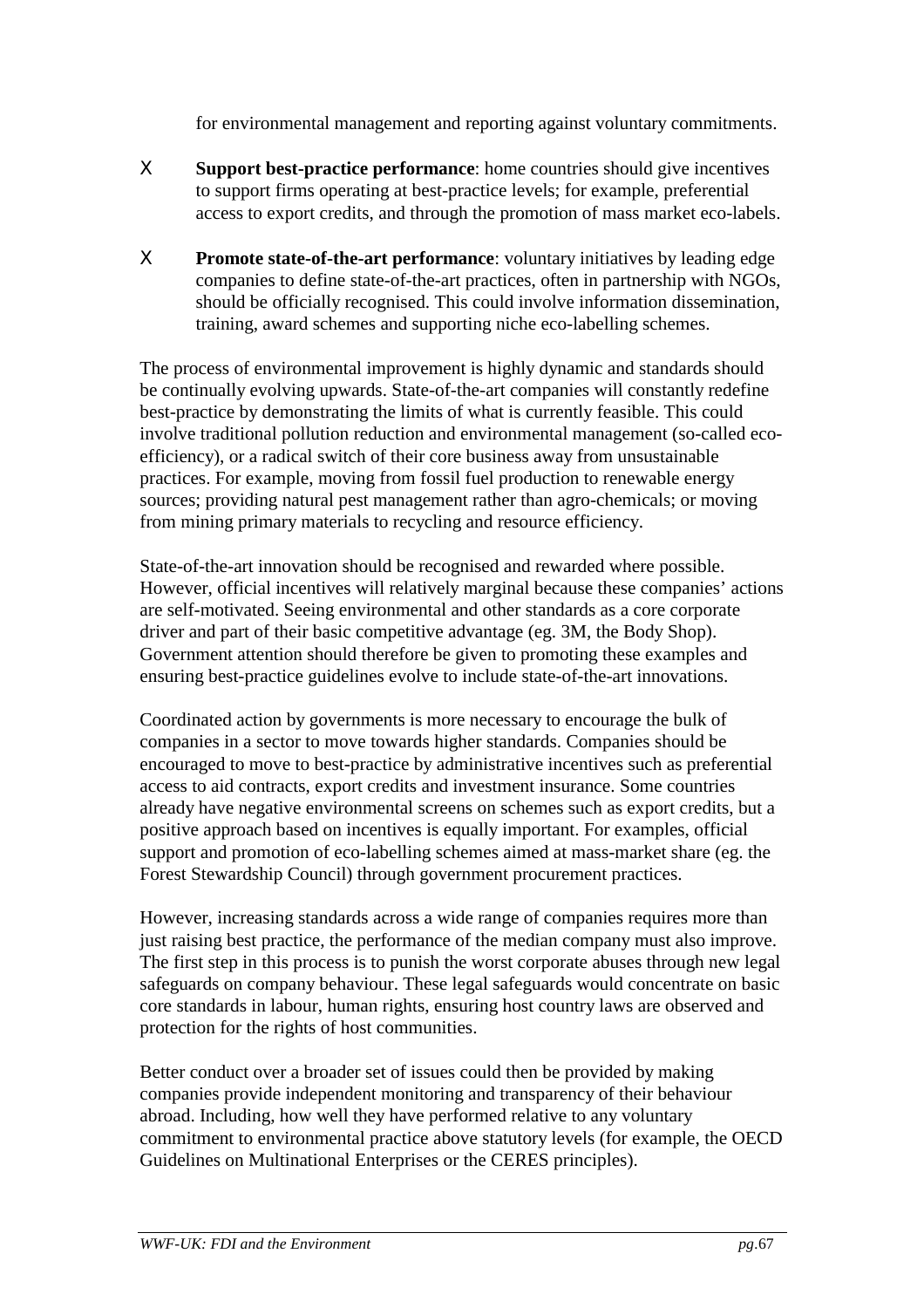An alternative to using high standard multilateral codes of conduct as a benchmark is to monitor a company=s operations against the best of home or host country regulatory standards in a sub-set of areas (for example, emissions standards of toxic chemicals). This would prevent any double standards; where companies abroad operate in ways that would be unacceptable in their home country.

Such transparency will prevent laggards hiding behind better practice firms. Currently, it is common for the worst firms to dominate the Αbusiness voice≅ in political debates through the medium of industry associations (for example, the initial dominance of Exxon in the climate change debate). Therefore, despite the membership of many companies operating to higher standards, industry associations tend to lobby for the lowest common denominator in both mandatory performance. ΑBreaking the industry veil≅ would allow stakeholders in both home and host countries (communities, workers, pension funds, individual shareholders) to differentiate between companies based on their global environmental performance, and would encourage progressive companies to raise their voices in political debate.

The first objective of mandatory international rules on investor environmental behaviour should be to develop generic standards which can be applied across all sectors, as these will be both easier to define and less dependent on local circumstances. However, there is also a need in some resource intensive and polluting sectors for more specific sectoral agreements, and these are outlined below.

Generic environmental standards will tend to concentrate on procedural and process orientated issues (eg. environmental assessment; adequate consultation with local communities; implementing prior informed consent; invoking the precautionary principle), and not detailed emission standards or guidelines on specific sustainable resource use.

As outlined above, many such generic codes for environmental performance and management exist at the international and national level. The precise content of an appropriate code is not hard to define technically. More problematic is how such a code is implemented in practice.

*8.1.2 Implementing mandatory standards of environmental performance* Implementation mechanisms can be defined at the international or national level, be linked to existing enforcement systems or be a stand alone mechanism. Whatever the option chosen, there are common issues of: who has standing to activate the procedure? How is the burden of proof allocated? What mechanisms exist for collecting evidence? Is there a right to appeal?

These issues are not dealt with in detail, though mechanisms exist in other areas which show such problems are surmountable (eg. the World Bank=s inspection panel; laws on the extra-territorial prosecution of sex offenders in many countries).

There are basically four ways of implementing a Abinding≅ code on foreign investors:

Χ Through access to host country courts.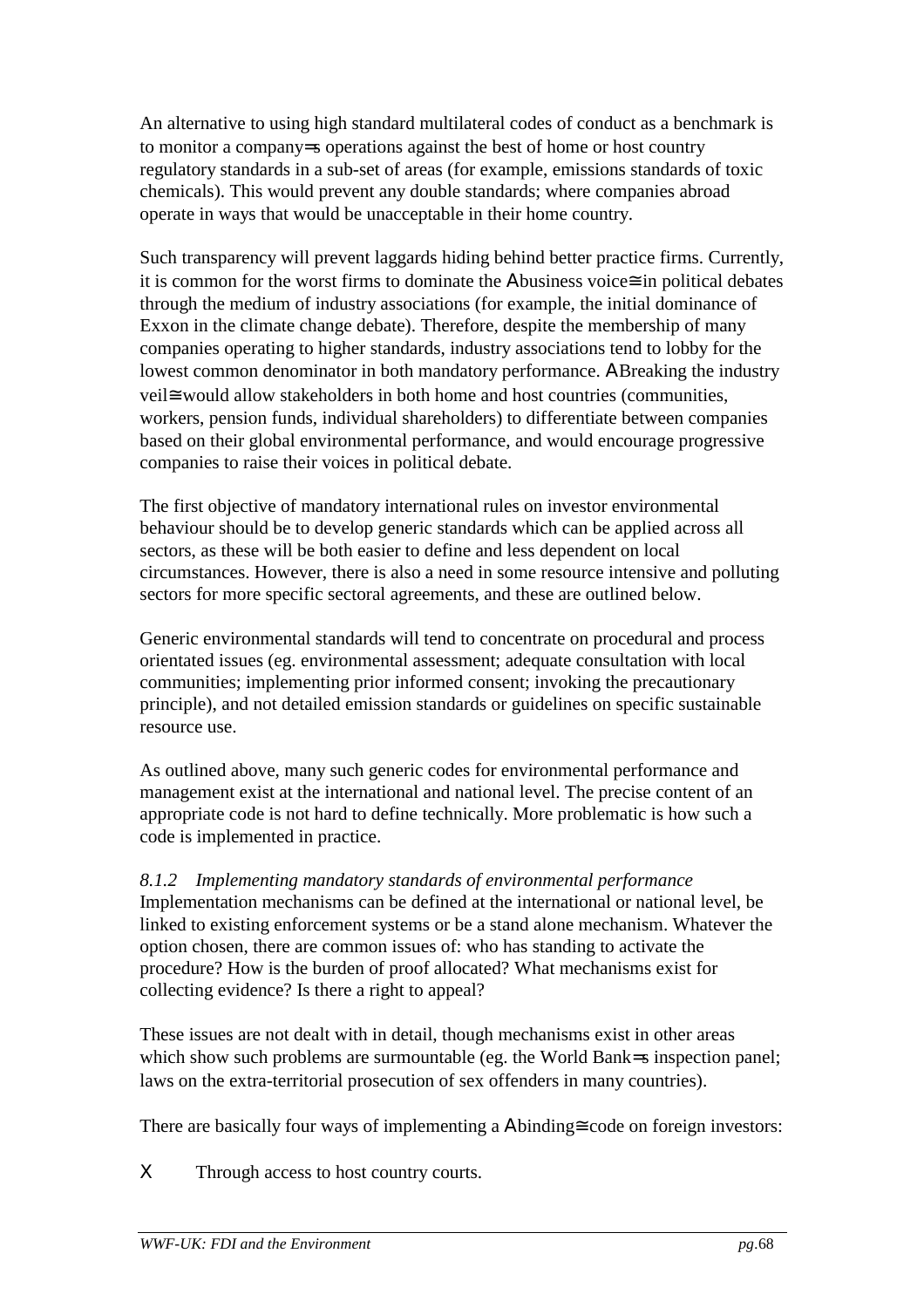- Χ Through access to home country courts.
- Χ Linking compliance to receiving the benefits of investor protection agreements.
- Χ Through an international tribunal system.

Access to host country courts provides a relatively straightforward forum for implementing a binding code, because rules of procedure exist and the gathering of evidence is simplified. However, this would only be a useful option if the code had higher standards - or more comprehensive coverage - than domestic law. In addition, one rationale for an international code is that local courts may not provide a fair hearing, or allow a case to be bought if it conflicts with the interests of the government or local elites. This is also the argument for including binding international arbitration to protect investor rights in investment protection agreements.

Currently in some circumstances, which differ between countries, companies can be sued in their home countries for breaking laws in the host country. Several cases have recently been bought in the UK courts for health and safety violations by UK multinationals abroad, though standing was only achieved by recourse to the highest appeal courts. The Brussels Treaty of the European Union explicitly allows companies to be sued in their home courts for violations elsewhere in the Community, and many countries interpret this to hold for actions outside the EU. Similar rights are also included inside the US Alien Torts Act <sup>93</sup>.

However, existing procedures tend to be labourious and often require significant time and expense for the plaintiff to prove standing in the home country. An international agreement could formalise and simplify such procedures, so that legitimate preconditions for bringing a case to home courts are clear. Their behaviour could then be judged against an international code, or the best of host or home country laws, depending on the standard set for TNC behaviour by the home country.

Home country courts could also be used in the absence of such an international agreement to pursue more straightforward claims such as a failure to comply with environmental reporting procedures on foreign operations, or failures to have adequate systems for environmental risk management in place.

Where an investor protection agreement exists - either bilaterally or regionally compliance with a code could be made a condition for receiving the benefits of the treaty. This is an extension of the type of conditionality found in China=s BITs, which require compliance with host country laws. In practice this would allow a country to withdraw benefits (eg. violate MFN provisions by withholding incentives offered to other investors) in response to a breach of the code; in the knowledge that the company has no recourse to international arbitration. Alternatively, communities or NGOs could demonstrate to financial institutions and shareholders that their assets would not be protected in the event of a dispute. In the hope that market pressures would then force a change in investor behaviour.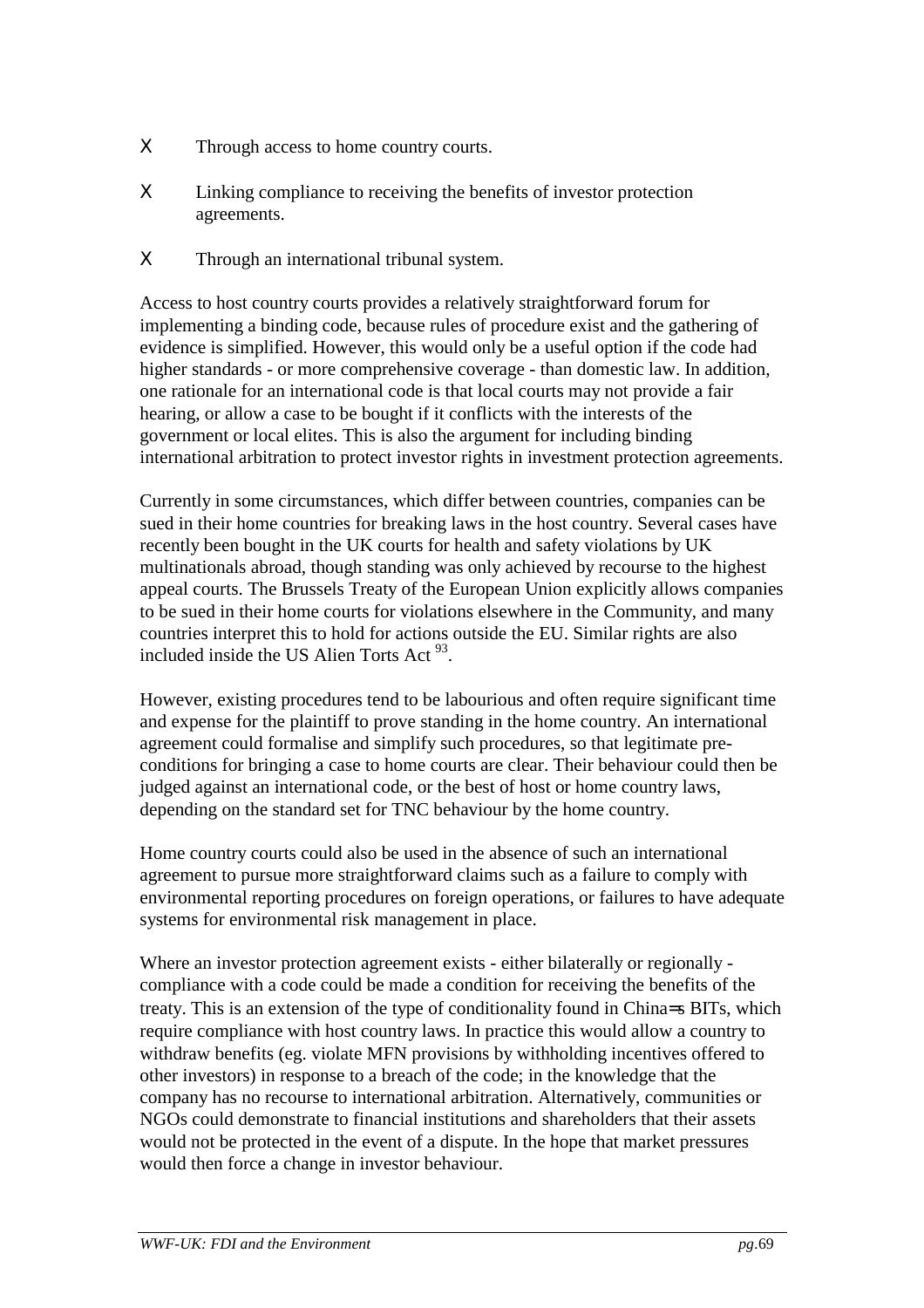The attractiveness of such a mechanism is that it could be relatively easily attached to existing frameworks. However, the sanctions are by their nature limited and conditional on host country actions. The mere threat of increased risk would have to provide sufficient impetus for compliance.

More ambitiously, new institutional arrangements could be constructed to challenge company compliance with a code. A tribunal system could be defined by international agreements to consider specific cases, and be convened either independently or in the home or host country. Such an institution would provide a mechanism to enforce investor responsibilities which is similar to those protecting investor rights under investment protection agreements; for example, the World Bank=s International Centre for Settlement of Investment Disputes (ICSID).

The tribunal would need the capability to investigate claims, call witnesses and arrange for non-binding mediation if possible. However, as a final sanction the tribunal could have the power to levy fines against the company until compliance has been reached; as ICSID currently does. Or, enforcement could be linked to agreed withdrawal of access to government benefits such as aid contracts, export promotion, export credits and official guarantees. To prevent evasion similar benefits would also have to be restricted by other Parties to the agreement if it was plurilateral.

Such a tribunal goes beyond the formal Αnaming-and-shaming≅ procedure proposed by some countries as the implementation mechanism of the revised OECD MNE Guidelines. Some organisational aspects are sketched out in the proposed a code of conduct for EU multinationals passed by the European Parliament in January 1999<sup>94</sup>.

**Agreed minimum standards of behaviour for foreign investors are an essential component of any system aiming to raise global standards. Binding standards can be feasibly implemented through a variety of mechanisms, which are similar to investor protection institutions, and can have different levels of sanctions.**

# **8.2 Beyond Minimum Standards: the Need for Binding Agreements in Environmentally Sensitive Sectors**

Binding minimum standards of investor behaviour will help improve general environmental and other types of performance in many sectors when combined with increased transparency and positive incentives for best-practice behaviour. However, many market drivers for change - especially consumer pressures and eco-labelling have limited application in some important environmentally sensitive sectors.

Environmentally important non-consumer commodities form an input, or part, of final consumer products and so lack consumer visibility. For example: minerals, fossil fuels, basic agricultural commodities (soya, oil palm, wheat) and bulk chemicals. These industries have low profit margins and little opportunity to differentiate their products based on environmental performance. Unlike sea-food, wood products, cotton goods and tourism which are more easily linked to environmental impacts.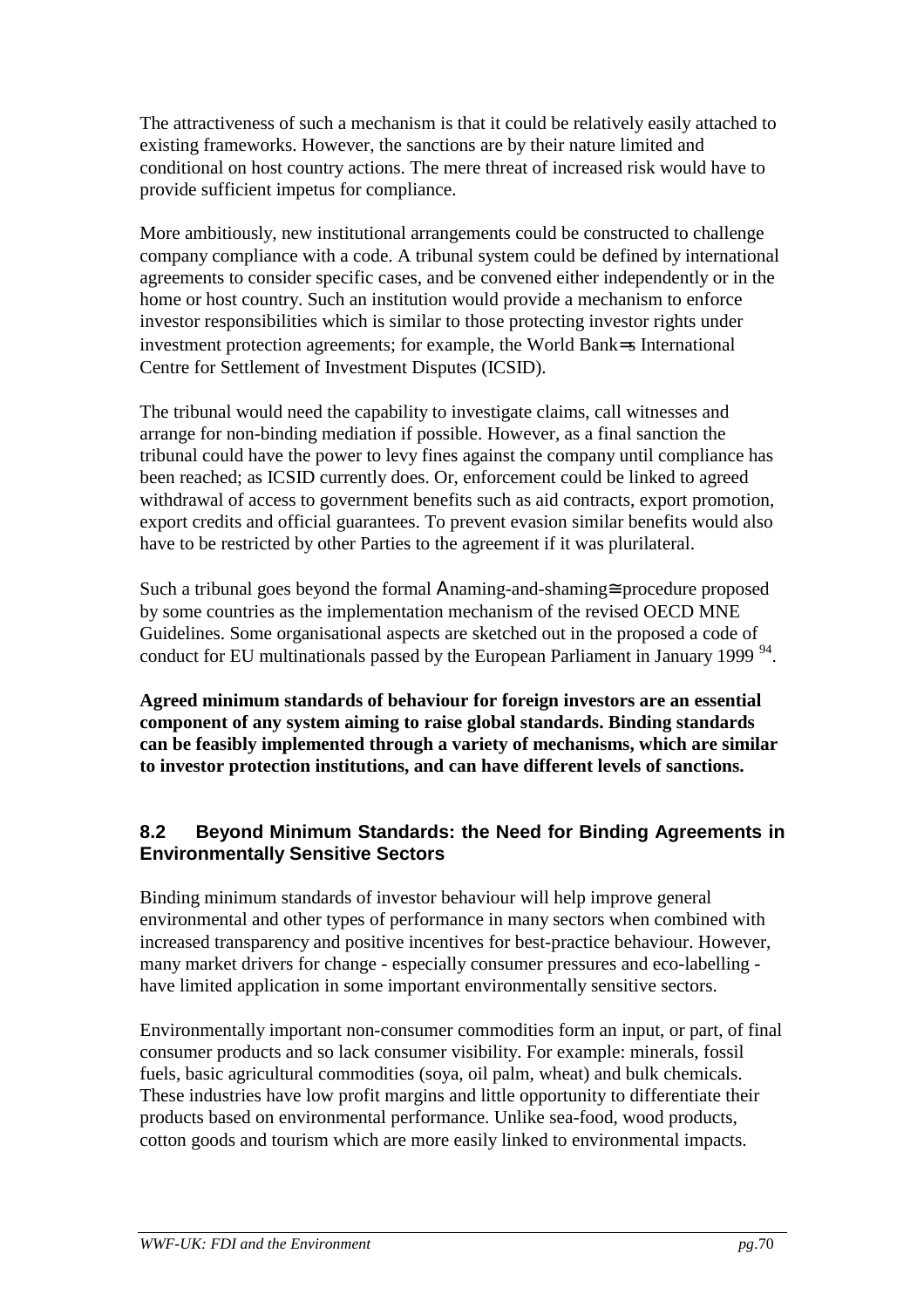In such environmentally sensitive sectors high international standards of sectoral regulation are necessary to supplement generic guidelines for good corporate environmental management.

These detailed regulatory guidelines would go well beyond procedural issues and set sectoral standards for products and processes. Though an element of differentiation would be allowed for developing countries and specific circumstances (eg. ecological factors), this must not undermine the overall aims of the agreement.

There are two approaches to negotiating detailed rules: place standards solely on foreign investors who have the capacity to reach them; or, construct rules which discipline both domestic and foreign investors but allow differentiation based on company characteristics – for example, size, capitalisation etc.

Environmentally the most desirable solution in these sectors is to negotiate an agreement that covers both domestic and foreign producers (as with the FSC guidelines). This would maximise the benefits of constructing a sectoral regime, and complement any generic code for environmental management on foreign investors.

The choice between the different approaches is one of political feasibility. A code which just covers foreign investors is likely to be easier to negotiate than common international standards for all producers, but in some sectors it is worth going to the extra trouble to construct detailed international standards.

## *8.2.1 International Commodity Related Agreements*

Any international agreement related to basic commodities would not concentrate solely on environmental issues, but would have to address broader concerns including technology transfer, price support, marketing and price stability.

The poorest countries depend heavily on commodities for export earnings. However, as the terms of trade for primary commodities have worsened countries have been forced to drawdown their natural capital simply to maintain current levels of economic growth and debt repayments. This has resulted in irreversible loss of soils, inefficient and harmful irrigation and the displacement of subsistence activities into marginal lands. The prospects for sustainable commodity production are unlikely unless measures are put in place to increase the value of commodities to producers.

WWF believes that International Commodity Agreements are a possible means to overcome these problems and promote sustainable development. If these agreements are properly designed they will bring real improvements to the environment and enhanced opportunities for poorer nations to 'catch up' with their richer counterparts.

An international commodity related agreement (ICA) is a multilateral agreement amongst countries trading in commodities to affect their terms of trade. Historically, emphasis in ICAs has been on stabilising prices. However, at present there are only two ICAs - on cocoa and natural rubber - which contain economic provisions. Most ICAs simply but aim to ensure international co-operation while promoting research and information sharing between producers - for example sugar, coffee and grain.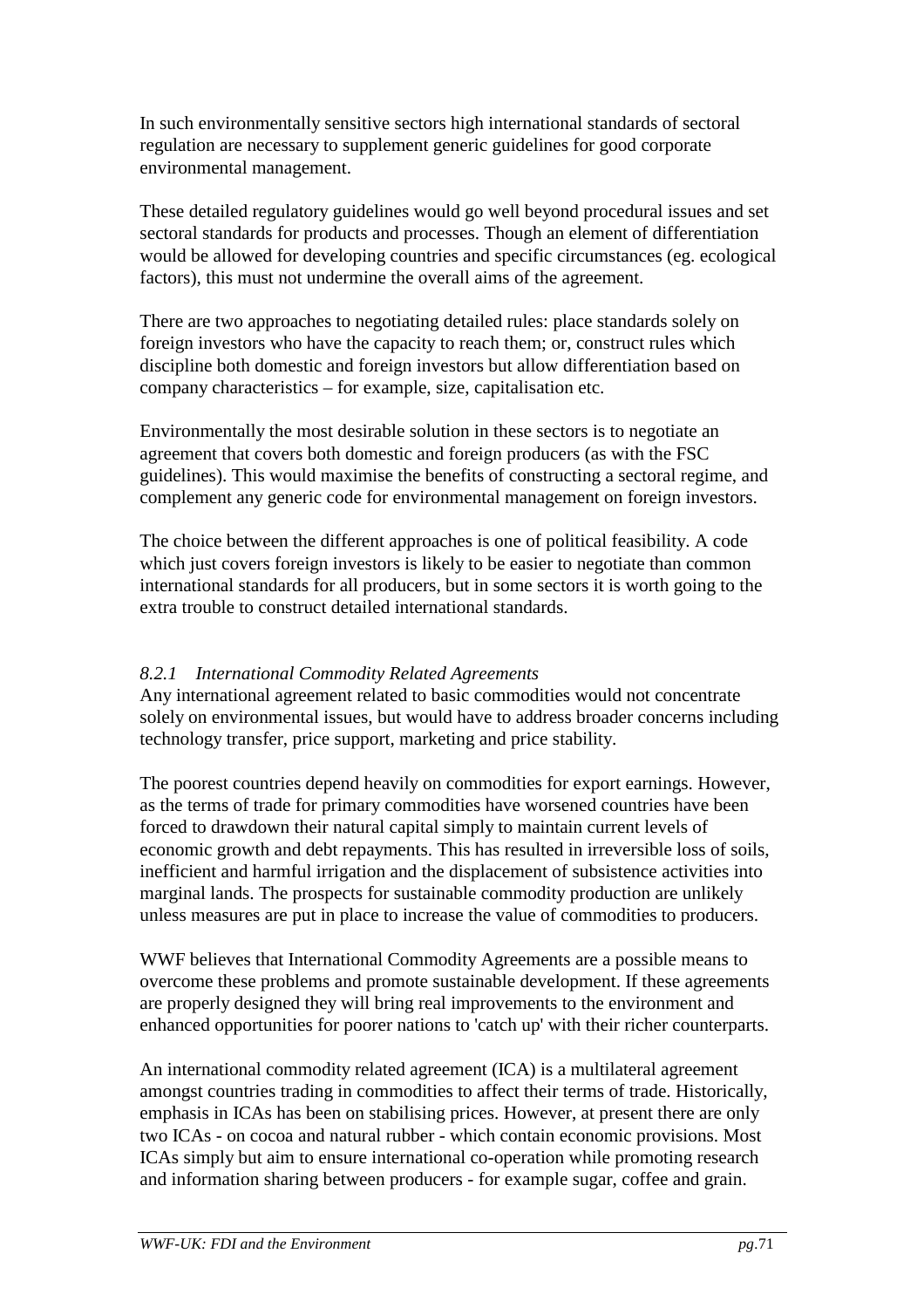Other ICAs, particularly those relating to jute and tropical timber have been broadly described as development orientated. These aim to ensure export earning stabilisation and longer term objectives such as improved market access and supply reliability, increased diversification and industrialisation, enhanced competitiveness, and improved marketing, distribution and transportation.

Most agreements give some consideration to the environment. For example, the Cocoa Agreement contains an environmental fund used to promote and support environmentally sound production, handling, storage and processing of cocoa. The International Tropical Timber Agreement (ITTA) has environmental considerations at its core, but much of this agreement has not been implemented.

The major problem with ICAs has been preventing countries "free riding" on the agreement. That is, countries not part of the agreement that continue to externalise social and environmental costs, may be able to capture higher market share or benefit from higher and more stable prices.

Commodity agreements could be viewed as discriminatory and prohibited under WTO rules. Members should have the right under international law to be able to refuse corporations which do not adhere to existing commodity related environmental agreements access to their country=s resources. This would encourage other countries to sign up to the agreement to take advantage of the economic, developmental and environmental benefits it offers.

If the problem of free-riders is solved then it is unlikely whether price increases bought about by an ICA internalising environmental and other costs would change overall demand levels. Generally, price competition occurs between suppliers of similar products, and not so much between substitute goods. For example, competition between coffee producers may be highly price sensitive, but competition between coffee and tea producers for the beverage market is driven more by long-run consumer tastes and marketing. Therefore, slightly increasing the relative price of coffee will not reduce the overall market volume.

To be effective ICAs must be well coordinated with the domestic policies of the participating countries. A major failing in the past has been lack of control over production, the demise of agreements relating to tin and coffee was largely due to oversupply and low prices.

### *8.2.2 Environmental issues in International Commodity Agreements*

International commodity agreements have tended to fall out of favour because of their failure to maintain prices, and also the emergence of alternative market based instruments for dealing with price instability. However, the use of market based instruments is evolutionary and may not work inside the institutional and market structures of many developing countries <sup>95</sup>.

Despite these past problems, ICAs have significant advantages in co-ordinating approaches to basic environmental and labour standards. This could give new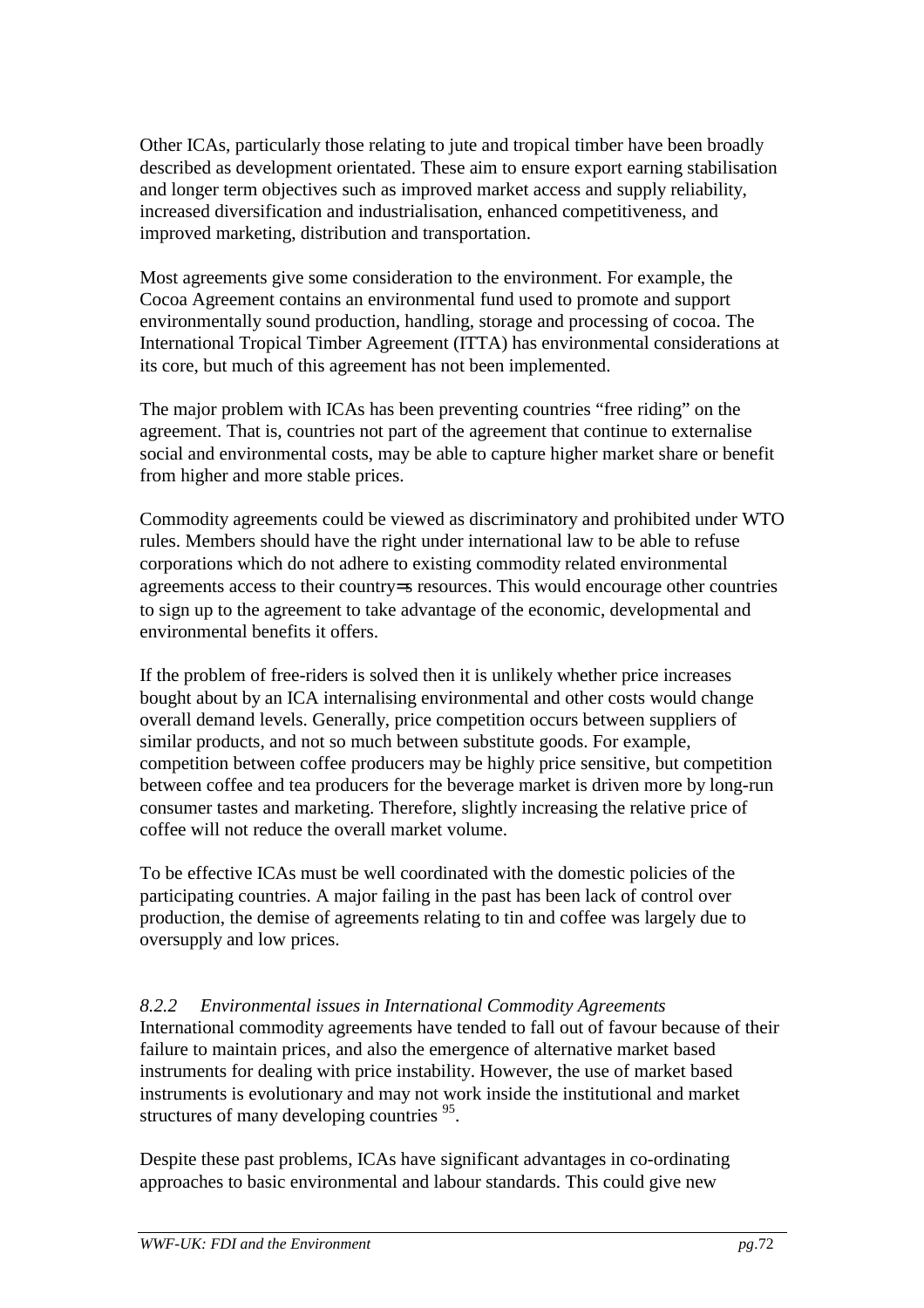incentives to producer countries to pursue this option, rather than competing against each other in an unregulated market place or risking a unilateral imposition of standards on their exports.

ICA=s help overcome the 'first mover' disadvantage, by introducing standards collectively - at least in the interim. Effectively aiming to fix commodity prices in a way that reflects their full cost of production. Producers would have to agree on a set of environmental standards which is sufficiently detailed to allow adequate enforcement, but flexible enough to deal with true differences in national circumstances. Such an approach has proved feasible in the case of voluntary labels such as the FSC, but requires very careful process design.

To deal with these issues the environmental component of an ICA could be structured as a set of agreed detailed standards, with some flexibility on their implementation based on the capacity of the company and country involved. Therefore, large transnational companies would be expected to comply fully, whereas smaller producers - and those in developing countries - would have differentiated standards and a longer period for adjustment.

This differentiation would allow standards in dispersed local producers to be slowly raised to the level of large-scale operations, without prejudicing their competitiveness. A time-scale for convergence to broadly similar standards would be included in the agreement.

Though common standards could compromise countries Αenvironmental comparative advantages≅, this is a superior strategy to the highly inefficient use of scarce natural resources. An analogy can be drawn with investor protection agreements, where countries give up some sovereign powers that may potentially improve their returns from investment. However, the stability and certainty these restrictions bring are expected to be beneficial in improving overall investment flows. By agreeing to international environmental standards countries may have Αtoo much≅ environmental protection given local preferences. However, this must be balanced against the gains in reducing wasteful competition and ensuring importers do not switch to substitute goods considered less environmentally harmful.

To help finance adjustment a levy on each unit of production could be agreed in order to build a fund for instituting effective regulation of environmental and social issues. Such a fund would supplement the other sources of finance for building capacity in poorer countries. It would be essential to ensure the levy was not offset by other tax reductions to companies that increase their competitiveness. The agreement would therefore require transparency in effective tax and subsidy rates.

An alternative solution would be to repatriate import tariffs levied on commodity goods whose price does not incorporate full environmental costs. These would then be used to cover the costs of the investment required to raise environmental standards in commodity producing countries. For example they could be used to build institutional, human and regulatory capacity, for R&D in commodities, and to promote more sustainable production technologies.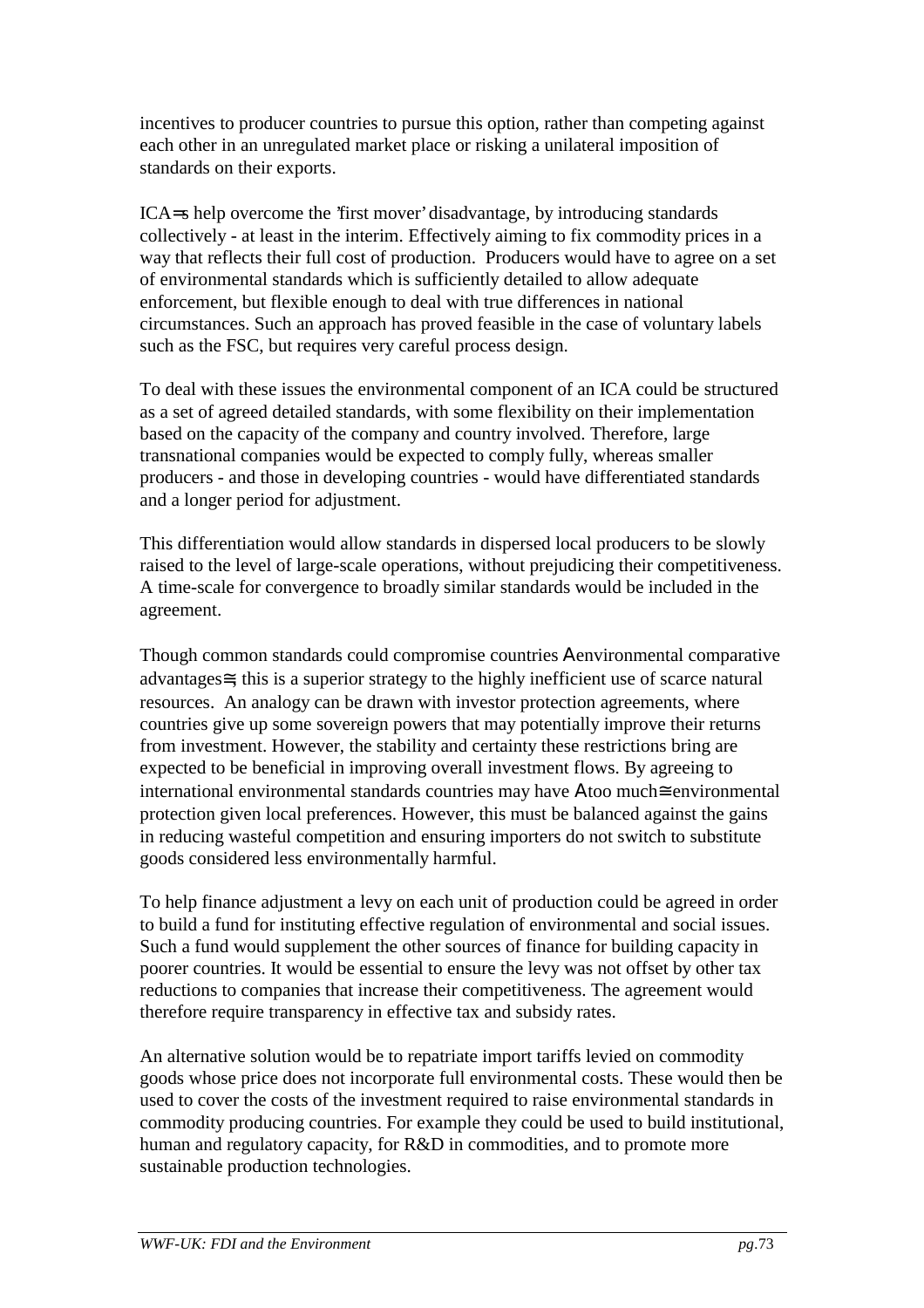Introducing ICAs will clearly not be a straightforward task, though will be easier in some sectors compared to others. They will need to be phased in gradually, both to allow industry and host countries to adapt to changing regulations. Most existing international commodity agreements, such as those in jute, olive oil, natural rubber, sugar and tropical timber, were negotiated under the auspices of UNCTAD. Clearly this would be an appropriate forum through which to negotiate future agreements.

**Detailed agreements on environmental standards are needed in environmentally important non-consumer commodities, for example: minerals, fossil fuels, basic agricultural commodities and bulk chemicals. These standards should be built into broader international commodity agreements on: price stabilisation, marketing, technology transfer, labour and community rights.**

### **8.3 Reducing Damaging Competition for Investment**

The combination of higher voluntary standards from investors, mandatory minimum standards and perhaps detailed commodity-related agreements would help relieve pressure on governments to lower, limit or fail to enforce regulations in order to attract or keep investment. However, it is also possible to directly prevent countries from competing for FDI by lowering standards.

In both NAFTA and the European Union, mechanisms exist to ensure standards are not affected by competition. In the EU this is achieved by having community-wide minimum environmental standards; limiting policy competition is also the motivation for federal control of environmental standards in the USA. NAFTA has a non-binding clause (Article 1114) which sets out a process for inter-governmental consultations over any lowering of standards or non-enforcement of laws. The NAFTA environmental side agreement also contains an exhortation to minimum governance standards, and allows citizen challenges for non-enforcement of regulations, but not for lowering of standards. The EU system has been successful, in that environmental standards have risen, even though enforcement is still weak in many countries. The NAFTA approach has not yet been seen to produce much in terms of environmental enforcement or improvement.

The OECD MAI also contained a proposal to prevent countries lowering environmental or labour standards in order to attract investment. This was originally a non-binding exhortation, but towards the end of the negotiations a majority of OECD countries wished to have it as a binding condition. However, during negotiations the legal character of the clause was altered in a way that illuminates the strengths and weaknesses of this approach.

The original proposal covered the lowering of standards to attract "investment". It was intended to cover the wholesale revision of environmental and labour laws, and the creation of low standard "free-trade" zones. However, pressure from the USA and others resulted in a narrowing of the clause's scope so it only covered deregulation associated with a Αspecific investment" (see *Chair's text on Environment and Labour (DAFFE/MAI(98)10),* OECD, January 1998).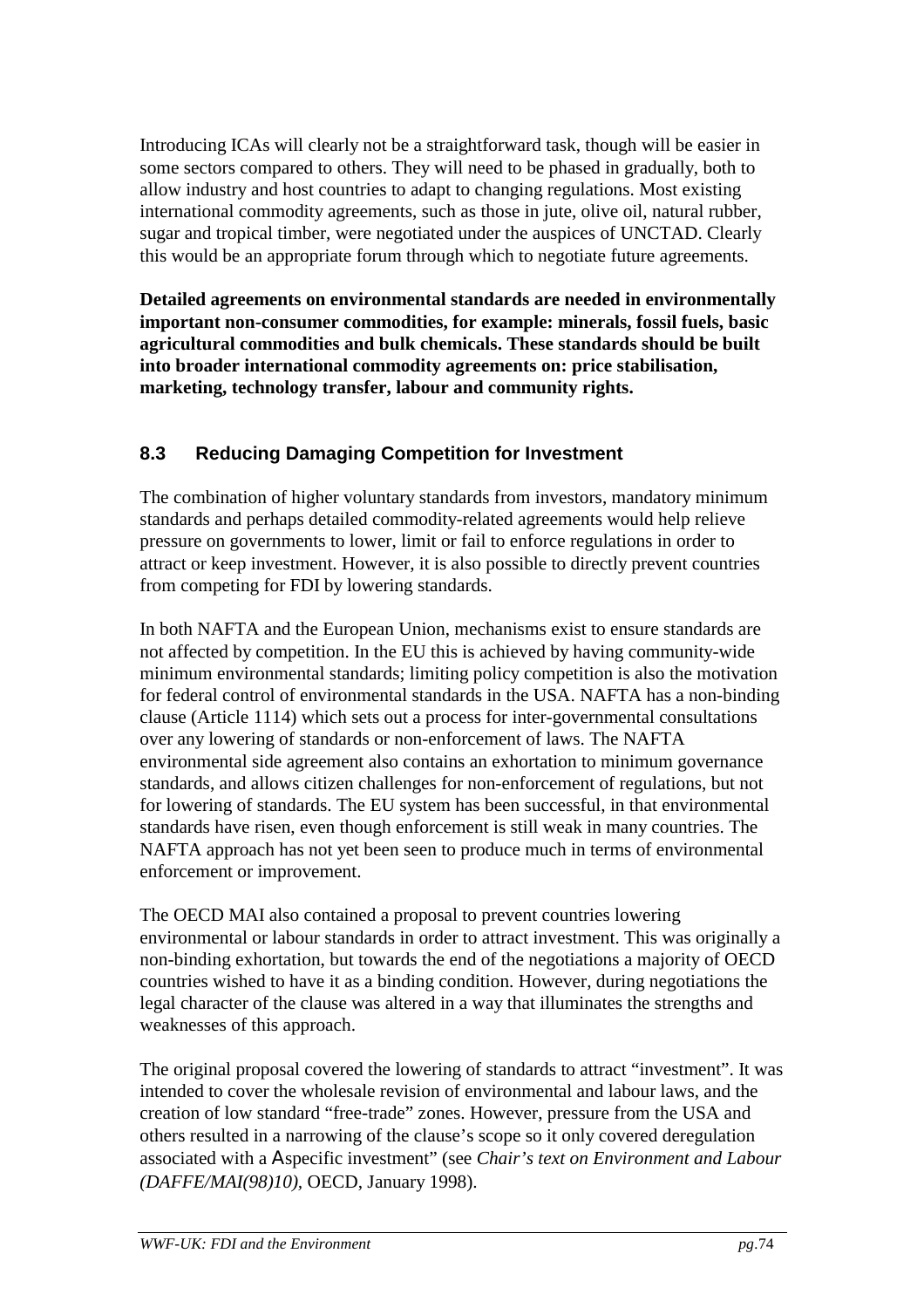The reworded clause would have stopped the Brazilian government lowering environmental standards when selling a specific parcel of Amazonian logging rights to a foreign company. However, it would not have prevented the scrapping of all environmental controls on logging in order to attract investors, or the blanket deregulation recently seen in the Asian mining sector. The restricted clause lost much of its environmental and social efficacy, and became an extension of "national treatment" for investors, which ensured they all received the same policy derogations.

The argument behind this rewording was that the concept of Αlowering≅ could not be accurately defined, or was inappropriate in several circumstances. As a result, the clause would prevent legitimate changes in labour and environmental standards responding to shifts in scientific evidence, societal preferences or economic circumstances (see US non-paper DAFFE/MAI/DG3/RD(98)8).

That most negotiators accepted these arguments exposed a fundamental intellectual double standard in the legitimacy of international limits on national policy flexibility. OECD MAI negotiators had already agreed to ban all new non-conforming economic regulations which affect inward investment - whatever their potential benefits to the host country (so-called "standstill"). However, they rejected an analogous approach to limit changes in labour and environmental standards with the argument that it would place unacceptable limits on national policy flexibility.

The debate over "lowering of standards" in the OECD MAI was a reflection of its flawed process and lack of consistent objectives, but did raise important issues <sup>96</sup>. Arguments for and against restricting such policy flexibility are also similar to those relating to binding international codes of conduct for investors. However, in political terms they are more controversial because such restrictions directly affect legislative decisions, and also automatically apply to domestic constituencies in the host country.

However, policy incentives are only one way countries compete to attract FDI, it is also common to offer tax breaks, direct payments and "free" infrastructure. In developed countries there is a rising trend for state aid to be given to retain investment, though these payments could fall foul of some WTO disciplines. The OECD MAI also attempted to address the issue of fiscal incentives for investment. Unfortunately, Parties could not agree how to distinguish between Agood≅ and Abad≅ incentives, and left the issue for the future. The European Union is still discussing what constitutes legitimate tax competition for investment.

Financial and fiscal incentives can have important indirect environmental effects. Firstly, they reduce government proceeds, drawing resources away from regulatory bodies (eg. forestry and environment departments) who are managing the use of natural resources. Secondly, when resource taxes are lowered as an incentive (eg. stumpage fees, fishing fees) this gives perverse economic incentives, encouraging large scale damaging development at the expense of more sustainable alternatives.

**The environmental consequences of competition by governments for FDI go beyond the narrow "no-lowering of standards" debate, and must ensure adequate revenues are collected, especially in natural resource sectors. There is**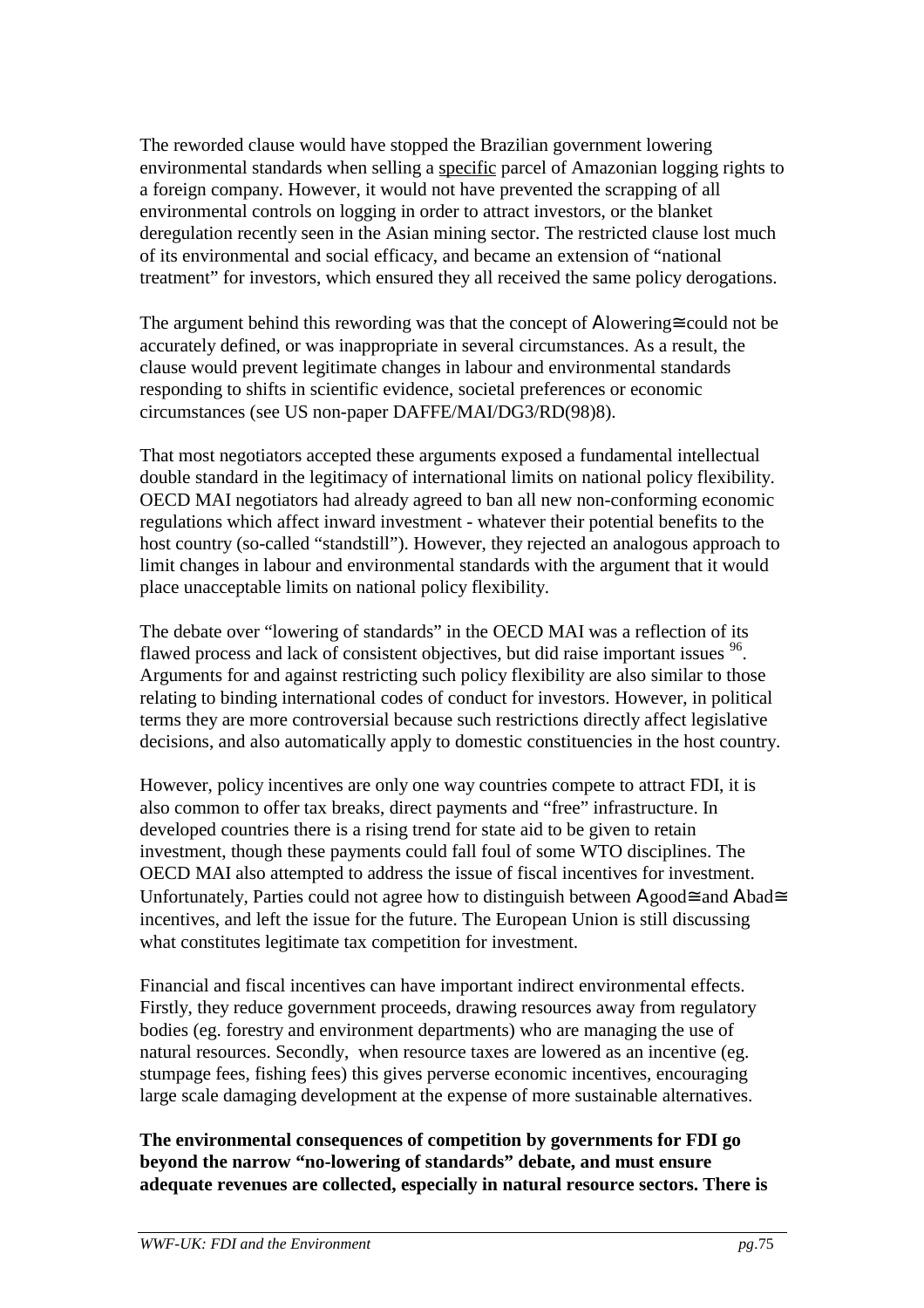#### **no point retaining high standard laws when funds are not available to implement them, or when economic incentives are acting against good management.**

#### *8.3.1 The economics of investment incentives*

The economics of investment incentives are far from straightforward, as they can potentially both improve and reduce the efficiency and value of FDI. Often, financial or fiscal incentives are seen as damaging, but improvements in host country Αfundamentals≅ - eg. skills, infrastructure, balanced fiscal policy - as a positive effect of competition. However, there can be well-designed financial incentives, and inefficient over-investment in infrastructure to attract investors. This complexity underlies the difficulty in agreeing policy responses to limit their negative impacts.

Countries gain from increased foreign investment by increasing their total productive capacity. They also may gain "spillover" effects (positive externalities); for example, where new investment brings training and new technology into domestic firms. Gaining these rather intangible public benefits is often the main stated justification for subsidies to attract inward investors. Economically this is the same as giving tax breaks for domestic savings or domestic investment in training and R&D.

Evidence shows that the level of investment incentives is increasing, and despite the growth of total FDI volumes competition for each investment has intensified. This enhanced competition extends to all types of incentives including direct payments, tax holidays and deregulation in the form of Free Trade Areas with lowered labour and environmental laws. For example, a study in the USA showed incentives per job growing from \$4000 in the early 1980s to over \$168,000 in the early 1990s  $^{97}$ .

The amount of subsidy needed to attract an investor depends on the relative market power of host countries and investors. When host countries are an attractive investment destination because of market potential (eg. China) or natural resources (eg. Canada), then they can maximise potential spillovers from investment by attaching conditionalities (performance requirements) which oblige investors to transfer technology or train local personnel.

When no such unique advantages exist, and many countries are equally attractive hosts inside a single trading region (eg. inside the EU), market power lies with the investor to demand significant incentives. In a competitive market between host countries, each will be prepared to subsidise investors until the cost outweighs the economic advantages from the investment. That is, direct economic gains in output, taxation revenues and employment, plus indirect spillover effects.

Investment subsidies aimed at raising economic output - if correctly applied - should be essentially self-funding through revenues gained. The economic result of high competition for FDI is that some of the benefits of an investment are transferred from the host economy to the investor. Concerns have been raised that reliance on subsidies reduces overall efficiency by promoting a rent-seeking and corrupt culture around FDI. Especially when "commercial confidentiality" shields the process of granting incentives.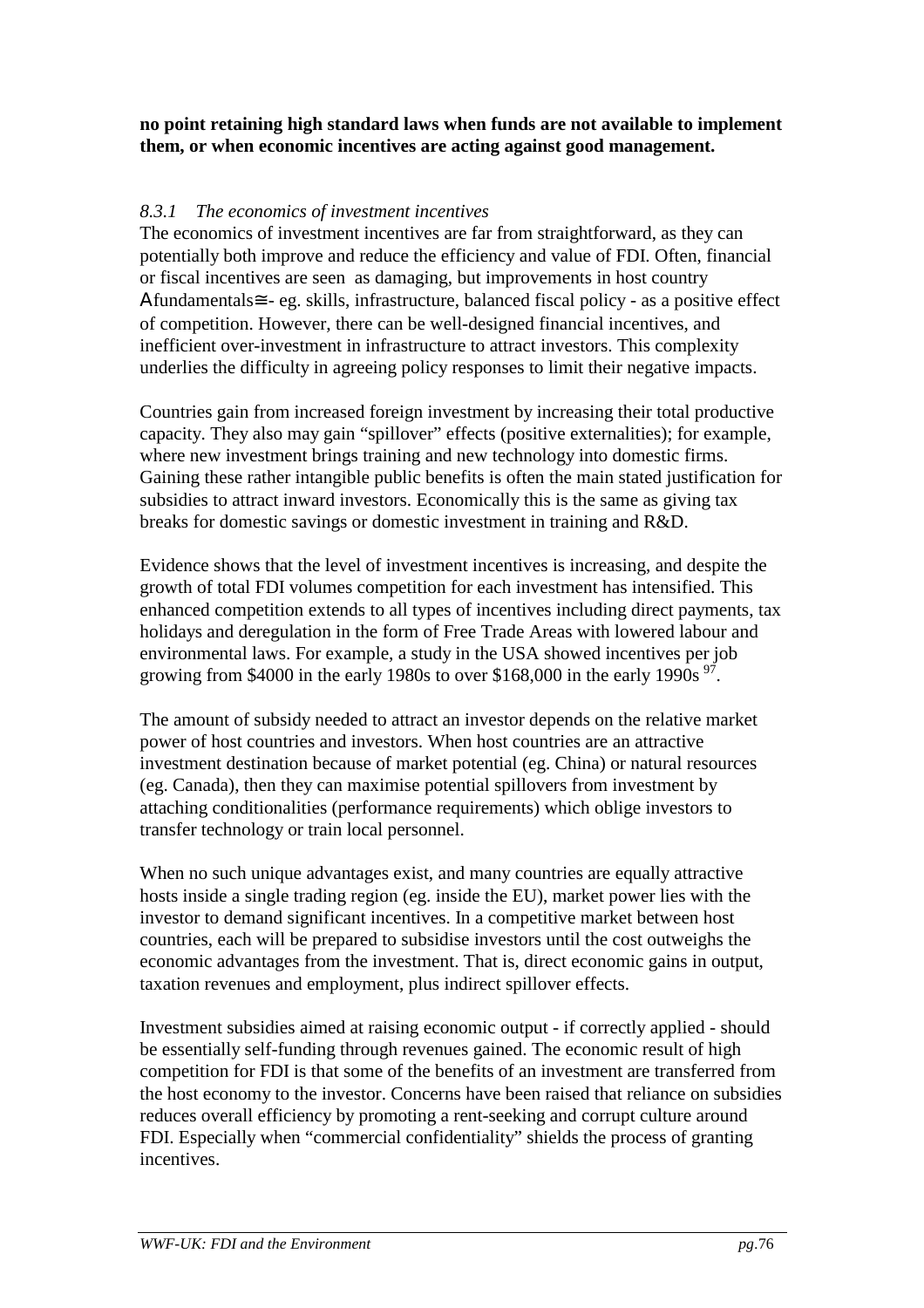Though direct economic benefits will be similar for all countries, the size of indirect spillover effects will differ depending on the composition and level of development of the host economy. Countries also differ in their perceptions of the size of indirect benefits, as they are very hard to quantify. Therefore, each country will be prepared to pay a different amount to attract the same investor.

Countries also differ in their ability to pay investors subsidies. Developed countries are can give up-front financial or infrastructure incentives, while developing countries with hard currency constraints must rely more on tax holidays, low concession fees and policy based subsidies such as low environmental and labour standards  $^{98}$ .

Research in this area suggests that investment subsidies do not increase the total quantity of FDI, but they do affect its destination  $99$ . Therefore, in aggregate all countries would probably benefit from agreeing not to subsidise investors in order to gain direct economic benefits, but the existence of indirect effects complicates the situation. Though aggregate welfare may increase from limits on subsidies, its distribution will change, and those countries which gain most from spillover effects will suffer the greatest losses. This gives them little incentive to sign any agreement.

The first best-solution would be to only allow incentives related to spillover effects, as this would limit the amount of subsidy while not undermining economic efficiency objectives. However, this is easier said than done, as spillover effects are difficult to isolate and quantify.

There is no *a priori* pattern as to who gains most indirect benefits from a specific investment. Though it is often argued that developing countries will benefit most as they have fewer existing investments. However, the existence of positive returns to scale in some sectors and specific areas (eg. Silicon Valley) complicates this simple picture. A high technology firm may bring greater advantages to a developed country with a trained labour force and similar firms, but similar conditions exist in parts of India and Mexico. A manufacturer may bring new expertise to a developing economy, or may have more synergies with an industrial Αcluster≅ in a developed country.

It seems unfair to stop a country from putting in place incentives which reflect the Αreal≅ value of a particular investment to its economy, as this will restrict their development and lower the overall efficiency of investment. However, the difference in resources available to countries means that many in the developing world cannot afford to pay the level of incentives required. Or they are forced to commit to long tax holidays or devalued concession fees, which may eventually be uneconomic or have negative incentive effects by encouraging the unsustainable resource use.

Therefore, in practice any limits on overall incentive levels will have to take a broad brush approach. Limiting the worst forms, while retaining adequate flexibility for countries to encourage positive spillover effects (through R&D etc), and recognising the priorities of developing countries to promote industrial development or transformation in specific sectors through targeted subsidies.

As well as reducing the overall amount of benefits to a country from investment, subsidies also alter their distribution inside the host country. Attracting investment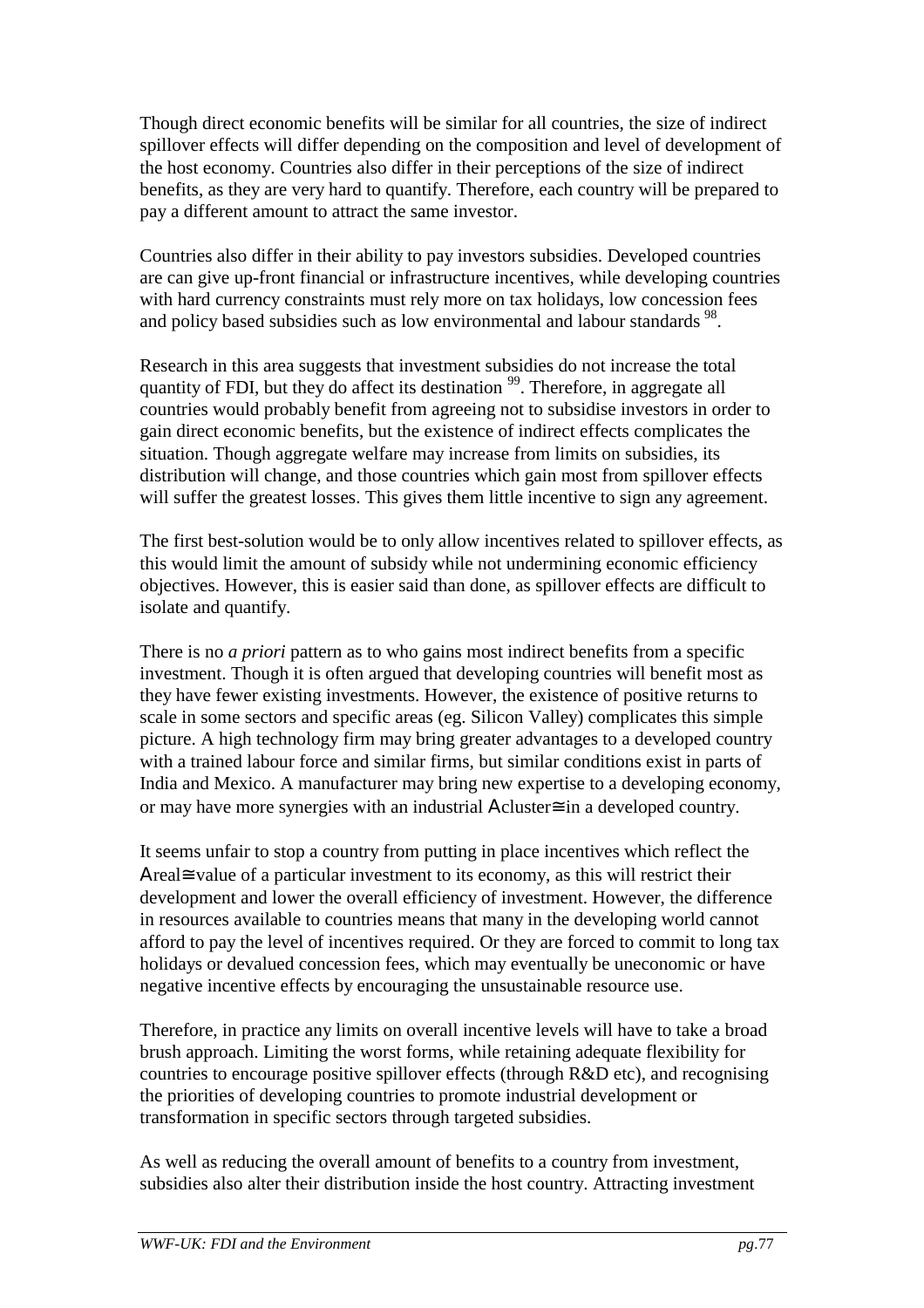through fiscal subsidies benefits those directly employed by the project, local communities and domestic suppliers, at the expense of general taxpayers. Though these costs should be recouped in turn through added output, increased taxes and better product quality. Investment in infrastructure can bring either costs or benefits to local communities depending on whether it is funded from general or local taxation, and on the size of environmental externalities.

Using lower environmental or social policies to attract investment places costs mainly on workers and local communities, while benefits - in the form of increased taxation revenues - accrue to the wider population. Using policy incentives also raises important questions of sustainability and accountability. The external costs of lower regulation are borne in terms of worse health (due to pollution, longer working hours, worse working conditions), lower wages and lower environmental quality (depleted resources, water pollution) many of which are irreversible. For example, chronic health problems cannot be remedied by higher incomes or future compensation. In economic terms these goods are not perfectly substitutable for money.

When goods are not perfect substitutes then peoples= willingness to pay for improved quality of life will be less than their willingness to accept compensation for reduced health or environmental damage  $100$ . Therefore, the income generated from an investment may not be adequate to compensate those affected by its environmental or social damage in the future. Resulting in a negative overall impact on the country=s development and an inefficient use of resources.

**Investment subsidies reduce the benefits from FDI to the host country, but tend not to increase total FDI flows. There is no simple rule for defining a "good" or "bad" subsidy, as individual countries place different values on the same investment, and can benefit from using incentives.**

**However, developing countries tend to lose from open competition as they have fewer resources to attract FDI. The resulting use of competitive deregulation impacts the poorest communities and workers, who often also gain least economic benefits from increased investment and suffer the highest costs.**

#### *8.3.2 Policy instruments to control investment incentives*

The complexity of arguments around investment incentives has lead to policy paralysis on international rules to limit their use. In the MAI debate many countries wished to limit competitive deregulation in the areas of environment and labour, but were opposed by other OECD members (notably Mexico and South Korea).

Developing countries have generally seen any limitations on the use of incentives as a ploy to prevent FDI flows into their countries. Transnational corporations who benefit from incentive wars also object to any disciplines, arguing they prevent healthy competition and overly restrain policy makers, especially in developing countries <sup>101</sup>.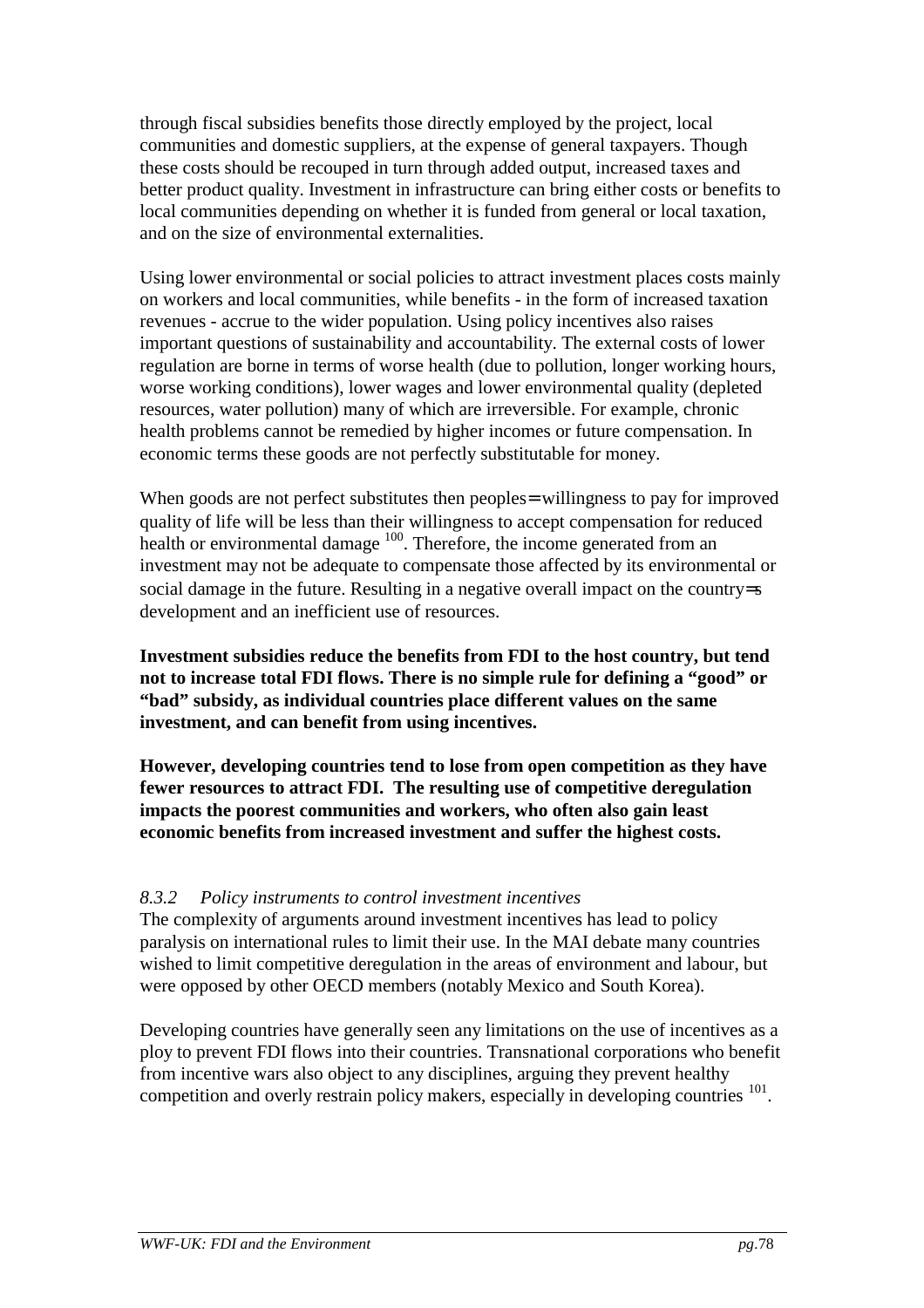There are also disagreements between developed countries on incentive limitation, with large interventionist blocks favouring only  $A$ good $\cong$  incentives (the EU), and smaller, free market countries wishing to limit all use of incentives (New Zealand).

Given the different interests displayed, any disciplines on incentives will have to focus on removing the worst problems - not trying to produce a perfect system. Countries will have to accept some "inefficient" limitations on their actions in return for overall gains in other areas. Given the overall goal of sustainable development, disciplines on incentives should aim to achieve the following goals:

- X prevent the lowering or chilling of environmental and labour standards to attract FDI;
- X reduce any corruption and anti-competitive practices associated with investment incentives;
- Χ ensure that both the overall cost of incentives, and the distribution of costs and benefits, is quantified and transparent;
- Χ limit incentives which cause negative externalities through inappropriate economic signals;
- Χ limit financial and fiscal incentives to specific development purposes; recognising the need for developing countries to strategically attract FDI.

The practicalities of limiting regulatory competition are discussed below. However, the broader debate on good governance of investment incentives is equally important. As these decisions will have indirect environmental and social impacts in terms of foregone public expenditure, perverse incentives and skewed development priorities.

Greater transparency and openness in how incentives are awarded, and their costs and benefits to taxpayers, consumers and communities would allow better democratic decision making in the host country. This would also help prevent the use of damaging fiscal incentives such as lowered concession fees for natural resources that promote unsustainable and inefficient management.

International agreement on the basic principles and rules for transparency and incentive assessment will be needed to prevent countries from free-riding.

**Limits on the size and type of financial incentives may not be possible to agree at a global level due to development disparities between nations. It may be more practical for regional groupings to agree limits, as evidence suggests that this will not affect flows to the region. However, as tariff barriers fall between regional markets global regulation may be needed.**

**Countries will probably wish to be able to give incentives to encourage specific spillover effects, such as to stimulate the transfer of technology. However, these**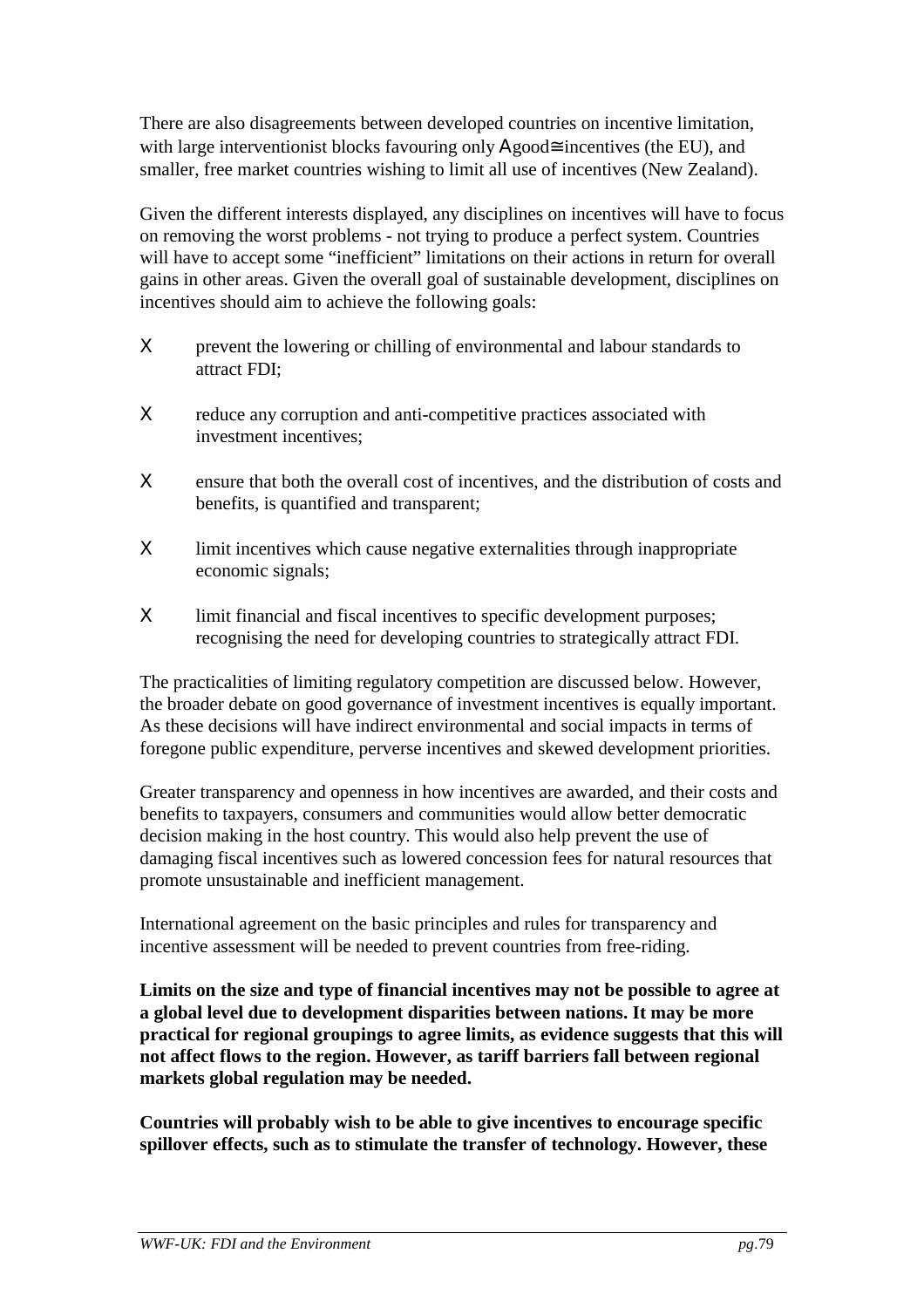#### **must be carefully defined and capped at a small proportion of total investment. Similar disciplines apply to state aid under WTO agreements.**

#### *8.3.3 Preventing competitive deregulation*

Logically an agreement limiting regulatory competition should be easier to reach, because these incentives have smaller effects on investment flows, are badly targeted economically, and can be shown to disadvantage the poor and undermine movement towards sustainable development.

Objections to these restrictions raised in the MAI debate focused on the potential ambiguity of whether a regulatory change actually represented a "lowering" of standards. An example was used by the US of an investor being allowed to develop a section of a protected area in return for giving financial assistance to manage the park.

This is a legalistic interpretation of "no lowering of standards", which looks at changes in legislation not changes in environmental quality. In reality an environmental assessment could be carried out to gauge whether the overall environmental impact of the derogation was positive or negative. In most cases, such as case of P&O aiming to denotify a protected area in India, this assessment will be unambiguous in environmental terms <sup>102</sup>.

What a restriction on lowering (or non-enforcement) of laws would prevent is a tradeoff between environmental quality and economic growth which went below the level of existing standards. Therefore, it would not prevent an incoming investor emitting high levels of pollution if it paid to clean up a greater amount from other sources. Habitats could be destroyed if a biologically similar area was created elsewhere (as occurs with the European Habitats Directive).

However, environmental compensation should only be allowed if it has an equal impact on those affected. Local pollution in one area (eg. an export processing zone) could not increase even if another area was cleaned up because the local people and workers would not benefit from the compensating project. A main aim should be to limit the creation of pollution zones where the poor bear the brunt of environmental damage; a situation prevalent in developed countries such as the UK and US  $^{103}$ .

Environmental rules could be relaxed where they conflict with other regulations in the field of health and safety. For example, derogations are sometimes given from mining water treatment rules because geologically a tailings dam in the area might burst and devastate downstream communities. But this is the exception not the rule. Of course, it is perfectly justifiable to revise laws if the science surrounding a regulation changes. However, the burden of proof to show this is the case must remain on the country that is deregulating.

Inside an overall restriction preventing deregulation policy makers should be able to find enough flexibility through imaginative use of environmental policy instruments to prevent ridiculous constraints on development policy. The existence of relatively objective standards for environmental quality removes many of the objections to binding international rules restricting deregulation. Though difficult environmental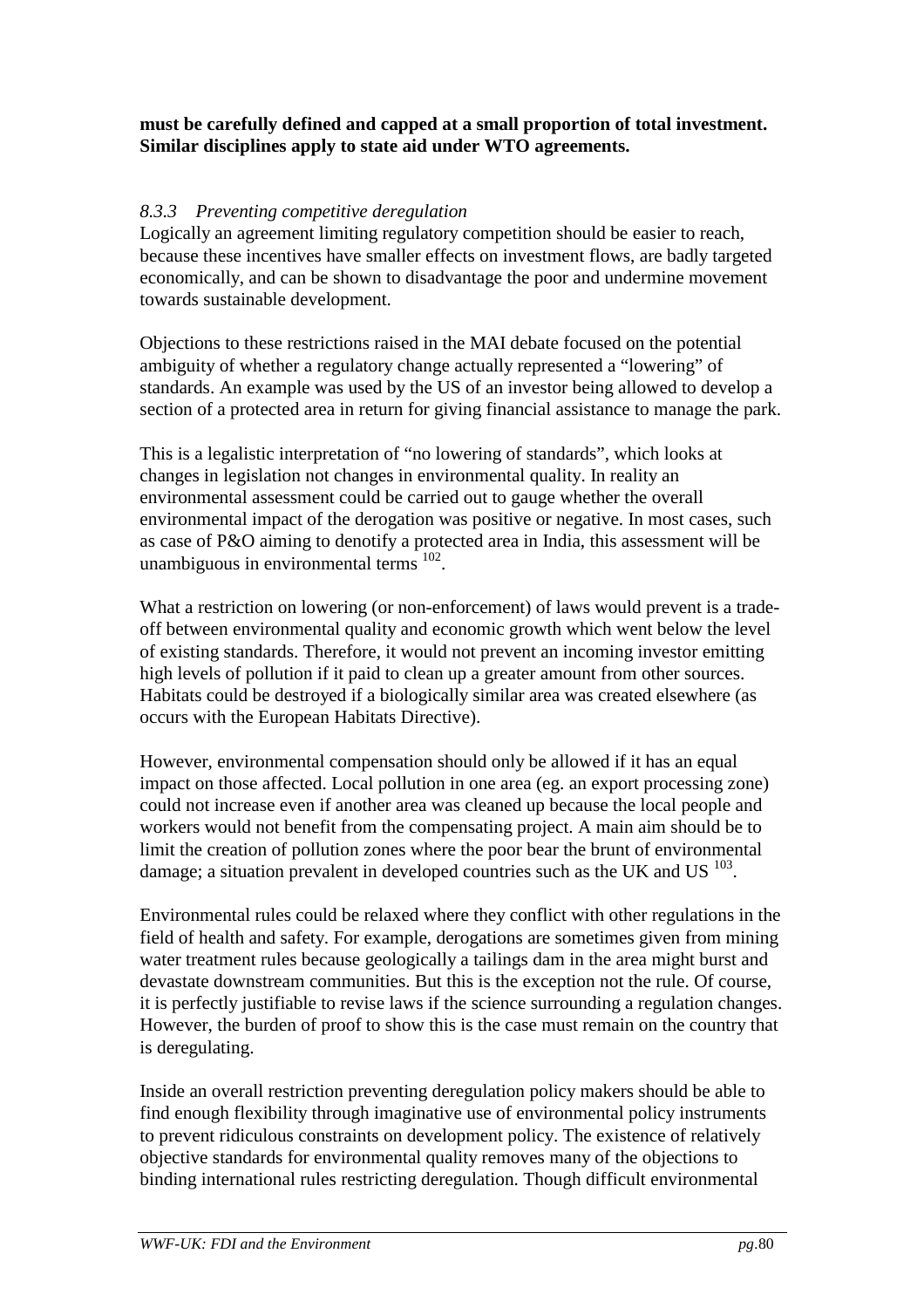trade-offs may exist between some environmental issues; for example, biodiversity and the building of hydro-electric dams to reduce greenhouse gas emissions.

Issues around labour standards are harder to determine, because legitimate moves towards greater labour market flexibility (eg. ending restrictive union practices) could be interpreted as a lowering of standards. Practically it is likely that disciplines on deregulation at the national level will probably have to be limited to a core set of international labour standards. However, there is no reason why international rules cannot specifically prevent national standards being lowered in areas such as export processing zones, even when these are above any international core standards.

**To support environmental best-practice by industry, governments must collaborate to eliminate costly and inefficient competition based on lowering or freezing environmental standards. This will not unduly limit national policy flexibility if based around an assessment of actual environmental impacts, and not just changes to statutes or issuing of derogations.**

#### **8.4 From Top-Down to Bottom-Up: Improving International Governance by Strengthening the Role of Civil Society**

Top-down regulation by national and international government is necessary, but not sufficient, to make FDI support sustainable development. Experience shows that active local community and civil society organisations - in both home and host countries - are vital to give a balance of environmental, social and economic interests, and their role is explicitly recognised inside Agenda 21.

However, civil society groups are often too under-resourced to adequately represent the interests of their constituencies. In many countries they are also actively suppressed, or denied access to justice and legal remedies. International agreements on FDI must recognise the role of civil society and NGOs, ensure they have access to an adequate legal frameworks at the national and international level. Including support and capacity building in order to be able to use such instruments.

#### *8.4.1 The function of civil society in influencing foreign direct investment* Civil society performs a set of functions which are neither covered by the state nor widely available (especially to poorer groups) inside commercial markets. Civil society organisations emerge distinctly when markets begin to dominate exchange transactions - changing and replacing traditional economic and social relations. The growth of civil society can be seen as a way in which societies build new institutions to ensure representation, security, access to resources and provision of services which the market or government are not providing. These services may previously have been provided by family, village or communal structures.

A comprehensive and strong set of civil society functions is vital for achieving sustainable development. Civil society improves the quality of development by erecting a "social market place" where non-market values can be articulated. This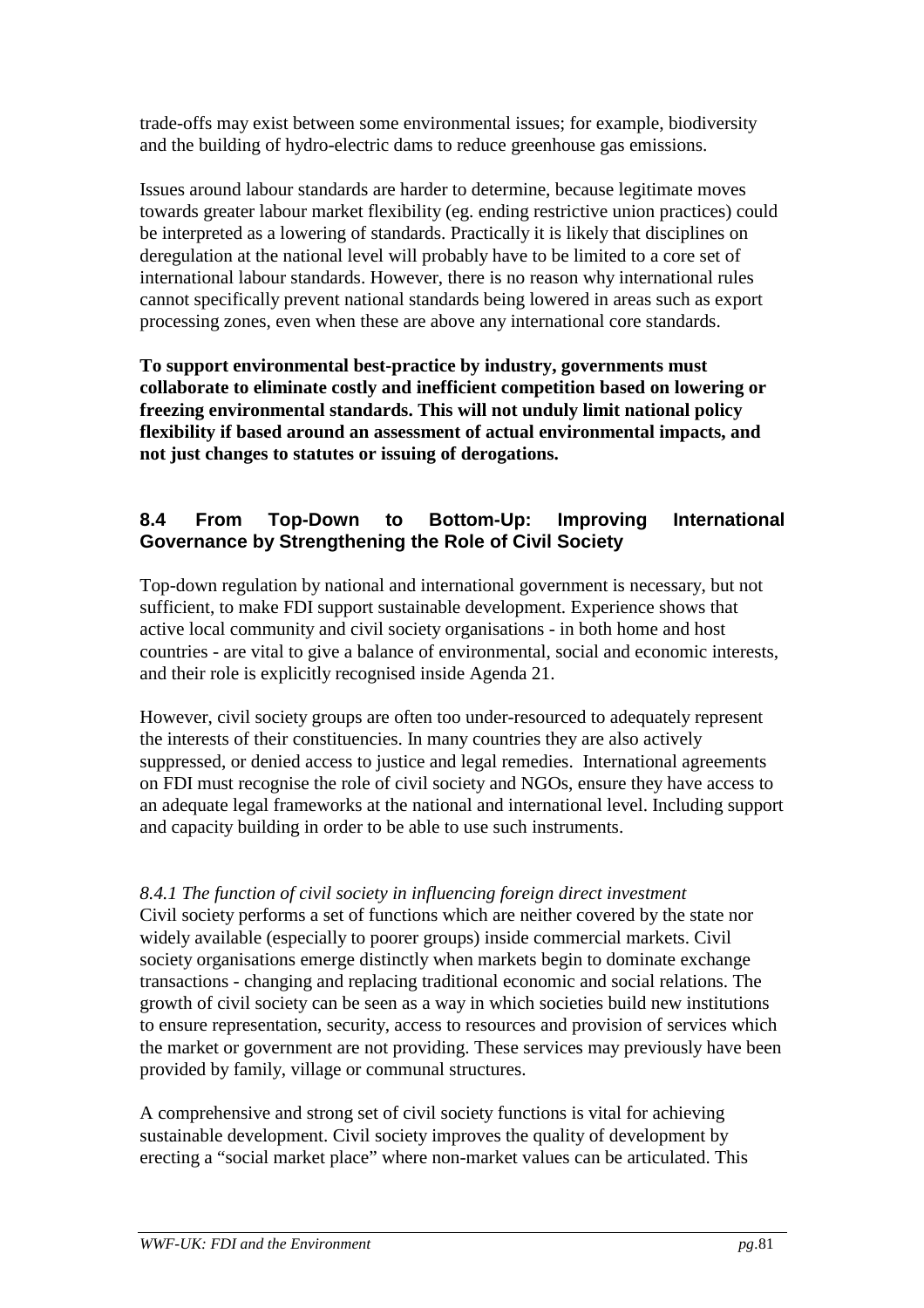shapes the outputs and distribution of the economic system, and protects people from the harshest excesses of market forces.

These functions are essential in issues of land and natural resource use. The poorest groups in society are frequently forced into marginal resource areas by more powerful economic actors. These commercial actors often use these appropriated resources unsustainably or inefficiently in order to supply international and urban markets. In the absence of mediating civil society institutions, subsistence or low income groups will be unable to compete in the economic or political market place against highly capitalised commercial resource users. Foreign investors are heavily represented in the resource sector and constantly experience conflicts over the legitimacy of access to resources; for example, the diversion of water away from subsistence agriculture to supply export agriculture or tourism developments.

WWF has worked with a wide variety of local groups, providing support and influence in such circumstances, including: forest communities in the Central African Republic threatened by foreign logging companies; indigenous fishing communities in Nicaragua under pressure from foreign trawler fleets; and, communities in Kenya whose land is being damaged by tourism development <sup>104</sup>.

Many different types of organisation can fulfill these functions including: unions, cooperatives, non-governmental organisations (in a narrow Αnon-profit≅ sense), community groups, religious groups, political parties and Αgrassroots≅ groupings. The constitution of the group is unimportant, what defines its role is its function in correcting market and government failures.

Civil society groups interact with foreign investors at several different levels:

- Χ representing the interests of local communities: protesting against particular investments; arguing for compensation for project impacts.
- Χ shaping host country development strategies: arguing for or against foreign entry into particular sectors; influencing national investment law and provision of subsidies.
- Χ influencing international institutions: advocating conditionality for investment guarantees; changing international investment regimes; monitoring official aid to the private sector.
- Χ working directly with international investors: defining guidelines for environmentally sensitive operations; drawing-up and monitoring codes of conduct on labour rights; helping facilitate relations with local communities or home country shareholders.

Civil society groups operate in a variety of modes, ranging from oppositional campaigns to direct partnerships with investors. Companies are increasingly recognising the need to work with these groups, at least at the community level, and that such relationships must involve more than just money 105.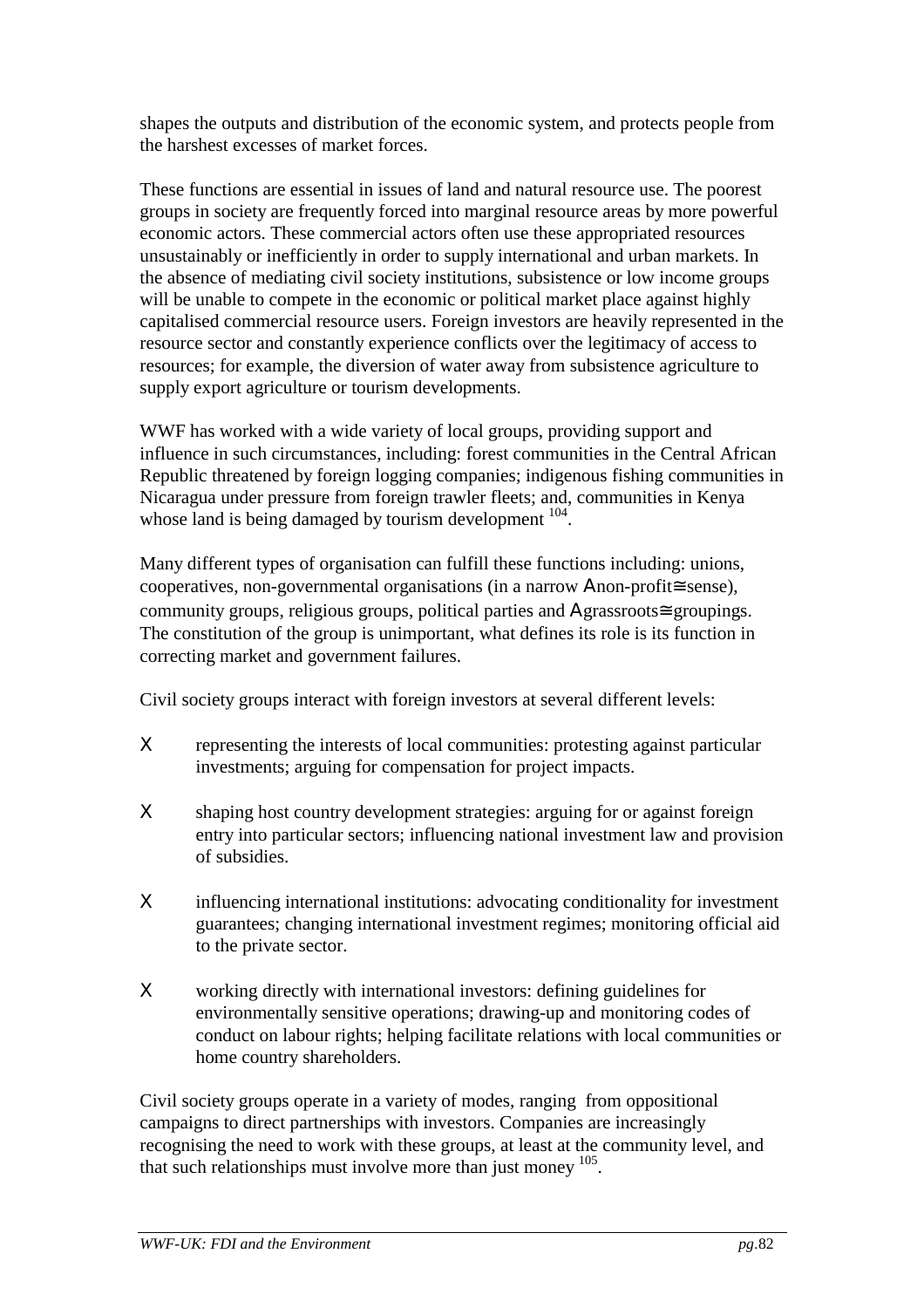However, local groups are still frequently ignored by international investors unless international or home country NGOs intervene. In the case of P&O=s planned investment in Dahanu, the P&O-India office had stopped responding to local community groups until the company=s offices in Australia and the UK were approached by WWF and UK Members of Parliament.

Dialogue with a large investor also requires levels of technical and administrative capacity often beyond the reach of local organisations in either developed or developing countries. In the P&O case, the local groups could mobilise over 20,000 fisher people in demonstrations against the port, but could not afford an environmental and social impact assessment without assistance from WWF  $^{106}$ .

Though corporate attitudes at the local level are slowly changing, a similar constructive attitude is not found in international fora. Indeed, business groups have even questioned the legitimacy of NGOs participating in discussions on international investment agreements 107.

The attitude of investors to international civil society groups remains rather confused. Businesses regularly point out the important role NGOs play in highlighting environmental or social problems ("the severity or acuteness of a particular issue can create action. The non-governmental community is largely responsible for driving an issue up the >acuteness scale'" WBCSD, 1999). However, business organisations have repeatedly rejected access for civil society groups to invoke official codes of corporate conduct, such as the OECD Guidelines on Multinational Enterprises <sup>108</sup>.

Civil society groups are also under political pressure in many countries. Often foreign investors may be in the difficult position of attempting to co-operate with a local community which is disenfranchised and discriminated against by local authorities. This is particularly common where indigenous communities are present in natural resource rich areas; a situation which WWF deals with in its conservation work 109. Investors must have a clear view of the rights of local communities, an understanding that these cannot be removed by central government without very strong reasons, and adequate compensation that the company has a responsibility to see implemented.

There is also a legitimate concern from incoming investors that they should deal with the Αright≅ civil society organisations. These concerns have strong commercial motivations because any compensation agreed with Αrepresentatives≅ of local communities must be adequate and reach those affected, or the investor could face continued protests and disruption. Larger NGOs can sometimes undermine grassroots groups in their dealings with investors. Some unions have criticised home country NGOs for agreeing codes of labour conduct with TNCs that do not give rights of association and representation. However, better coordination between civil society organisations is reducing such conflicts.

#### **Civil society organisations in home and host countries play an important role in shaping the performance of FDI and government support for different types of**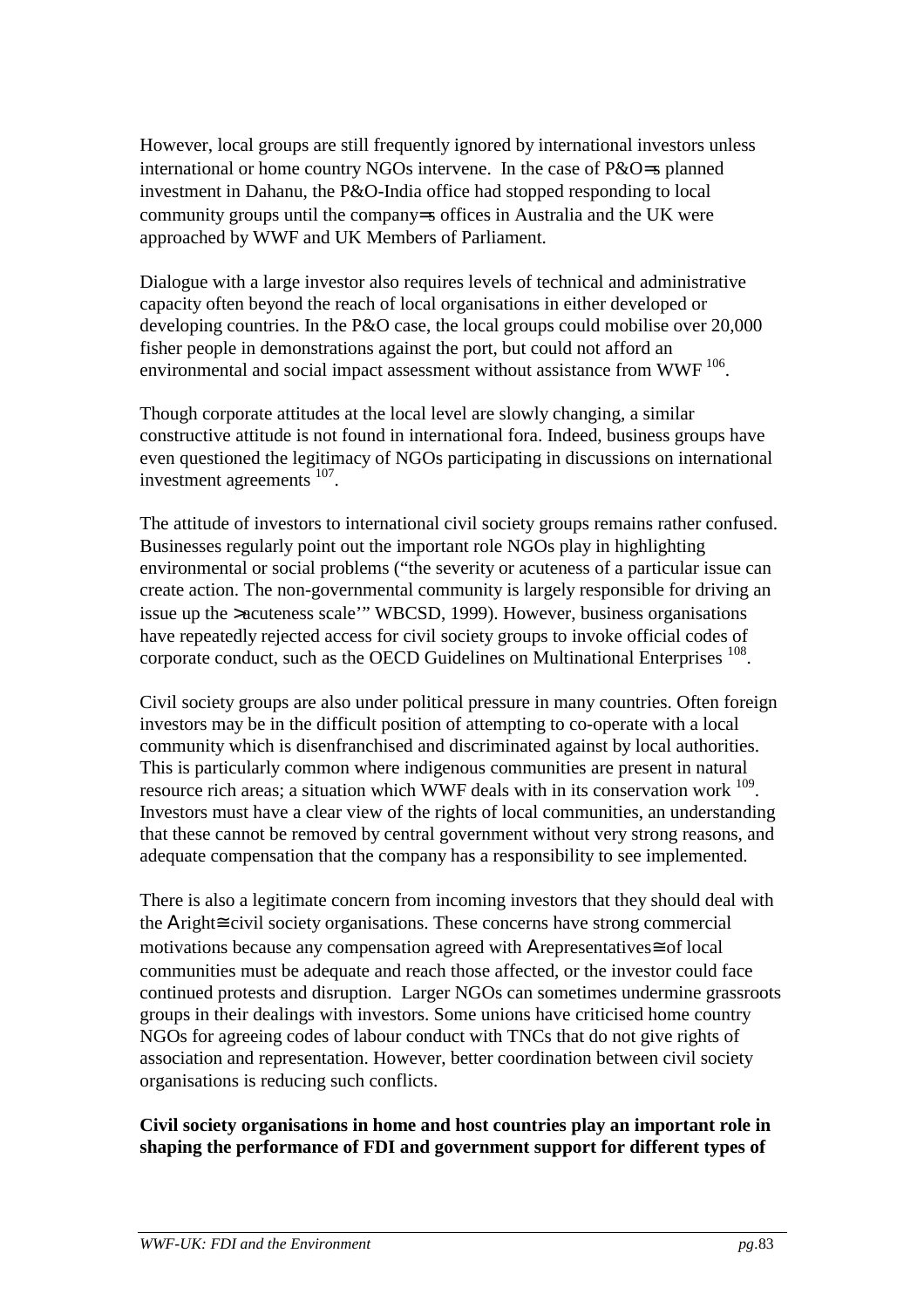#### **investment. However, their positive influence is hampered by a lack of resources and influence, especially at the local level.**

#### *8.4.2 Civil Society and the formal regulation of international investment*

Civil society organisations are being forced into an ambiguous role in the regulation of international investment. Recognised as an important actor because of their power to disrupt investment and harm corporate reputations, they are increasingly being asked to form partnerships with TNCs; helping formulate, monitor and validate voluntary standards of corporate performance. On the other hand, the same companies lobby to deny civil society groups legal access to the influence, information and resources needed to enforce existing laws and protect their legitimate interests.

This is an unsustainable situation, which favours well-resourced and already influential groups, and pays no attention to the representative basis of different organisations. Civil society groups cannot become permanent watchdogs of corporate activity, as this will eventually compromise their effectiveness. Their appropriate role is to respond to problems with particular projects, to monitor the implementation of statutory and voluntary codes by other regulatory or private bodies (eg. private certifiers and accountancy firms), and to stimulate corporate best practice.

Civil society interests and activities should be empowered and supported by international regulation, not - as is increasingly the case - be seen as a substitute for it.

A coherent approach is needed which grants civil society groups access to specific international instruments (for example, enforcement of codes of conduct), and gives contingent standing with investors to have their interests as stakeholders recognised.

Access should to an extent recognise the different basis of civil society groups, if only to prevent frivolous cases and abuse by commercial interests masquerading as representatives of civil society. Civil society groups themselves will have to become more transparent about who they claim to represent, and how they are accountable to their constituency.

However, the legitimacy of a group's interests does not have to stem from a membership basis, but can be based on scientific, intellectual, moral, religious and other grounds. The diversity of civil society is one of its strengths, and should not be limited by arbitrary requirements to be "representative". Civil society groups do not attempt to replace representative democracy (where it exists) but enhance and support it.

Key instruments that should be available to civil society groups and citizens include:

#### *In codes of corporate conduct (both binding and voluntary)*

- X Investors should have to consult host country groups on the impact of planned projects; giving access to independent assessments and support for additional analysis when needed.
- X Home country groups must be able to access full, timely and independently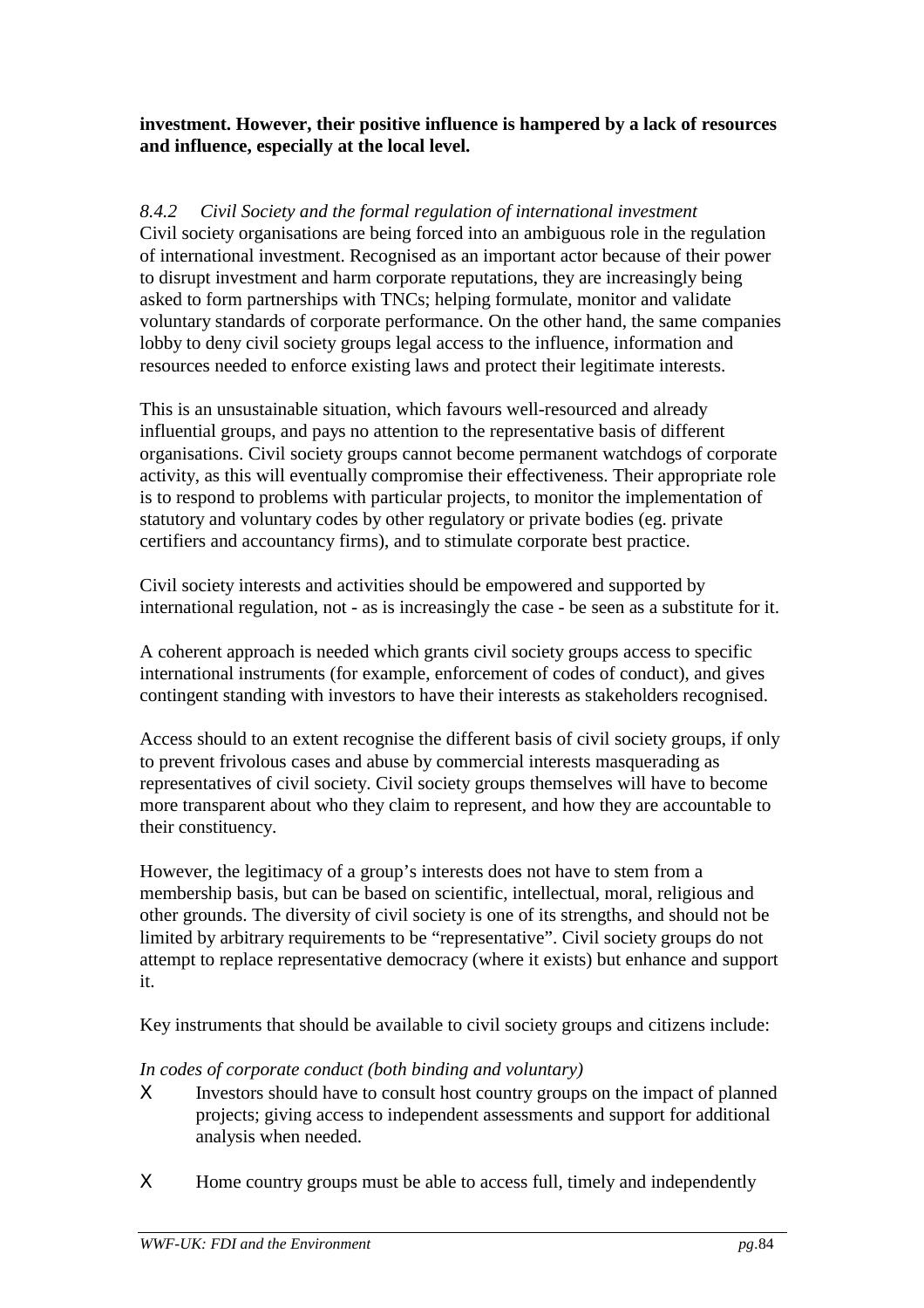verified information about the foreign operations of companies.

Χ Civil society groups must be able to use any implementation system (eg. a tribunal, review of conduct, Αnaming and shaming≅) with a minimum test of standing to deter nuisance cases.

#### *In international investment promotion agreements*

- Χ Information on investor=s corporate structure should be publicly available.
- Χ Information on investment laws, subsidies, exceptions, derogations etc. should be available to both citizens and inward investors.
- X Dispute proceedings should be transparent and open to citizens.
- X Access to home country courts by host nationals should be simplified, prerequirements made consistent between countries and access to any legal aid allowed.

#### *In international investment regulation*

- X Home and host country citizens should be able to activate mechanisms outlawing lowering of regulatory standards to attract investment.
- Χ The costs and expected benefits of any investment subsidies should be publicly available.
- Χ All regulatory mechanisms relating to restrictive business practices, corruption and anti-competitive behaviour must accept complaints from civil society.

Some governments have objected to civil society groups being granted "rights" of access and standing in international agreements, arguing that this subverts democracy and the rights of nation states. However, the rules that apply to investors would be decided by governments, citizens would merely be able to ensure they are enforced.

The language of "rights" is actually irrelevant, because civil society must be part of the system for it to work effectively. Civil society provides an essential set of checks and balances to the system, making up for the absence of an international independent regulator to oversee the application of the rules. Therefore, in cases where both home and host country have an incentive to cheat (eg. "no lowering of standards") there must be the possibility of independent activation of the rules.

Moving away from rights-based language also clarifies how investors should be treated. Agreements give investors certain protections and privileges - equal treatment, compensation for expropriation. These are not abstract rights, but policy tools used to achieve broad societal goals by attracting quality investment. There is no reason why civil society access to instruments must be balanced by investor access, as has been argued by some business groups; for example, balancing citizens' access to codes of conduct with investor-state dispute mechanisms. Each function should be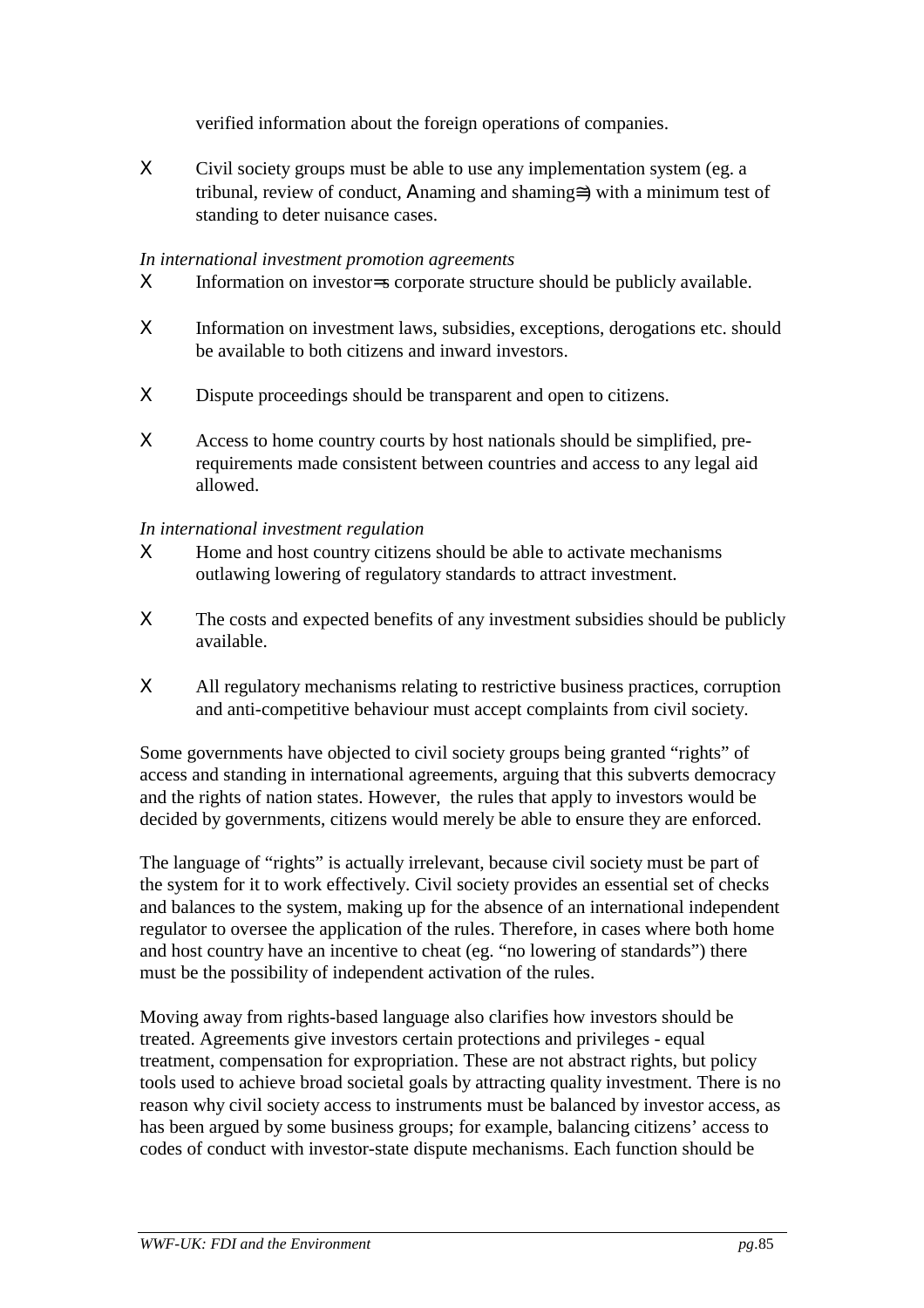assessed on how it contributes to the goals of sustainable development and poverty reduction, not as a quasi-constitutional issue.

**Top-down regulation of FDI is not sufficient to achieve sustainable development. Active and empowered local communities and civil society - in both home and host countries - are an essential part of ensuring efficient and responsible investment.**

**International rules promoting and regulating investment must ensure public access to relevant information and regulatory mechanisms, and build the capacity of civil society groups so they can use them effectively.**

#### **8.5 Constructing Sustainable Markets: the Need for Good Economic and Social Governance**

Sustainable development requires a balance of economic, social and environmental considerations. The above analysis of FDI and the environment demonstrates the vital interlinkages between the three components, and how traditional environmental policy and regulation - at any level - will never succeed in its aims unless there are complementary economic and social initiatives.

Environmental protection requires effective institutions to deliver public goods whether these are clean air, good labour practices, education or fair competition. Experience shows that national level capacity in all these areas tends to evolve at a similar rate - reflecting general development levels. The role of international agreements and corporate regulation is to make up for any deficiencies in these systems, and help them develop to cope with international economic pressures.

In particular, sustainable use of natural resources relies on efficient market decisions inside a framework which correctly prices environmental goods and sets overall sustainability limits. Dysfunctional markets will give the wrong signals to market actors, skewing choices and potentially undermining long run sustainability.

WWF sees three key areas for international rules:

- Χ Competition policy and preventing restrictive business practices
- Χ Prevention of corruption and bribery
- Χ Core labour standards

There are many important issues in each area which are beyond the scope of this report. Below we outline their direct implications for environmental issues and the key design parameters for achieving environmental effectiveness.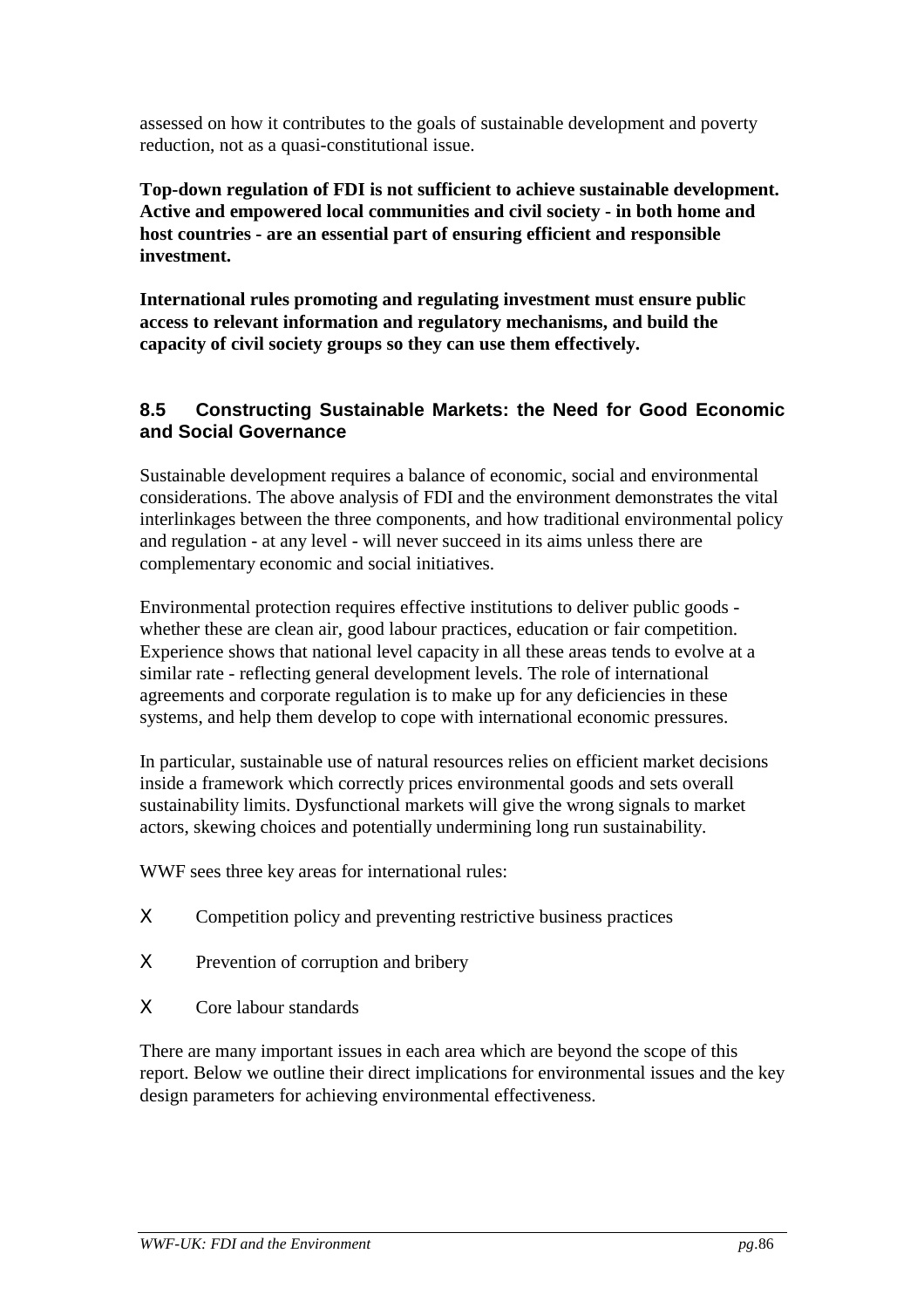#### *8.5.1 Competition policy and eliminating restrictive business practices*

Competition policy has the general aim of ensuring markets work efficiently. That is, no producer or consumer can alter market prices significantly, and all companies are earning normal profits relative to other sectors. This requires regulators ensure mergers and acquisitions do not give a company market dominance, and to break up any hard core cartels (price-fixing arrangements between different firms).

Competition authorities tend to focus less on a company's market share in a particular country, but whether it can influences prices or entry to the sector. If a market is contestable - that is, entry by competitors is easy and potential competitors exist - then dominant positions are less likely to be abused. However, where entry is difficult - for example, in network industries - market dominance must be carefully policed.

Companies may employ a variety of restrictive business practices to prevent new entry into a sector, including: acquisition of potential competitors; predatory (below cost) pricing; restrictive contracts with suppliers or outlets not to stock competitors' products; monopolisation of knowledge capital through patenting or acquisition of licencing rights which are not used; lobbying for high tariff barriers; lobbying for high regulatory costs in a sector to deter smaller entrants.

National competition policy often conflicts with industrial policy and the realities of economies of scale. Most OECD countries have exceptions in certain sectors that allow market dominance by firms who are considered key exporters  $110$ . This allows companies to achieve critical economies of scale in the home market, and can permit cross-subsidisation from home consumers to support aggressive export strategies. Most countries have also at some time used either tariff barriers, investment restrictions or state ownership to reduce competitive pressures in key sectors.

All these issues now have international dimensions as mergers and acquisitions make up four-fifths of FDI flows. Hard core cartels exist across national boundaries, and companies have been known to agree on spheres of influence in global markets; where each will be allowed to take a dominant position in certain groups of countries. The use of transfer pricing techniques allows TNCs to cross-subsidise subsidiaries in different countries, and non-price barriers to entry can exist internationally.

Despite the potential for international restrictive business practices, competition policy is usually implemented at the national level, if at all. Only around half of current WTO members  $(\approx 70)$  currently have competition policy in place at the national level. Internationally, limited co-operation agreements between competition and taxation authorities exist between some developed countries (eg. the EU and the USA). The European Union is the only regional economic area with a supra-national competition authority, and that only deals with trade-related competition issues  $<sup>11</sup>$ .</sup>

The WTO has been discussing issues around competition and trade since 1994. The European Union has identified an agreement on competition policy as a key goal for the next round of WTO negotiations. The main focus of discussions has been how the lack of enforced competition policy impacts trade flows, though there has also been some discussion on how trade measures affect competition. Likely issues for negotiation are: the introduction of basic standards for competition policy and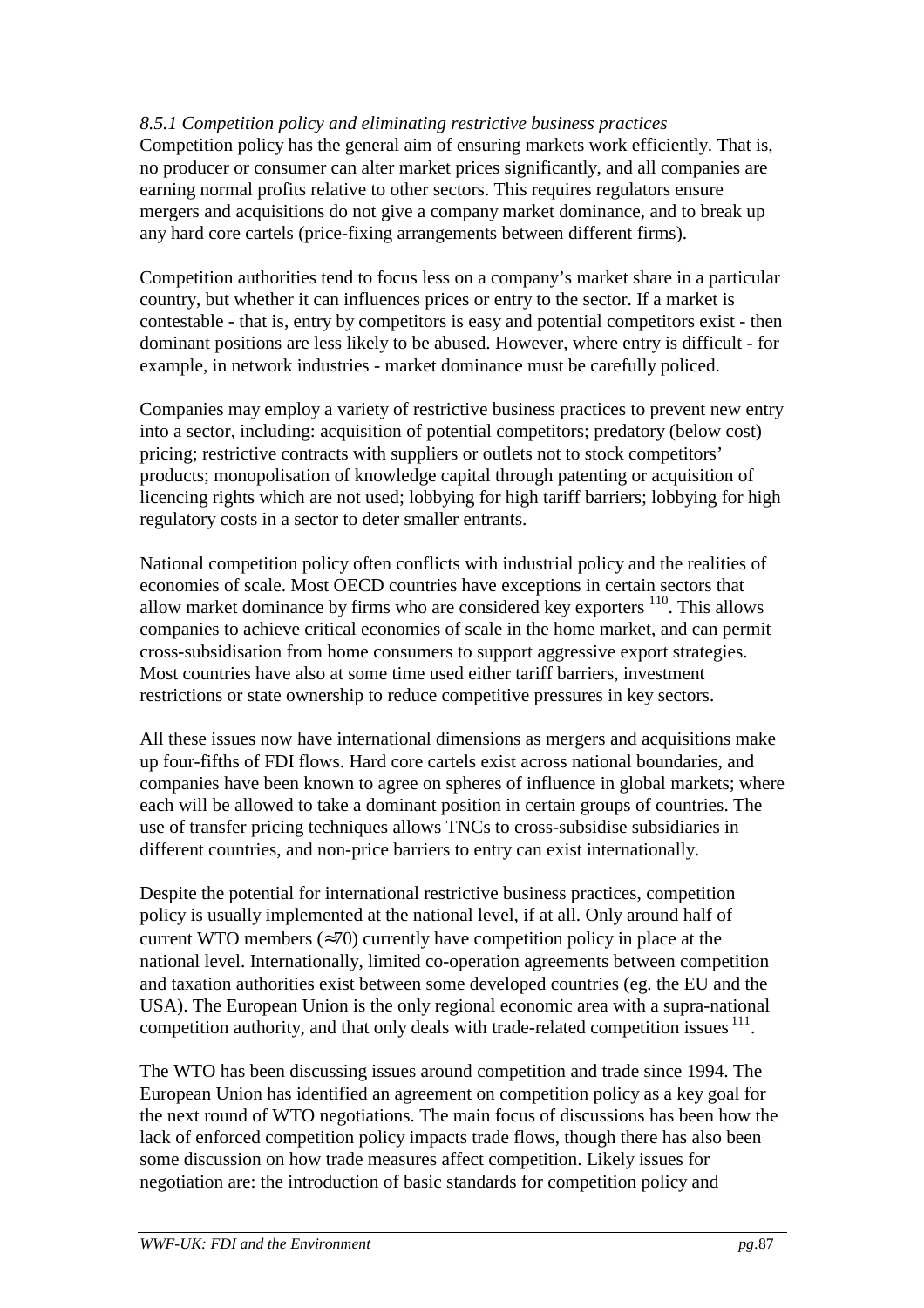transparency; information sharing on hard core cartels; the impact of RBPs on outside markets and the foreclosure of markets to third countries <sup>112</sup>.

Some developing countries are concerned that international rules on competition policy may be used to force open markets that have been restricted for development reasons. Competition policy could be used to challenge restrictions on foreign entry or expansion, subsidies given to domestic producers and other discriminatory policies. This is a legitimate fear, and re-enforces the view that international competition policy should focus on corporate barriers to entry into markets, not governmental ones.

Effective international competition policy should protect developing countries against restrictive practices by large trans-national corporations. Competition policy procedures can also provide an empirical measure for assessing discrimination, which gives greater flexibility than legalistic formulations of national treatment. For example, support for domestic companies could be allowed unless it caused substantial market dominance by these firms, rather than just helping them achieve greater competitiveness. Instituting effective competition policy could provide a more flexible way to give foreign investors certainty and fair treatment than extending and re-enforcing traditional investment protection agreements <sup>113</sup>.

#### *8.5.2 Competition Policy, RBPs and the Environment*

Competition policy and rules to limit the use of RBPs have important implications for environmental protection and sustainable resource use:

- Χ markets which are closed to new entrants may prevent the transfer of up-todate environmentally sound technology into these sectors;
- X monopoly resource extractors tend to be more wasteful and inefficient than those in competitive markets; for example, timber, mining, metal processing;
- Χ competition laws could threaten the ability of small enterprises or local communities to control their resources; especially in areas such as tourism;
- Χ competition laws could be used to challenge environmental regulations which de facto discriminate against some firms;
- Χ disciplines on transfer pricing would allow countries to receive greater revenues from exploiting their natural resources, thus potentially encouraging higher environmental standards and more sustainable extraction policies.

Most debate on the interaction between competition policy and the environment has focused on how environmental regulation may act as a barrier to trade, or how certain types of regulation may re-enforce existing market power or give opportunities for collusion between firms  $114$ . However, research tends to show that the biggest barrier to trade comes from a lack of environmental laws, not the way they are framed  $115$ .

Co-operative strategies that benefit the environment - for example, life cycle responsibility, sector-wide voluntary agreements - do promote collusion and can erect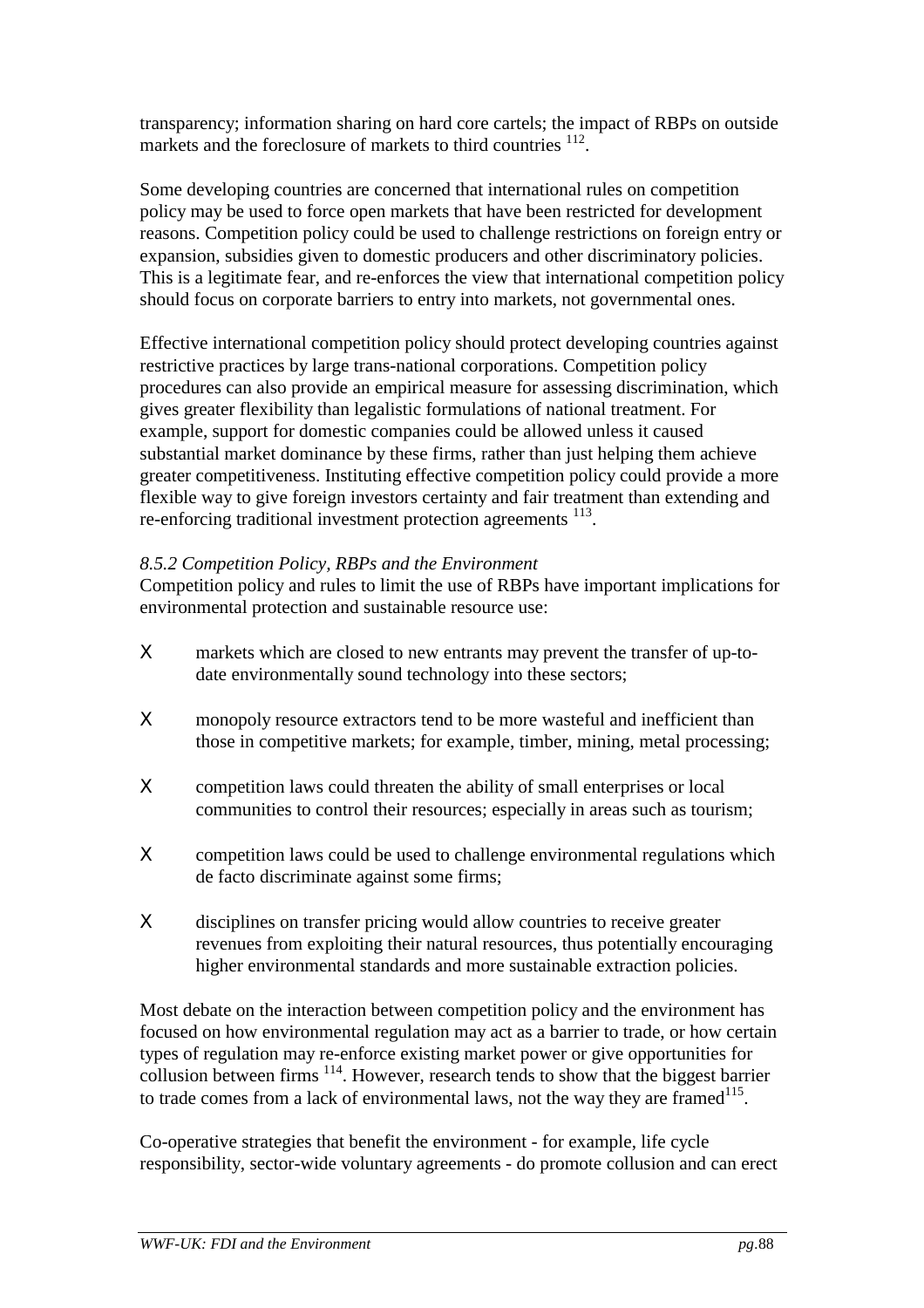barriers to entry. However, the correct way to deal with this is to have co-operation between environmental and competition authorities, not to allow environmental laws to be repeated challenged by companies.

A balance is needed between competition rules which allow innovation and new entry into markets in a way that improves environmental performance, and rules which would allow companies to challenge environmental regulation or the rights of local communities to benefit from their natural resource base. To avoid these problems the focus of international competition rules should be to prevent corporate restrictive practices. Governmental actions that could limit competition should be dealt with inside international agreements dealing with environment, investment and trade.

In particular, negotiations should ensure more effective international co-operation on transfer pricing for countries at a relatively low general level of development, but which have valuable natural resources which foreign investors wish to exploit. For example, the Government of Kazakhstan recently announced a crackdown on tax evasion through transfer pricing in its foreign-dominated large industries. The government considered that corporations had no incentive to display large profits inside the country, because financial institutions were undeveloped, therefore shifting profits outside the country to avoid tax was virtually cost free  $1^{16}$ .

The rise in complex transfer pricing shows that to be effective an international agreement on competition would have to be accompanied by real capacity building in developing countries. Consistent rules on company transparency and reporting are also needed in order to facilitate the exchange of information between regulators.

**International competition rules aimed at reducing corporate RBPs could facilitate the diffusion of cleaner technologies, and when combined with disciplines on transfer pricing, improve the sustainable use of natural resources.**

#### *8.5.3 Bribery and Corruption*

Bribery of public officials is widespread and often involves foreign investors aiming to facilitate their entry into a country, or gain access to valuable natural resources. There is widespread consensus that corruption causes economic and social underdevelopment. Corruption does not just affect the project or decision being directly influenced, but undermines all public governance by removing trust and confidence in public action and destroying the concept of public service.

Bribery and corruption affects all efforts at environmental protection. Natural resource use industries are prone to corruption given the large amounts of money related to concessions, and the remoteness of resources from centres of public administration.

WWF=s chief environmental concerns are:

- Χ bribery in screening procedures for inward investment leading to inadequate environmental and social assessment of impacts.
- Χ bribery of officials tasked with enforcing environmental regulation;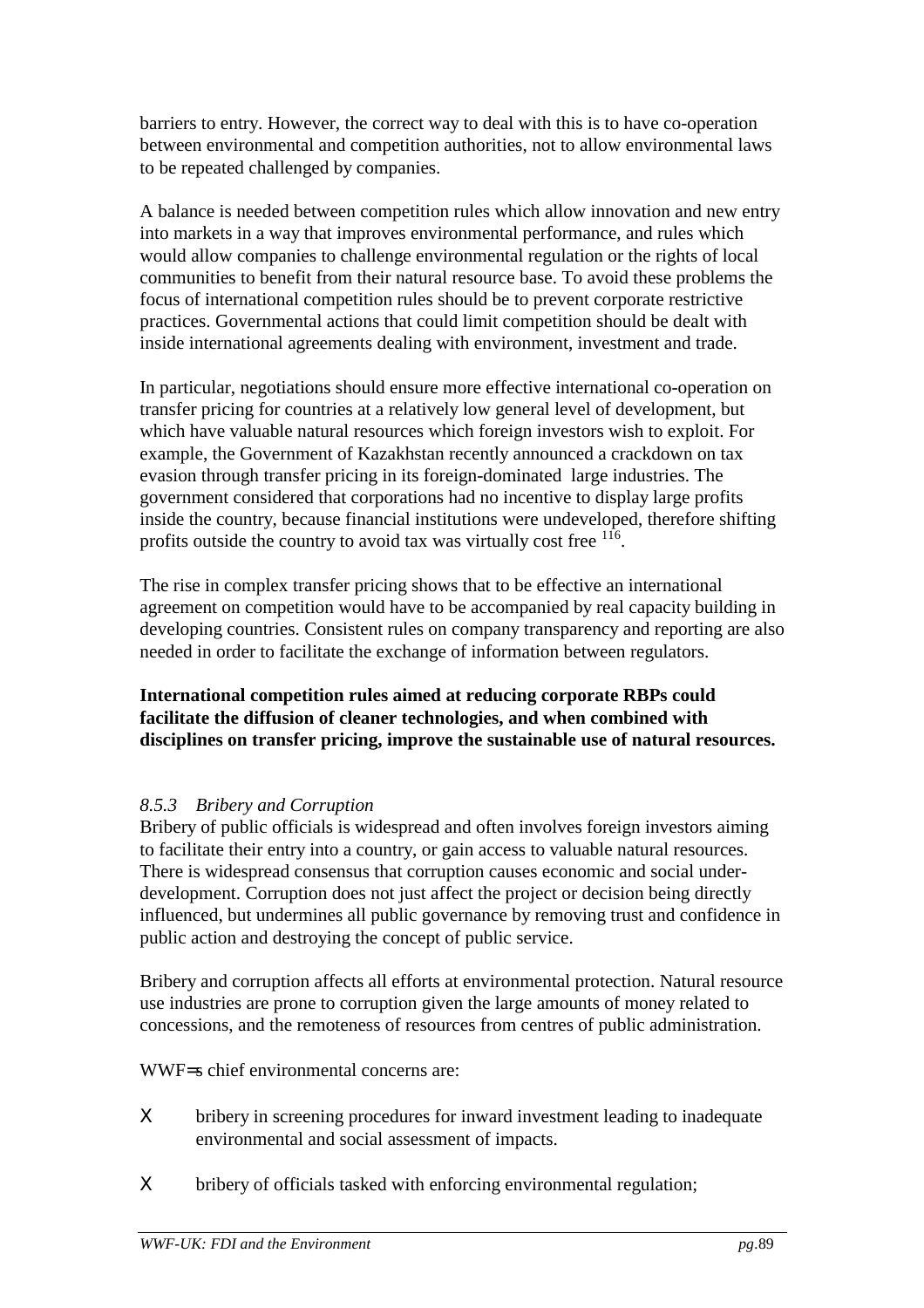X corruption in the awarding of concessions leading to resources being undervalued, and/or companies with poor environmental records winning contracts against better competitors;

As with transfer pricing issues one of the most pernicious problems with corruption in natural resource sectors is the undervaluing of concession fees. This leads to lower government revenues, faster exploitation of resources and fewer funds to invest in regulation or environmental mitigation. Efforts are underway to combat this issue in some countries; for example, the World Bank is supporting efforts by the new government of Indonesia to reallocate 11 million hectares of forest concessions through a transparent bidding process, aiming to eliminate past corrupt practices <sup>117</sup>.

Home country governments used to take a rather laissez-faire attitude towards corruption by their investors, seeing it as a normal part of doing business abroad especially in developing countries. For example, companies were routinely allowed to write off bribes against tax liabilities in home countries. However, this attitude is changing, driven by the US Foreign Corrupt Practices Act that made bribery of foreign officials a criminal offence. US investors then experienced competitive disadvantages by not being able to offer bribes, and strongly lobbied the US government to extend these disciplines internationally. This has lead to agreements between the Organisation of American States, and to the OECD Convention on Combating Bribery of Foreign Public Officials in International Business Transactions, which entered into force in February 1999  $^{118}$ .

These international agreements generally call for countries to implement domestic legislation against corruption of their officials, and by their companies abroad. They usually contain basic principles for anti-corruption laws, accounting standards, extradition, and mutual legal assistance to ensure that jurisdictions work together on these issues. They represent a good model for international co-operation that avoids building supra-national institutions, but maximises co-ordination and consistency between jurisdictions.

**Effective international rules and co-operation on corruption, coupled with capacity building in this area, would provide strong incentives for better environmental management and sustainable resource use. These rules should be a priority in any international negotiations.**

#### *8.5.4 Core Labour Standards*

The impact of FDI on labour rights and conditions at work has always been a fundamental part of the debate on globalisation. The impact of competitive pressures has chilled labour standards in a similar manner to environmental regulation. The rapid growth of free-trade areas with few or no labour standards remains one of the most obvious examples of policy competition to attract investment.

Unlike the patchwork of international environmental agreements, the International Labour Organisation represents a single, competent global authority for defining and implementing labour standards and other employee related issues. In 1998 its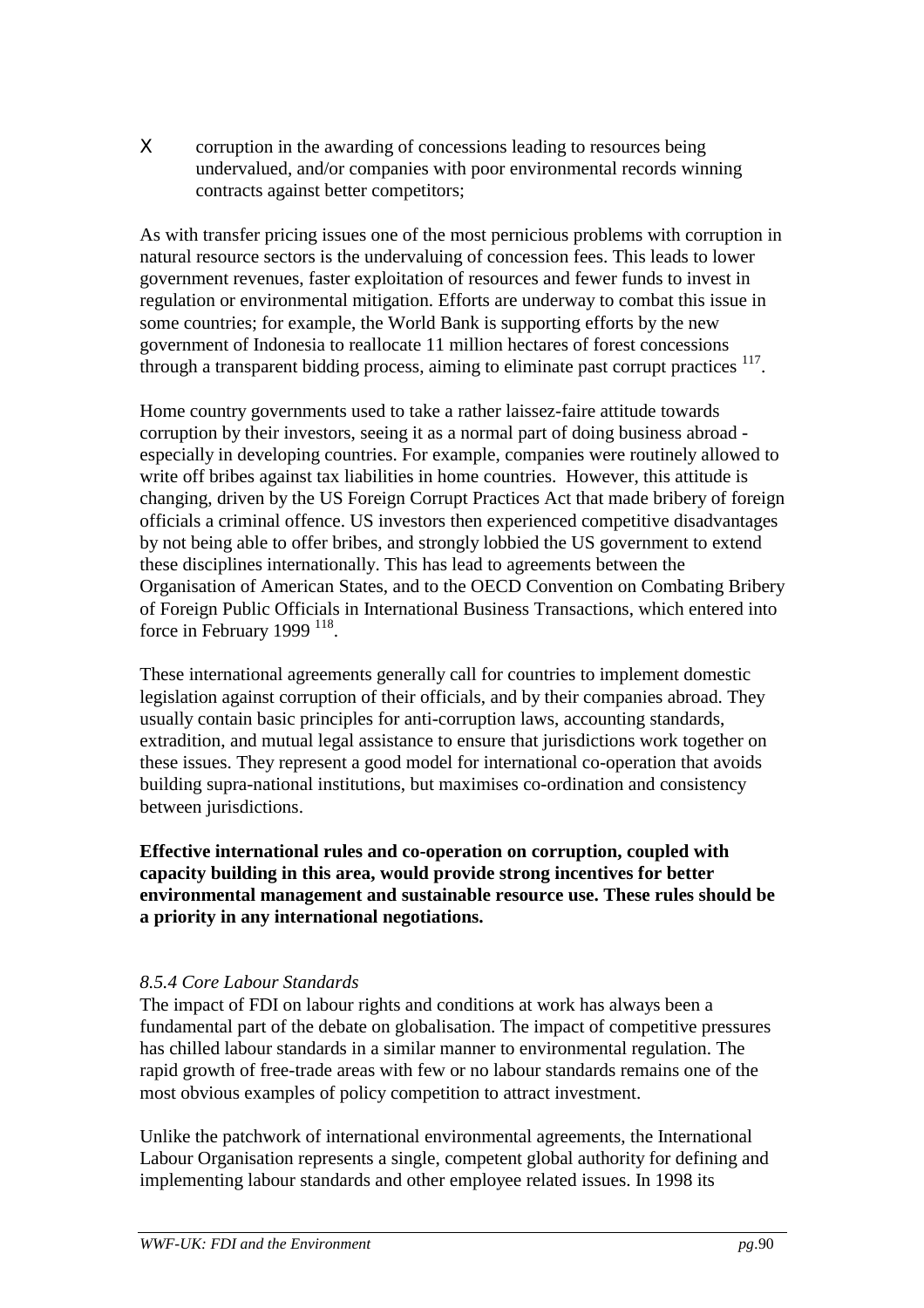members agreed the *ILO Declaration on Fundamental Principles and Rights at Work and its Follow-up,* which for the first time defined a set of core labour standards and a mechanism for monitoring their application in member countries. This agreement was vital as it followed years of acrimonious debate on labour issues at the WTO.

The key aspect of the core labour standards for environmental issues is the right to freedom of association and the effective recognition of the right to collective bargaining <sup>119</sup>. Workers organisations have always been in the forefront in reducing local pollution. Firstly, inside factories and installations, but also reducing the pollution affecting local communities which supply labour to the installation. The right to organise will increase pressure on managers to reduce pollution levels.

While countries have resisted the use of WTO mechanisms to implement core labour standards, there seems more scope for these to be included in binding guidelines for MNE conduct and in any rules on investment incentives.

**Environmental sustainability can only be achieved inside a broader system of economic governance that respects and enhances basic human and workers**= **rights, and promotes good market governance.**

**Priority should be placed on negotiating and strengthening international instruments to: enforce core labour standards; reduce bribery and corruption; promote fair competition and eliminate restrictive business practices.**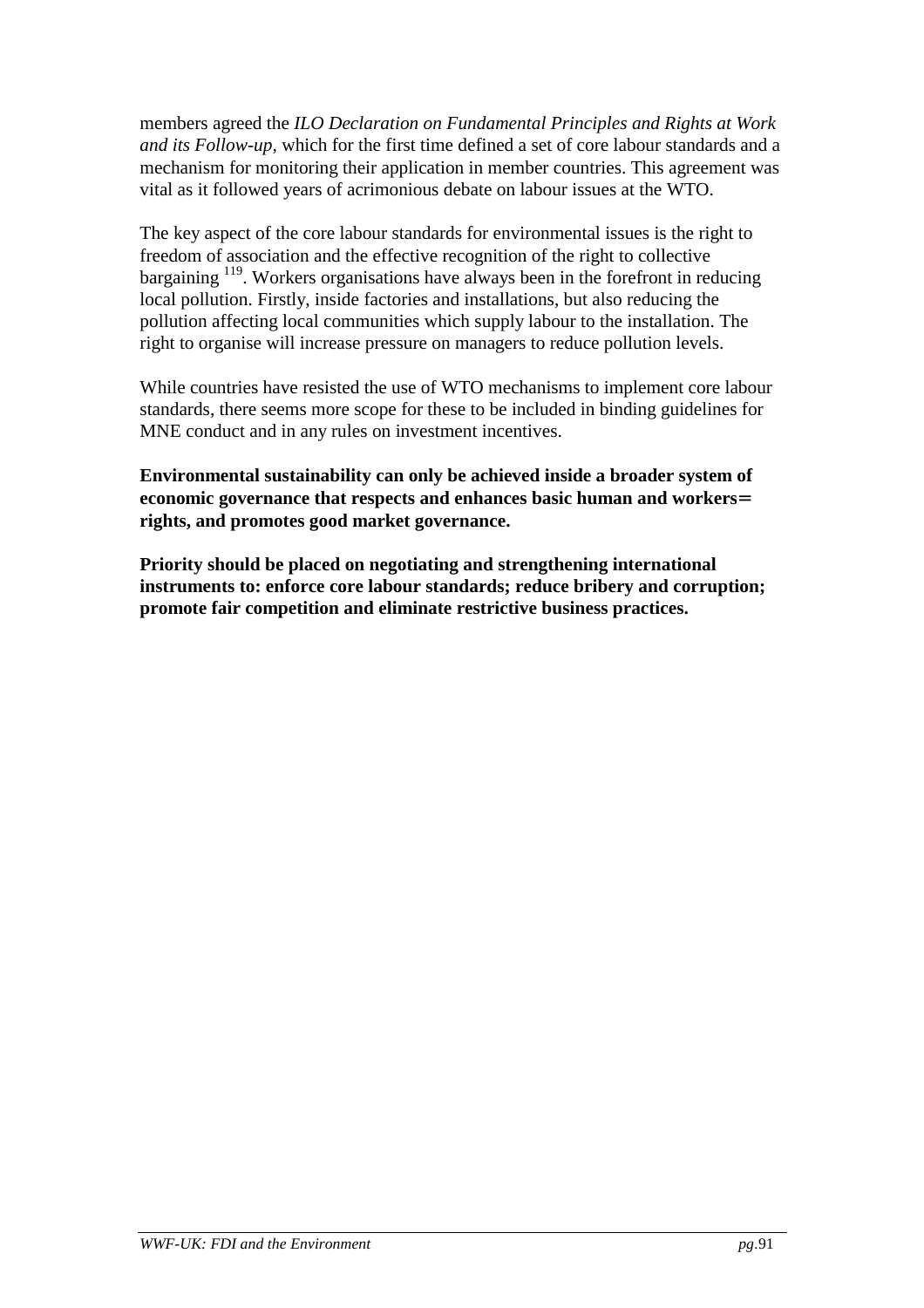# **9. Conclusions**

The last decade has witnessed a proliferation in private investment flows, of which Foreign Direct Investment is the main contributor. FDI is an increasingly powerful stimulant to economic growth and therefore of growing importance to global environment protection. Unfortunately, to date much of this debate has focused around the pollution havens hypothesis, and the search for evidence that industries from the industrialised countries will move to countries with lower standards.

This emphasis on examining how environmental regulation effects a firm's decision to locate and its management practices, has deflected the discussion of FDI and its impact on the environment away from broader issues of how FDI contributes to overall sustainable development in host countries.

This report has identified five key interactions between FDI and the environment:

- Χ FDI can fuel economic development at a scale and pace that overwhelms host country regulatory capacity, resulting in inefficient and irreversible environmental destruction and even potentially a decline in overall welfare.
- Χ Home country policies in subsidising FDI through export credits and aid flows produce a bias towards more environmental damaging investment. Investment agreements – such as NAFTA and the OECD-MAI – also limit the ability of host governments to pursue environmentally sustainable policies.
- Χ Pollution intensive industries are relocating to areas with lower regulatory standards, and often operate to lower standards than in their home countries.
- Χ Natural resource seeking investors have a poor record of environmental management relative to global best practice. Often investors prevent host countries maximising returns from their resources, encouraging overexploitation and unsustainable use.
- Χ Competition to attract FDI, or retain investments by international companies, has produced a chilling effect on global environmental standards.

Lack of adequate environmental governance in host countries is both a cause of these problems, and a result of competitive pressures to attract or retain FDI. Often the environmental costs of FDI fall on the poorest who fail to benefit from the economic wealth it generates. Therefore, any analysis of the environmental impacts of FDI must also address the distribution of costs and benefits.

Solutions to these problems must be practical and focus on institutions with the capacity to change in the short term, before irreversible damage occurs. Though building capacity in host country governments to manage FDI and the environment is vital, this will often be a longer term process. In the short to medium term standards must be raised through other means. Facilitating these alternative mechanisms through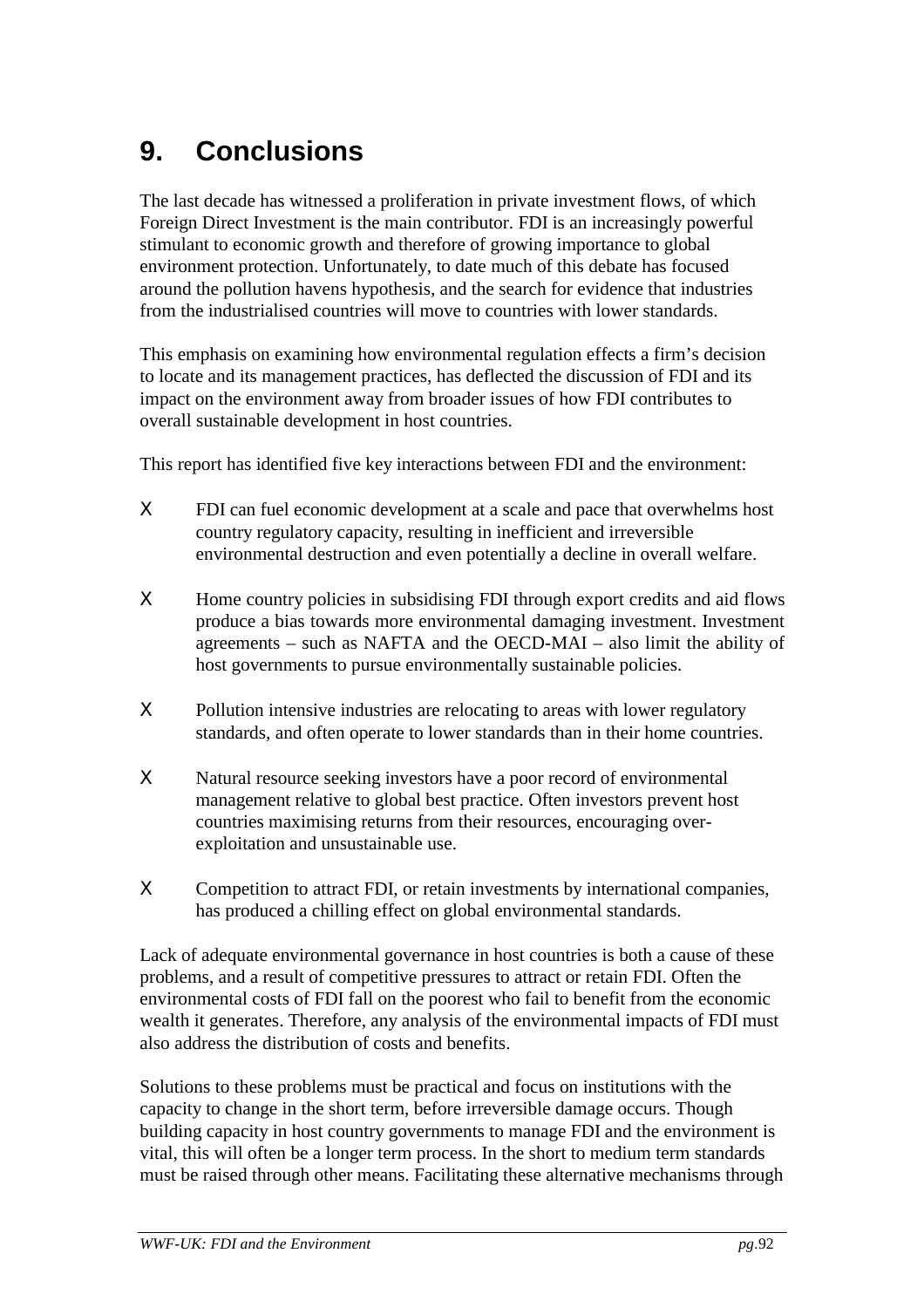international agreements will often be the easiest and most practical option, especially in least-developed, remote or conflict ridden areas.

Work is needed to achieve this in three important areas:

- X strengthened voluntary codes for environmental best practice by investors, and the official promotion of voluntary eco-labelling in mass-market sectors such as forestry, fisheries and tourism;
- Χ reforming existing and planned investor protection and promotion agreements so that they do not undermine environmental regulation, or the fair and sustainable use of natural resources;
- Χ building a framework of international regulation and co-ordination to ensure FDI promotes sustainable development by:

placing binding minimum environmental management standards on investors;

building detailed regulations for environmentally sensitive commodities inside international commodity agreements;

preventing destructive competition for FDI through either environmental or social deregulation or financial incentives;

increasing economic benefits to host countries by protecting the rights of local communities and industries.

Increasing the rights of civil society groups and local communities to monitor the quality of FDI, and hold investors accountable for their actions.

None of these new regulatory systems requires the creation of supra-national authorities but rather a strengthening of links between national systems, and stronger co-ordination measures to ensure destructive competition for investment flows does not undermine national environmental priorities.

The regulation of economic markets and their impact on the environment will support, but not replace, focused international environmental agreements and national environmental regulation. At the moment the expansion of global markets is rapidly outpacing accompanying regulatory systems. The balance must be redressed or inefficient, irreversible environmental damage will result undermining the economic basis of future development and efforts at poverty reduction.

WWF believes greater international investment can bring substantial benefits, especially to developing countries, in terms of the transfer of resources (financial, technical and human). However, this positive outcome will only occur inside a comprehensive regulatory framework that actively promotes sustainable development and ensures environmental limits are preserved.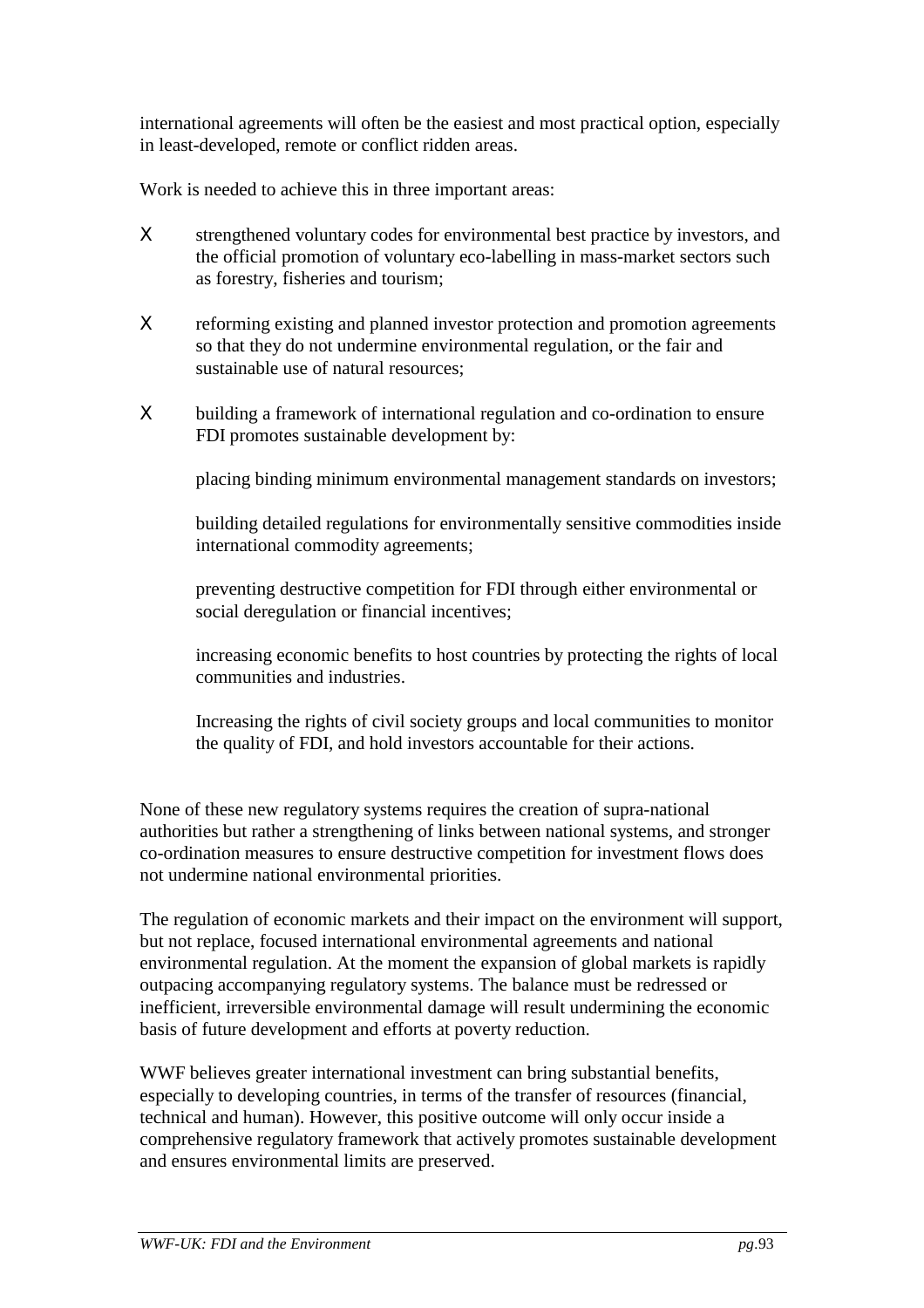**The regulatory systems outlined in this paper could be implemented through many different institutions at the national, regional and international levels. However, it is important that there is a balanced evolution of instruments, and WWF does believe that this will happen through any proposed investment agreement at the WTO.**

**In contrast, Earth Summit II in 2002, and the meetings of the UN General Assembly and Commission for Sustainable Development on trade and investment preceding it, present an opportunity to systematically examine the relationship between globalisation and sustainable development. This process provides an appropriate, legitimate and existing forum for negotiations on a broad framework for regulating international investment.**

#### **Contact:**

Nick Mabey (nmabey@wwfnet.org) or Richard McNally (rmcnally@wwfnet.org) WWF-UK Weyside Park, Catteshall Lane, Godalming, Surrey GU7 1XR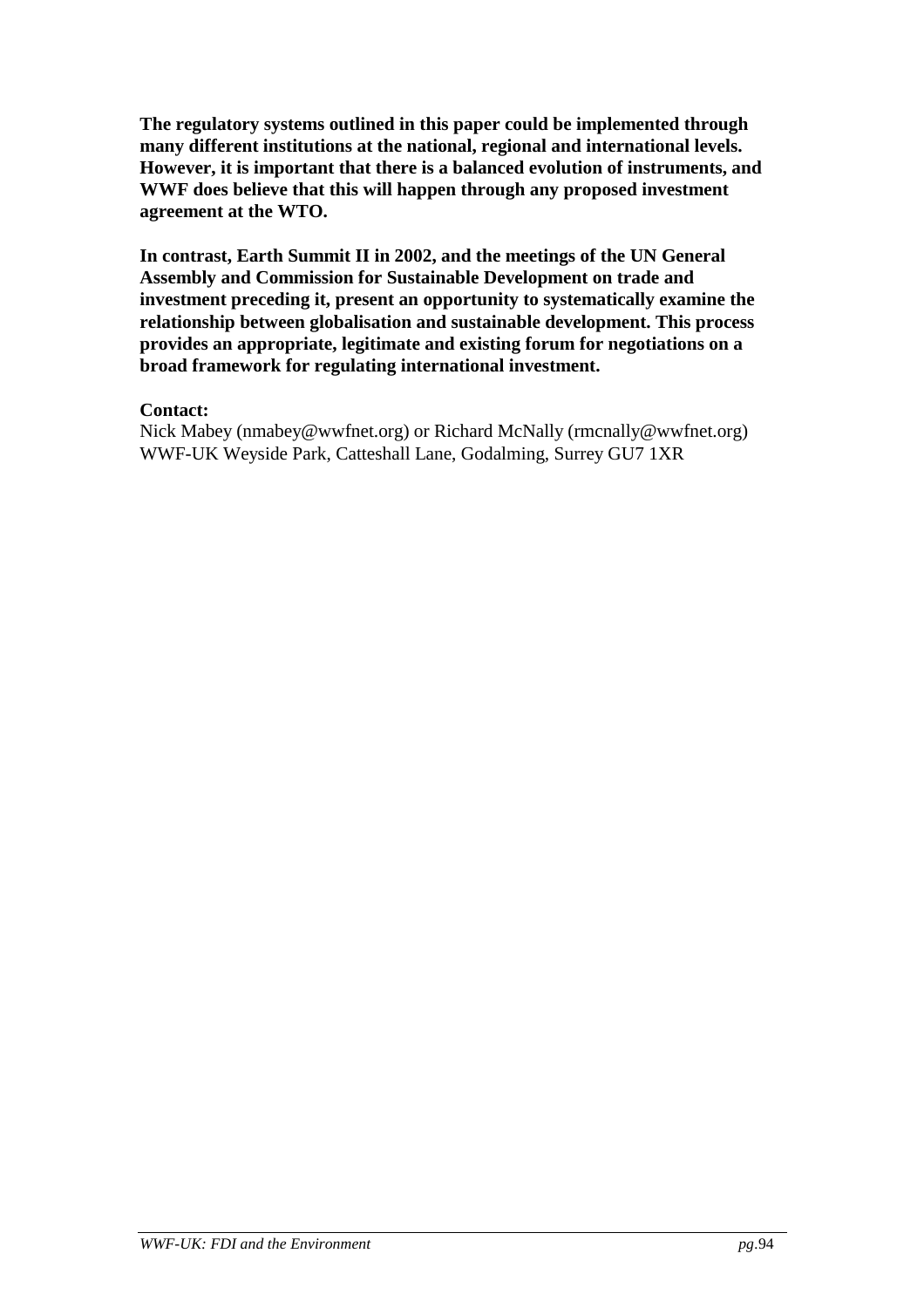# **Bibliography**

Abicourco (1997), *Boletim Statistico de Couro*, Novo Hamburgo, Brazil.

Adams, J (1999), *Foreign Direct Investment and the Environment: The Role of Voluntary Corporate Environmental Management*, Paper Presented at an OECD Conference on Foreign Direct Investment and the Environment, 28-29 January, 1999; The Hague, Netherlands.

Barton, J.R. (1999), *Environmental Regulations, Globalisation of Production and Technological Change in the Iron and Steel Sect*or, Paper Presented at a conference on Environmental Regulations, Globalisation of Production and Technological Change, University of East Anglia, 1-2 July 1999.

Bartzokas, A. & Yarime, M. (1999), *The European Fertiliser Industry*, Research Project for the EU on Environmental Regulation, Globalisation of Production and Technological Change, United Nations University, Institute for New Technologies, Brussels.

BIAC - Business and Industry Advisory Committee to the OECD (1999), *BIAC Discussion Paper on FDI and the Environment*, Paper presented at an OECD Conference on Foreign Direct Investment and the Environment, 28-29 January, 1999; The Hague, Netherlands.

BIAC (1998), *BIAC delegation statement*, OECD Workshop on the OECD Guidelines for Multinational Enterprises, Budapest; 16-18th November 1998.

BIAC and ICC - International Chamber of Commerce (1998)*, Letter to the Financial Times*, January 15th, 1998.

Blackman, A. & Wu, X. (1998), *Foreign Direct Investment in China's Power Sector: Trends, Benefits and Barriers*, Discussion Paper 98-50, Washington D.C, Resources for the Future, September

Bretton Woods Project, (1998), *Drowning by Numbers*, Bretton Woods Project, London

Dasgupta, S, Hettige, H & Wheeler, D (1998), *'What Improves Environmental Preformance? Evidence from Mexican Industry'*, Policy Research Working Paper 1877, World Bank Development Research Group, January 1998.

Demandt, I. (1999), *The World Phosphate Fertiliser Industry*, Research Project for the EU on Environmental Regulation, Globalisation of Production and Technological Change, United Nations University, Institute for New Technologies, Brussels.

DFID (1997), *Eliminating World Poverty: A Challenge for the 21st Century*, UK Government White Paper on International Development, HMSO, London, 1997.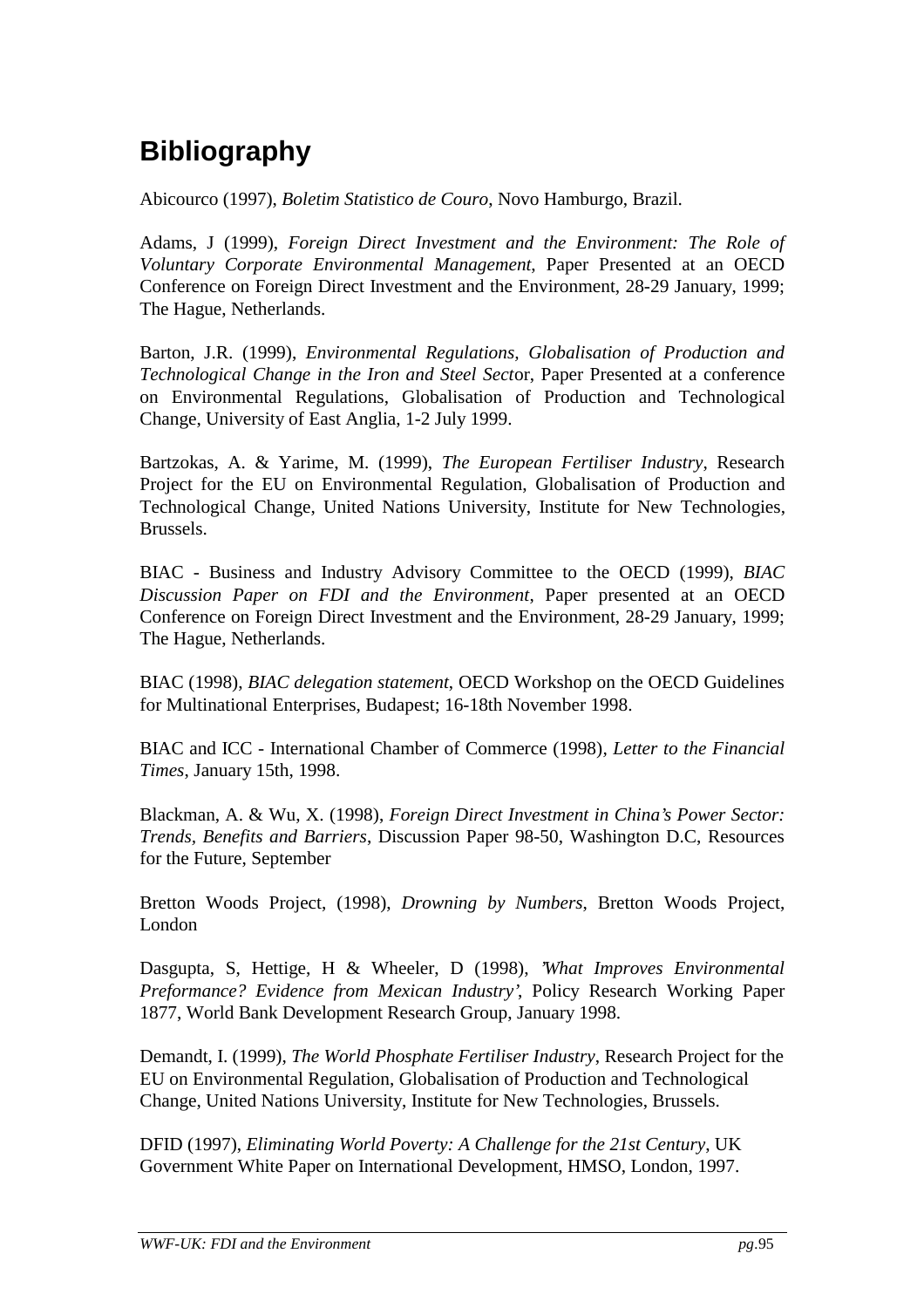Economist (1999), "Down, but not out of hope", 351 (8117); pg. 76, *The Economist*, London.

EEA - European Environmental Agency (1997), *Environmental Agreements: Environmental Effectiveness*, Environmental Issues Series No. 3, Volume 1, Copenhagen; 1997.

Environment Select Committee (1996), *World Trade and the Environment*, HMSO, London.

Erkman, S (1996), "Industrial Ecology: A Historical View", *Journal of Cleaner Production*, December 1996

Eskeland, G.S. and Harrison, A.E. (1997), "Moving to greener pastures: multinationals and pollution-havens", *The World Bank Environment, Infrastructure and Agriculture Divisions: Policy Research Department*, World Bank, Washington.

Esty, D.C. & Gentry, B.S. (1997,. Foreign Investment, Globalisation and the Environment in OECD (1997), *Globalisation and the Environment: Preliminary Perspectives*, OECD, Paris.

Esty, D.C. & Mendelson, R. (1995), *Powering China: The Environmental Implications of China's Economic Growth*, New Haven, Yale Center for Environmental Law and Policy

European Commission (1999), *The EC Approach to Trade and Competition*, EC Paper circulated at consultation with NGOs 22nd June 1999.

European Commission (1998a), *WTO New Round: Trade and Investment*, Note to the 113 Committee by DG1 of the European Commission, Brussels; December 1998.

European Commission (1998b), *Minutes of the first meeting of the Investment Network*, European Commission DG1, Directorate M, 27 November 1998.

European Parliament (1999), *European Parliament Report on EU standards for European Enterprises operating in Developing Countries: towards a European Code of Conduct*, Committee on Development and Co-operation, European Parliament, Brussels; January 1999.

Financial Times (1999a), *Kazakhs to move on tax evasion*; 4th June 1999.

Financial Times (1999b), *Indonesia tries forest tenders*; 16th June 1999.

Financial Times (1999c), *Global takeovers fuel investment surge*; 30th June 1999.

Financial Times (1999d), *Taiwan looks at foreign site*; 2<sup>nd</sup> September 1999.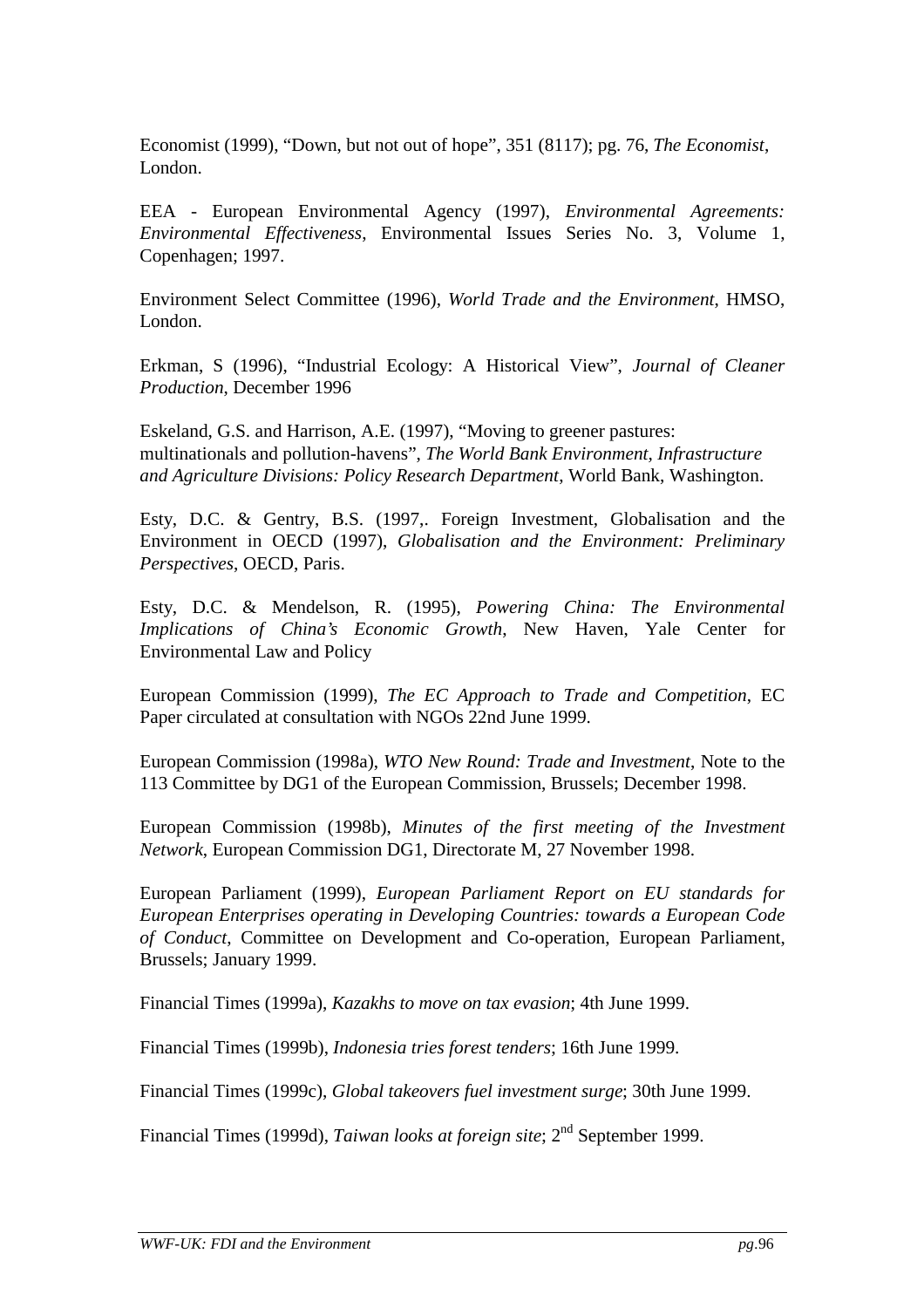FoE-EWNI (1999), *Pollution Injustice: The geographic relation between household income and polluting factories*, Friends of the Earth - England, Wales and Northern Irelend, London, 1999.

Forum for the Future and FoE-EWNI (1998), *Ecological Tax Reform, Environmental Policy and Competitiveness of British Industry*, Forum for the Future, London

Gentry, B. S. (1999), *Foreign Direct Investment and the Environment: Boon or Bane?* Paper presented at an OECD Conference on Foreign Direct Investment and the Environment, 28-29th January, 1999; The Hague, Netherlands.

Goldenman, G (1999), *The Environmental Implications of Foreign Direct Investment: Policy and Institutional Issues*, Paper presented at an OECD Conference on Foreign Direct Investment and the Environment, 28-29th January, 1999; The Hague, Netherlands.

Greenpeace (1997), *Oiling the Machine*, Greenpeace Report, Washington D.C

Grossman, G. and A. Kruger (1994). *Economic Growth and the Environment*, National Bureau of Economic Research Working Paper No.4634, Cambridge MA

Grossman, G. and A. Kruger (1992), *Environmental Impacts of a North American Free Trade Agreement*, National Bureau of Economic Research Working Paper No-3914, Cambridge MA

Guardian (1999), "Chemical Spill puts Sanctuary at Risk", The Guardian, London; February  $20<sup>th</sup>$ , 1999.

Hanemann, W. (1991), ΑWillingness-to-Pay and Willingness-to-Accept: how much can they differ?≅, *American Economic Review* 81(3): 635-47.

Hesselberg, J (1999), *International competitiveness: The tanning industry in Poland, the Czech Republic, Brazil and Mexico*, F.I.L Working Papers No. 15, University of Oslo, Oslo.

Hettige, H, Huq, M, Pargal, S and Wheeler, D (1996), "Determinants of Pollution Abatement in Developing Countries: Evidence from South and Southeast Asia", *World Development*, Vol 24(12): 1891-1904

Howarth, R.B. & Norgaard, R.B. (1993), "Intergenerational Transfers an the Social Discount Rate", *Environmental and Resource Economics*, 3(4); pp 337-358

Jaffe, A.B, Petersen, S.R and Portney, P.R (1995), "Environmental Regulation and the Competitiveness of US Manufacturing: What Does the Evidence Tell Us?"*, Journal of Economic Literature*, Vol XXXIII, March; pp 132-163.

ICC - International Chamber of Commerce (1998), *Business and the Global Economy*, ICC Statement to the G8 Summit Birmingham 15-17th June, 1998.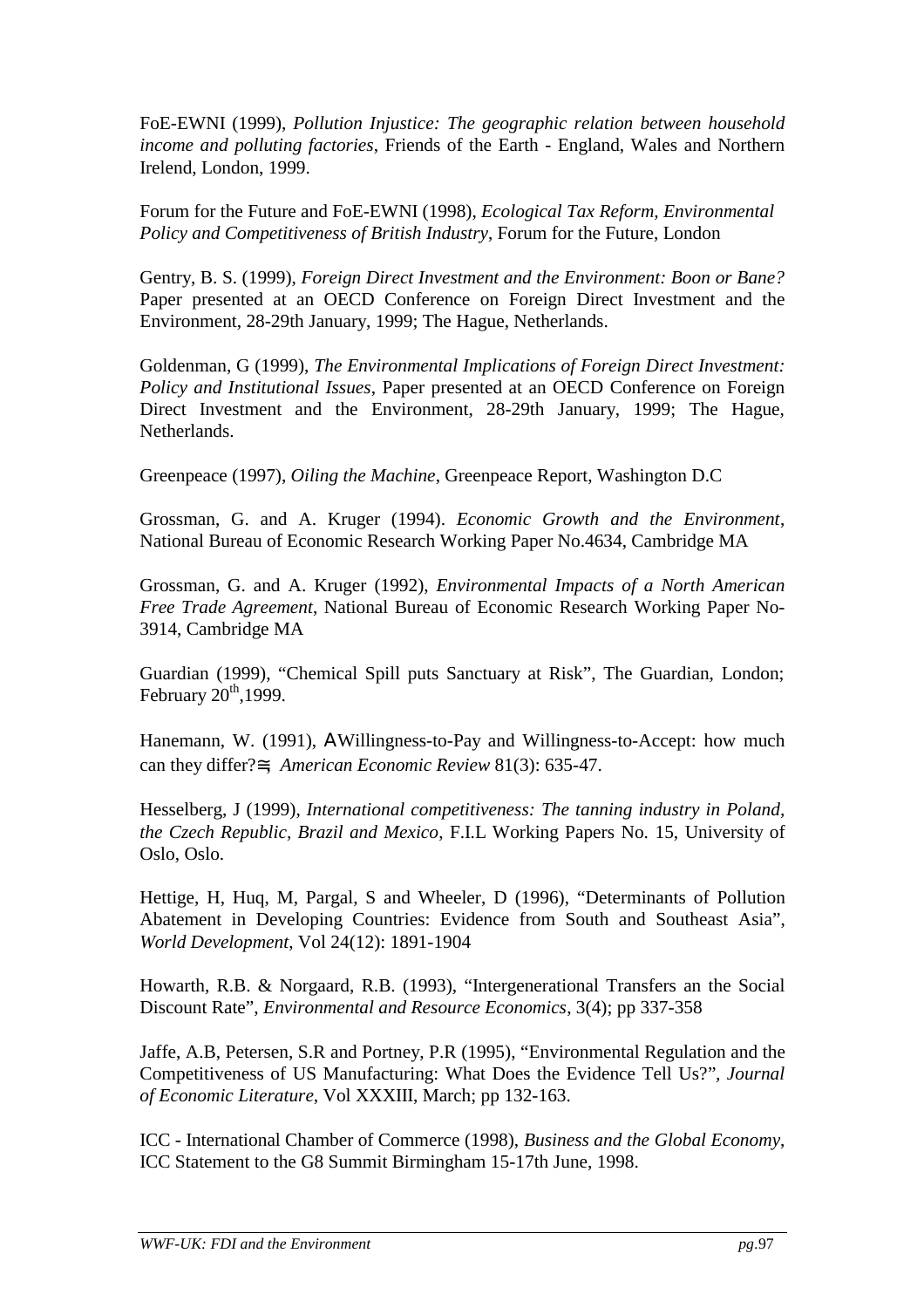ILO- International Labour Organisation (1998), *ILO Declaration on Fundamental Principles and Rights at Work and its Follow-up*, adopted by the International Labour Conference at its Eighty-sixth session, Geneva; 18 June 1998.

Jenkins,R (1999), *Environmental regulation and international competitiveness - a framework for analysis*, Paper presented at a conference on Environmental Regulations, Globalisation of Production and Technological Change, University of East Anglia, 1-2 July 1999.

Jha, V. (1998), *Environmental Regulation, Finance and TNC's*, Paper presented at the Trade, Investment and Environment Conference, Chatham House, London 29-30th October 1998.

Knutsen, H.G. (1999), *Leather tanning, environmental regulations and competitiveness in Europe: A comparative study of Germany, Italy and Portugal*, F.I.L Working Papers No 17*,* University of Oslo, Oslo.

Low, P. and Yeats, A. (1992), "Do dirty industries migrate", in P.Low (ed), *International Trade and the Environment,* World Bank Discussion Paper No.159, Washington, DC.

Mabey (1999), ΑDefending the Legacy of Rio: The Civil Society Campaign against the MAI≅, in Picciotto and Mayne (eds) *Regulating International Business*, Macmillan, London.

Mabey, N. Hall, S. Smith, C. & Gupta, S. (1997). *Argument in the Greenhouse: The International Economics of Global Warming*, Routledge, London

Mehta (1998), *Environmental Regulation and International Investment Agreements*, Paper presented at the Trade, Investment and Environment Conference, Chatham House, London 29th and 30<sup>th</sup>, October 1998.

MPI - Mining Policy Institute (1998), *Trade Liberalisation, Mining Investment and the Impacts on the Environment and Related Social Issues*, Sydney, MPI

Odegard, J.T (1999), *Leather tanning in Brazil*, F.I.L Working Papers No.19, University of Oslo, Oslo.

OECD (1999a), *Statement of Intent on Officially Supported Export Credits and the Environment*, OECD, Paris; at http://www.oecd.org/ech/act/xcred-en.htm.

OECD (1999b), *Future Liberalisation of Trade in Environmental Goods and Services: Ensuring Environmental Protection as well as Economic Benefits*, Joint Working Party on Trade and Environment, COM/TD/ENV(98)37/FINAL, Paris; March 1999.

OECD (1999c), *Background Papers for the Review of the Guidelines for Multinational Enterprises*, Committee on Investment and for Multinational Enterprises, OECD, Paris, 1999.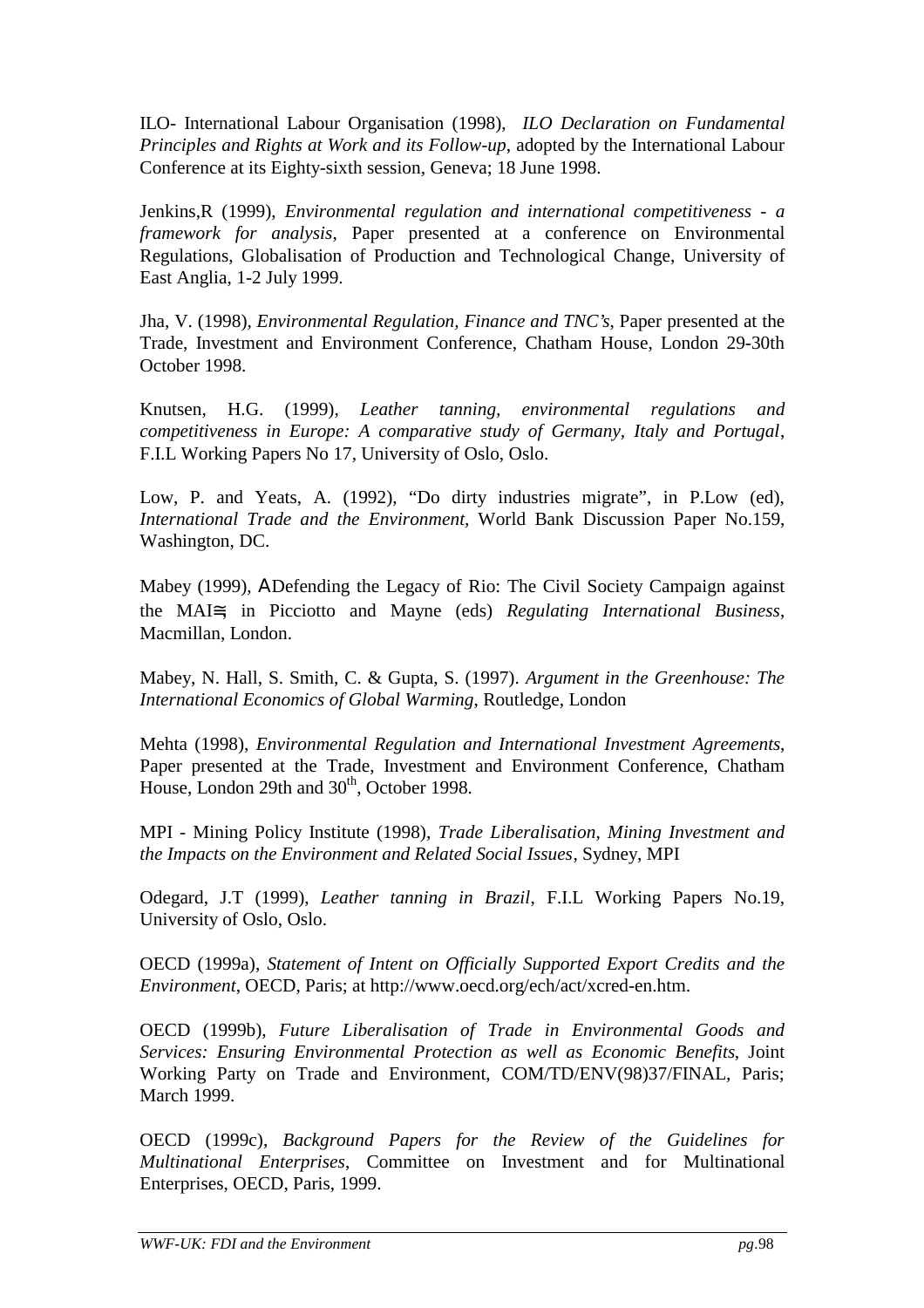OECD (1998a), *The Multilateral Agreement on Investment*, 12th February 1998 [DAFFE/MAI/NM(98)2], OECD, Paris.

OECD (1998b), *Open Markets Matter: the Benefits of Trade and Investment Liberalisation*, OECD, Paris

OECD (1997a), *FDI and the environment - An Overview of the Literature*, [DAFFE(97)33], OECD, Paris.

OECD (1997b), *Working Paper on Natural Resources and Concessions: Contribution by Norway*, DAFFE/MAI/ST/RD(97)2/REV1, OECD, Paris; December 1997.

OECD (1997c), *OECD Convention on Combatting Bribery of Foreign Public Officials in International Business Transactions,* OECD, Paris; December 1997.

OECD (1996), *Competition Policy and the Environment*, Background Note to Competition Policy Roundtable, OCDE/GD(96)22, OECD, Paris.

Oman, Charles (1999)*, Policy Competition and FDI: A study of competition among governments to attract FDI*, OECD Development Centre, Paris.

Pargal, Sheoli and David Wheeler (1995), *Informal Regulation of Industrial Pollution in Developing Countries: Evidence from Indonesia*, The World Bank Environment, Infrastructure and Agriculture Divisions: Policy Research Department, World Bank, Washington.

Red Cross (1999), *World Disasters Report*, Red Cross, Geneva; June 1999.

Reed, David ed. (1996), *Structural Adjustment, the Environment and Sustainable Development*, WWF Macroeconomics Programme Office, Earthscan, London.

Rydin, S (1997), *Evaluation of job creation by LIFE projects in tanneries: Final Report, prepared by DTI Environment*, Service Contact B4-3040/97/000018/MAR /B2.

Sanchez, R (1990), "Health and environmental risks of the Maquilidora in Mexicali", *Natural Resources Journal*, Vol. 30.

Shafik, N. & Bandyopadhay, S. (1992), *Economic Growth and Environmental Quality: Time Series and Cross Country Evidence,* Background Paper for the 1992 World Development Report and World Bank Series Paper No 904, World Bank, Washington D.C.

Sierra Club (1993). *Analysis of the North American Free Trade Agreement and the North American Agreement on Environmental Cooperation*, Washington DC.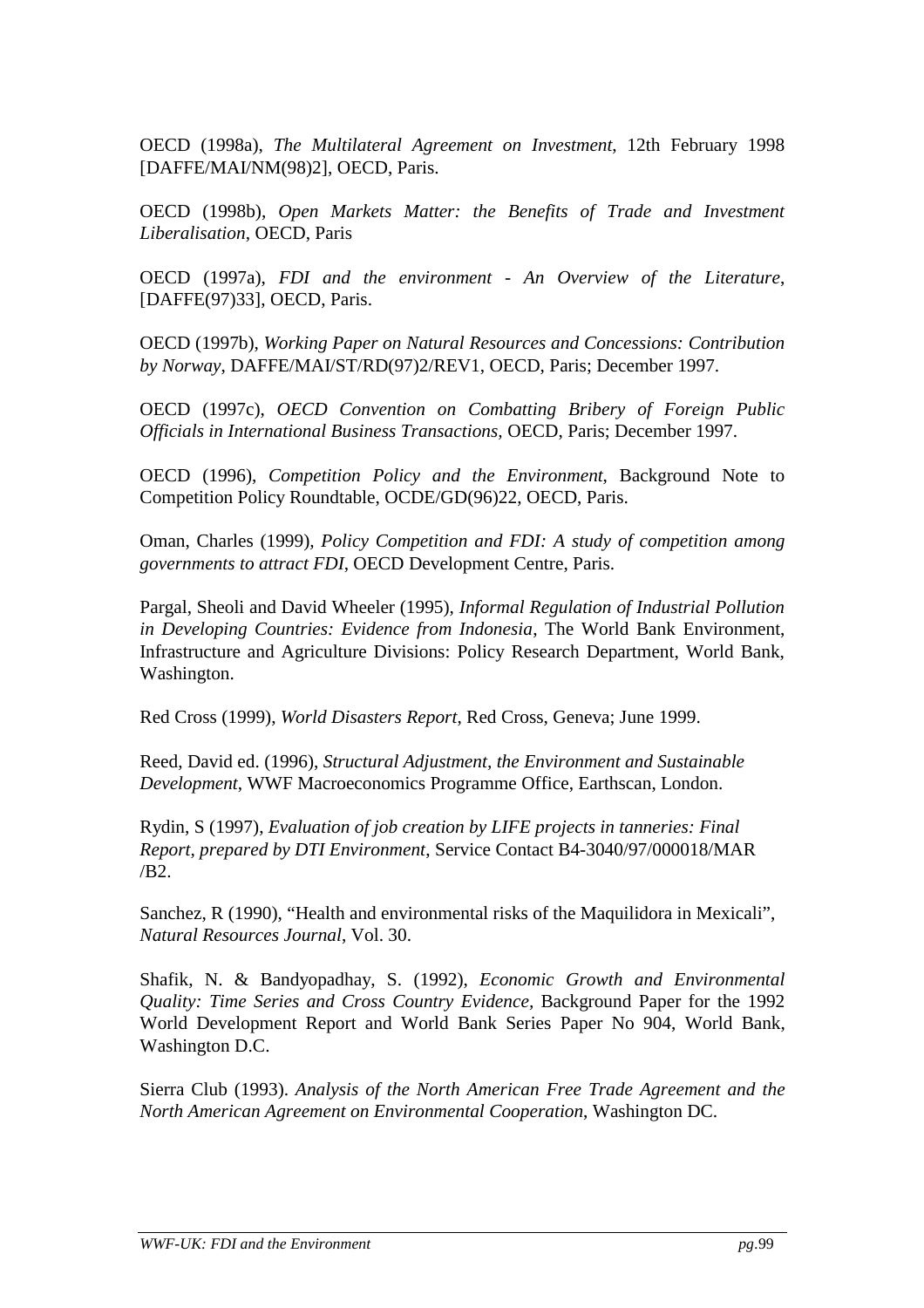Song, L (1996), Changing Global Comparative Advantage: Evidence from Asia and the Pacific, *Australian-Japanese Research Center*, Australian National University, Addison Wesley.

Stiglitz, J (1998), *More Instruments and Broader Goals: Moving Toward the Post-Washington Consensus*, The 1998 WIDER Annual Lecture, Helsinki, Finland, 7th January, 1998.

SustainAbility and UNEP (1998), *The Non-Reporting Report*, United Nations Environment Programme, Paris

Tobey, J (1990), "The effects of domestic environmental policies on patterns of world trade: an empirical test", *Kyklos,* 43(2).

Toman, M. & Pezzey, J. & Krautkraemer, J. (1994), *Neoclassical Economic Growth Theory and Sustainability*, Resources for the Future Discussion paper, ENR93-14-REV, Resources for the Future, Washington

Tshuma, Lawrence (1999), The implications of the MAI for natural resource and land use, in Picciotto and Mayne (eds) *Regulating International Business*, Macmillan, London.

UNCTAD (1999a), *Foreign Direct Investment and Development*, United Nations Conference on Trade and Development (UNCTAD) series on issues in international investment agreements, Geneva.

UNCTAD (1999b), *International Investment Agreements: Concepts allowing for a certain flexibility in the interest of promoting growth and development*, note by the UNCTAD Secretariat [TD/B/COM.2/EM.5/2]; 5 February 1999.

UNCTAD (1999c), *Transfer Pricing*, United Nations Conference on Trade and Development (UNCTAD) series on issues in international investment agreements, Geneva.

UNCTAD (1999d), *Foreign Direct Investment and Africa: Performance and potential,* UNCTAD, Geneva

UNCTAD (1998a), *World Investment Report 1998: Trends and Determinants*, United Nations, New York and Geneva.

UNCTAD (1998b), *Bilateral Investment Treaties in the mid-1990s*, United Nations, New York and Geneva.

UNCTAD (1998c), *Report of the Expert Meeting to Examine the Effectiveness and Usefulness for Commodity-Dependent Countries of New Tools in Commodity Markets: Risk Management and Collateralised Finance*, Geneva 4-6th May 1998, United Nations, New York and Geneva; June 1998.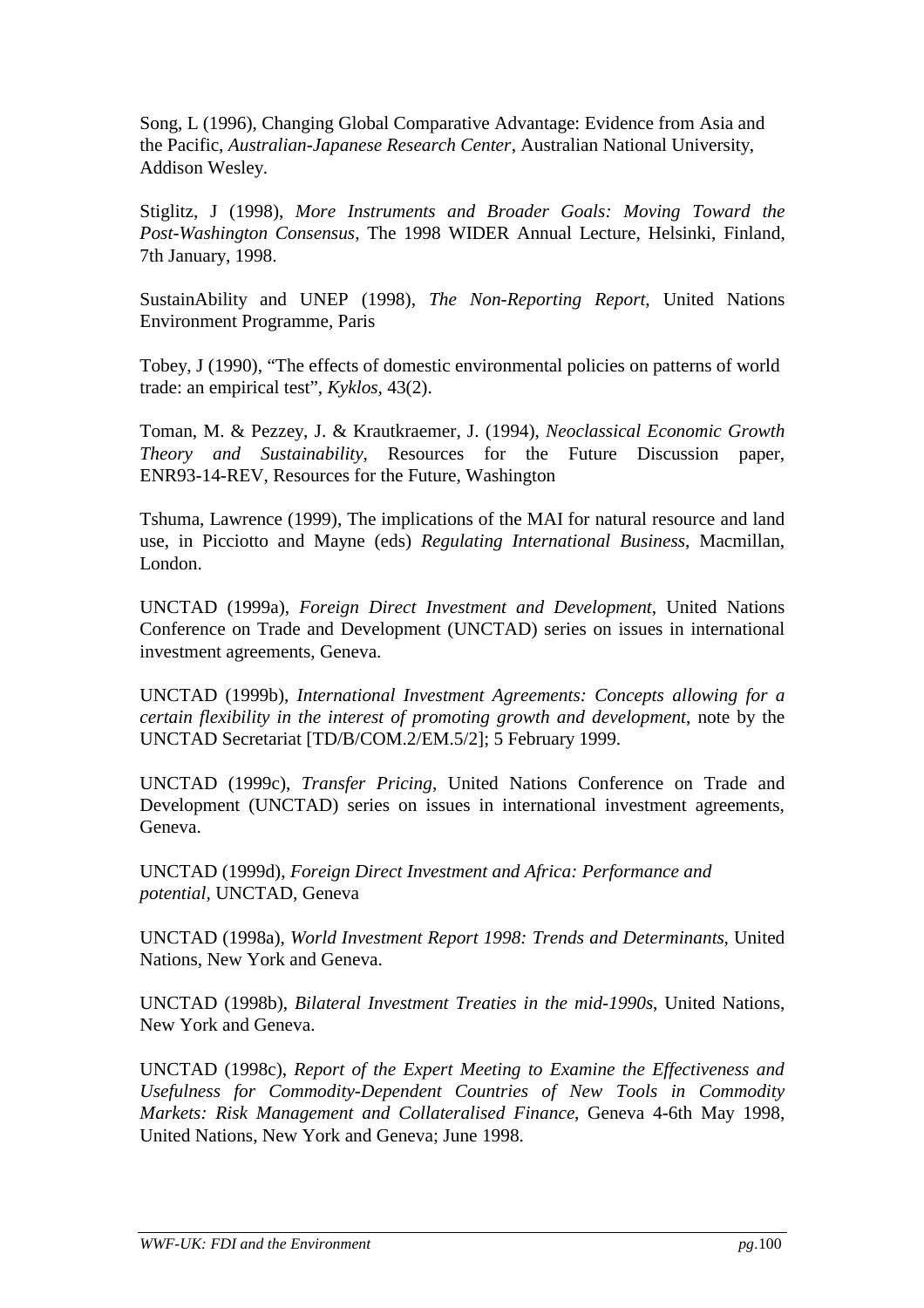UNCTAD (1998d), *Foreign Direct Investment in Africa: Performance and Potential*, United Nations, UNCTAD/ITE/Misc.5, New York and Geneva; September 1998.

UNCTAD (1997), *World Investment Report 1997: Transnational Corporations, Market Structure and Competition Policy*, United Nations, New York and Geneva.

UNCTAD (1996), *Incentives and Foreign Direct Investment*, Division on Transnational Corporations and Investment, Current Studies, Series A, No. 30, United Nations, New York and Geneva.

UN-ECOSOC - United Nations Economic and Social Council (1997), *Global Change and Sustainable Development: Critical Trends*, Report of the Secretary General, UN E/CN. 17/1887/3, Prepared for the Fifth Session of the Commission on Sustainable Development 7-25 April 1997, New York; January 1997

U.S Congress (1991), *U.S.-Mexico Trade: Some U.S. wood furniture firms relocated from Los Angeles area to Mexico*, U.S General Accounting Office, Washington D.C.; April 1991

WBCSD - World Business Council for Sustainable Development (1999), *Corporate Social Responsibility: Meeting Changing Expectations*, WBSCD report, Geneva.

WDM (1999), *Making Investment Work for People: An International Framework for Regulating Corporations*, World Development Movement, London; February 1999.

Wheat, A. (1996), *Toxic Bananas*, Multinational Monitor, 17(9), 1996.

Wheeler, D., R.S. Hartman and M. Huq (1997), *Why paper mills clean up: determinants of pollution abatement in four Asian countries*, The World Bank Environment, Infrastructure and Agriculture Divisions: Policy Research Department, World Bank, Washington

Wheeler, D. and & M. Mani (1997), *In Search of Pollution Havens? Dirty Industry in the World Economy, 1960-1995*, Paper presented at the OECD Conference on Foreign Direct Investment and the Environment, The Hague; 28-29th January, 1999.

World Bank (1999a), *Global Development Finance*, World Bank, Washington

World Bank (1999b), Global Commodity Markets: A comprehensive review and price forecast, *The World Bank Commodities Team*, 7(2), Washington.

World Bank (1997) World Development Indicators, World Bank, Washington D.C.

World Bank (1996). World Debt Tables: 1996, World Bank, Washington D.C.

World Resources Institute, United Nations Environmental Programme and the United Nations Development Programme (1997), World Resources 1996-1997, Oxford University Press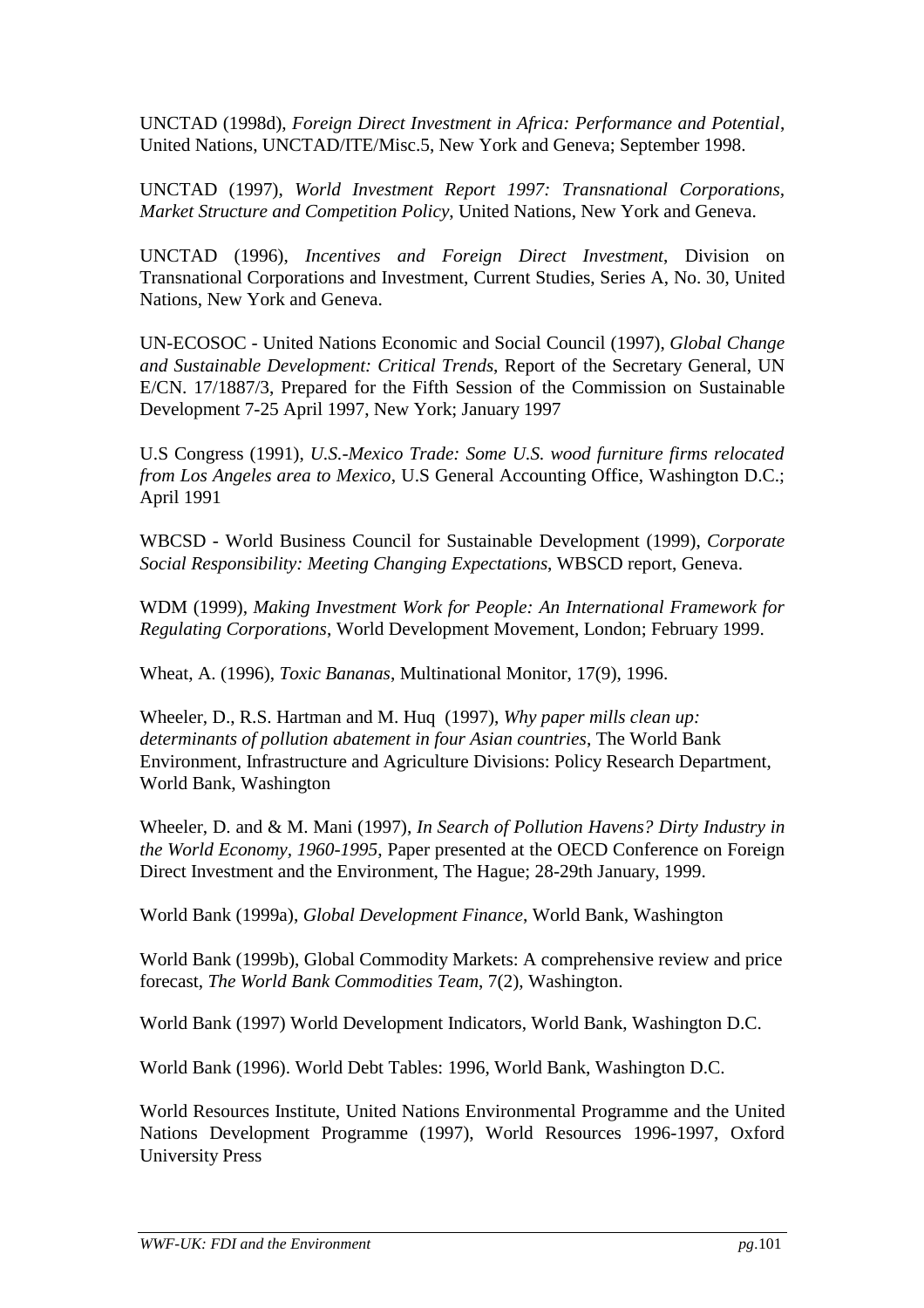WTO - World Trade Organisation (1999), *Background Papers and Statements to the High Level Symposium on Trade and the Environment*, Geneva; 15-16th March 1999.

WTO (1998), *World Trade Organisation Annual Report 1998*, Geneva.

WWF-Germany (1998), *Lipsticks from the Rainforest: Palm Oil, Crisis and Forest Loss in Indonesia: The Role of Germany*, WWF-Germany, Frankfurt.

WWF-International (1998a). *Living Planet Report 1998: Overconsumption is driving the rapid decline of the world's natural environments*, WWF-International, Gland, Switzerland.

WWF-International (1998b). *From Liberalisation to Sustainable Development: A Critique of the OECD Paper 'Open Markets Matter: the Benefits of Trade and Investment Liberalisation*, WWF-International, Gland, Switzerland.

WWF-International (1998c), WWF Critique of OECD Secretariat Note: Α*Relationships between the MAI & Selected Multilateral Environmental Agreements*≅ [DAFFE/MAI(98)1], WWF-International, Gland, Switzerland; January 1998.

WWF-International (1996a)*, Dangerous Curves: Does the Environment Improve with Economic Growth?*, WWF-International, Gland, Switzerland.

WWF-International (1996b), *Indigenous Peoples and Conservation: WWF Statement of Principles*, WWF-I, Gland, Switzerland, 1996.

WWF-International, Oxfam, CIEL and CNI (1998), *Dispute Settlement in the WTO: A crisis for sustainable development*, WWF-International, Gland

WWF-UK (1999a), *The Economics of Sustainability*, WWF-UK Discussion Paper, Godalming, Surrey, UK.

WWF-UK (1999b), *Investing in Companies of the Future: the NPI/WWF Investment Fund Policy*, Godalming, Surrey, UK.

WWF-UK (1999c), *Current International Processes on Regulating or Liberalising Investment Flows*, WWF-UK Background Note, Godalming, UK; March 1999.

WWF-UK (1999d), *A Draft Alternative Framework for a Multilateral Agreement on Investment,* Draft 1.2, WWF-UK Research Paper, Godalming, UK; March 1999

WWF-UK (1999e)*, International Investment Agreements and their Implications for Developing Countries*, paper presented to the UNCTAD/League of Arab States Regional Symposium: International Investment Agreements and their Implications for Arab Countries; Cairo 17-19 May 1999.

WWF-UK (1998a), *Memorandum to the Environmental Audit Committee on the Environmental Protection and Sustainable Development Implications of the Multilateral Agreement on Investment,* WWF-UK, Godalming, UK; September 1998.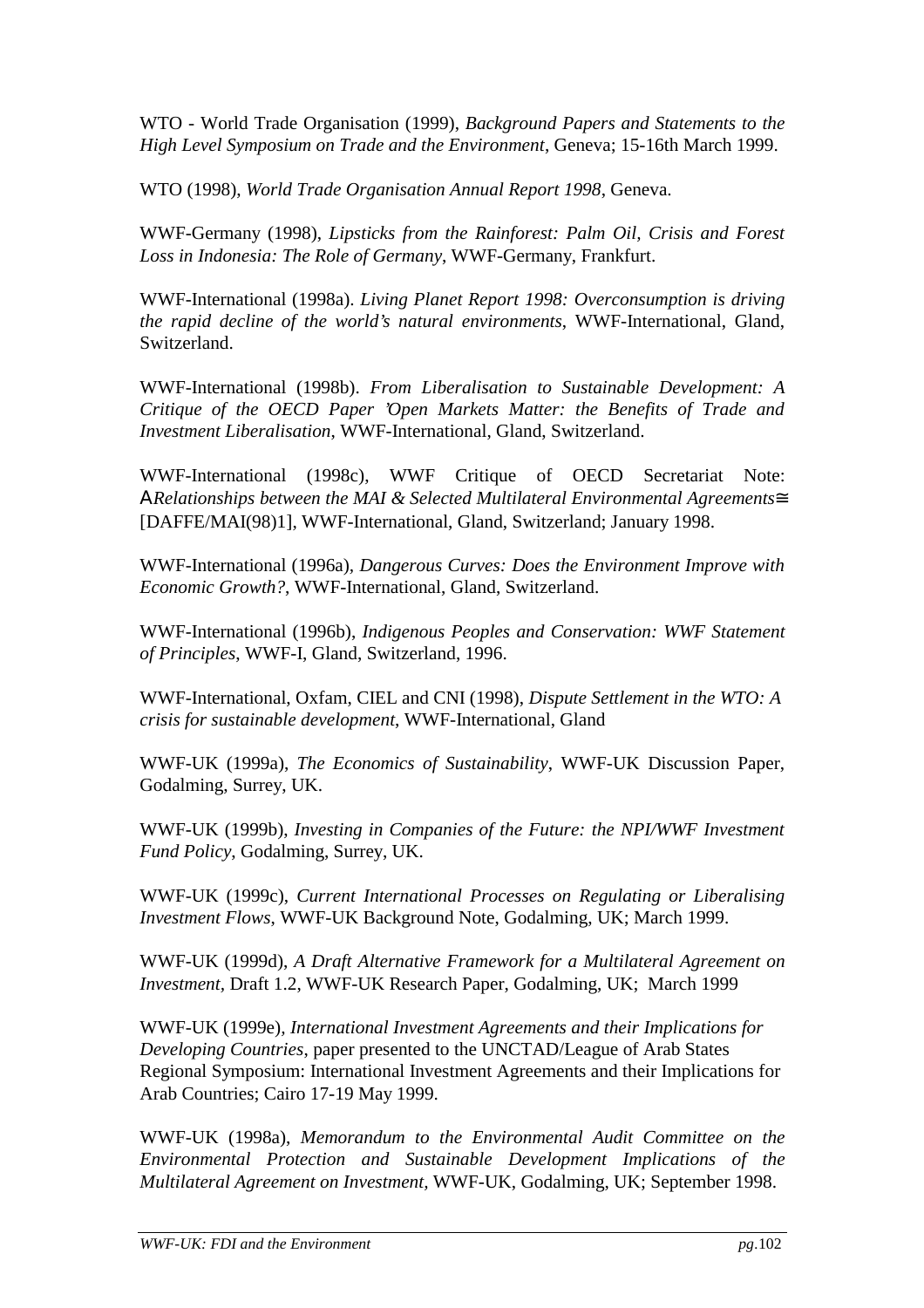WWF-UK (1998b), *Can the OECD Guidelines Promote Responsible Behaviour? An Analysis of P&O*=*s Proposed Port in Dahanu, India*, WWF-UK Research Report, Godalming, UK.

WWF-UK (1998c), *Supplementary Memorandum of WWF-UK to the Environmental Audit Committee on the Multilateral Agreement on Investment. Environmental Exceptions in the MAI: Implications of the WTO Shrimp/Turtle Case*, WWF-UK, Godalming, UK; October 1998.

WWF-UK (1998d), *Selected Natural Resource Related Country Specific OECD-MAI Exceptions (as tabled April 22 1997)*, WWF-UK, Godalming, UK.

WWF-UK (1998e), *Poverty and the Environment: Facing the Real Issues*, WWF-UK, Godalming, UK; November 1998.

WWF-UK (1998f), *The Economics of Precaution: The strengths and weaknesses of an economic interpretation of the precautionary principle*, WWF-UK, Godalming, UK; April 1998.

WWF-UK (1997a). *Briefing paper on the MAI, March 1997; Report on breaches of the OECD Guidelines for Multinational Enterprises by P&O (Australia) and P&O (UK)*, WWF-UK, Godalming, UK.

WWF-UK (1997b), *The Costs of Delay: Early Action Lessens Climate Change Costs*, A WWF Climate Change Report, WWF-UK, Godalming, UK.

Zarsky, L (1999), *Havens, Halos and Spaghetti: Untangling the Evidence about Foreign Direct Investment and the Environment*, Paper presented at an OECD Conference on Foreign Direct Investment and the Environment, 28th and 29th January, The Hague, Netherlands.

Zarsky, L. (1997). Stuck in the Mud, Nation States, Globalisation and the Environment in OECD (1997) *Globalisation and the Environment: Preliminary Perspectives*, OECD, Paris.

Ziman, J.E (1997) 'The Social and Environmental Costs of Oil Company Divestment from US Refineries', *Multinational Monitor*, 18(5), 1997.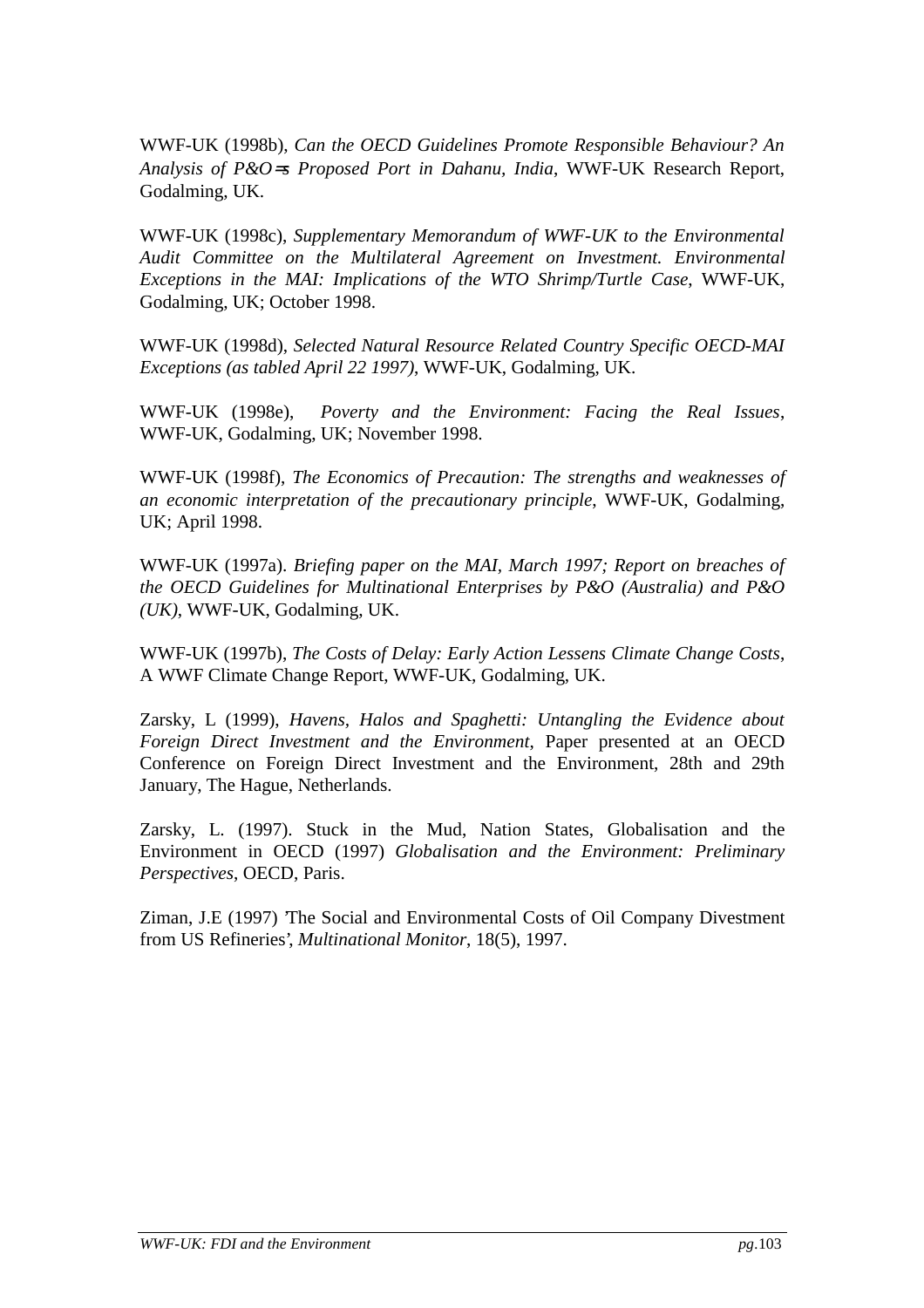### **Endnotes**

 $\overline{a}$ 

<sup>1</sup> World Bank (1999a) <sup>2</sup> World Bank (1999a) <sup>3</sup> World Bank (1999a) 4 UNCTAD (1998d) 5 WWF-UK (1999e); Reed (1996) 6 UN-ECOSEC (1997)  $1$ <sup>7</sup> OECD (1998b) 8 World Bank (1997) <sup>9</sup> UNCTAD (1995) 10 World Bank (1997) <sup>11</sup> WRI, UNEP and UNDP (1997) 12 WWF-International (1998a) 13 Red Cross (1999) 14 DFID (1997)  $15$  Porter (1996) in Zarsky (1997) <sup>16</sup> Grossman and Kruger (1994) 17 WWF-UK (1998f) <sup>18</sup> Toman, Pezzey and Krautkraemer (1994) 19 Howarth and Noorgaard (1993) 20 WWF-International (1998a) 21 WWF-International, Oxfam, CIEL (1998) 22 WWF-UK (1999b)  $23$  Esty and Gentry (1997)  $24$  WWF-UK (1998b)  $25$  WWF-Germany (1998)  $26$  Goldenman (1999)  $27$  Goldenman (1999)  $28$  Goldenman (1999) 29 OECD (1999a) 30 OECD (1999b) 31 Zarsky (1999) 32 UN-ECOSOC (1997) 33 WWF-UK (1998b) 34 WDM (1997) 35 World Bank (1999a) 36 UNCTAD (1999d) 37 UNCTAD (1998a) 38 Song (1996) 39 UNCTAD (1999c) 40 Zarsky (1997)  $41$  The Economist (1999) 42 The Economist (1999) 43 Oman (1999) 44 OECD (1998) 45 WTO (1998) 46 Jha (1998) 47 Jha (1998) 48 Sanchez (1990) 49 US Congress (1991) 50 Financial Times (1999d)  $51$  Forum for the Future and Friends of the Earth (1998) 52 WWF-UK (1997b) 53 Greenpeace (1997) 54 Environmental Select Committee (1996)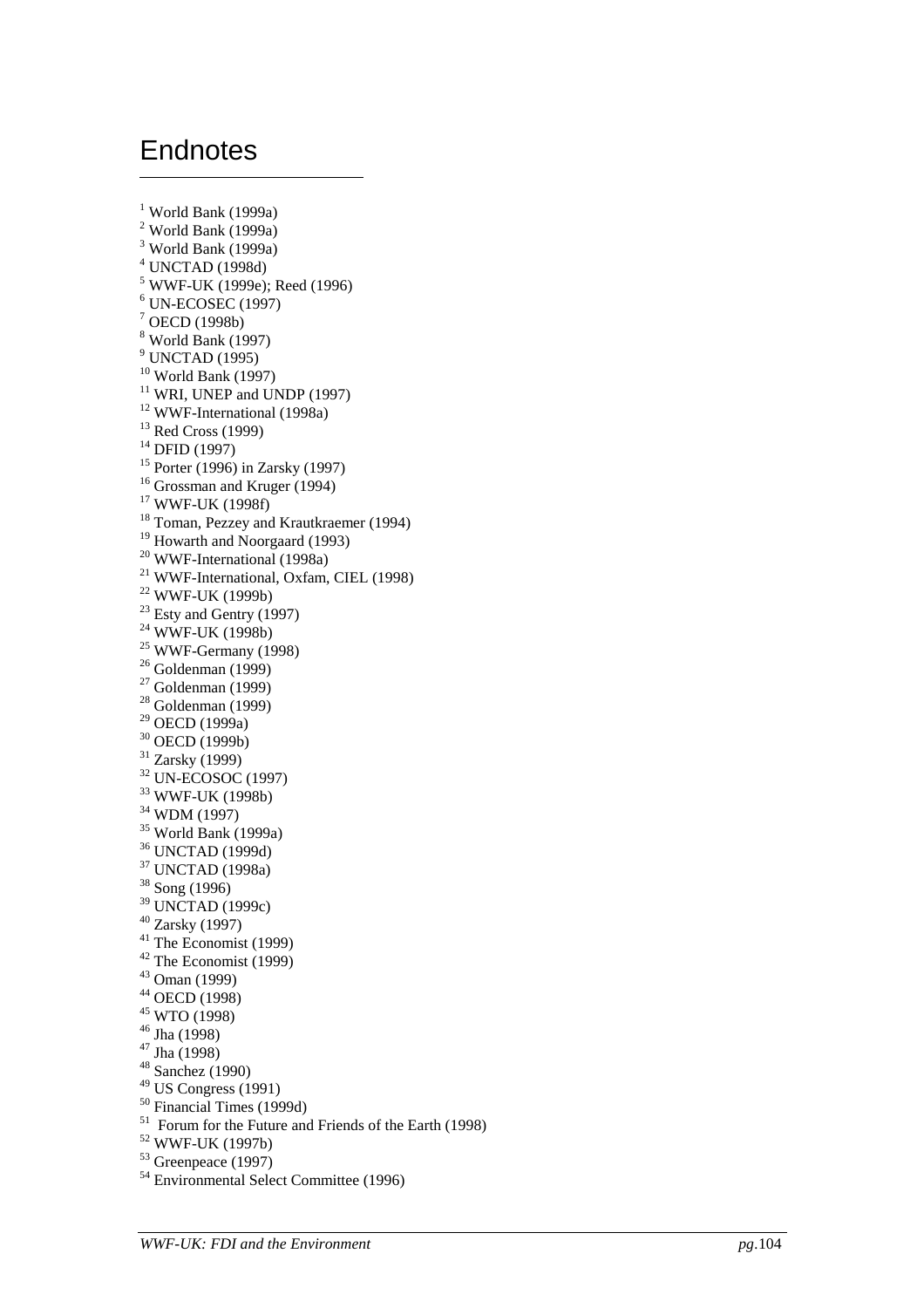55 WWF-UK (1997b) 56 OECD (1999b) 57 WWF-UK (1998b) 58 Esty and Gentry (1997) 59 Zarsky (1999) 60 Jha (1998)  $61$  Esty and Gentry (1997) 62 Gentry (1999) 63 OECD (1999b) <sup>64</sup> OECD (1997a); Wheeler *et al* (1997) <sup>65</sup> OECD (1999c) 66 Adams (1999) 67 EEA (1997) 68 SustainAbility and UNEP (1998) 69 OECD (1997a) 70 UNCTAD (1999a) 71 WWF-International (1998) 72 Environment Select Committee (1996) 73 UNCTAD (1998b) 74 OECD (1998a) 75 European Commission (1998a) 76 UNCTAD (1999c) 77 WWF-UK (1999c) 78 UNCTAD (1998b) 79 European Commission (1998b) 80 UNCTAD (1999b) 81 UNCTAD (1998a) 82 Mabey (1999) 83 WWF-UK (1998a) 84 WWF-International (1998c) 85 WWF-UK (1998a) 86 WWF-UK (1998c) 87 WWF-UK (1998d) 88 OECD (1997a) 89 OECD (1997b) 90 Tshuma (1999) 91 WBCSD (1999) 92 WTO (1999) 93 European Parliament (1999) 94 European Parliament (1999) 95 UNCTAD (1998c) 96 Mabey (1999) 97 Oman (1999) 98 UNCTAD (1996) <sup>99</sup> UNCTAD (1998a)<br><sup>100</sup> Hanemann (1991) <sup>101</sup> BIAC and ICC (1998)<br>
<sup>102</sup> WWF-UK (1998b)<br>
<sup>103</sup> FOE-EWNI (1999)<br>
<sup>104</sup> WWF-UK (1998e)<br>
<sup>105</sup> WBCSD (1999)<br>
<sup>106</sup> WWF-UK (1998b)<br>
<sup>107</sup> ICC (1998)<br>
<sup>108</sup> BIAC (1998)<br>
<sup>109</sup> WWF-International (1996b) <sup>110</sup> UNCTAD (1997)<br><sup>111</sup> UNCTAD (1997)<br><sup>112</sup> European Commission (1999)